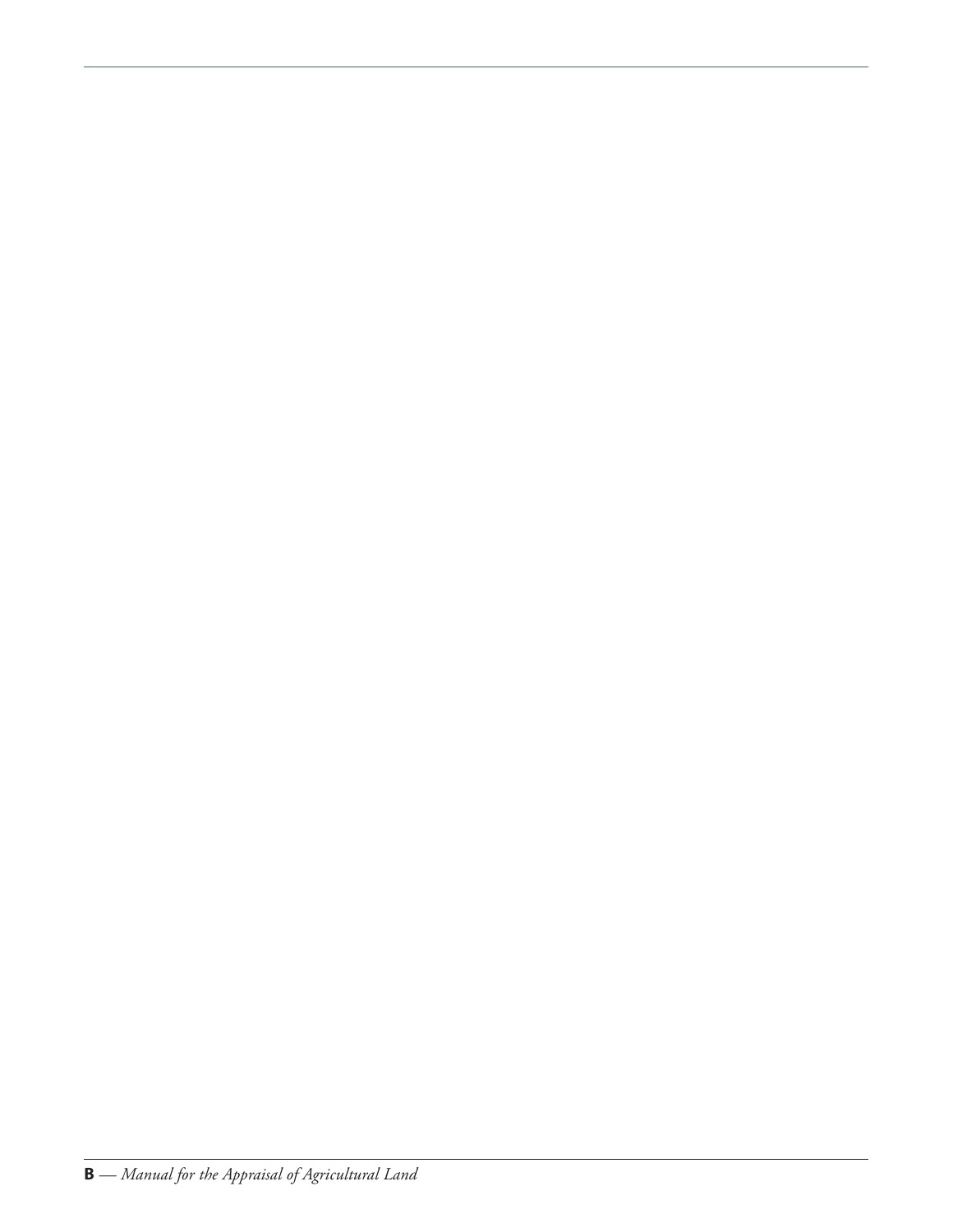# Table of Contents

|                                                                                         | 1                |
|-----------------------------------------------------------------------------------------|------------------|
|                                                                                         | $\boldsymbol{2}$ |
|                                                                                         | 3                |
|                                                                                         | 5                |
|                                                                                         | 5                |
|                                                                                         | 5                |
|                                                                                         | 6                |
|                                                                                         | 9                |
|                                                                                         | 10               |
|                                                                                         | 10               |
|                                                                                         | 11               |
|                                                                                         | 11               |
|                                                                                         | 11               |
|                                                                                         | 13               |
|                                                                                         | 13               |
|                                                                                         | 13               |
|                                                                                         | 14               |
|                                                                                         | 14               |
|                                                                                         | 14               |
| Penalty for Failure to Provide Notice of Change in Category or Class Use or Eligibility | 14               |
|                                                                                         | 14               |
|                                                                                         | 15               |
|                                                                                         | 15               |
|                                                                                         | 15               |
|                                                                                         | 16               |
|                                                                                         | 16               |
|                                                                                         | 17               |
|                                                                                         | 18               |
|                                                                                         | 19               |
|                                                                                         | 19               |
|                                                                                         | 19               |
|                                                                                         | 19               |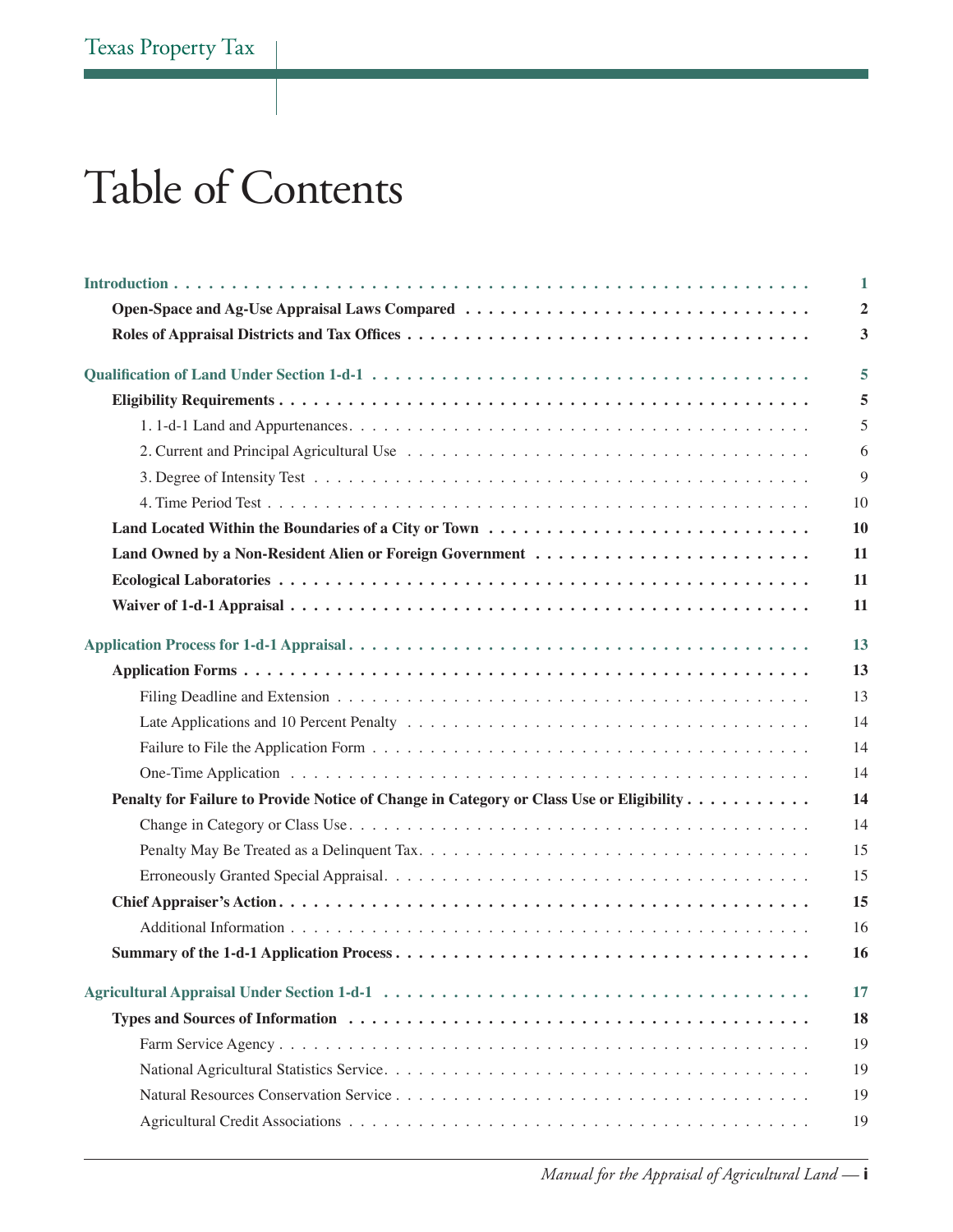|                                                                                                                                     | 19 |
|-------------------------------------------------------------------------------------------------------------------------------------|----|
|                                                                                                                                     | 20 |
|                                                                                                                                     | 20 |
|                                                                                                                                     | 20 |
|                                                                                                                                     | 20 |
|                                                                                                                                     | 21 |
|                                                                                                                                     | 21 |
|                                                                                                                                     | 21 |
|                                                                                                                                     | 21 |
|                                                                                                                                     | 22 |
|                                                                                                                                     | 22 |
|                                                                                                                                     | 23 |
|                                                                                                                                     | 23 |
|                                                                                                                                     | 24 |
|                                                                                                                                     | 25 |
|                                                                                                                                     | 25 |
|                                                                                                                                     | 25 |
| The Conservation Reserve Program (CRP). $\dots \dots \dots \dots \dots \dots \dots \dots \dots \dots \dots \dots \dots \dots \dots$ | 26 |
|                                                                                                                                     | 27 |
|                                                                                                                                     | 27 |
|                                                                                                                                     | 27 |
|                                                                                                                                     | 29 |
|                                                                                                                                     | 29 |
|                                                                                                                                     | 30 |
|                                                                                                                                     | 31 |
|                                                                                                                                     | 31 |
|                                                                                                                                     | 31 |
|                                                                                                                                     | 31 |
|                                                                                                                                     | 32 |
|                                                                                                                                     | 32 |
| Questions and Answers about Rollback Procedures                                                                                     | 33 |
|                                                                                                                                     | 35 |
|                                                                                                                                     | 36 |
|                                                                                                                                     | 36 |
|                                                                                                                                     | 37 |
|                                                                                                                                     | 37 |
|                                                                                                                                     | 37 |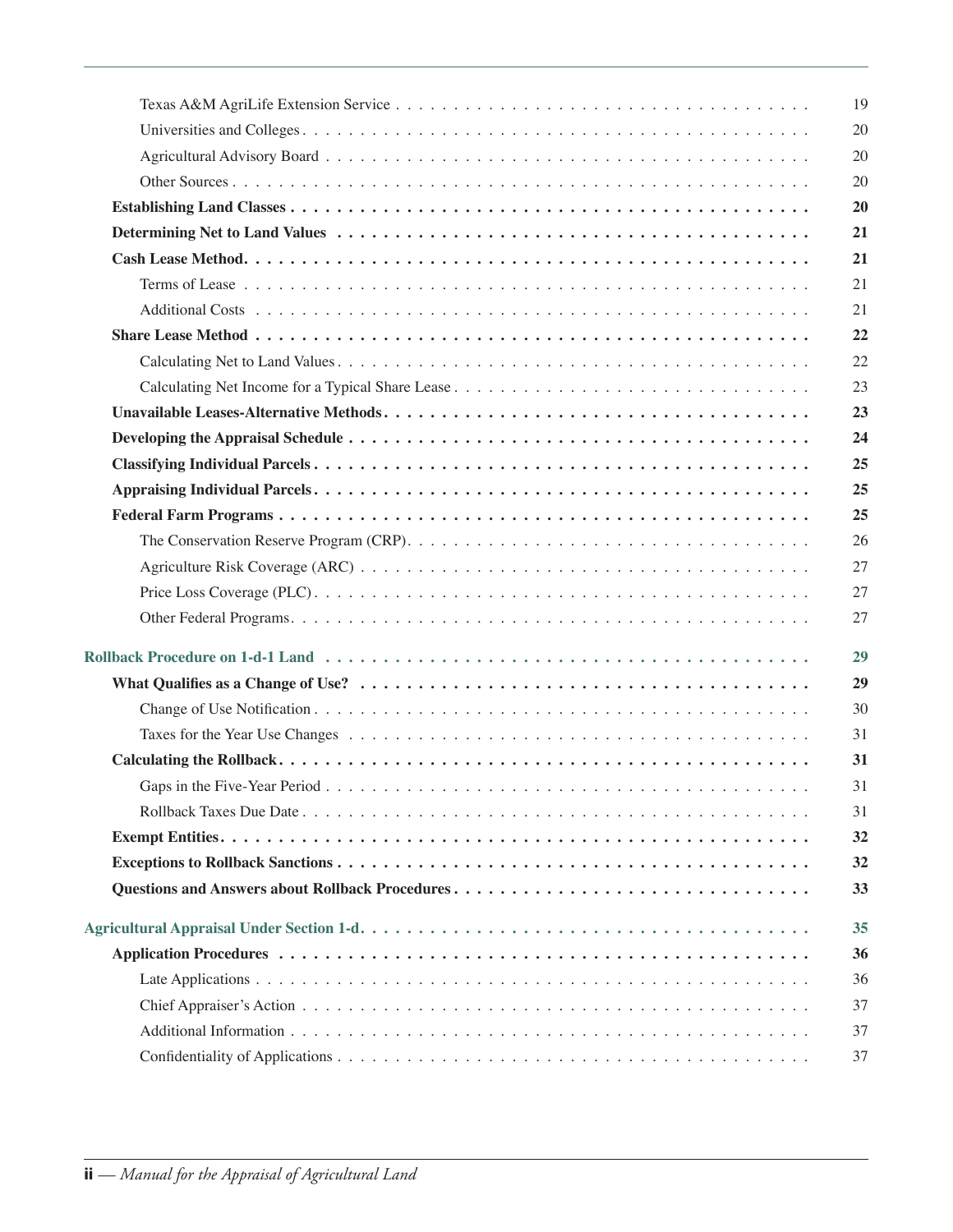| 37 |
|----|
| 38 |
| 38 |
| 39 |
| 39 |
| 39 |
| 40 |
| 41 |
| 47 |
| 49 |
| 49 |
| 49 |
| 51 |
| 52 |
| 53 |
| 54 |
| 55 |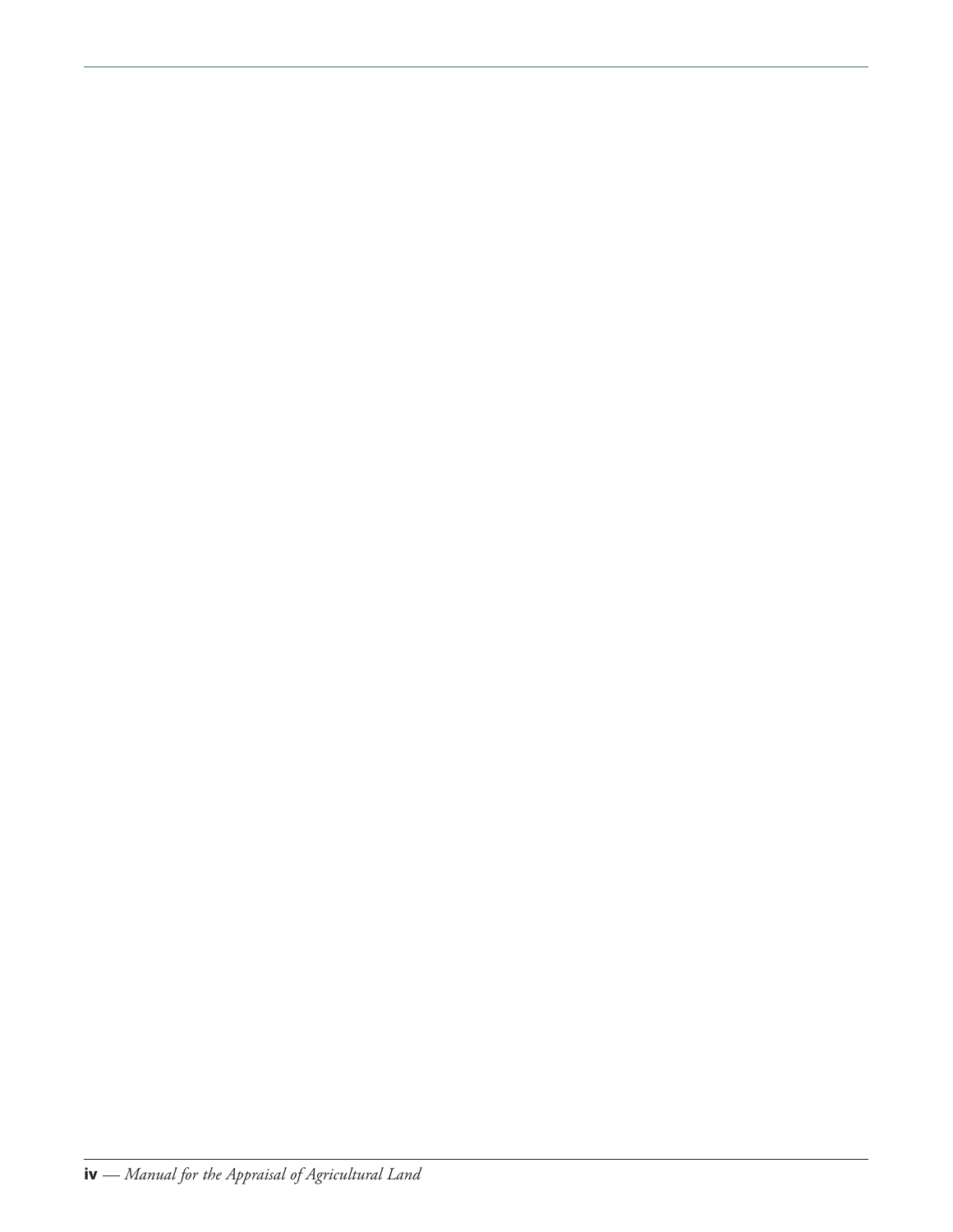# <span id="page-6-0"></span>Introduction

Until the 1960s, Texas farm and ranch land was taxed on its market value — the price a buyer would pay for it in an ordinary market transaction. As Texas became more urbanized, farm and ranch land in many cases increased dramatically in value, especially in developing areas. Even if a farmer or rancher never intended to develop the land, its value in creased because it could be developed.

In 1966, Texas voters approved the first agricultural appraisal law. A constitutional amendment added Section 1-d to Ar ticle VIII of the Texas Constitution.<sup>1</sup> This amendment – and the appraisal statutes that implement  $it^2$  – provides that certain kinds of farm land be "appraised at its value based on the land's capacity to produce agricultural products,"3 not at market value. In many cases, this appraisal technique sub stantially reduces taxation of land that qualifies for agricul tural appraisal. This special appraisal technique has several popular names including productivity valuation, productivity appraisal, special appraisal and agricultural (ag) appraisal.4 Tax Code Chapter 23, Subchapter C (Sections 23.41 – 23.48) governs the appraisal of land designated for agricultural use pursuant to Texas Constitution Article VIII, Section 1-d and is referred to as 1-d or ag-use appraisal law.

Section 1-d is restrictive, applying only to land owned by families or individuals. Agriculture must be the property owner's primary occupation and source of income.

In 1978, Texas voters approved a second constitutional amendment adding Section 1-d-1, allowing open-space land (as well as timber land) to be appraised based on its produc tivity value.<sup>5</sup> This amendment allows eligibility for productivity appraisal for corporations as well as individuals; there

are no income or occupation tests. This constitutional amend ment took effect in 1979. Tax Code Chapter 23, Subchapter D (Sections 23.51-23.60) governs the appraisal of agricultural land pursuant to Texas Constitution Article VIII Section 1-d-1 and is also referred to as the 1-d-1 or open-space appraisal law. Because most of the eligible land in Texas now qualifies under the open-space law, this manual emphasizes its par ticular procedures and requirements.

In 1995, Texas voters approved amending Texas Constitution Article VIII, Section 1-d-1 to permit agricultural appraisal for land used to manage wildlife.<sup>6</sup>

The Tax Code assigns most agricultural appraisal responsibilities to the chief appraiser but directs the Comptroller's office to "promulgate rules specifying the methods to apply and the procedures to use in appraising land designated for agricultural use," under the 1-d law.<sup>7</sup> The Comptroller by rule must develop appraisal manuals for qualified open-space land under the 1-d-1 law.<sup>8</sup> The Comptroller's office carries out these duties by developing this agricultural appraisal manual, adopting it by rule<sup>9</sup> and making it available on its website.<sup>10</sup> Appraisal districts are to use this manual in appraising quali fied open-space land and ag-use land.<sup>11</sup> Examples and figures are illustrative and not mandatory.

- A committee composed of the governor, comptroller, attor This manual is adopted under the rule-making authority of the Comptroller's Property Tax Assistance Division (PTAD). ney general, agriculture commissioner and commissioner of the General Land Office has approved this manual.<sup>12</sup>

- 
- <sup>9</sup> 34 Tex. Admin. Code §9.4001<br><sup>10</sup> Tex. Tax Code §§23.41-23.46 and 23.51-23.57

Tex. H.J.R. 79, 59th Reg. Sess. (1965)

<sup>2</sup> Tex. Tax Code §§23.41-23.48

Tex. Tax Code §23.41(a)

These popular appraisal names are used interchangeably and when referring to appraisals under either the 1-d or 1-d-1 laws.

<sup>5</sup> Tex. H.J.R. 1, 65th 2nd Called Sess. (1978)

<sup>6</sup> Tex. H.J.R. 72, 74th Reg. Sess. (1995)

Tex. Tax Code §23.41(b)

<sup>&</sup>lt;sup>8</sup> Tex. Tax Code  $$23.52(d)$ 

 $11$  Tex. Tax Code §§23.52(d) and 23.41(b)

<sup>12</sup> Tex. Tax Code §23.52(d)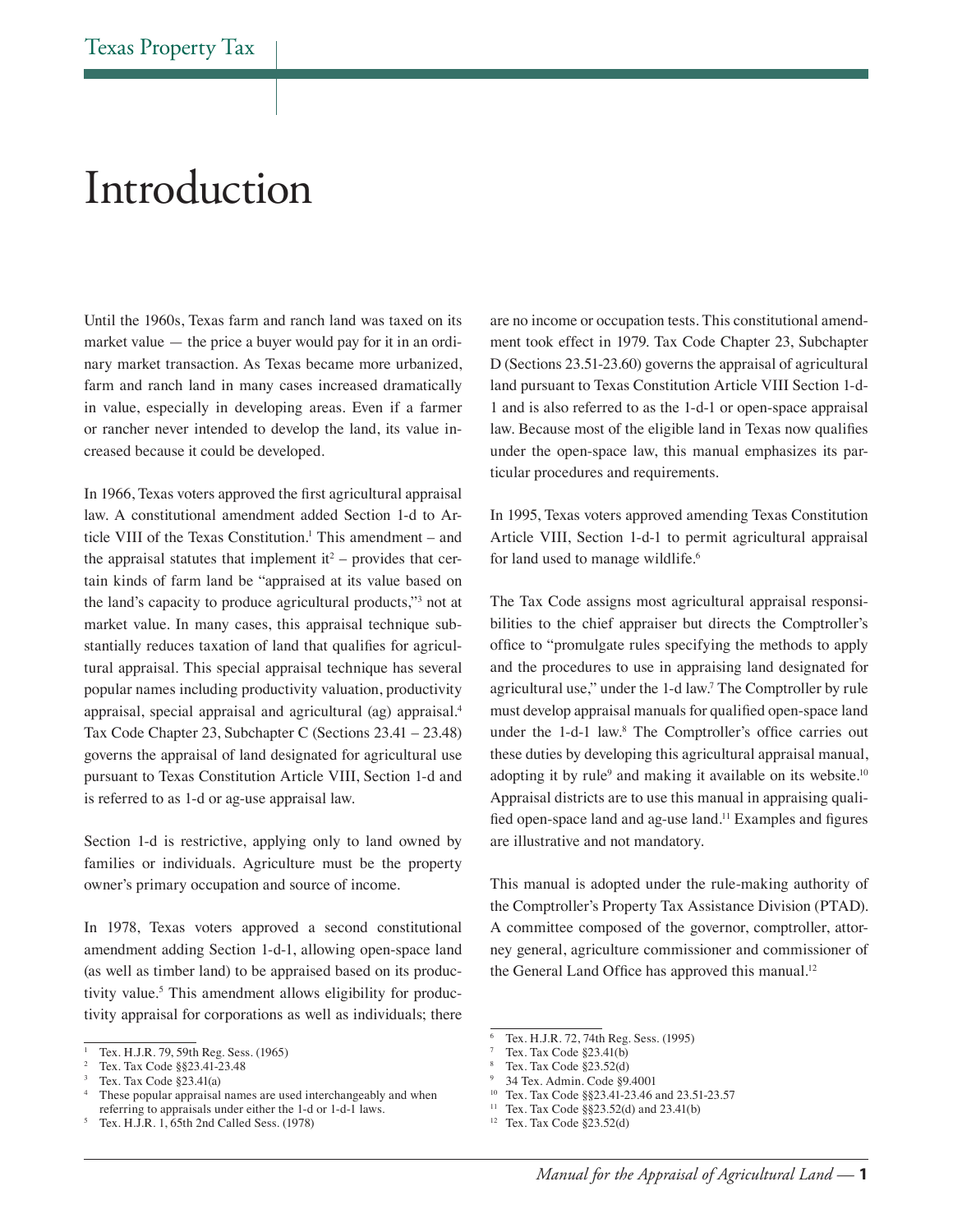<span id="page-7-0"></span>In addition to this manual, PTAD also publishes a *[Manual](http://comptroller.texas.gov/taxinfo/proptax/pdf/96-357.pdf) [for the Appraisal of Timber Land](http://comptroller.texas.gov/taxinfo/proptax/pdf/96-357.pdf)* that describes application, qualification, appraisal and rollback procedures for timber land, as well as *Guidelines for Qualification of Agricultural Land in Wildlife Management Use*.

# **Open-Space and Ag-Use Appraisal Laws Compared**

Several elements are common to both the open-space and aguse laws:

- A property owner must apply for agricultural appraisal. The owner must file a special form with the appraisal district before the deadline.<sup>13</sup>
- The agricultural appraisal applies only to land, fences and certain appurtenances. It does not apply to improvements or equipment.<sup>14</sup>
- The chief appraiser must act on each application received and notify the property owner if the chief appraiser denies the application or needs more information.<sup>15</sup>
- A property owner may appeal the denial of agricultural ap praisal and a change of use determination to the appraisal review board.16
- penalty (rollback tax) and interest when taken out of agri • Land that receives agricultural appraisal is subject to a tax cultural use.17
- • The Texas Constitution prohibits homestead property des ignated for agricultural use under either Tax Code Chapter 23, Subchapter C or D from being pledged to secure a home equity loan.<sup>18</sup>
- Property qualified as 1-d or 1-d-1 land (other than wildlife management) that is subject to a temporary quarantine of at least 90 days for ticks may be reappraised. The effect on the value of the land caused by the tick infestation is an ad ditional factor to be taken into account.<sup>19</sup>

**Exhibit 1** contrasts some of the key differences in the two laws.

| <b>Element</b>                                                                                                                                                                                | $1-d$                                                                                                                                                                                             | $1-d-1$                                                                                                                                                                                                          |
|-----------------------------------------------------------------------------------------------------------------------------------------------------------------------------------------------|---------------------------------------------------------------------------------------------------------------------------------------------------------------------------------------------------|------------------------------------------------------------------------------------------------------------------------------------------------------------------------------------------------------------------|
| Reapplication                                                                                                                                                                                 | Requires the property owner to reapply every year <sup>1</sup>                                                                                                                                    | Requires reapplication only when the property<br>changes ownership or agricultural use class or when<br>the chief appraiser requires a new application. <sup>2</sup>                                             |
| Property owner                                                                                                                                                                                | Requires the property owner to be an individual <sup>3</sup>                                                                                                                                      | Allows both individuals and corporations to qualify. <sup>4</sup>                                                                                                                                                |
| Occupation and income                                                                                                                                                                         | Requires that agriculture be the property owner's<br>primary occupation and principal source of income.<br>The property owner must show that agriculture is<br>conducted for profit. <sup>5</sup> | Has no occupation, income or profit requirements.<br>Instead, it focuses on whether the land is used to the<br>degree of intensity typical in the area for a particular<br>agricultural enterprise. <sup>6</sup> |
| Number of years devoted<br>principally to agricultural use                                                                                                                                    | Requires that land be devoted principally to<br>agricultural use for the three years immediately<br>preceding qualification. <sup>7</sup>                                                         | Requires devotion principally to agricultural use for five<br>of the seven preceding years. <sup>8</sup>                                                                                                         |
| Rollback tax                                                                                                                                                                                  | Requires a rollback tax when the property is taken<br>out of agricultural use or when it is sold. The rollback<br>recaptures taxes for the three preceding years. <sup>9</sup>                    | Requires a rollback tax and interest only when<br>agricultural operations cease or the use changes and the<br>rollback recaptures taxes for the five preceding years. <sup>10</sup>                              |
| Tex. Tax Code $\S$ 23.43(a)<br>Tex. Tax Code $§23.54(e)$<br>Tex. Const. art. VIII §1-d(a)<br>Tex. Const. art. VIII §1-d-1<br>$5.$ T <sub>ov</sub> , T <sub>ov</sub> , C <sub>ada</sub> 892.49 |                                                                                                                                                                                                   |                                                                                                                                                                                                                  |

#### EXHIBIT 1 **Key Differences in 1-d and 1-d-1 Laws**

- <sup>5</sup> Tex. Tax Code §23.42 <sup>6</sup> Tex. Tax Code §23.51(1)
- <sup>7</sup> Tex. Tax Code §23.42(a)(1)
- <sup>8</sup> Tex. Tax Code §23.51(1)
- <sup>9</sup> Tex. Tax Code §23.46(c)
- <sup>10</sup> Tex. Tax Code §23.55(a)

<sup>15</sup> Tex. Tax Code §§23.44 and 23.57

<sup>16</sup> Tex. Tax Code §41.41(a)(5) and (8)

<sup>17</sup> Tex. Tax Code §§23.46 and 23.55

<sup>18</sup> Tex. Const. art. XVI, Sec. 50(a)(6)(I); *LaSalle Bank Nat'l Ass'n v. White*, 217 S.W. 3d 573, 575-577 (Tex. App.-San Antonio, 2006), *aff'd in part and rev'd in part*, 246 S.W.3d 616 (Tex. 2007)

<sup>19</sup> Tex. Tax Code §§23.48 and 23.60

<sup>13</sup> Tex. Tax Code §§23.43 and 23.54

<sup>14</sup> Tex. Tax Code §§23.41 and 23.51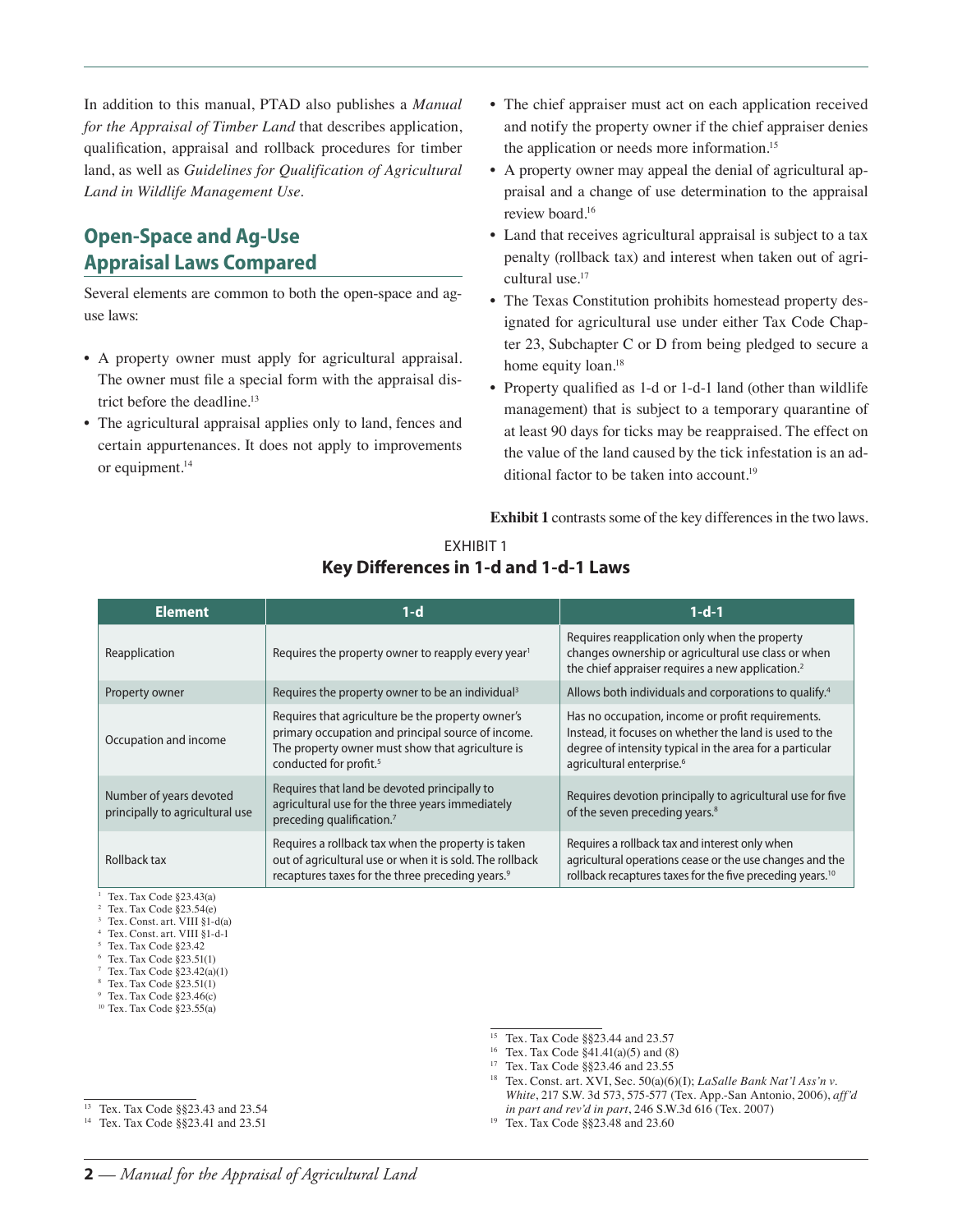# <span id="page-8-0"></span>**Roles of Appraisal Districts and Tax Offices**

A chief appraiser's duties and authority are to:

- create a land classification system covering each type of agricultural land typical in the appraisal district;<sup>20</sup>
- calculate typical net income, based on a variety of sources, for prudently managed agricultural operations; $^{21}$
- determine land use and degree of intensity standards for qualifying land;<sup>22</sup>
- provide applications and act separately on each agricul tural appraisal application;<sup>23</sup>
- determine if and when a change of use occurs and notify the property owner of the determination; $^{24}$
- appraise each property and prepare appraisal records list ing information on agricultural property;<sup>25</sup> and
- notify the property owner of the appraisal district's actions as required by the Tax Code.

A tax assessor's duties are to:

- calculate taxes on the property;<sup>26</sup>
- deliver tax bills: $27$  and
- calculate and deliver a rollback tax bill when the rollback tax and interest become due.<sup>28</sup>

 $\overline{20}$  Tex. Tax Code §23.51(3)

<sup>21</sup> Tex. Tax Code §§23.41, 23.51(4) and 23.52(a)

<sup>22</sup> Tex. Tax Code §§23.41 and 23.51(1)

<sup>23</sup> Tex. Tax Code §§23.43(e), 23.44, 23.54(f) and (g) and 23.57

<sup>&</sup>lt;sup>24</sup> Tex. Tax Code §§23.46 and 23.55

<sup>25</sup> Tex. Tax Code §§23.41, 23.46(a), 23.52(a) and (e), 25.011 and 25.02(a)(5)

<sup>26</sup> Tex. Tax Code §26.09

<sup>27</sup> Tex. Tax Code §31.01

<sup>28</sup> Tex. Tax Code §§23.46(c) and 23.55(e)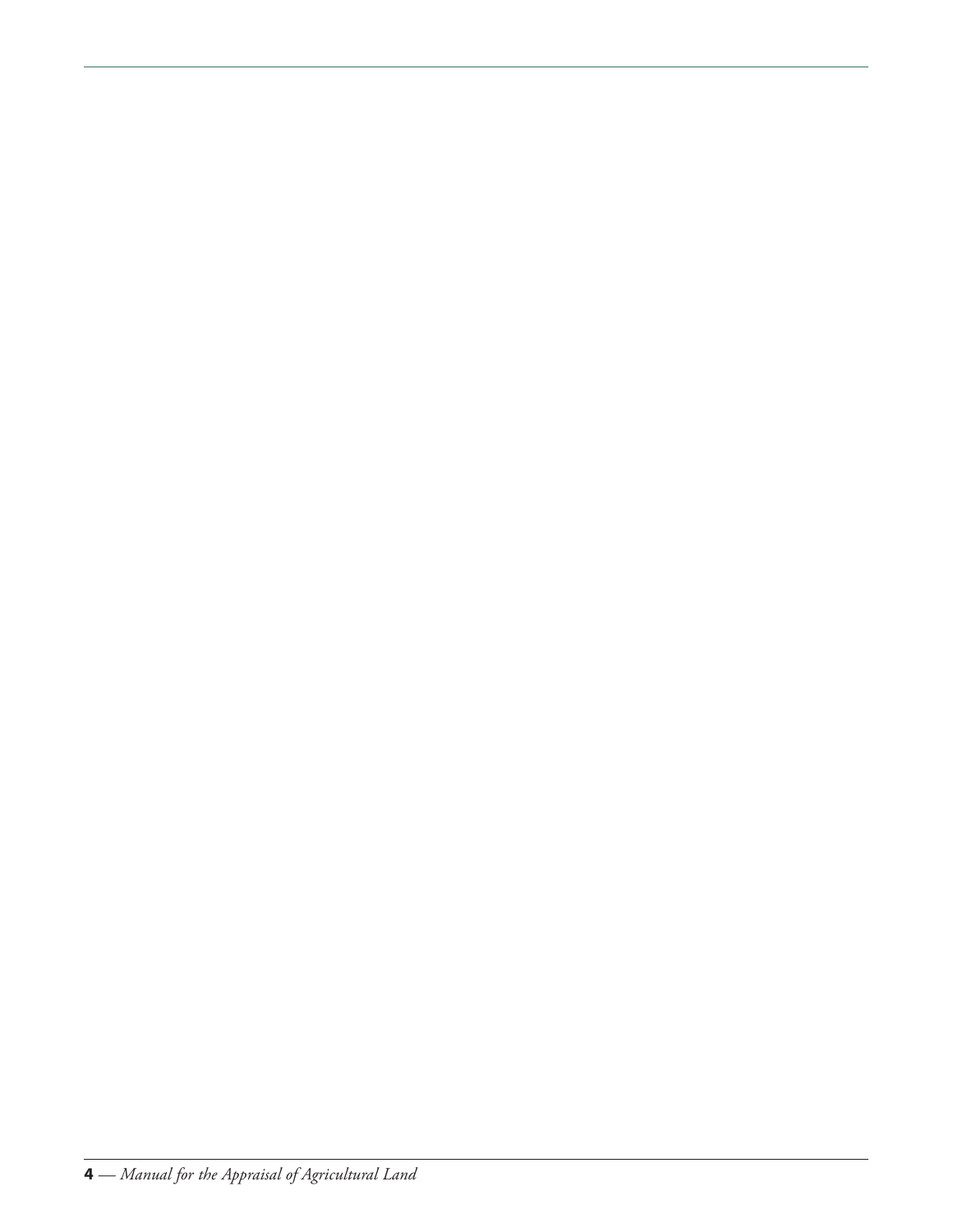# <span id="page-10-0"></span>Qualification of Land Under Section 1-d-1

As the Texas Supreme Court noted in 1993, the "Texas Con stitution promotes the preservation of open-space land by authorizing the legislature to tax open-space land devoted to farm or ranch purposes on the basis of its productive capacity."29 The court also stated that the "Constitution fur ther authorizes the legislature to provide eligibility limita tions for the open-space designation."30 Special agricultural appraisal under the 1-d-1 law is only allowed if the property owner proves the specific statutory requirements of Tax Code Chapter  $23$ , Subchapter D. $31$  Land will not qualify for productivity valuation simply because it is rural or has some connec tion with agriculture. Neither will it qualify because it is open land that has no other possible use. The law does not provide a tax break for every use of open-space land.<sup>32</sup> For example, casual uses such as home vegetable gardens do not qualify for productivity appraisal.

Generally, land may qualify for agricultural appraisal if it is "currently devoted principally to agricultural use to the de gree of intensity generally accepted in the area."33 To qualify for special appraisal, the property owner must apply for the appraisal and provide to the chief appraiser "the information necessary" for the appraisal district "to determine the valid ity of the claim."34

For land to qualify for 1-d-1 appraisal for agricultural use, it must meet four eligibility requirements as shown in **Ex** hibit 2 and successfully complete the application process.<sup>35</sup> **Appendix A** shows how these requirements apply to sample properties.

#### EXHIBIT 2 **1-d-1 Eligibility Requirements**

#### **Four 1-d-1 Eligibility Requirements**

- 1. Applied to land and all appurtenances (not improvements)
- 2. Devoted currently and principally to agricultural use
- 3. Passed degree of intensity test
- 4. Passed time period test

#### **Eligibility Requirements**

#### *1. 1-d-1 Land and Appurtenances*

Agricultural appraisal applies only to land and appurtenanc es.36 It does not apply to improvements on land, minerals or agricultural products that may be connected with the land.<sup>37</sup> For example:

at market value.<sup>38</sup> Land beneath farm buildings and other agri-**Improvements** — Buildings and structures such as barns, sheds, silos and other farm outbuildings must be appraised separately cultural improvements qualifies for special appraisal because it is used in connection with the agricultural operation.<sup>39</sup>

**Minerals** — The appraisal of minerals (including oil, gas or any hard mineral) or subsurface rights to minerals is not included in the special appraisal of  $1-d-1$  land<sup>40</sup> and must be appraised separately.

**Products of the agricultural operation** — Farm products in the hands of the producer including livestock, poultry, eggs, timber, peaches, cotton, peanuts, grain, etc. are generally ex empt from taxation because of other provisions of Texas law<sup>41</sup> and are not included in the special appraisal of 1-d-1 land. Machinery and equipment that are used in the production of

<sup>37</sup> Tex. Tax Code §§11.16, 11.161, 23.51 and 23.52

Tex. Tax Code §23.51(1)

<sup>41</sup> Tex. Tax Code §11.16

<sup>&</sup>lt;sup>29</sup> *Tarrant Appraisal District v. Moore*, 845 S.W.2d 820, 821 (Tex. 1993)<br><sup>30</sup> *Tarrant Appraisal District v. Moore*, 845 S.W.2d 820, 821 (Tex. 1993)

<sup>30</sup> *Tarrant Appraisal District v. Moore*, 845 S.W.2d 820, 821 (Tex. 1993) <sup>31</sup> *Cordillera Ranch, Ltd. v. Kendall County Appraisal District*, 136

S.W.3d 249, 254 (Tex. App.—San Antonio, 2004) <sup>32</sup> Tex. Tax Code §§23.51, 23.52 and 23.521

<sup>33</sup> Tex. Tax Code §23.51(1)

Tex. Tax Code  $\S 23.54$ (a) and (b)

<sup>35</sup> Tex. Tax Code §§23.51(1) and 23.54

Tex. Tax Code §23.51(1)

<sup>38</sup> Tex. Tax Code §§23.01(a) and 23.51(1)

<sup>40</sup> Tex. Tax Code §23.52(f)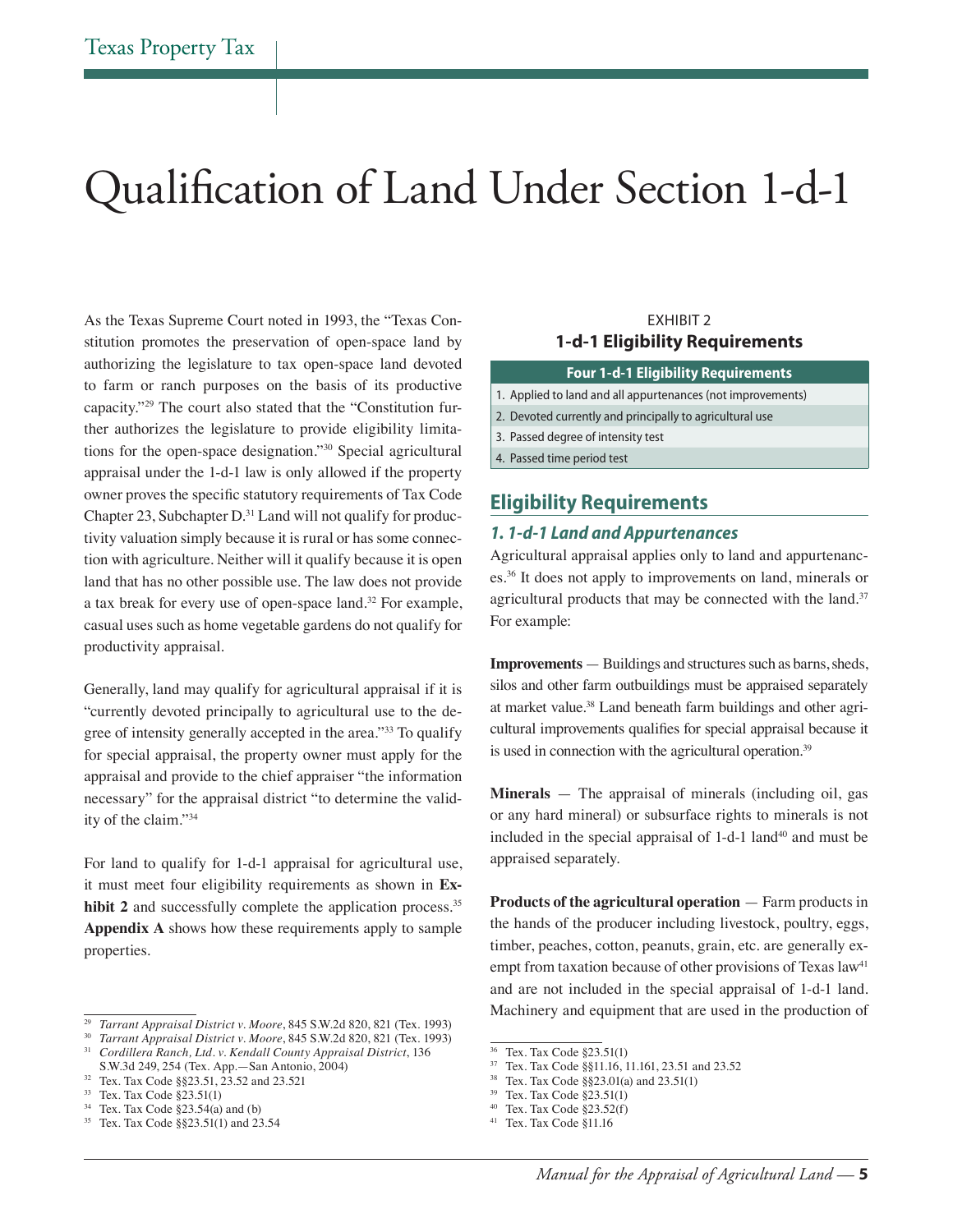<span id="page-11-0"></span>farm or ranch products or of timber are implements of husbandry and also are exempt.<sup>42</sup> An Attorney General opinion concluded that items which are neither fixtures nor improve ments to real property, such as tractors, cultivators and trail ers, could qualify as implements of husbandry depending upon the fact situation in each case.<sup>43</sup> Another Attorney General opinion concluded that "a court would likely uphold the Comptroller's interpretation of section 11.161" – the exemp tion for implements of husbandry – "that a cattle feedlot is engaged in the 'production of farm or ranch products'."44

**Appurtenances**, generally, are man-made alterations of, or additions to, agricultural land that are included in the value of the land and are not separately appraised. For purposes of special appraisal of 1-d-1 land, appurtenances $45$  are private roads, dams, reservoirs, water wells, canals, ditches, terraces and other similar reshapings of the soil (such as stock tanks); fences; riparian water rights; and decorative trees, wind breaks, fruit trees or nut trees. Although a water well is an appurtenance, pumps, windmills and other fixed attachments are valued separately at market value.

- **Riparian water rights** — The landowner's right to use natu ral streams of water adjoining the land are appurtenances and included in the special appraisal of the land.<sup>46</sup>

#### *2. Current and Principal Agricultural Use*

- area. The 1-d-1 appraisal statute identifies the following ac Land must be currently devoted principally to agricultural use, $47$  to the degree of intensity generally accepted in the tivities as agricultural uses: 48

- Cultivating the soil, producing crops for human food, animal feed or planting seed or for the production of fibers.
- Floriculture the cultivation and management of ornamental and flowering plants.
- Viticulture the cultivation of grapes.
- Horticulture the cultivation of fruits, vegetables, flowers, herbs or other plants.
- that derives its primary nourishment from vegetation, sup • Raising or keeping livestock, i.e., a domesticated animal plemented as necessary with commercial feed. Livestock

Tex. Tax Code §23.51(1)

includes beef or dairy cattle, horses, goats, swine, poultry and sheep. Wild animals are not livestock.

- Raising or keeping exotic animals for the production of tangible products having a commercial value. Exotic game means a cloven-hoofed ruminant mammal or exotic fowl that is not native to Texas and is not livestock.<sup>49</sup> Raising such game may qualify but must meet the primary use test.
- Planting cover crops or leaving land idle for participation in a government program or in conjunction with normal crop or livestock rotation procedure. Land left idle for crop rotation qualifies until it is left idle for longer than the crop rotation period typical for the crop in the area.
- Producing or harvesting logs and posts for constructing or repairing fences, pens, barns or other agricultural improve ments on adjacent qualified open-space land devoted to a different agricultural use.
- Wildlife management (as defined under Tax Code Section  $23.51(7)$ ).
- Raising or keeping bees for pollination or for the produc tion of human food or other commercial products. The land used must not be less than 5 acres or more than 20 acres.<sup>50</sup>

This list may not be exhaustive. The statute provides that agricultural use "includes but is not limited to" the activities identified above.<sup>51</sup> Production of any commercially valuable livestock, fish or poultry product would appear to constitute agricultural use as well. For example, the Texas Attorney General ruled that agriculture includes mariculture and that land used to produce fish and other forms of aquatic life can qualify for an agricultural appraisal.<sup>52</sup>

#### **Wildlife Management**

Land on which the owner engages in wildlife management and which meets certain agricultural use requirements may qualify for special appraisal and is technically in agricultural use.<sup>53</sup> Property may qualify for special appraisal for wildlife management if the land is being actively used:

• as qualified open-space land or as qualified timber land under Tax Code Chapter 23, Subchapter E, and was appraised as such at the time wildlife-management use began in at least three of the following ways to propagate a sustaining breeding,

 $42$  Tex. Tax Code §11.161

<sup>43</sup> Tex. Op. Att'y Gen. MW-451 (1982)

<sup>44</sup> Tex. Op. Att'y Gen. GA-1015 (2013)

<sup>45</sup> Tex. Tax Code §23.51(1)

<sup>47</sup> Tex. Tax Code §23.51(1)

<sup>48</sup> Tex. Tax Code §23.51(2)

<sup>49</sup> Tex. Tax Code §23.51(6)

<sup>50</sup> Tex. Tax Code §23.51(2)

<sup>51</sup> Tex. Tax Code §23.51(2)

<sup>52</sup> Op. Tex. Att'y Gen. No. JM-87 (1983)

<sup>53</sup> Tex. Tax Code §§23.51(1), (2) and (7), 23.521 and 34 Tex. Admin. Code 9.2001-9.2005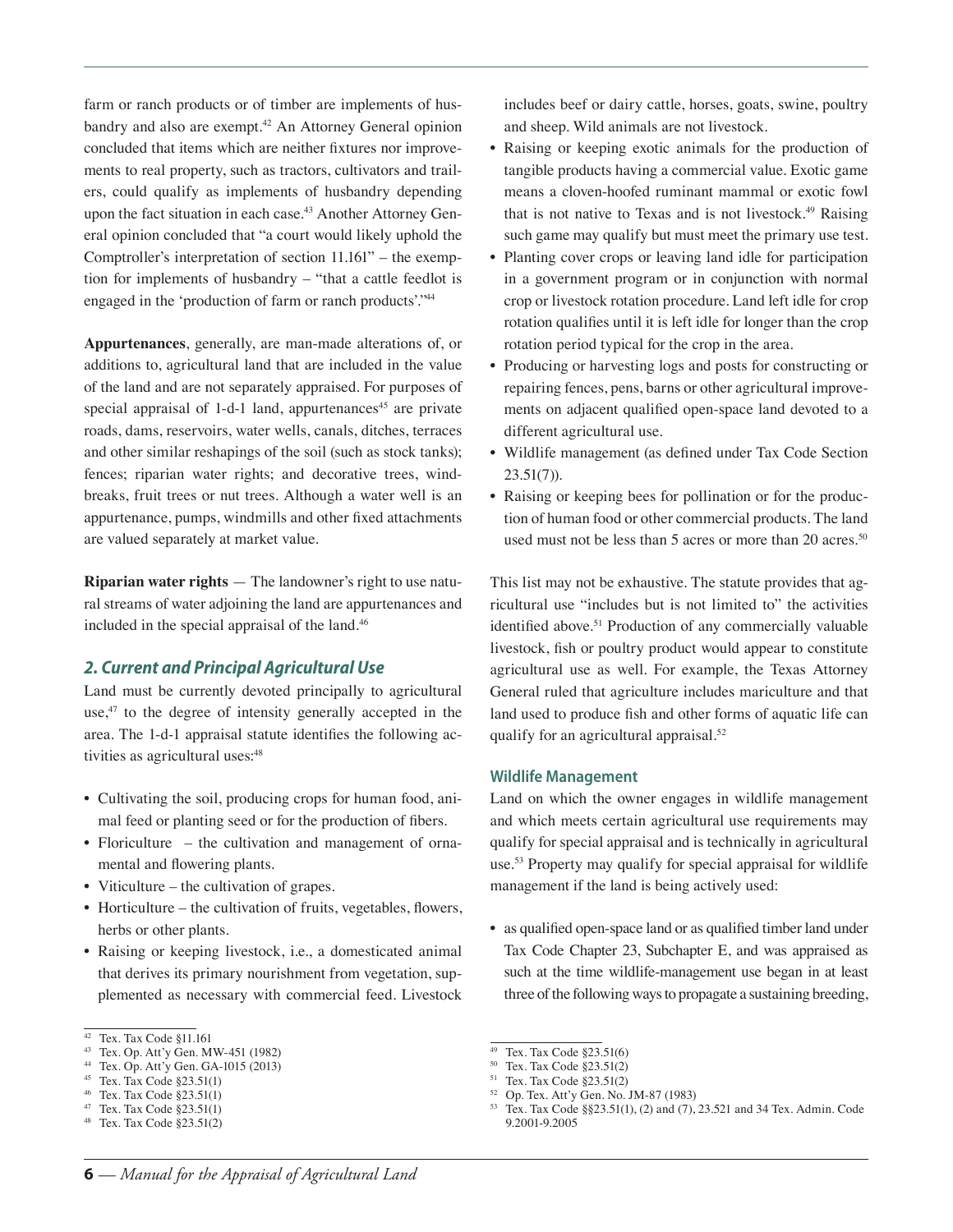migrating or wintering population of indigenous wild animals for human use including food, medicine or recreation:

- » habitat control
- » erosion control
- » predator control
- » providing supplemental supplies of water
- » providing supplemental supplies of food
- » providing shelters
- » making of census counts to determine population
- to protect federally listed endangered species under a fed eral permit if the land is:
	- » included in a habitat preserve and is subject to a conservation easement created under Natural Resources Code Chapter 183; or
	- » part of a conservation development under a federally approved habitat conservation plan that restricts the use of the land to protect federally listed endangered species; or
- for a conservation or restoration project to provide compen sation for natural resource damages subject to the Compre hensive Environmental Response, Compensation, and Li ability Act of 1980 (42 U.S.C. Section 9601 et seq.), the Oil Pollution Act of 1990 (33 U.S.C. Section 2701 et seq.), the Federal Water Pollution Control Act (33 U.S.C. Section 1251 et seq.) or Natural Resources Code Chapter 40.

The Texas Parks and Wildlife Department (TPWD), with the assistance of the Comptroller's office, developed standards for determining the qualification of land for wildlife manage ment use and adopted those standards by rule.<sup>54</sup> The wildlife management qualification rules are published in Title 34, Texas Administrative Code, Sections 9.2001-9.2005.

In addition to this manual, the Comptroller's office publish es the *Guidelines for Qualification of Agricultural Land in Wildlife Management Use* and TPWD publishes the *Compre hensive Wildlife Management Planning Guidelines* for each ecoregion in Texas. Pursuant to Title 34, Texas Administra tive Code, Section 9.2004(a), the chief appraiser is required to determine if land qualifies for agricultural appraisal based on wildlife management use:

- §9.2005 of this title (relating to Wildlife Use Require in compliance with, and in a manner consistent with, ment), the *Manual for the Appraisal of Agricultural Land*, the *Guidelines for Qualification of [Agricultural] Land in Wildlife Management Use*, and the *Comprehensive* 

*Wildlife [Management] Planning Guidelines* for the ecoregion in which the tract of land is located.

For assistance with a specific issue involving wildlife manage ment use as it pertains to qualifying for special appraisal (in cluding degree of intensity requirements), please consult the Comptroller's *Guidelines for Qualification of [Agricultural] Land in Wildlife Management Use* as well as the TPWD's *Comprehensive Wildlife [Management] Planning Guidelines*. More information can also be found on TPWD's website.

#### **Nonqualifying Agricultural Activities**

Some agriculture-related activities that do not qualify land for agricultural appraisal are:

**Harvesting native plants or wildlife.** Harvesting shrubs that grow wild on the land — mountain laurel, yaupon, etc. — or harvesting or hunting native wild animals such as deer or turkey, will not qualify land.

Processing plants or animals. Activities that take place after the crop or animal has been raised and harvested do not qualify land for special appraisal. Activities such as pasteur izing and bottling milk; fermenting grapes and bottling wine; or slaughtering, dressing and packing meat will not qualify land for agricultural appraisal.

By definition, any activities a non-producer carries out on agricultural products constitute processing. A non-producer cannot qualify property for agricultural valuation. For ex ample, the operator of a grain silo who purchases grain for storage and resale cannot receive agricultural valuation for the land the silo occupies.

Under certain circumstances, primary producers may process agricultural products. In these cases, the land devoted to pro cessing activities does not qualify for agricultural valuation. In such cases, the line between production and processing ac tivities can become extremely fine. Chief appraisers must be certain to gather all facts necessary for making an accurate distinction. No rules clearly distinguish between production and processing. In general, an activity must meet at least one of the following standards before it counts as processing:

• Processing begins with those steps typically carried out at the first level of trade beyond production. Storage or pack aging for wholesale trade would constitute processing, as would slaughtering livestock while the producer's interim

 $\overline{54}$  Tex. Tax Code §23.521(a)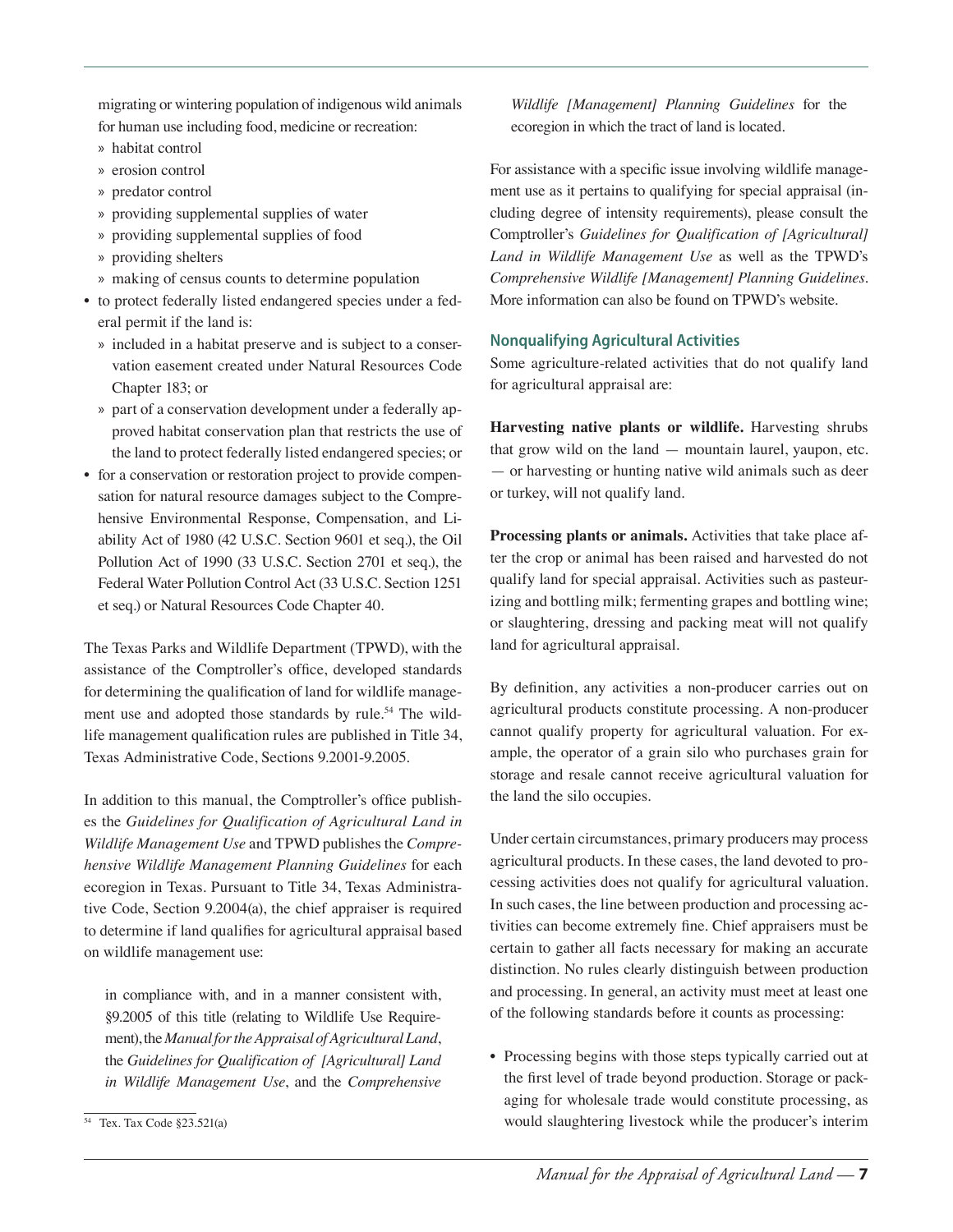storage prior to sale to a wholesaler or other middleman would not. Goods in storage would be exempt as farm products in the hands of the producer, and land devoted to storing them would be eligible for agricultural valuation.

- Processing begins when primary agricultural products are broken into smaller parts or combined with other products. Grain, for example, is processed when it is milled.
- Milk is processed when it is separated into butter, milk and other dairy products. Grapes are processed when they are washed, sorted or crushed. Vegetables and fruits are pro cessed when they are washed and packaged for sale at the wholesale or retail level.
- Processing begins when activities occur that enhance the value of primary agricultural products. Milling grain, pas teurizing milk and ginning cotton constitute processing. Packaging products for transport to market would not con stitute processing, but packaging them for sale would.

#### **Principal or Primary Use**

(recreational use) and not for farm or ranch purposes (agri-Land must be devoted principally to agricultural use.<sup>55</sup> If the land is used for more than one purpose, the most important or primary use<sup>56</sup> must be for agricultural use. For example, if the principal use of the land is for horseback riding for pleasure cultural use), it will not qualify for special appraisal.<sup>57</sup>

- land used primarily to graze cattle could also be leased for hunt Other uses of the land do not necessarily disqualify land for special appraisal if the primary use is agriculture. For example, ing. Leasing land for hunting is compatible with a primary use of land for grazing cattle. The appraiser must determine which use is primary. If one of these other uses replaces agriculture as the primary use of land, then the land is no longer principally devoted to agricultural use and does not qualify for agricultural appraisal. As discussed later in this manual, a land's change of use can affect its qualification for agricultural appraisal.

#### **Horses**

In 1993, the Texas Supreme Court essentially set out in *Tar rant Appraisal Dist. v. Moore*, 845 S.W.2d 820 (Tex. 1993), the test to determine whether land used principally for horses qualifies for agricultural appraisal. Land used primarily for "raising, breeding, and/or grazing horses" and other activities that are for "farm or ranch purposes" are agricultural uses. In particular, "growing grass on land for the purpose of feeding animals, including horses, is an agricultural use." As with the review of all 1-d-1 applications, the intensity of use issue also is required to be evaluated before granting special appraisal.

The principal use of the land must be agricultural—for "farm or ranch purposes"—not recreational ones. "[I]f the use of the land is principally recreational, or as a hobby, then the activity, although agricultural in nature, is not one that promotes a farm or ranch purpose but instead promotes a recreational purpose." If "the land is used primarily to show, train, stable, race, care for or otherwise divert livestock from a farm or ranch purpose, that land so diverted is not eligible as qualified open space land."<sup>58</sup> Similarly, land used as a stable, where horses are kept, fed and cared for, is not being used primarily for an agricultural use, un less the stable is incidental to farm or ranch purposes.

The "law does not require that agriculture be the primary occupation and primary source of income of the landowner nor that the use of the land be an occupation or a business venture for profit."59

The *Moore* case demonstrates that in reviewing each applica tion for special agricultural appraisal, the chief appraiser is to consider all of the facts surrounding the property owner's use of the land—the totality of the circumstances—to determine whether, in the exercise of his or her professional judgment, 1-d-1 appraisal should be granted. This includes an examina tion of all the 1-d-1 eligibility requirements. In particular, if the chief appraiser determines the owner's current and prin cipal use of the land is for "farm or ranch" purposes—and not recreational ones—special appraisal cannot be granted un less this agricultural use of the land also meets the required "degree of intensity generally accepted in the area" test.

#### **Exotic Animals**

- used for raising or keeping exotic animals. To qualify for spe for these animals be for the production of food or other com-The principal agricultural use test is particularly important when reviewing an application for special appraisal for land cial appraisal, the law requires the purpose in using the land mercially valuable products.<sup>60</sup>

<sup>55</sup> Tex. Tax Code §23.51(1)

<sup>&</sup>lt;sup>56</sup> "Principal" or "principally" is defined in the online Merriam-Webster dictionary and thesaurus as "most important, consequential or influen tial" and the term "primary" is one of several synonyms.

<sup>57</sup> *Tarrant Appraisal District v. Moore*, 845 S.W.2d 820, 823 (Tex. 1993)

<sup>58</sup> *Tarrant Appraisal Dist. v. Moore*, 845 S.W.2d at 821

<sup>59</sup> *Tarrant Appraisal Dist. v. Moore*, 845 S.W.2d at 821

<sup>60</sup> Tex. Tax Code §23.51(1)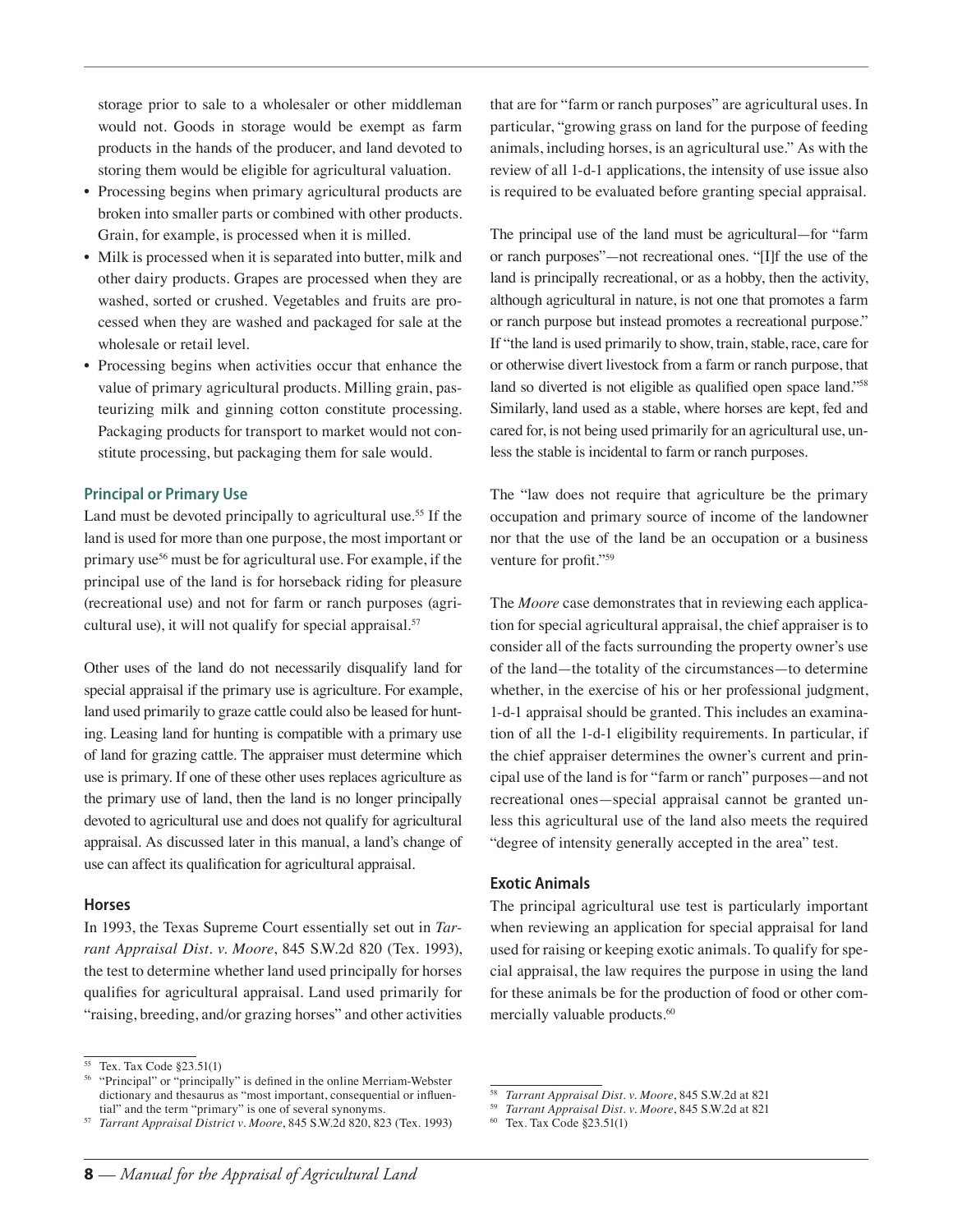<span id="page-14-0"></span>Many ranches offer recreational hunting as a way of earn ing income and managing a herd of breeding stock. Because hunting is a recreational use, any exotic game ranch devoted solely to hunting animals could never qualify for agricultural appraisal.

A ranch that produces exotic animal products and conducts recreational hunts may or may not qualify for special appraisal. Qualification in such a case depends on which use is primary. A chief appraiser should consider all relevant information to determine the primary use. Relevant questions include:

- Are there physical improvements such as high fences to control the herd?
- Are there stocking levels to justify the investment and en sure a reasonable future income?
- Is there a breeding and herd management procedure that emphasizes commercially valuable products (meat or leather) over recreational products (trophy heads)?
- Is there an active business plan showing herd size, harvesting schedules and harvesting reports?
- Do state or federally approved inspectors supervise slaughter and dressing?

#### **Fish**

Chief appraisers should analyze the raising of fish or fish products using the same primary use standards they apply to the keeping and raising of exotic animals. Commercial fish production differs from keeping fish for purely sporting or recreational purposes. This difference is not necessarily related to the scale of the operation, nor is it related to any intent to produce income or make a profit. Raising fish is a qualified agricultural land use when all the elements of a bulk harvest are present. Taking fish by individual line, however, is a recreational activity.

#### **Current Devotion to Agricultural Use**

- agricultural use is not evident on January 1, the chief apprais The land must be "currently devoted" to the agricultural use.<sup>61</sup> The land must qualify on January 1. In the event that er should grant productivity valuation if the owner can show evidence of the intent to put the land into agricultural use and that agriculture will be the primary use for the bulk of the calendar year covered by the application.

#### *3. Degree of Intensity Test*

To qualify for productivity appraisal for agricultural use, the land must be "currently devoted principally to agricul tural use to the degree of intensity generally accepted in the area."62 The degree of intensity test is examined in the year the property owner applies for special appraisal and every year thereafter. It does not apply to the years preceding the application for special appraisal.<sup>63</sup>

farmed or ranched to the extent typical for agricultural op-The degree of intensity test measures whether land is being erations. To receive a productivity appraisal for agricultural use, the land must be used for an agricultural purpose to the degree of intensity typical in the area. This test is intended to exclude land on which token agricultural use occurs in an effort to obtain tax relief.

The law does not state what degree of intensity qualifies a particular type of land. The chief appraiser must set the stan dards, by reference to the information provided below, according to the agricultural practices in effect in the relevant area.<sup>64</sup> Because of the variety of soil types, climatic conditions and crops in a state as large as Texas, no single statutory definition could cover all possible uses.

#### **Setting Degree of Intensity Standards**

The degree of intensity test measures what the owner is putting into the agricultural enterprise — in time, labor, equip ment, management and capital — and compares it with typi cal levels of these inputs for the same type of enterprise in the area generally.

To set degree of intensity standards, the chief appraiser should analyze each type of commodity production in the area. This analysis should break down the typical steps in producing the commodity and attempt to specify how much time, labor, equipment and so on is typical for each level.

- planting, applying herbicides and harvesting. Tilling soil re For example, farming dryland cotton requires tilling soil, quires a certain amount of specific labor and equipment, as do each of the other steps. The chief appraiser is to determine the typical levels of intensity involved for each step.

<sup>63</sup> *Riess v. Appraisal District of Williamson County*, 735 S.W.2d 633, 637- 638 (Tex. App.—Austin, 1987 writ denied)

<sup>62</sup> Tex. Tax Code §23.51(1)

<sup>64</sup> Tex. Tax Code §23.52(d); and 34 Tex. Admin. Code §9.4001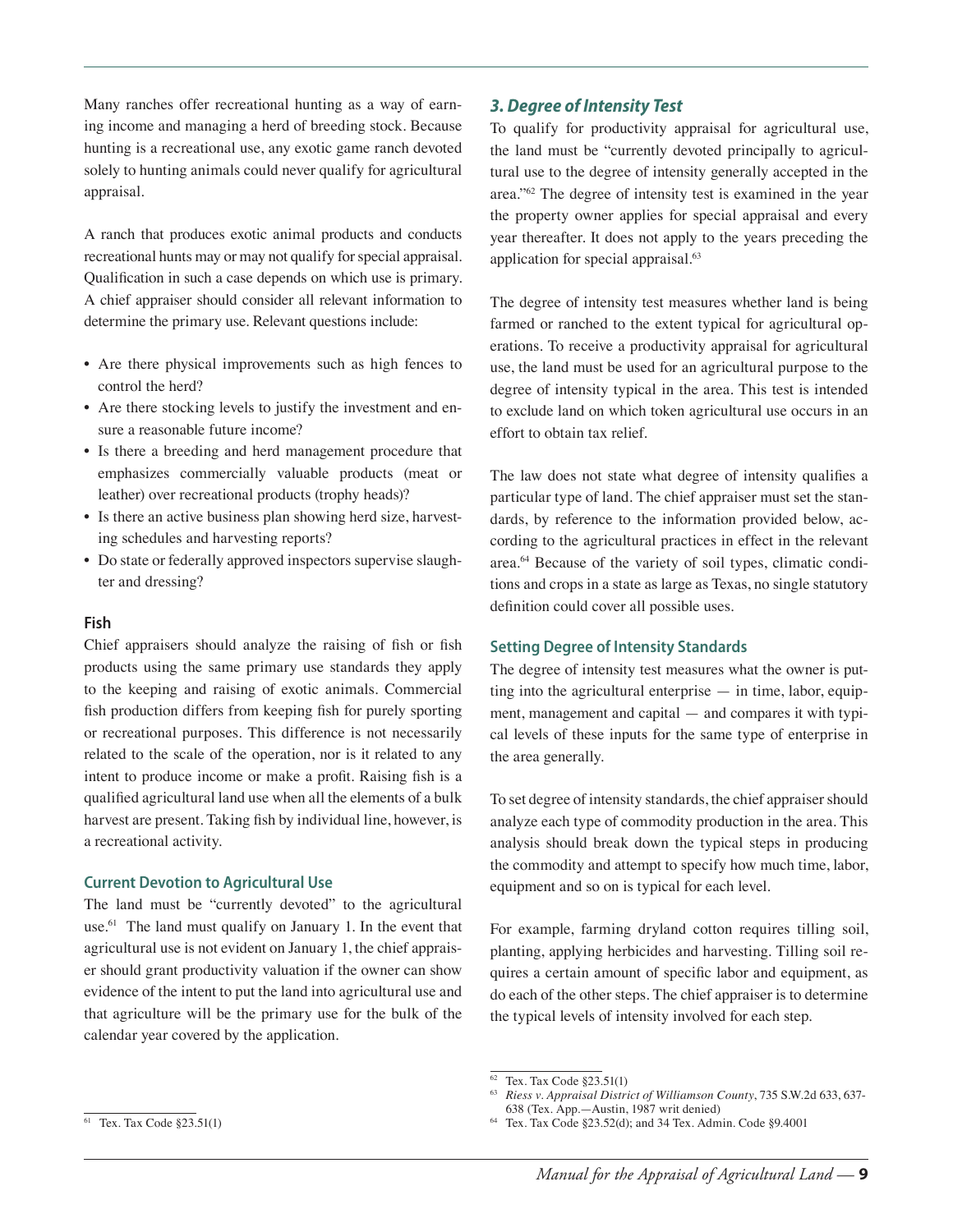<span id="page-15-0"></span>Similarly, raising beef cattle requires fences, proper manage ment of land for long-term forage, enough animal units to match the land's carrying capacity and a herd management procedure to get the animals to market. What kind of fencing is typical? How frequently is it maintained? How many animal units are typically carried? Degree of intensity specifications address levels of input in detail for each step of the enterprise.

Degree of intensity standards vary from one type of agri cultural operation to another. In most cases, property own ers must prove that they are following the common production steps for their type of operation and putting in typical amounts of labor, management and investment. An operation is not disqualified simply because it differs from the typical operation. For example, appraisers should not disqualify a labor-intensive farm because most comparable operations are capital-intensive. The total effort finally determines whether a given agricultural operation qualifies, not the level of each separate input.

#### **Defining an Area**

The chief appraiser's decision on what constitutes an area de fines typical agricultural intensity. The size of the area can vary with the commodity. For a common crop, the chief ap praiser may be able to look to farming practices within the county. Rarer crops may require the chief appraiser to con sider a multi-county region to decide the typical agricultural inputs. Where the landowner applies practices that are not typical, the chief appraiser should be careful not to discour age experimentation or innovation. The agricultural appraisal laws should not be interpreted to discourage innovations in agricultural production.

#### **Temporary Cessation of Agricultural Use During Drought**

- The eligibility of land for appraisal as 1-d-1 qualifying prop erty does not end because the land ceases to be devoted principally to agricultural use to the degree of intensity generally accepted in the area if:

- a drought declared by the governor creates an agricultural necessity to extend the normal time the land remains out of agricultural production; and
- the owner of the land intends that the use of the land in that manner and to that degree of intensity be resumed when the declared drought ends.<sup>65</sup>

#### *4. Time Period Test*

The land must have been "devoted principally to agricultural use or to production of timber or forest products" for five of the seven years preceding the application for special appraisal.<sup>66</sup> The five-out-of-seven-years use requirement is self-explanato ry. A property owner is required to demonstrate a history of primary agricultural use or timber production that meets the five-year test; presumably the property owner's business re cords will help establish this history. The land qualifies as long as it was devoted principally to agriculture use or production of timber or forest products in five of the seven years preceding the application for special appraisal. The degree of intensity test does not apply to these preceding years, only the tax year of application and every year thereafter.67

For land to qualify for special appraisal as wildlife manage ment use, the land must have qualified for special appraisal as open-space or timber land under Subchapters D or E of Tax Code Chapter 23 at the time the wildlife management use be gan.68 Alternatively, land that is currently devoted principally to wildlife management pursuant to a federal program to protect endangered species or as a federal or state conservation or res toration project qualifies for special appraisal "regardless of the manner in which the land was used in any preceding year."<sup>69</sup>

# **Land Located Within the Boundaries of a City or Town**

- Land within the boundaries of a city or town often will not qual ify for special appraisal. Land located within an incorporated city or town must meet not only the criteria applicable to 1-d-1 land but also must meet one of the following additional criteria:

- The city or town must not provide the land with general services comparable to those provided in other parts of the city or town having similar features and population.
- The land must have been devoted principally to agricul tural use continuously for the preceding five years.
- or to the production of timber or forest products continu-• The land has been devoted principally to agricultural use ously for the preceding five years and the land is used for wildlife management.<sup>70</sup>

<sup>67</sup> *Riess v. Appraisal District of Williamson County*, 735 S.W.2d 633, 637- 638 (Tex. App.—Austin, 1987 writ denied)

- <sup>69</sup> Tex. Tax Code §23.51(1) and  $(7)(B)$  and  $(C)$
- <sup>70</sup> Tex. Tax Code §23.56(1)

 $66$  Tex. Tax Code §23.51(1)

Tex. Tax Code §23.51(7)(A)

<sup>&</sup>lt;sup>65</sup> Tex. Tax Code §23.522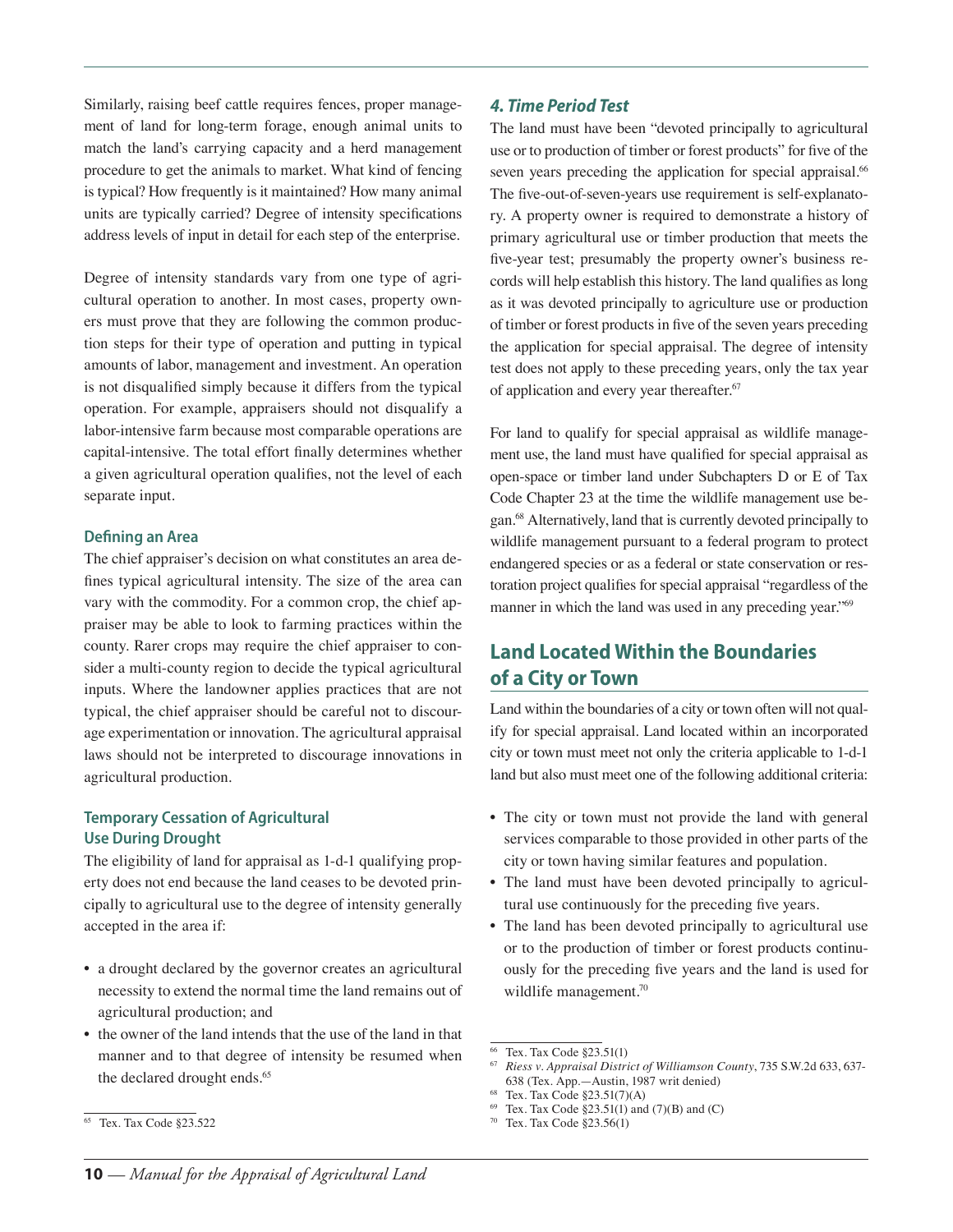# <span id="page-16-0"></span>**Land Owned by a Non-Resident Alien or Foreign Government**

Tax Code Section 23.56(2) and (3) state that some kinds of foreign ownership make the land ineligible for 1-d-1 apprais al. Under the law, if the property owner is a non-resident alien (a non-U.S. citizen who does not reside in the United States), the land cannot qualify. Similarly, the law states that a corpo ration cannot qualify its land if a non-resident alien, a foreign government or both control the corporation.

The Texas Supreme Court held in *HL Farm Corp. v. Self,* 877 S.W.2d 288 (Tex. 1994), that Tax Code Section 23.56(3), which bars foreign corporate and governmental ownership from qualifying land for agricultural appraisal, unconstitu tionally violates the Texas Constitution's guarantee of equal protection. Although the Court's opinion did not address the ineligibility of non-resident aliens (Tax Code Section 23.56 (2)), its reasons for holding Subsection (3) of that statute un constitutional also applies to the non-resident's eligibility for productivity appraisal.

# **Ecological Laboratories**

Land used principally as an ecological laboratory by colleges or universities may qualify for agricultural appraisal.<sup>71</sup> The property owner is to follow the same application procedures required to qualify other 1-d-1 land. The land must be prin cipally used as an ecological laboratory. In determining use, appraisers should apply the same principles they use to iden tify the primary use of agricultural land.72

# **Waiver of 1-d-1 Appraisal**

A property owner may waive the right to 1-d-1 appraisal. A 1-d-1 waiver is effective for 25 years and applies to the land even if ownership changes.73 Property owners may file a waiver even if the land does not qualify for 1-d-1 appraisal. Waivers may be filed with some or all of the taxing units that tax the property.74

A waiver filed before May 1 becomes effective when it is filed. For good cause, the chief appraiser may extend the May 1 deadline for up to 60 days.75 Waivers filed after the deadline become effective in the next tax year.<sup>76</sup>

To revoke a waiver, the property owner must file an applica tion for revocation with the governing body of each taxing unit where the waiver is effective. The taxing unit's govern ing body must vote to approve the revocation and make a finding that the revocation will not affect any of the taxing unit's debt obligations.<sup>77</sup>

- utility districts within the commission's jurisdiction. Com missioners courts have the authority to approve waivers sub-In some cases, a waiver may not be revoked.<sup>78</sup> The Texas Commission on Environmental Quality is authorized to make rules ensuring that waivers submitted to conservation and reclamation districts are properly and timely executed and are irrevocable. The Texas Transportation Commission has authority to make the rules for waivers submitted to road mitted to road districts created by the commissioner's court.79

Tex. Tax Code  $\S 23.20(d)$  and (e)

 $\overline{73}$  Tex. Tax Code §23.20(c) and (d)

Tex. Tax Code  $§23.20(b)$ 

Tex. Tax Code  $§23.20(c)$ 

 $76$  Tex. Tax Code §23.20(c)

Tex. Tax Code §23.20(d)

<sup>79</sup> Tex. Tax Code §23.20

 $71$  Tex. Tax Code §23.51(1)

 $72$  Tex. Tax Code §23.51(1)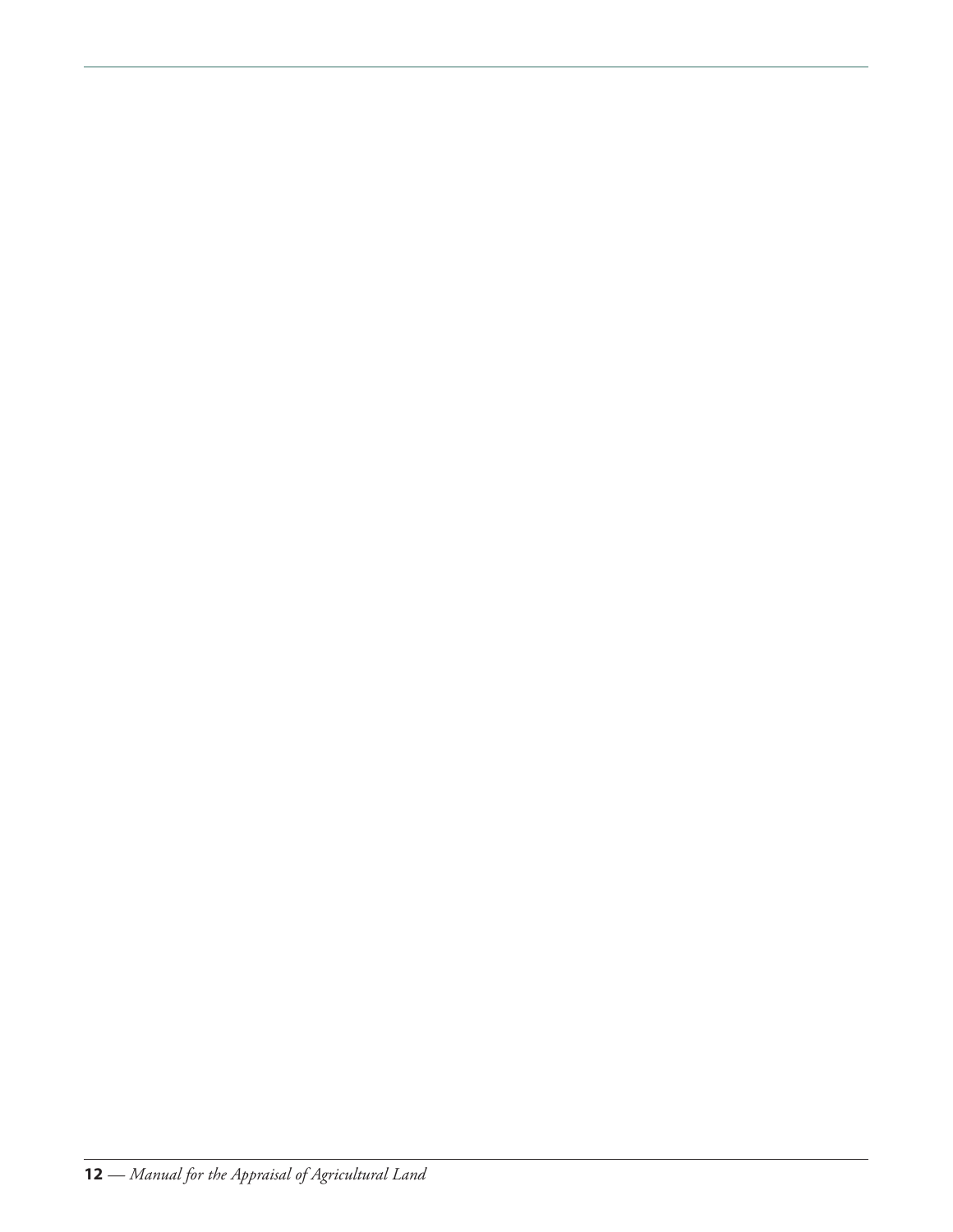# <span id="page-18-0"></span>Application Process for 1-d-1 Appraisal

A property owner claiming his or her land is eligible for ag ricultural appraisal must complete and file a valid applica tion with the chief appraiser of the county where the land is located.<sup>80</sup> To be valid, the application for agricultural valuation must be on a form provided by the appraisal district, prescribed by the Comptroller's office and contain the infor mation necessary for the appraisal district to determine the validity of the claim.<sup>81</sup>

In applying for special appraisal, the property owner is required to use the appraisal district's form.82 The appraisal district is to use PTAD's model form or a form that varies somewhat in format and wording, but contains information which is in sub stantial compliance with the model form.<sup>83</sup> The chief appraiser can require an applicant to supply additional information if the initial application does not contain all the information neces sary to rule on that particular application.<sup>84</sup>

Landowners must file applications with the chief appraiser in the appraisal district where the land is located. Taxpayers whose land is appraised by more than one appraisal district must file an application in each appraisal district.<sup>85</sup>

A property owner may file a single application form cover ing all tracts within an appraisal district. The property owner does not have to file a separate form for each tract if he or she provides sufficient information to show that all tracts qualify under the law.

The chief appraiser may want to encourage the property owner to file a single form if the property owner is farming or ranching

 $85$  Tex. Tax Code  $\S$ 23.54(a)

several tracts as a unit. The chief appraiser is to consider the entire agricultural operation as a unit, not separately, with respect to the activities on each individual parcel. The single application form notifies the appraisal district of the unity of operation.

## **Application Forms**

The form to apply for 1-d-1 special appraisal must:

- has not changed and only supply information not previ-• allow a claimant who has previously been allowed 1-d-1 appraisal to indicate that previously reported information ously reported; and
- include a space for the property owner to state his or her date of birth. Failure to provide date of birth, however, does not affect eligibility for appraisal under 1-d-1.86

The general PTAD model Form 50-129 *[Application for 1-d-1](http://comptroller.texas.gov/taxinfo/taxforms/50-129.pdf) [\(Open-Space\) Agricultural Use Appraisal](http://comptroller.texas.gov/taxinfo/taxforms/50-129.pdf)* is available on the Comptroller's website.

In addition to the general form, PTAD has three other model forms on the Comptroller's website that may be used for re quests for 1-d-1 special appraisal, for timber land use or use as an ecological laboratory. These forms are:

- Form 50-166 *[Application for Open-Space Land Appraisal](http://comptroller.texas.gov/taxinfo/taxforms/50-166.pdf) [for Ecological Laboratories](http://comptroller.texas.gov/taxinfo/taxforms/50-166.pdf)*
- Form 50-167 *[Application for 1-d-1 \(Open-Space\) Timber](http://comptroller.texas.gov/taxinfo/taxforms/50-167.pdf)  [Land Appraisal](http://comptroller.texas.gov/taxinfo/taxforms/50-167.pdf)*
- Form 50-281 *[Application for Restricted-Use Timber Land](http://comptroller.texas.gov/taxinfo/taxforms/50-281.pdf) [Appraisal](http://comptroller.texas.gov/taxinfo/taxforms/50-281.pdf)*

#### *Filing Deadline and Extension*

The deadline for filing applications is before May 1, mean ing the application form must be postmarked or filed no later

<sup>80</sup> Tex. Tax Code §23.54(a)

<sup>&</sup>lt;sup>81</sup> Tex. Tax Code  $$23.54(b)$ <br><sup>82</sup> Tax Tax Code  $$23.54(b)$ 

Tex. Tax Code §23.54(b)(1) and 34 Tex. Admin. Code §9.402(a)

<sup>83</sup> 34 Tex. Admin. Code §9.402(a)

<sup>84</sup> Tex. Tax Code §23.54(b)(2); 23.57(a) and (b); and *Cordillera Ranch, Ltd. v. Kendall County Appraisal District*, 136 S.W.3d 249, 254 (Tex. App.—San Antonio, 2004) (burden of proof on applicant to clearly show entitled to special appraisal)

 $86$  Tex. Tax Code §23.54(c)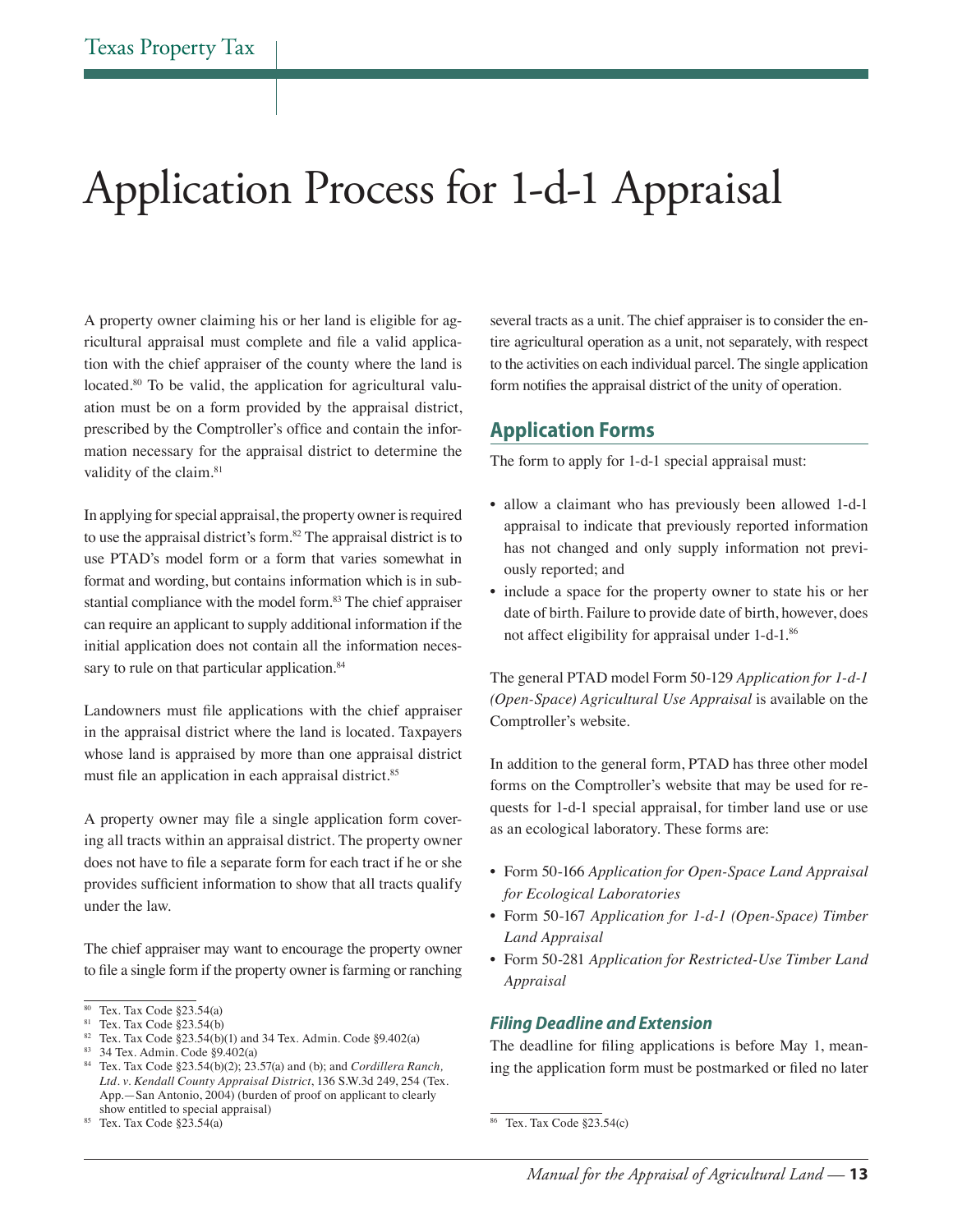<span id="page-19-0"></span>than midnight April 30.87 The chief appraiser may extend the filing deadline at the property owner's request in writing be fore the May 1 deadline, for good cause, but not for more than 60 days.88 If the timely request for extension is granted, a late application penalty should not be imposed.

Tax Code Chapter 23 does not define good cause to excuse late applications for special appraisal. Under Tax Code Section 41.45 regarding protest hearings, however, good cause to excuse a property owner's failure to appear at an appraisal review board hearing "means a reason that includes an error or mistake that: (1) was not intentional or the result of conscious indifference; and (2) will not cause undue delay or other injury to the person authorized to extend the deadline or grant a rescheduling."89

Good cause also is commonly understood as circumstances the applicant could not control, such as being sick or injured and not able to transact normal business for a period that ef fectively prevents filing on time. Being out of town on busi ness or vacation or simply forgetting about the filing deadline typically is not sufficient to show good cause.

#### *Late Applications and 10 Percent Penalty*

- before the appraisal review board approves the appraisal re tax if imposed at market value and the tax imposed at the ag-If the before-May-1 deadline is missed, the property owner may submit a late application for special appraisal if it is filed cords for that year (usually in July).<sup>90</sup> If special appraisal is approved, the property owner is liable for a penalty for this late application equal to 10 percent of the difference between the ricultural productivity value.<sup>91</sup> If the chief appraiser extended the application filing deadline for the property owner under Tax Code Section 23.54(d), this penalty does not apply.

The chief appraiser must note the penalty in the appraisal records and send the property owner written notice explaining the reasons for imposing the penalty.<sup>92</sup> The tax assessor of the taxing unit adds the penalty amount to the tax bill and collects the penalty along with the annual tax payment. $93$  The amount of the penalty constitutes a lien against the property against which the penalty is imposed, as if it were a tax, and accrues penalty and interest in the same manner as a delinquent tax.<sup>94</sup>

- <sup>90</sup> Tex. Tax Code §§23.541(a) and 41.12
- <sup>91</sup> Tex. Tax Code §23.541(b)
- <sup>92</sup> Tex. Tax Code §23.541(c)

#### *Failure to File the Application Form*

If a person does not file a valid application before the ap praisal review board approves the appraisal record, the land is ineligible for an agricultural appraisal in that tax year.<sup>95</sup>

#### *One-Time Application*

- Once the application is filed and approved under 1-d-1 re - quirements, the land continues to receive agricultural ap praisal every year without a new application unless the ownership changes, the land's eligibility ends or the chief ap praiser requires a new application.<sup>96</sup> If the chief appraiser has good cause to believe that land no longer is eligible for spe cial appraisal, the chief appraiser may require a new applica tion to confirm that the land currently is eligible by delivering to the property owner written notice that a new application is required along with the application form itself.<sup>97</sup>

# **Penalty for Failure to Provide Notice of Change in Category or Class Use or Eligibility**

Tax Code Section 23.54(h) imposes a duty on property own-- in the category of agricultural use" occurs or "after eligibil ers who receive productivity appraisal on their land to notify the appraisal district in writing before May 1 "after a change ity for appraisal under [Tax Code Chapter 23, Subchapter D] ends." A "penalty is imposed on the property" for failure to notify the appraisal district as required "equal to 10 percent of the difference between the taxes imposed on the property in each year it is erroneously allowed appraisal under [Tax Code Chapter 23, Subchapter D] and the taxes that would otherwise have been imposed."98

#### *Change in Category or Class Use*

- A category of agricultural use is defined as "the value classi fication of land considering the agricultural use to which the land is principally devoted."99 Although the Tax Code refers to land categories, this manual follows common usage and designates them land classes.

Tax Code Section 23.51(3) further provides:

The chief appraiser shall determine the categories into which land in the appraisal district is classified.

- Tex. Tax Code §23.54(e)
- <sup>97</sup> Tex. Tax Code §23.54(e)
- Tex. Tax Code §23.54(h)

<sup>87</sup> Tex. Tax Code §§1.08 and 23.54(d)

<sup>88</sup> Tex. Tax Code §23.54(d)

<sup>89</sup> Tex. Tax code §41.45(e-2)

<sup>93</sup> Tex. Tax Code §23.541(d)

<sup>94</sup> Tex. Tax Code §23.541(d)

<sup>95</sup> Tex. Tax Code §§23.54(e) and 23.541

<sup>99</sup> Tex. Tax Code §23.51(3)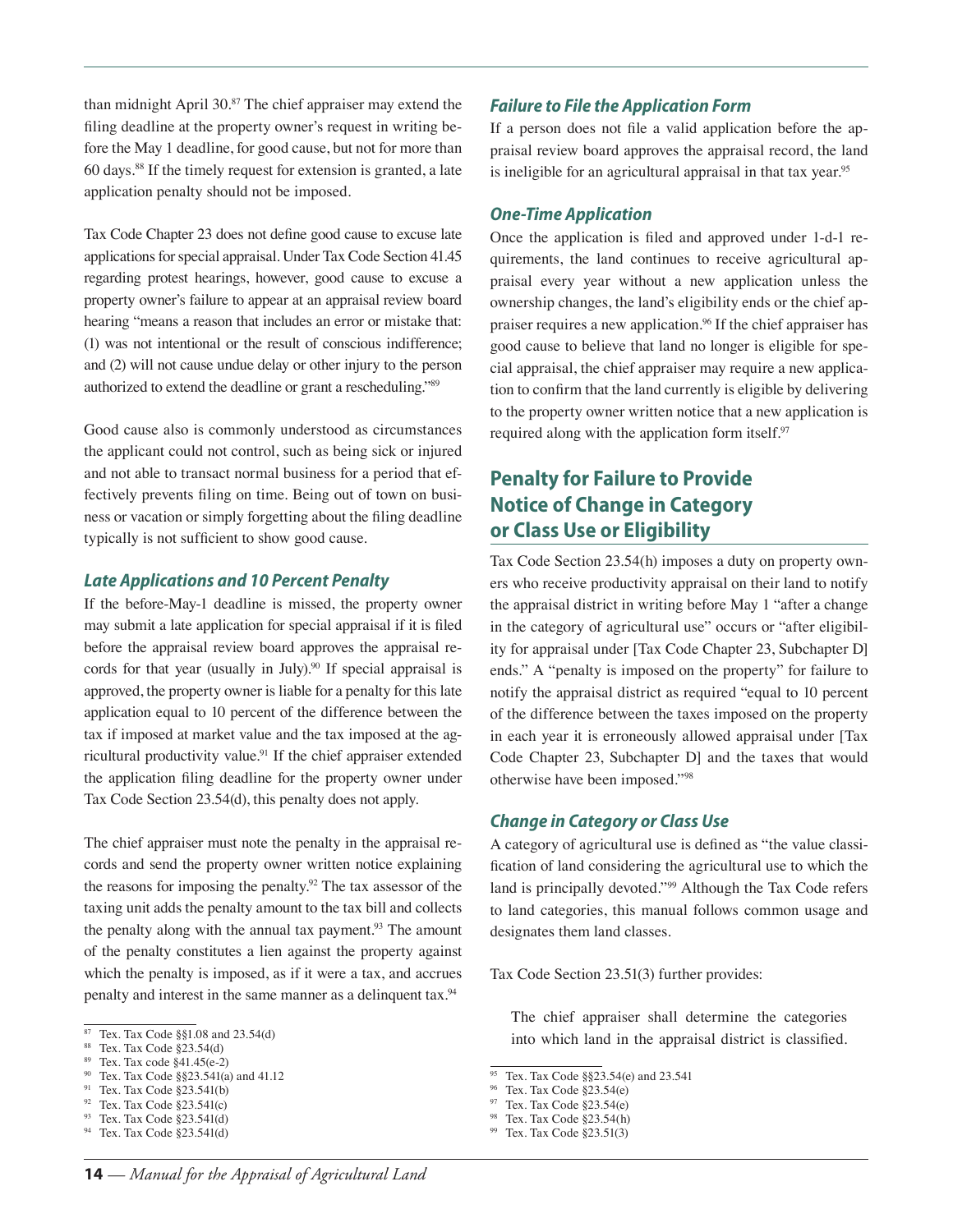<span id="page-20-0"></span>In classifying land according to categories, the chief appraiser shall distinguish between irrigated crop land, dry cropland, improved pasture, native pasture, orchard, and waste. The chief appraiser may establish additional categories. The chief appraiser shall fur ther divide each category according to soil type, soil capability, irrigation, general topography, geographi cal factors, and other factors that influence the pro ductive capacity of the category. The chief appraiser shall obtain information from the Texas Agricultural Extension Service [now referred to as the Texas A&M AgriLife Extension Service], the Natural Resources Conservation Service of the United States Depart ment of Agriculture, and other recognized agricultural sources for the purposes of determining the categories of land existing in the appraisal district.

For example, assume a property owner fails to inform the apequal to 10 percent of the difference between the taxes impraisal district for five years that he or she converted the use of the land from dry cropland to irrigated cropland. A penalty posed based on the productivity appraisal of the land as dry cropland and the taxes that would have been imposed based on the land's productivity value as irrigated cropland may be imposed for each of the five years after the conversion.

#### *Penalty May Be Treated as a Delinquent Tax*

Tax Code Section 23.54(i) explains the impact of these penalties:

The chief appraiser shall make an entry in the appraisinclude a brief explanation of the procedures for proal records for the property against which the penalty is imposed indicating liability for the penalty and shall deliver a written notice of imposition of the penalty to the person who owns the property. The notice shall testing the imposition of the penalty. The assessor for each taxing unit that imposed taxes on the property on the basis of appraisal under this subchapter [Tax Code Chapter 23, Subchapter D] shall add the amount of the penalty to the unit's tax bill for taxes on the property against which the penalty is imposed. The penalty shall be collected at the same time and in the same manner as the taxes on the property against which the penalty is imposed. The amount of the penalty con stitutes a lien on the property against which the pen alty is imposed and accrues penalty and interest in the same manner as a delinquent tax.

#### *Erroneously Granted Special Appraisal*

In those cases where the chief appraiser discovers that special appraisal "has been erroneously allowed in any one of the five preceding years because of failure of the person whose land was allowed appraisal under [Tax Code Chapter 23, Subchapter D] to give notice that its eligibility has ended, he [or she] shall add the difference between the appraised value of the land under [Tax Code Chapter 23, Subchapter D] and the market value of the land to the appraisal roll as provided by [Tax Code] Section 25.21 of this code for other property that escapes taxation."100

For example, if a farmer reduces the scale of operations and no longer meets the degree of intensity requirements, the land will not be eligible for agricultural appraisal. If the landowner fails to notify the appraisal district and therefore receives ag ricultural appraisal, the land is back-assessed. For each year in question (not to exceed five years), the owner must pay the difference between the taxes based on the agricultural valu ation and the taxes based on market value.101 The owner also must pay the 10 percent penalty on that difference.<sup>102</sup> Since the land has not been taken completely out of agricultural use, it is not subject to rollback taxes.

## **Chief Appraiser's Action**

The chief appraiser must review each application and decide whether to:

- approve it and grant agricultural appraisal;
- disapprove it and ask for more information; or
- deny the application. $103$

The chief appraiser must determine, in the exercise of his or her independent professional judgment, the validity of all timely filed applications. After doing so, the appraisal records are turned over to the appraisal district's appraisal review board for review and determination of protests.<sup>104</sup> The appraisal review board is appointed to act independently of the chief appraiser as well as the appraisal district, and to make fair and impartial determinations. The deadline for the chief appraiser to submit the appraisal records to the appraisal re view board is May 15 or as soon afterward as is practicable.105

- <sup>102</sup> Tex. Tax Code §23.54(h)
- <sup>103</sup> Tex. Tax Code §23.57(a)(1), (2), (3)

<sup>105</sup> Tex. Tax Code §25.22(a)

<sup>100</sup> Tex. Tax Code §23.54(j)

<sup>101</sup> Tex. Tax Code §23.54(j)

<sup>104</sup> Tex. Tax Code §23.57(c)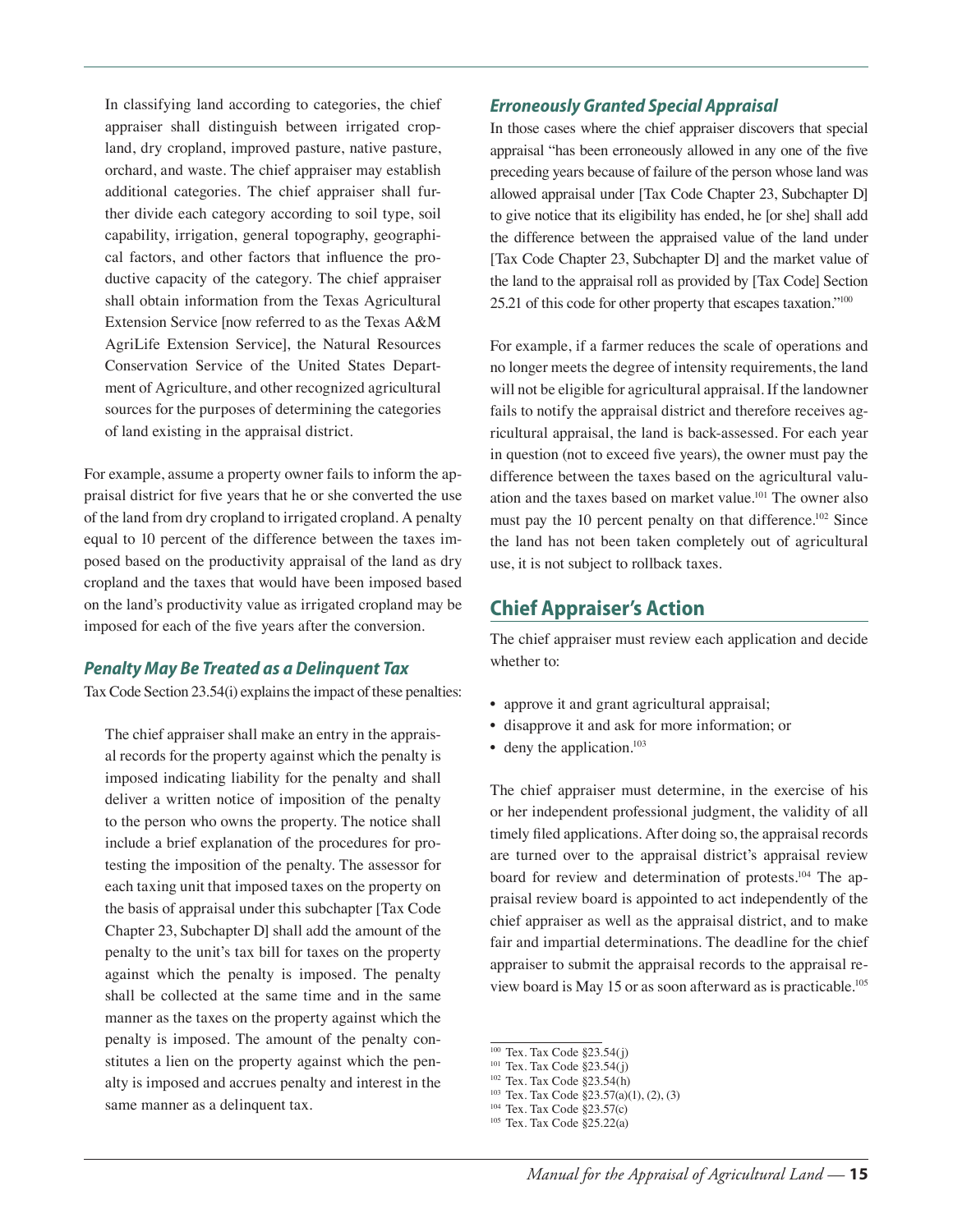<span id="page-21-0"></span>One of the duties of the appraisal review board is to deter mine whether land is improperly granted special appraisal.<sup>106</sup> Property owners who were denied agricultural appraisal may file a protest with the appraisal review board.<sup>107</sup> Taxing units that believe special appraisal was erroneously granted to any property owner may seek to remove that grant by filing a challenge with the appraisal review board.<sup>108</sup>

The chief appraiser must rule on all late-filed applications before the appraisal review board approves the records for the year.109 If an application is denied, the chief appraiser must notify the applicant in writing within five days.110 This notice must explain the reasons for the denial and the procedures for protesting it.<sup>111</sup>

#### *Additional Information*

The chief appraiser may request additional information to de termine whether a property qualifies for 1-d-1 appraisal<sup>112</sup> but only additional information that is necessary to determine whether the land qualifies. The applicant must provide additional information within 30 days after the date of the request or the application will be denied.113 If there is good cause, the chief appraiser may extend the deadline to allow additional information, but for no more than 15 days.<sup>114</sup>

- Information contained in income statements, income tax re asks a property owner for this type of information, the request should clearly state that the property owner is not returns, land lease rates and lease agreements is not necessary to determine whether the land qualifies. If the chief appraiser quired to give the information to qualify for 1-d-1 appraisal.

## **Summary of the 1-d-1 Application Process**

The property owner must file a completed application to qualify the land for agricultural appraisal.

- An application must be filed in every appraisal district where the owner's property is located.<sup>115</sup>
- <sup>106</sup> Tex. Tax Code §41.01(a)(5)

- <sup>108</sup> Tex. Tax Code §41.03(a)(4)
- <sup>109</sup> Tex. Tax Code §§23.541(a) and 23.57(c)
- <sup>110</sup> Tex. Tax Code §23.57(d)
- <sup>111</sup> Tex. Tax Code §23.57(d) <sup>112</sup> Tex. Tax Code §23.57(b)
- <sup>113</sup> Tex. Tax Code §23.57(b)
- <sup>114</sup> Tex. Tax Code §23.57(b)
- <sup>115</sup> Tex. Tax Code §§6.01(b) and 23.54(a)
- Where the applicant owns several parcels of property with in one appraisal district, he or she may file a single applica tion form covering all the parcels.
- The deadline for filing an application form is April 30.<sup>116</sup>
- up to 60 days. The applicant must request an extension be • The chief appraiser may extend the application deadline fore the deadline and show good cause for extending the deadline.<sup>117</sup>
- Good cause is generally a reason not within the applicant's control that prevents timely filing.
- Late applications may be filed any time before the appraisal review board approves records for that year, subject to a penalty.118
- Failure to file an application before the records are ap proved for the year makes the land ineligible for agricul tural appraisal in that tax year.<sup>119</sup>
- new or additional applications are required unless the ownership changes, the land's eligibility ends or the chief ap-• After the land is approved for agricultural appraisal, no praiser requests one.<sup>120</sup>
- category or class of agricultural use or of the end of eligi • Failure to notify the appraisal district of a change in the bility subjects the property to a penalty under Tax Code Section 23.54(h).<sup>121</sup>
- If the land is taken entirely out of agricultural use, the land is ineligible for agricultural appraisal.<sup>122</sup>
- If the property erroneously receives agricultural appraisal, it is subject to back assessment and a penalty.<sup>123</sup>
- approve it, ask for additional information or deny the ap-• When the chief appraiser receives an application, he or she must review it and take one of the following three actions: plication.124
- filed before the appraisal review board approves the ap-• The chief appraiser must approve or deny all applications praisal records.125
- The chief appraiser must notify the applicant in writing of denial of an application and explain the reasons for the denial.126

- <sup>117</sup> Tex. Tax Code §23.54(d)
- <sup>118</sup> Tex. Tax Code §23.541
- <sup>119</sup> Tex. Tax Code §§23.54(e) and 23.541
- <sup>120</sup> Tex. Tax Code §23.54(e)
- <sup>121</sup> Tex. Tax Code §23.54(h)
- <sup>122</sup> Tex. Tax Code §§23.51(1) and (2) and 23.52
- $123$  Tex. Tax Code  $\S$ §23.54(h) and (j)
- <sup>124</sup> Tex. Tax Code §23.57
- <sup>125</sup> Tex. Tax Code §§23.54, 23.541, 23.57(c) and 25.22(a)
- <sup>126</sup> Tex. Tax Code §23.57(d)

<sup>107</sup> Tex. Tax Code §41.41(a)(5)

<sup>&</sup>lt;sup>116</sup> Tex. Tax Code §23.54(d)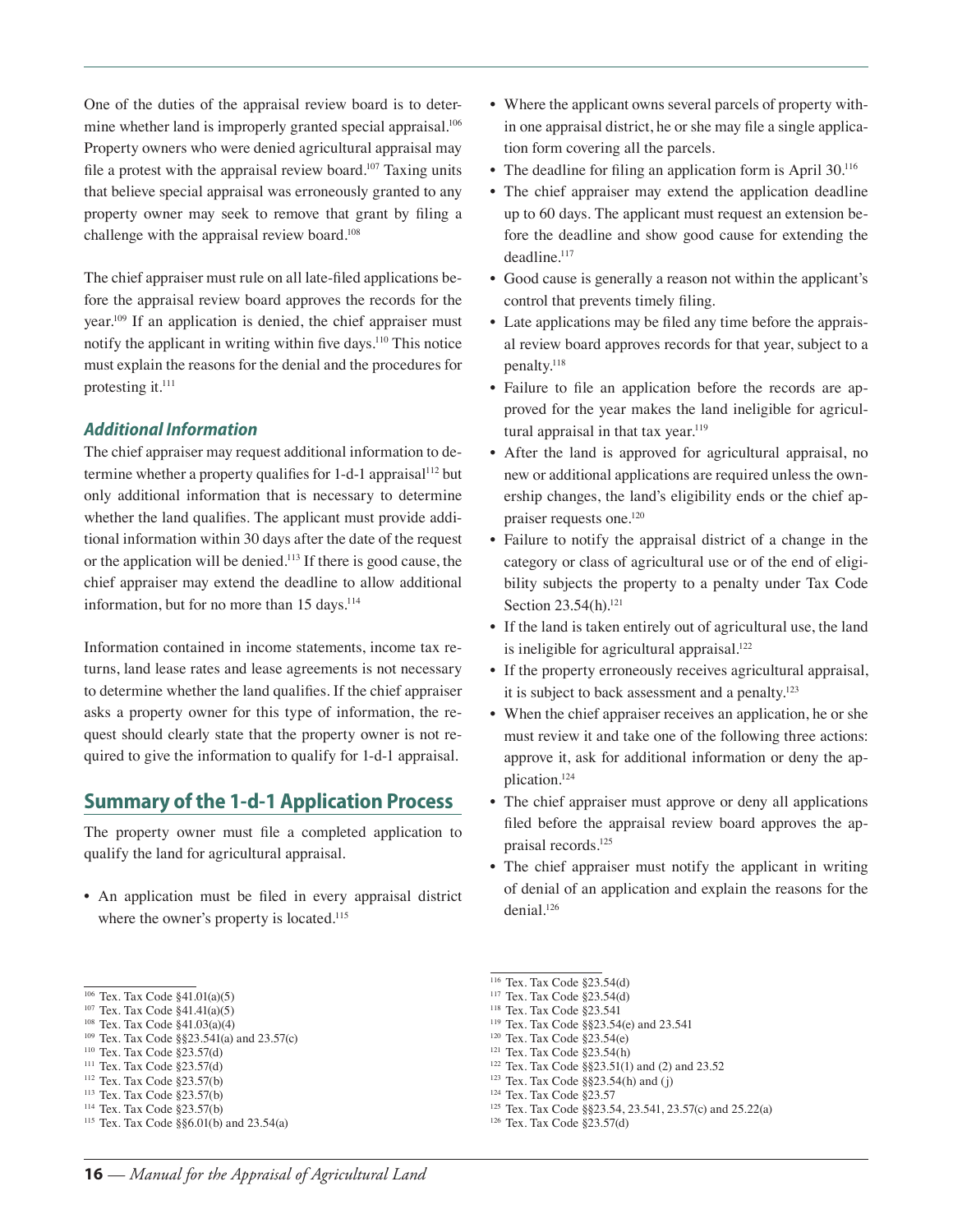# <span id="page-22-0"></span>Agricultural Appraisal Under Section 1-d-1

Rural land's market value is typically the cash or cash equiv alent price at which land would sell from a willing seller to a willing buyer in an arm's-length transaction. Three different factors influence land's value:

- **Production** Buyers and sellers in the production market are interested in the land's ability to produce agricultural income.
- **Investment** Buyers and sellers in the investment market are primarily interested in land's potential appreciation in value. The buyer purchases the land in order to resell or develop it.
- • **Consumption** Those in the consumption market are pri marily interested in the satisfaction of owning land. The buyer purchases the land for a weekend home, a hobby farm or simply for pride of ownership.

markets influences its market value. The agricultural use val-The price that land could command in any or all of these ue of land arises only from its agricultural production.

In estimating productivity value, the appraiser considers only those factors associated with the land's capacity to produce marketable agricultural products. The appraiser ignores the possibility that the land may command a higher price on the investment or consumption market. Neither of these market influences can be considered.

three approaches to value: cost, market and income. A pro-A market value appraisal of rural land might consider all ductivity appraisal, however, uses only a modified income approach and converts an estimate of the property's income into an estimate of the property's value. The appraiser first estimates the property's annual net income, then divides the income by a capitalization rate. The result is an estimate of the property's value.

Full income-approach appraisal can be considerably more complicated than this description. In productivity appraisal, however, the process is relatively simple because the law sets the capitalization rate and the procedure for projecting income.

By law, the capitalization rate is the greater of 10 percent or the interest rate specified by the Farm Credit Bank of Texas or its successor on Dec. 31 of the preceding year, plus 2 1/2 percentage points.127 The capitalization rate is published and provided to the appraisal districts as part of the agricultural information available on PTAD's website.

- – gross income minus expenses – on the five-year period pre ceding the year before the year of the appraisal.<sup>128</sup> Income re-The law requires the appraiser to base the annual net estimate ceived from hunting or recreational leases on qualified openspace land (other than wildlife management) also is included in net-to-land calculations.<sup>129</sup> For example, an appraisal in 2016 was based on income from 2014 (two years before the appraisal), 2013, 2012, 2011 and 2010.

year period. The appraiser then averages the annual net in-The appraiser determines the net income the land would have generated by a prudent owner during each year of the fivecome for each of these years. The resulting average (net to land) is the amount capitalized in the appraisal.<sup>130</sup>

value a large number of tracts. To put an effective productiv-From a practical standpoint, tax appraisers cannot appraise each individual tract of land. Instead, the appraisal office must develop a system of appraisal that allows the office to ity appraisal system into action, the appraiser must complete the five steps shown in **Exhibit 3**.

<sup>&</sup>lt;sup>127</sup> Tex. Tax Code §23.53

<sup>128</sup> Tex. Tax Code §23.51(4)

<sup>129</sup> Tex. Tax Code §23.51(4)

<sup>130</sup> Tex. Tax Code §23.51(4) and (5)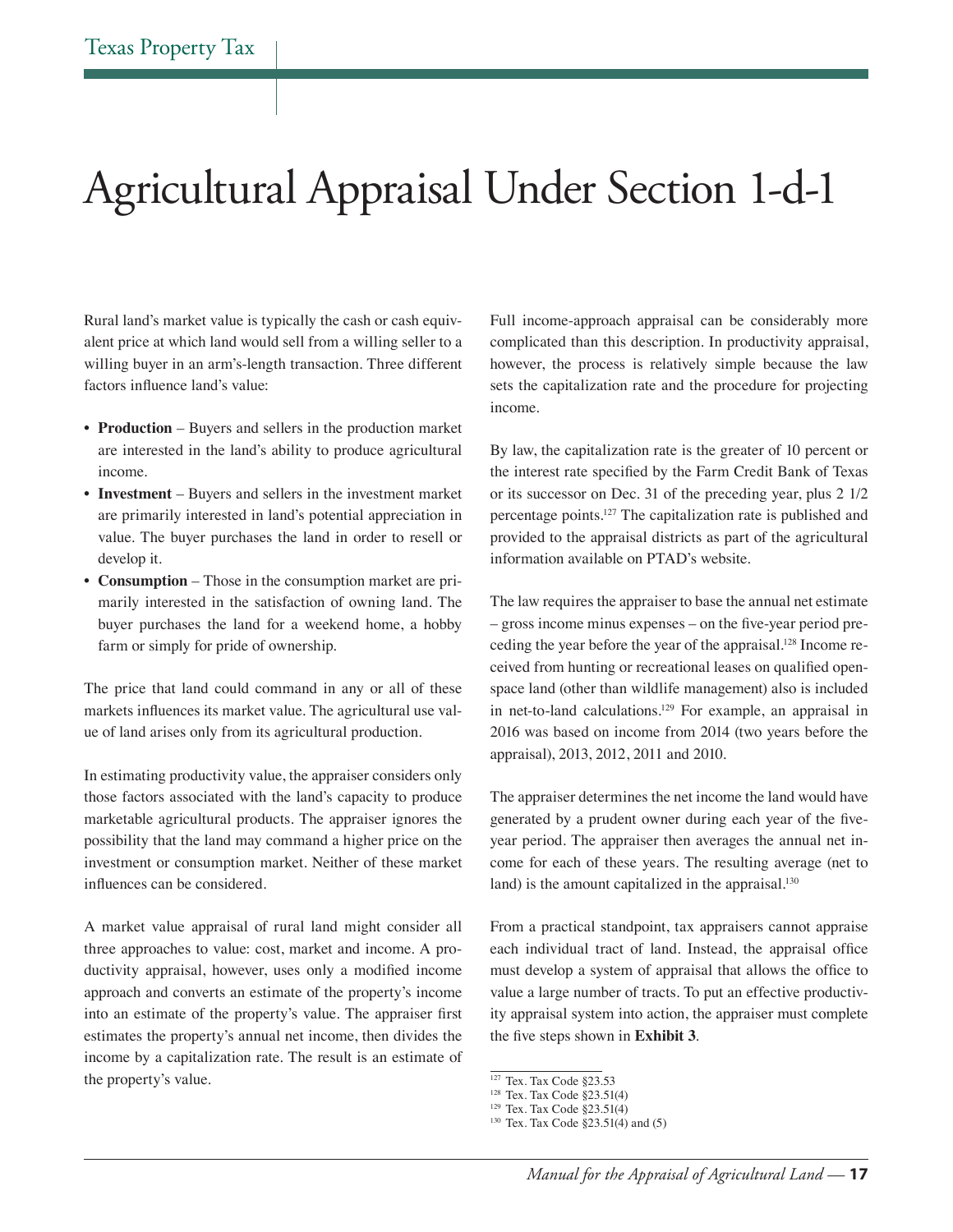#### <span id="page-23-0"></span>EXHIBIT 3 **Effective Productivity Appraisal System**

#### **Five Steps to an Effective Productivity Appraisal System**

- 1. Develop a land classification system.
- 2. Estimate the net to land per acre for each class or subclass.
- 3. Divide the class' net to land by the year's capitalization rate to find the value per acre in each class.
- 4. Classify all qualified agricultural land according to the land classification system.
- 5. Use the schedule to calculate the productivity value of individual parcels of land.
- 1. **Develop a land classification system.** Such a system groups land into principal types of agricultural uses. In most instances, such a system will recognize at least seven broad agricultural use classes:<sup>131</sup>
	- a) Irrigated cropland
	- b) Dryland cropland
	- c) Orchard
	- d) Improved pastureland
	- e) Native pastureland
	- f) Wasteland
	- g) Other land

Not all counties have all classes; some counties may have to add classes or subclasses.<sup>132</sup> Appraisal districts might, for example, need to develop a class for unusual or inten sive land uses such as truck farming, egg or commercial poultry production. Other intensive uses may warrant the establishment of additional land classes. In many cases, the chief appraiser must split broad classes into subclasses.133

- **-** 2. **Estimate the net to land per acre for each class or sub class.** The annual net income for each year of the five-year period preceding the year before the year of appraisal is averaged for the net to land estimate.<sup>134</sup>
- **-** 3. **Divide the class' net to land by the year's capitaliza tion rate to find the value per acre in each class.** These values form a productivity appraisal schedule.
- 4. **Classify all qualified agricultural land according to the land classification system.**
- individual parcels of land. Typically, the productivity val-5. **Use the schedule to calculate the productivity value of**  ue schedule will show a value per acre for each land class. For any given parcel of land, the number of acres times the per-acre value determines the agricultural use value.

In addition, the law requires the chief appraiser to estimate and record the market value of property appraised under 1-d and 1-d-1.135 The system must also provide for a market value appraisal according to generally accepted appraisal methods and techniques. Appraisers should follow generally accepted appraisal principles in determining the market value of rural land.<sup>136</sup> Two sources of information include the International Association of Assessing Officers' *Property Assessment Valuation, Third Edition* and the Appraisal Institute's *The Appraisal of Real Estate, Fourteenth Edition*.

# **Types and Sources of Information**

his or her independent professional judgment, for establish-The chief appraiser is solely responsible, in the exercise of ing land classes $137$  and determining the average annual net to land for each class of qualified open-space land eligible for special appraisal.138 To do so, he or she needs to obtain information from reliable sources about each of the variables to be used in his or her net to land productivity calculations. Shared lease and/or cash lease data pertaining to yields, in come and expenses should be gathered from reliable federal, state and local sources such as those listed in this section. All of the data gathered is to be analyzed for use in the net to land productivity calculations by reference to a typical agricultur al operation in the county – that of "an owner using ordinary prudence in the management of the land and the farm crops or livestock produced or supported on the land."139

The chief appraiser bears ultimate responsibility for the land classes and the net to land estimates $140$  (the appraisal of all qualified agricultural land in the county). Under the Uniform Standards of Professional Appraisal Practice (USPAP) Re cord Keeping Rule, the chief appraiser is required to prepare and maintain a workfile for each appraisal assignment. Ac cording to this rule, the "workfile must include . . . all other data, information, and documentation necessary to support the appraiser's opinions and conclusions and to show compli ance with USPAP, or references to the location(s) of such oth er data, information, and documentation."<sup>141</sup> Copies of publicly available data collected for income and expenses, for ex ample, as well as survey responses and notes or minutes from

- <sup>137</sup> Tex. Tax Code §§23.51(3) and 23.52(b)
- <sup>138</sup> Tex. Tax Code §§23.51(4) and 23.52(b)

<sup>&</sup>lt;sup>131</sup> Tex. Tax Code §23.51(3)

<sup>132</sup> Tex. Tax Code §23.51(3)

<sup>133</sup> Tex. Tax Code §23.51(3)

<sup>134</sup> Tex. Tax Code §23.51(4)

 $135$  Tex. Tax Code §23.52(a) and (e)

<sup>136</sup> Tex. Tax Code §23.01(b)

<sup>139</sup> Tex. Tax Code §23.51(4) <sup>140</sup> Tex. Tax Code §§23.51(3),(4) and 23.52(b)

<sup>141</sup> Record Keeping Rule, USPAP Edition 2016-2017, at p. 11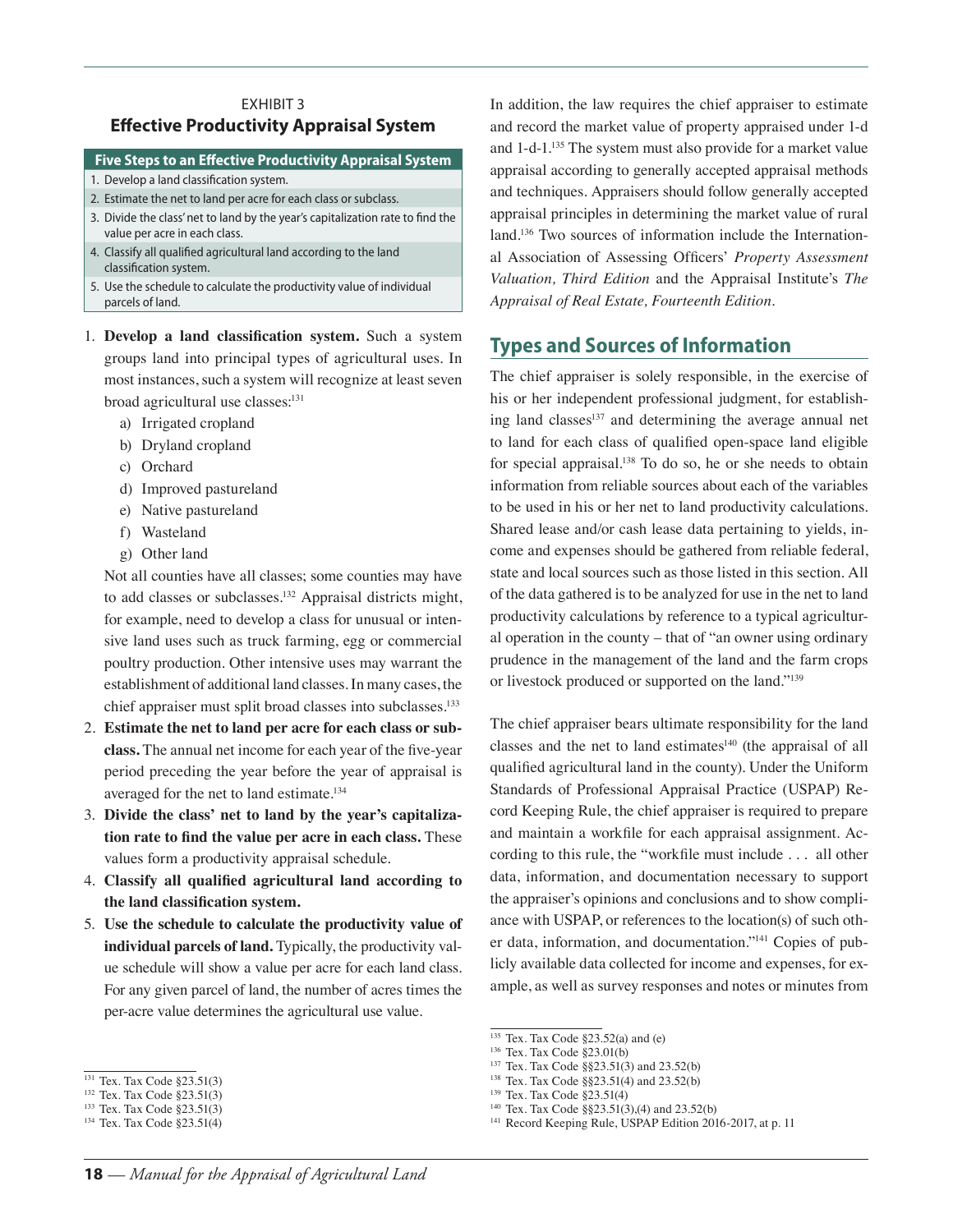<span id="page-24-0"></span>meetings detailing similar information provided and upon which the chief appraiser relies, is to be included in the chief appraiser's qualified ag land appraisal workfile. The follow ing are readily available sources of information which pro vide data for use in making these appraisal determinations.

#### *Farm Service Agency*

agents assigned to each county in Texas with offices in a major-the state. [Local FSA agents](http://offices.sc.egov.usda.gov/locator/app?state=tx&agency=fsa) typically are a source of informa-- tion on types of crops produced, planting and production prac The federal Farm Service Agency (FSA), an agency of the United States Department of Agriculture (USDA), has local ity of these counties along with Farm Loan offices throughout tices, crop yields, commodity prices, and government payment amounts or assistance program payments specific to the area.

County FSA committee members, local farmers elected by their peers to serve on the committee, should also be a source of information on yields, conservation programs, incentives, indemnity and disaster payments for local commodities as well as shared lease and cash lease terms.

#### *National Agricultural Statistics Service*

The federal National Agricultural Statistics Service (NASS), an agency of the USDA, conducts monthly and annual sur veys and prepares reports covering virtually every aspect of U.S. agriculture. Downloadable information, including num ber of acres planted and harvested for each crop and the average county yields specific to Texas counties, can be found - Agriculture Census every five years which has relevant infor on their [Texas Statistics](https://www.nass.usda.gov/Statistics_by_State/Texas/index.php) homepage. NASS also conducts the mation on ranch sizes and livestock.

NASS computes the average yield per acre, per crop. Its num-- operation, they generally need to supplement NASS esti bers do not break out yields received from richer or poorer land, nor do they reflect other variations that influence yields, such as the level of water application on irrigated lands. Since appraisers must estimate yields based on a prudent, typical mates with further information.

- Information on prices paid for various commodities on a re - gional or state-wide basis also is available. Again, this infor mation should only be used if the values it shows are typical for the specific area.

#### *Natural Resources Conservation Service*

The federal Natural Resources Conservation Service (NRCS), an agency of the USDA, has comprehensive information related to the productive capacity of soils. This information is helpful in establishing land classes and subclasses. In most counties, the NRCS can provide detailed [soil surveys](http://websoilsurvey.nrcs.usda.gov/app/) that will also assist in classifying individual parcels of land. [NRCS personnel](http://www.nrcs.usda.gov/wps/portal/nrcs/detail/soils/contactus/?cid=nrcs142p2_053943) are familiar with typical crops, yields, carrying capacities for livestock, production practices and typical lease arrangements.

#### *Agricultural Credit Associations*

Agricultural Credit Associations (ACAs), institutions of the Farm Credit System (FCS) that have direct lending authority to make short-, intermediate-, and long-term loans to agricultural producers, rural homeowners and some farm-related businesses, generally serve fairly large areas, but may have information for specific counties. The ACA may provide information about crop yields, production practices and leasing rates or shared lease and cash lease terms. The [FCS Institution Directory](https://www.fca.gov/info/directory.html) contains infor mation about each institution and its chartered territory.

Other local lenders who make agricultural loans may be willing to furnish information useful in determining net to land values.

#### *Texas A&M AgriLife Extension Service*

- Agricultural economists for the Texas A&M AgriLife Exten A&M University System, each year develop budgets for vari-These budgets are not designed to be a sole source of inforAgriLife Extension has a large network of 250 [county Exten](http://counties.agrilife.org/)sion Service (AgriLife Extension), a member of The Texas ous crops for each of the 12 agricultural regions in Texas. mation when calculating net to land values. However, they are a valid starting point and can be tailored to local conditions and practices. The [budgets,](http://agecoext.tamu.edu/resources/crop-livestock-budgets/budgets-by-extension-district/) as well as other information, may be downloaded by each Extension District from the AgriLife Extension's Department of Agricultural Economics' website. [sion offices](http://counties.agrilife.org/) throughout the state of Texas.

In addition, the AgriLife Extension periodically conducts and publishes online a [custom rate survey](http://agecoext.tamu.edu/resources/custom-rate-survey/) which includes rates on tractor rentals, tillage operations, planting or rowcrop field operations, application of fertilizer and chemicals, cotton harvesting, peanut harvesting, hauling and drying, combining and hauling grains, haying and silage operations, land preparation, brush control, various land improvements, and miscellaneous livestock operations.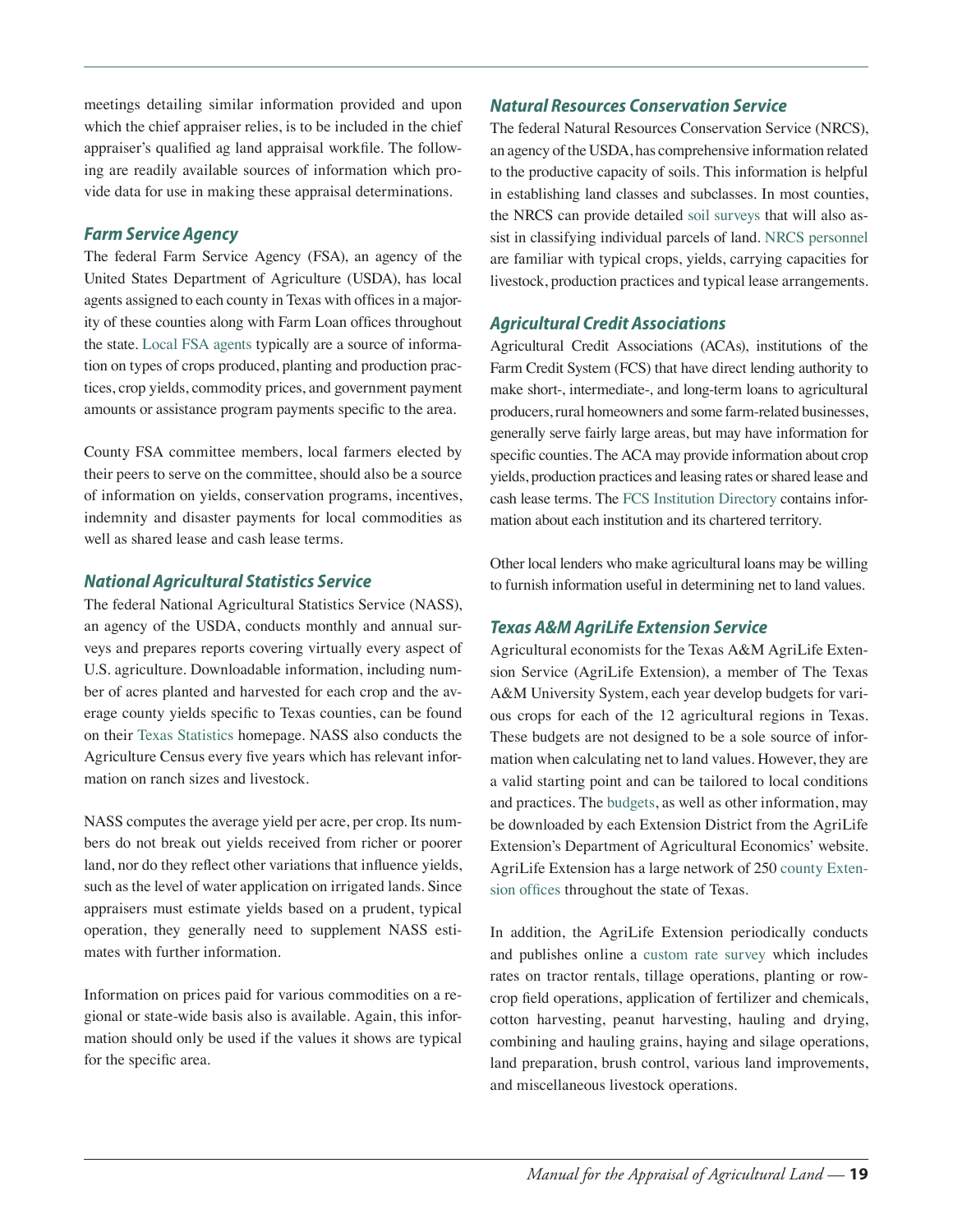#### <span id="page-25-0"></span>*Universities and Colleges*

Local college and university agriculture departments may have information not available from other sources. Through research grants, personnel conduct various studies that ad dress local agricultural practices.

#### *Agricultural Advisory Board*

The Agricultural Advisory Board's purpose is to advise the chief appraiser on the appraisal and use of agricultural land. The chief appraiser is required to appoint, with the advice and consent of the board of directors, an agricultural advisory board composed of at least three members. Appraisal district employees, appraisal review board members and members of the board of directors of the appraisal district are ineligible to serve on the agricultural advisory board.<sup>142</sup>

call of the chief appraiser at least once a year. Board mem-The Tax Code requires the advisory committee to meet at the bers are not entitled to compensation.<sup>143</sup>

The board members must have been residents of the appraisal district for at least five years and must own property in the appraisal district that is qualified for appraisal under Tax Code Chapter 23, Subchapters C, D, E or H.

#### *Other Sources*

Local agricultural suppliers and producers often have information useful to the appraiser. In addition, chief appraisers may wish to develop surveys to send to the local agricultural community, including agricultural landowners. These surveys may be used as original data and/or to verify data received from federal and state agencies. Chief appraisers may also seek additional sources to address specific issues related to their particular county.

#### **Establishing Land Classes**

- land: irrigated cropland, dry cropland, improved pasture, na uses may warrant the establishment of additional land classes. Although the Tax Code refers to land categories, this man-Land classes should be based on the appraisal district's most common land uses. The Tax Code lists six typical classes of tive pasture, orchard and waste.<sup>144</sup> Unusual or intensive land uses such as truck farming, egg production or mass-produced poultry may require a separate land class. Other intensive ual follows common usage and designates them land classes.

Chief appraisers must often divide broad classes into sub classes based on factors that influence productive capacity. A particular land class may include land with different soil types, soil capacity, irrigation levels, topography or geo graphical factors. These differences may affect productivity enough to define subclasses.

For record-keeping and ease of identification, the simplest way to name each subclass is to attach a number or letter to the class name. For example, if the class is irrigated crop land and there are four subclasses based on differences in soil types, each different soil type could be designated as Ir rigated Cropland I, Irrigated Cropland II, etc.

- a classification system that reflects all minor differences in pro From a practical standpoint, appraisal districts cannot develop ductivity. Appraisers should use common sense in subdividing classes. A few acres of land devoted to a specific use will not define a class or subclass. These few acres should be placed in a more typical use-class with the same or similar productivity.

range of productive capacities will limit the number of sub-Where available, soil surveys can be extremely helpful in establishing classes and subclasses. Surveys can reveal the major soil types. Grouping soil types to reflect a reasonable classes established.

as the soil type. The same soil type may have differing prois especially true on irrigated cropland. Appraisers must an-The slope of the land often influences productivity as much ductive capacities under different land slope conditions. This alyze factors and combine them in a classification system. For example, the system might classify a given soil type as Irrigated Cropland I if it has a Class A slope, but Irrigated Cropland II if it has a Class B slope.

and can support more livestock than the same native pasture-The classification system cannot account for minor differ-The appraiser may base subclasses for pastureland on typical stocking rates or carrying capacity. Some native pastureland, for example, may have a soil type that produces more feed land with a different soil type. As is the case with cropland, appraisal districts must establish a reasonable grouping of major differences in carrying capacities or stocking rates. ences. An example of development of a classification system and values for agricultural land can be found in **Appendix C**.

<sup>&</sup>lt;sup>142</sup> Tex. Tax Code §6.12

<sup>143</sup> Tex. Tax Code §6.12

<sup>144</sup> Tex. Tax Code §23.51(3)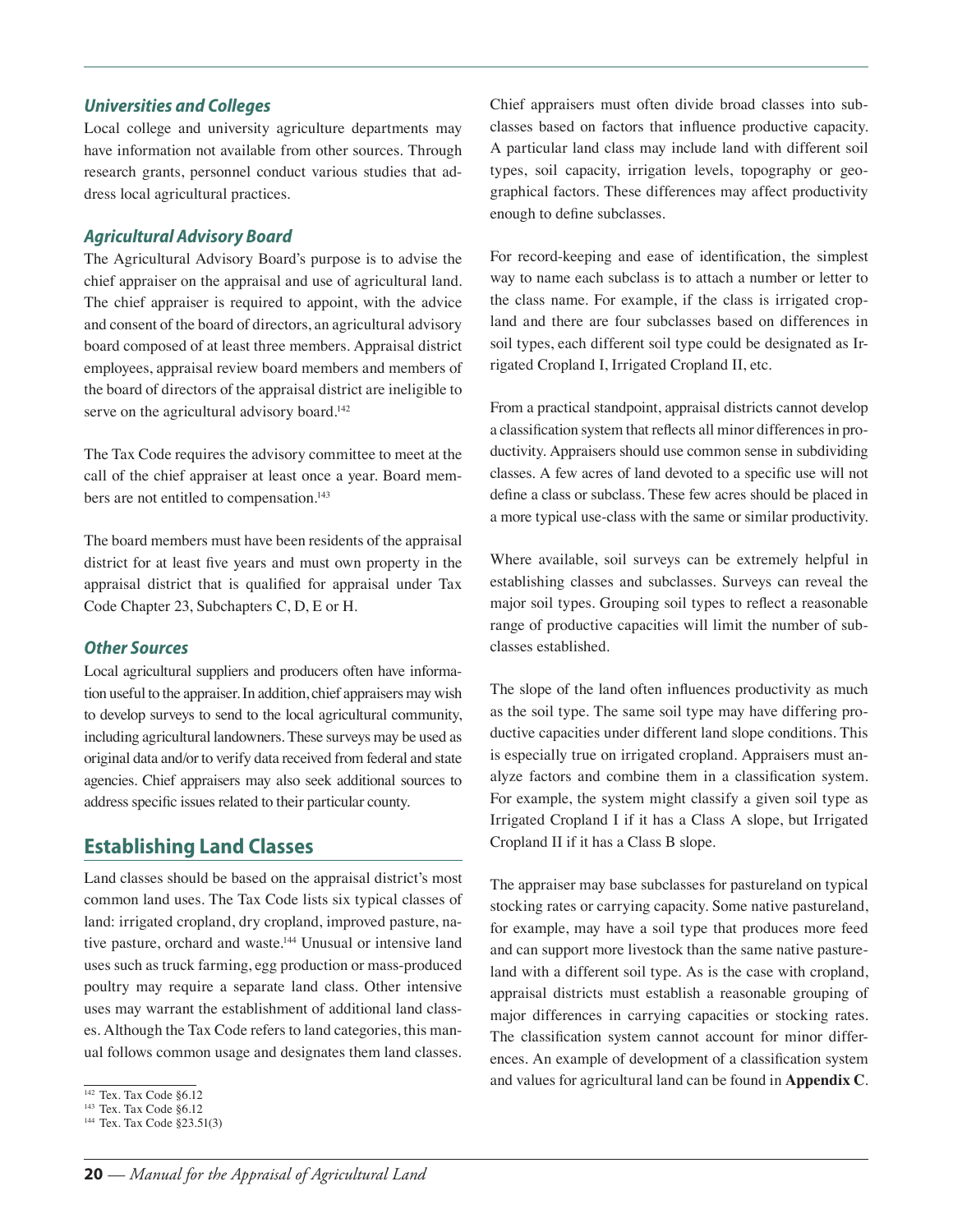# <span id="page-26-0"></span>**Determining Net to Land Values**

Net to land value is the average annual net income that a class of land would likely generate over a five-year period.<sup>145</sup> Appraisers are required to determine net to land value using a cash or share lease method or whatever lease arrangement is typical and prudent in the area for that land class.<sup>146</sup>

Under a lease method, net to land is the rent that would be due to the property owner under a cash lease, share lease or other typical lease arrangement, less expenses typically paid by the owner. In a cash lease, the rent is a fixed amount. In a share lease, the rent is a share of the gross receipts for the year, less a share of certain expenses.

## **Cash Lease Method**

A cash lease (cash rent) is an agreement between a landowner and tenant to lease for a fixed cash payment. This payment is usu ally in terms of dollars per acre for a period of one year. When the landowner leases on a cash basis, he or she ordinarily has no labor or operating capital costs. If the landowner has no expenses relating to the agricultural use of the land, the cash lease payment is virtually equivalent to a return on the land. If the prudent own er typically does pay some expenses, appraisers should deduct them from the lease payment to determine net to land.

#### *Terms of Lease*

The cash lease used for a specific land class should represent the payment to a prudent property owner. In some cases, the most common or typical lease agreement within an area may not be prudent for either the property owner or tenant. This situation may occur when the most common lease agreements are between family members.

- costs such as property taxes; depreciation on irrigation equip ment if the property owner also owns the equipment; deprecia-The property owner's expenses typically include certain fixed tion of fences and typical structural improvements; and water depletion. Appraisers should calculate property taxes on the basis of agricultural use appraisal rather than market appraisal.

#### *Additional Costs*

The property owner typically incurs a cost of management, covering such activities as finding a tenant, keeping records and making sure that the tenant meets the terms of the

contract agreement. In many cases, the cost of management is insignificant when calculated on a per-acre basis.

Although the typical cash lease landlord has few or no expens es, some leases may require him or her to pay additional ex penses. Appraisers should adjust these leases to typical terms before using them to estimate typical net lease payments. **Ex hibit 4** shows the steps in a typical cash lease approach.

In summary, the net to land value is the typical cash lease rate minus the typical expenses incurred by the landowner. **Appendix D**, Figure 1 provides a hypothetical example of the cash lease method.

#### EXHIBIT 4 **Cash Lease Method**

#### **Typical Steps in the Cash Lease Method**

#### **Step 1: Gather cash lease rates from knowledgeable persons in the area.**

This data is not always readily available. Do not use leases of an unusual nature; long-term leases with options to buy; or leases between family members. Leases of this type are not considered normal arm's length transactions and may not indicate the actual income-producing capacity of the soil.

#### **Step 2: Gather as many leases as possible for each year of the fiveyear period.**

In most cases, at least four to six leases per year are needed to develop a reliable net to land value for a specific land class. Typical leases usually fall within a narrow dollar range. The appraiser must choose one value to serve as a typical lease rate for the year.

For example, assume you discover four grazing leases and four hunting leases for native pastureland. The grazing lease payments are \$4.50 per acre, \$4.75 per acre, \$4.75 per acre and \$5.00 per acre for each year, respectively. The four hunting lease rates are \$3.50 per acre, \$3.50 per acre, \$3.50 per acre and \$3.25 per acre for each year, respectively.

You should not assume that the typical lease rate is an average of the lease rates collected. The typical lease rate is the most common or most likely lease rate. In the previous example, \$8.25 per acre would appear to be typical. This lease rate is based on a \$4.75 per acre grazing lease and a \$3.50 per acre hunting lease.

Use the same procedure to establish a typical lease rate for each of the remaining four years of the five-year qualifying period.

If a lease provides for an unusual owner expense, such as maintaining fences, adjust the payment by subtracting that expense. For example, suppose that fence maintenance in one lease costs the owner 40 cents per acre per year. The nominal lease payment is \$4.75 per acre. After adjustment, the payment is \$4.35 per acre.

Lease rates for grazing land are often a function of livestock carrying capacity. Appraisers measure livestock carrying capacity by the number of acres required to carry or support one animal unit. An animal unit is a standard for comparing different types of livestock that equals 1,000 pounds of live weight. A cow and its calf constitute one animal unit, as do six sheep or seven goats. When carrying capacity varies in the jurisdiction because of soils, topography or other factors, subclasses under the native pasture class should reflect the differences.

<sup>145</sup> Tex. Tax Code §23.51(4)

<sup>146</sup> Tex. Tax Code §23.51(4)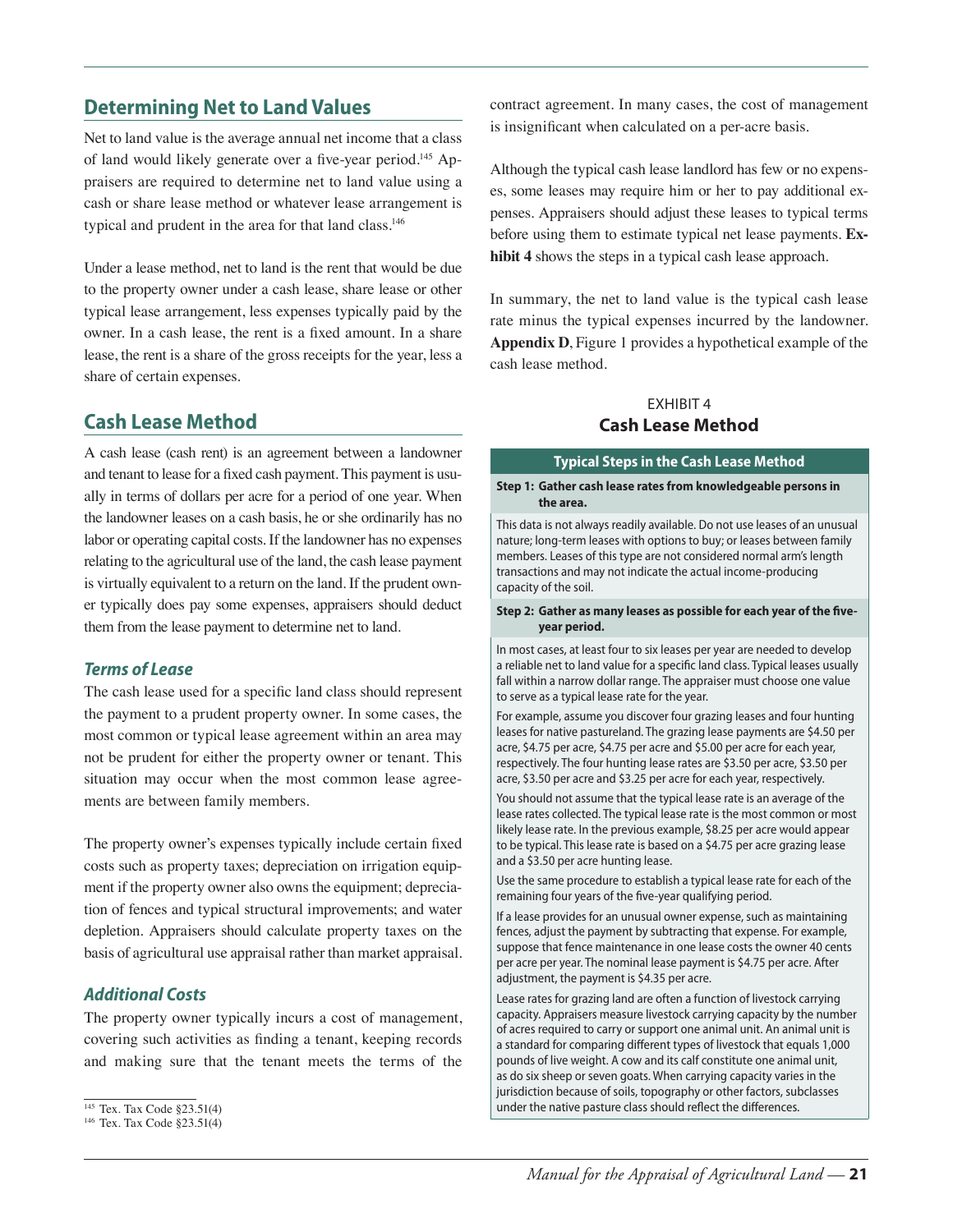#### <span id="page-27-0"></span>EXHIBIT 4 **Cash Lease Method (cont.)**

#### **Typical Steps in the Cash Lease Method**

#### **Step 3: Determine typical landowner expenses.**

In the example above, assume that the landowner has a cost of 50 cents per acre per year for depreciation of fences and 47 to 52 cents per acre per year for property taxes (based on agricultural appraisal).

Calculate the depreciation cost of fences by dividing the cost of the fences on a typical operation by their life expectancy, then dividing by the typical number of acres. Half of the cost of property line fences is attributed to the typical parcel; the other half of the cost is attributed to the land across the fences.

The appraiser should determine typical expenses according to actual practice in the area. Isolated unusual expenses in a single lease (like fence maintenance) are handled by adjusting the individual lease. If fence maintenance appears to be a typical expense, do not adjust the individual lease rates. Instead, include the fence expense as typical and subtract it from the typical lease rate.

#### **Step 4: Calculate the net to land value.**

For each of the five base years, subtract the expenses from the typical lease rate. The remainder is the net to land value. Average the five net to land values for each of the five years to obtain the overall net to land value for the land class for the five-year period (Appendix D, Figure 2). Divide this value by the capitalization rate to obtain the agricultural use value for the class.

Sound net to land values for one subclass can often be adjusted to fit other subclasses. For example, land with a carrying capacity of one animal unit per 20 acres can support twice as many animals as land with a carrying capacity of one animal unit per 40 acres. If the annual payment is \$3.00 per acre for the better land, one would reasonably expect the annual payment to be \$1.50, or half as much, for land that can support half as many animals.

In many areas agricultural land is also leased for hunting and other recreational purposes. The calculation of net to land value should include income from hunting leases in areas where native pasture and timber land are commercially leased for hunting or where a prudent manager would supplement his or her agricultural income with hunting lease income (e.g., where native pasture is also leased for hunting).

Like other lease income, hunting income should be net income. You should deduct typical owner's expenses from total income. However, items like property taxes and depreciation or any expenses attributable to both leases should only be deducted once. Do not subtract them from both hunting and agricultural income.

# **Share Lease Method**

Appraisers must estimate net to land values from share leases and cash leases depending on what type is typical and prudent in the area. Under a share lease, the landowner usually pays a share of production expenses and receives a prearranged share of the gross receipts rather than a fixed dollar amount. Share leases may vary by location and usu ally vary by crop.

When choosing the sample of share leases to develop a typical share lease amount for specific land classes, appraisers should select only leases with terms under which a prudent

landowner would lease the land; lease terms may vary. Se lecting the typical lease is a matter of judgment and careful investigation, not mathematical averaging. The most com mon or typical lease agreement within an area may not be a prudent lease agreement, especially when the most common lease agreements are between family members or are not at arm's length.

The terms of each lease must be analyzed. For example, sup pose one lease grants the property owner 40 percent of in come, while others in the same land class grant the owner 33 percent. After investigation, the appraiser discovers that the property owner receiving the higher percentage provides tenants with irrigation equipment that other property owners do not supply. Subtracting annual depreciation and mainte nance expense on the irrigation equipment from the property owner's 40 percent share brings his or her net income down to the same 33 percent the other property owners are making.

This example shows the need to analyze lease terms. The 40 percent return only seemed higher than the 33 percent return. Returns may also seem higher or lower when a lease requires the property owner to pay a greater or lesser share of expenses or to pay expenses that other property owners in the area do not. The appraiser must investigate the terms of the leases he or she chooses to rely upon and use careful judgment in making those choices.

#### *Calculating Net to Land Values*

To calculate net to land values for share leases, appraisers need the following information:

- **Typical crops** Determine the principal and typical crops grown in the area for the land class under consideration.
- • **Lease agreements** Determine the typical lease agree - property owner's percentage of gross income and expens ment between property owner and tenant. What is the es? What types of expenses are typical? For example, in a common share lease agreement for dryland grain sorghum, the property owner receives one-third of the gross receipts and pays one-third of the fertilizer, harvest and hauling costs (**Appendix D**, Figures 3 and 4).
- **Yield estimates** Determine the typical yield for the crops and land class being considered. Calculate the estimated yield per planted acre. If a portion of the area's crop is de stroyed by a hailstorm or not harvested for some reason, the yield per acre should reflect the acres planted, not the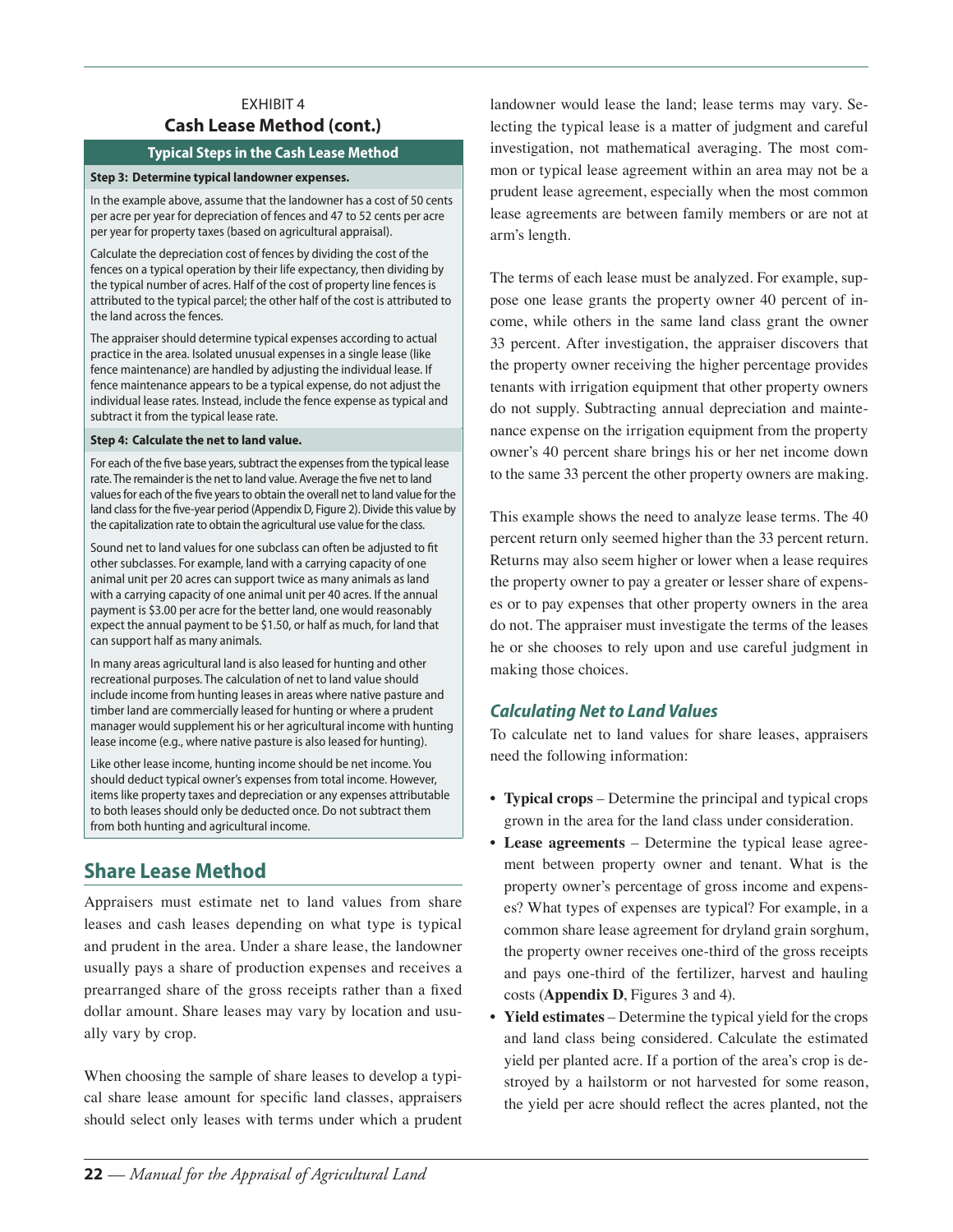# EXHIBIT 5 **Methods to Convert Yield**

<span id="page-28-0"></span>

| Methods'                                                                                        |  |  |  |  |  |
|-------------------------------------------------------------------------------------------------|--|--|--|--|--|
| Method 1<br>Harvested acres/Planted acres X Yield per harvested acre $=$ Yield per planted acre |  |  |  |  |  |
| Method 2<br>Total yield for all acres/Planted acres $=$ Yield per planted acre                  |  |  |  |  |  |

acres harvested. As shown in **Exhibit 5**, appraisers can use one of two methods to convert yield per harvested acre to yield per planted acre.

- **Price estimates** Determine the typical price farmers re ceive for the crops under consideration.
- being considered are typically enrolled in government sup - property owner received from the programs should be in For ARC, typical information would be the county benchmark Olympic average, Olympic bench mark price, benchmark revenue, the guarantee revenue, the actual yield, na-• **Government programs** – Determine whether the crops port programs, such as agriculture risk coverage (ARC) or price loss coverage (PLC). If they are, then any income the cluded in the calculation of net to land value. If government support programs are typical, more details will be needed. tional average price and the actual revenue. [NOTE: Do not use income from Conservation Reserve Program (CRP) payments. That program is discussed later in this manual.]
- **Cost estimates** Determine the typical variable and fixed expenses.
- **Additional income** Determine any additional income farmers typically receive and share with the property owner. For example, this would include income received from grazing cattle on wheat fields and any other income incidental to producing crops or raising livestock. In areas where grazing land is commonly set aside to rejuvenate the cover, adjust grazing income to reflect that fact.

After collecting and reviewing the above information, the next step is to choose a method for determining net to land value. The two available methods are:

- **Five-year average lease income** Use five-year averages of crop yields, prices, additional income and expenses to determine typical net to land values for each class.
- **Five yearly leases** Calculate the annual net to land value for each of the five years, then average them.

Because leasing practices and government farm programs change, using the method of separate cal culations for each year is preferable.

#### *Calculating Net Income for a Typical Share Lease*

Calculating net to land value for a share lease requires four steps:

- 1. Calculate the landowner's share of gross income.
- 2. Calculate the landowner's share of expenses.
- 3. Subtract the landowner's expenses from the landowner's gross income.
- 4. Repeat the preceding steps for the four years remaining in the base period.

The following provides the assumptions used in **Exhibit 6** which shows how to complete the four steps for calculating net to land value for a share lease. Using the example of dryland grain sorghum, **Exhibit 6** assumes that the property owner receives one-third of gross receipts and pays one-third of the fertilizer, harvest and hauling expenses.

The typical yield for one year in the five-year period was 2,165 pounds per acre. The typical price received on the yield was \$8.33 per hundredweight (cwt). The typical property owner shared the following costs with the tenant: \$15 per acre for fertilizer, \$10 per acre for harvesting and \$0.25 per cwt for hauling.

a formula payment rate of \$30.36. Since the benchmark revthe payment rate is \$20.40 per acre. Property taxes were ap-In this hypothetical area, farmers typically participate in ARC. During the year, the guarantee revenue was \$175.44 per acre and the actual revenue was \$145.08. This results in enue was \$204.00 and 10 percent of this is less than \$30.36, proximately \$1.75 per acre.

# **Unavailable Leases-Alternative Methods**

In some cases, neither share nor cash leases are available for comparison within the immediate area. For example, fish farms and exotic game ranches are rare; finding five to eight leases within the entire state may be difficult.

If leases are unavailable, the chief appraiser must use alter native methods to determine the amount a reasonable lessee in the area would pay to lease the land on either a cash or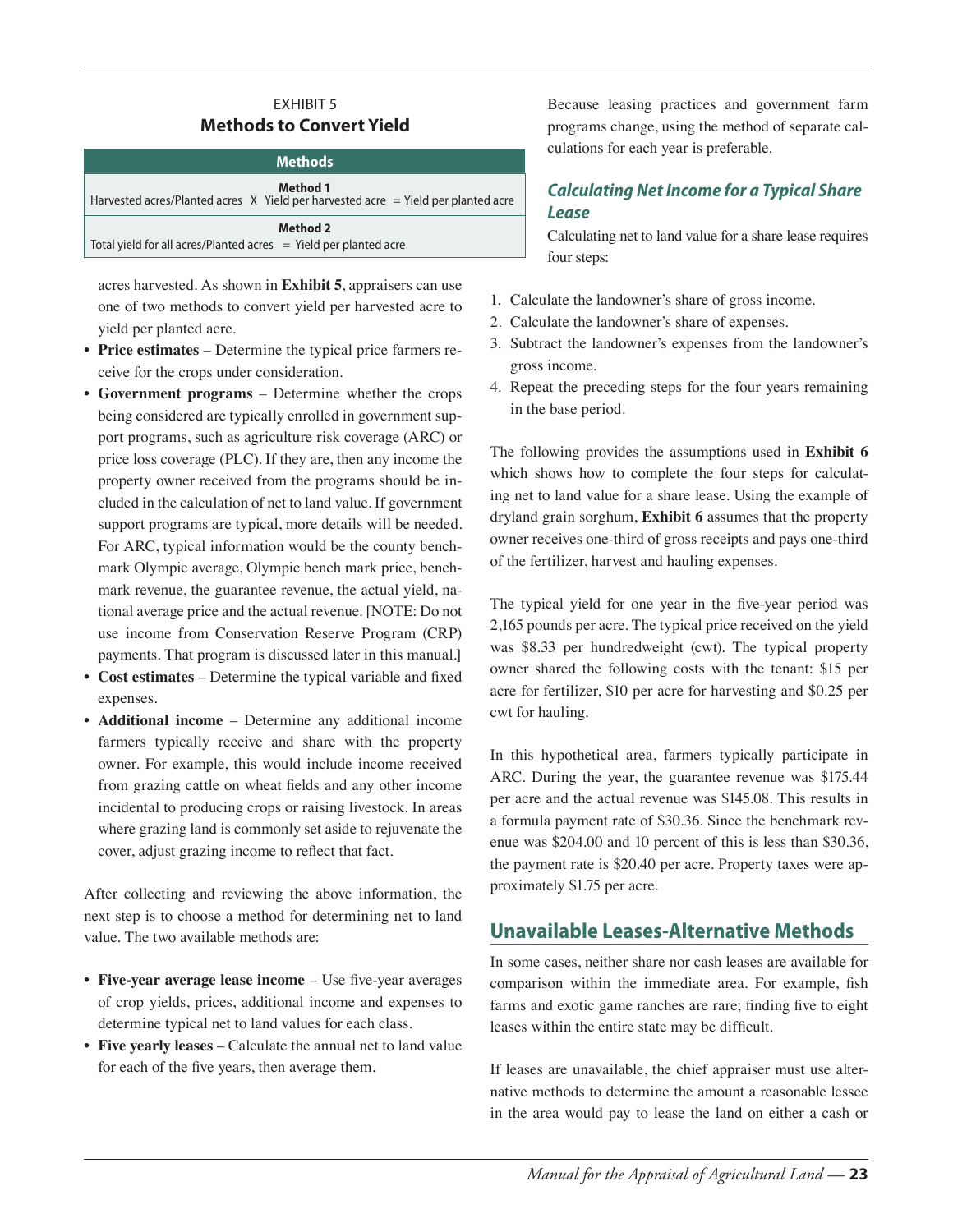#### EXHIBIT 6 **Share Lease Method Typical Steps in the Share Lease Method**

<span id="page-29-0"></span>

| Grain Sorghum<br>Government Payment =<br><b>Gross Income</b> | \$8.33 per cwt $X$<br>$=$<br>$$20.40$ per acre X                                                                                                                                                                                                                                                                                                                                                                                      | 21.65 cwt<br>1 acre       | X.<br>X            | .333<br>.333<br>$=$                       | $=$ \$ 60.05<br>6.79<br>\$66.84   |                                      |  |
|--------------------------------------------------------------|---------------------------------------------------------------------------------------------------------------------------------------------------------------------------------------------------------------------------------------------------------------------------------------------------------------------------------------------------------------------------------------------------------------------------------------|---------------------------|--------------------|-------------------------------------------|-----------------------------------|--------------------------------------|--|
|                                                              | 2. Calculate the landowner's share of shared expenses.<br>Multiply the cost per unit or acre times the number of units times the landowner's share.                                                                                                                                                                                                                                                                                   |                           |                    |                                           |                                   |                                      |  |
| Fertilizer<br>Harvest<br>Hauling<br><b>Share Expenses</b>    | \$15.00 per acre<br>X<br>1 acre<br>\$10.00 per acre<br>X<br>1 acre<br>\$.25 per cwt                                                                                                                                                                                                                                                                                                                                                   | X 21.65 cwt per acre X    | X<br>$\mathsf{X}$  | .333<br>$=$<br>.333<br>$=$<br>.333<br>$=$ | \$5.00<br>3.33<br>1.80<br>\$10.13 |                                      |  |
|                                                              | In addition, expenses include the property taxes (based on agricultural use appraisal). The tax was \$1.75 per acre.                                                                                                                                                                                                                                                                                                                  |                           |                    |                                           |                                   |                                      |  |
|                                                              | 3. Subtract the property owner's shares of expenses and property taxes from the property owner's share of gross income.                                                                                                                                                                                                                                                                                                               |                           |                    |                                           |                                   |                                      |  |
|                                                              | The remainder is the net to land value for the year in question.                                                                                                                                                                                                                                                                                                                                                                      |                           |                    |                                           |                                   |                                      |  |
| $$66.84 - $10.13 - $1.75 = $54.96$                           |                                                                                                                                                                                                                                                                                                                                                                                                                                       |                           |                    |                                           |                                   |                                      |  |
|                                                              | 4. Repeat these three steps for each of the other four years in the five-year period.<br>In most cases, more than one crop is typical and prudent in an area, so appraisers must calculate more than one net to land value for each year.<br>To develop a net to land value for a land class, you must combine the net to land values for each crop.                                                                                  |                           |                    |                                           |                                   |                                      |  |
|                                                              | Appraisers combine the net to land values established for each of the crops according to the percentage of crop mix. Suppose the dryland mix<br>was 40 percent grain sorghum, 30 percent cotton and 30 percent wheat. The net to land value for the individual crops was \$54.96 for grain<br>sorghum, \$27.59 for cotton and \$19.05 for wheat. The net to land value for the class is determined by calculating a weighted average. |                           |                    |                                           |                                   |                                      |  |
|                                                              | Crop                                                                                                                                                                                                                                                                                                                                                                                                                                  | <b>Crop</b><br><b>Mix</b> |                    | <b>Crop Net to</b><br><b>Land Value</b>   |                                   | <b>Combined Net</b><br>to Land Value |  |
|                                                              | Grain Sorghum                                                                                                                                                                                                                                                                                                                                                                                                                         | .40                       | $\mathsf{x}$       | \$54.96                                   | $=$                               | \$21.98                              |  |
|                                                              | Cotton                                                                                                                                                                                                                                                                                                                                                                                                                                | .30                       | $\pmb{\mathsf{X}}$ | \$27.59                                   | $=$                               | 8.28                                 |  |
|                                                              | Wheat                                                                                                                                                                                                                                                                                                                                                                                                                                 | .30                       | $\mathsf{x}$       | \$19.05                                   | $=$                               | 5.72                                 |  |

district to find the nearest comparable lease operations. Usshare basis. The chief appraiser may go outside the appraisal ing his or her best judgment, the chief appraiser must decide whether these leases can reasonably compare with operations in the appraisal district.

district leases with an owner-operator budget. If no reason-Chief appraisers must decide whether to supplement out-ofably comparable leases are available, the chief appraiser may rely entirely on the owner-operator budget method to deter mine what a reasonable lessee would pay to lease the land in question. Owner-operator budgets may provide the only method of estimating lease amounts for intensive or unusual agricultural operations such as truck farms or poultry farms geared toward mass production.

**Appendix B** discusses the owner-operator budget method.

# **Developing the Appraisal Schedule**

 $\sum_{k=1}^{7}$  schedule. Dividing the class net to land value by the capi-After calculating the average net to land values for each class and subclass, the appraiser develops an agricultural appraisal talization rate gives the class's agricultural use value. Using information from the previous example, **Exhibit 7** shows a typical class schedule.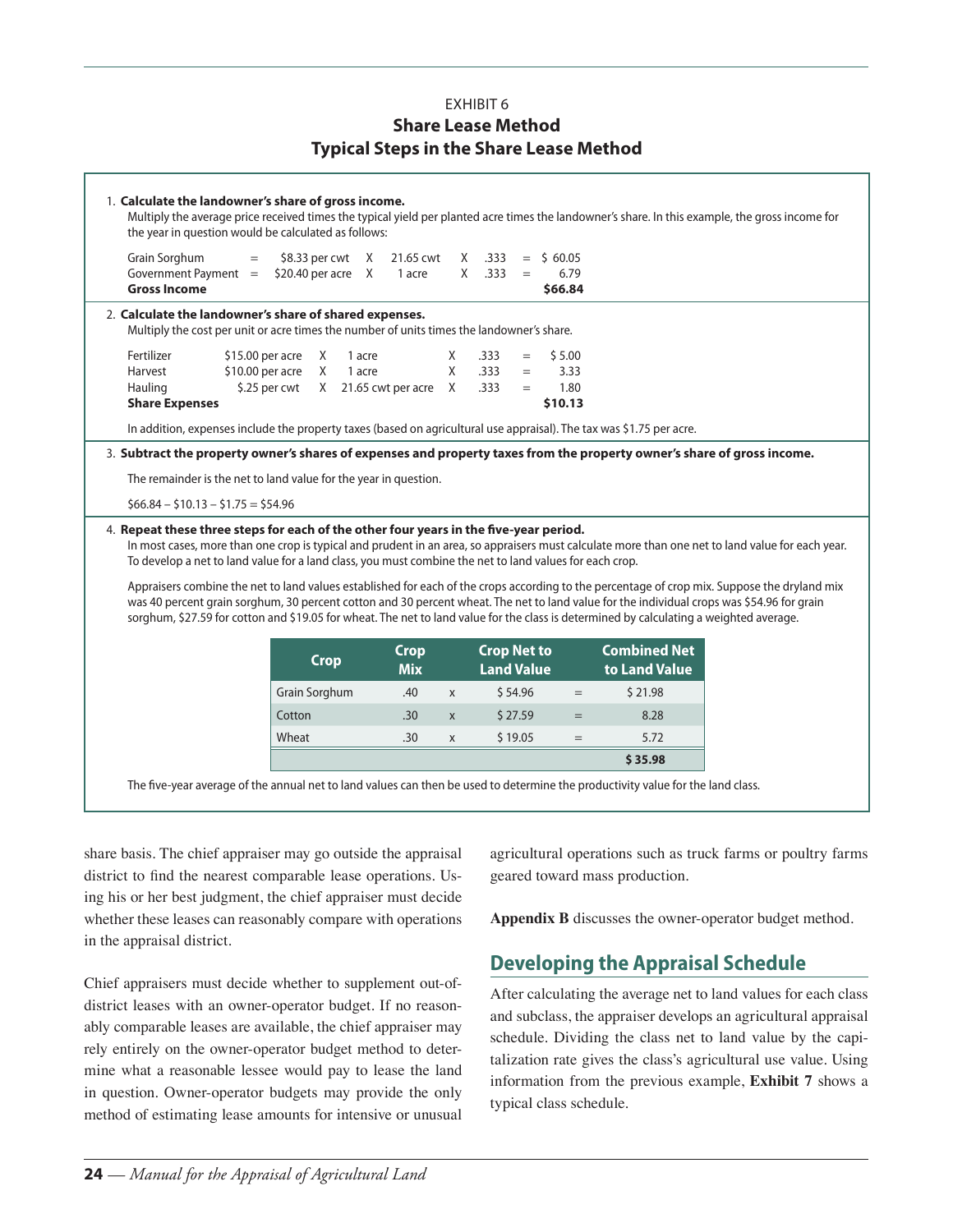# EXHIBIT 7 **Typical Class Schedule**

<span id="page-30-0"></span>

| <b>Capitalization</b><br><b>Land Class</b> | <b>Value</b> | Net-to-land $\vert$ Capitalization<br>Rate | Appraisal |
|--------------------------------------------|--------------|--------------------------------------------|-----------|
| Irrigated Cropland I                       | \$42.00      | .10                                        | \$420.00  |
| Dry Cropland I                             | \$35.98      | .10                                        | \$359.80  |
| Native Pasture I                           | \$4.90       | .10                                        | \$49.00   |

# **Classifying Individual Parcels**

The major problem facing the appraiser is determining the number of acres in each land class for each individual farm or ranch. This problem is especially difficult for appraisal dis tricts that have not developed land ownership maps.

information provide the most accurate means of determin-Detailed soil surveys contain maps on soils and topography characteristics. Ownership maps incorporating soil survey ing acreage per land class on an individual parcel. Tracing boundary lines with a planimeter gives a relatively accurate reading of acreage within the land classes.

Appraisal districts without ownership maps must develop a pro cedure for obtaining acreage breakdowns. The NRCS has infor mation on individual farms whose owners participate in govern mental programs. In addition, the NRCS developed conserva tion plans for many producers and can provide such information.

In many cases, it is necessary to obtain the assistance of the landowner in determining the acreage breakdown. The chief appraiser may consider requesting additional information from an applicant or asking for the breakdown of acres in each land class.

# **Appraising Individual Parcels**

If Farmer A owns a section of qualifying land (640 acres) of which 160 acres are classified as Irrigated Cropland I, 300 acres are classified as Dry Cropland I and 180 acres are clas sified as Native Pasture, the total agricultural value of the land would be calculated by applying the appraisal schedule to the breakdown of acres as shown in **Exhibit 8**.

The appraiser must estimate the market value of the land based on generally accepted market appraisal techniques. The ap praiser may appraise the total parcel or have a market value schedule that follows the same classes as the special appraisal schedule. The choice will depend on local market conditions

## EXHIBIT 8 **Application of Appraisal Schedule**

| <b>Number Land</b><br><b>Classification</b> | <b>Acres</b> |                           | Ag. Use<br><b>Value</b> |     | <b>Total Ag.</b><br><b>Use Value</b> |
|---------------------------------------------|--------------|---------------------------|-------------------------|-----|--------------------------------------|
| Irrigated Cropland I                        | 160          | $\boldsymbol{\mathsf{x}}$ | \$420.00                | $=$ | \$67,200                             |
| Dry Cropland I                              | 300          | $\mathbf{x}$              | 359.80                  | $=$ | 107,940                              |
| Native Pasture                              | 180          | X                         | 49.00                   | $=$ | 8,820                                |
| Total                                       | 640          |                           |                         |     | \$183,960                            |

and on the feasibility of a schedule approach. Often a market value schedule considers the size of the tract and its location, rather than its land classification or agricultural use.

Assuming a market schedule based on use classifications is appropriate, appraisers should apply the appropriate market value schedule to the number of acres in each land class. **Ex hibit 9** shows the calculation of market value assuming the market value schedule reflects \$2,000 per acre for Irrigated Cropland I, \$1,800 per acre for Dry Cropland I and \$1,600 per acre for Native Pasture.

#### EXHIBIT 9 **Market Value Schedule**

| <b>Number Land</b><br><b>Classification</b> | Acres |                           | <b>Market</b><br><b>Value</b> |     | <b>Total</b><br><b>Market</b><br><b>Value</b> |
|---------------------------------------------|-------|---------------------------|-------------------------------|-----|-----------------------------------------------|
| Irrigated Cropland I                        | 160   | $\boldsymbol{\mathsf{x}}$ | \$2,000                       | $=$ | \$320,000                                     |
| Dry Cropland I                              | 300   | $\boldsymbol{\mathsf{x}}$ | 1,800                         | $=$ | 540,000                                       |
| Native Pasture                              | 180   | X                         | 1,600                         | $=$ | 288,000                                       |
| Total                                       | 640   |                           |                               |     | \$1,148,000                                   |

# **Federal Farm Programs**

The federal government aids the agricultural industry through direct grants, low-interest loans, commodity subsidies and a variety of other measures. In some cases, participation in these programs affects the agricultural productivity value of farm and ranch land. This portion of the manual summarizes a few current federal programs that are available to producers and gives information about whether and how to adjust net to land calculations to account for federal financial aid.

The main programs are the Conservation Reserve Program (CRP), ARC and PLC. The CRP is a 10-15-year contract pro viding the landowner with yearly payments in exchange for removing land from agricultural production. ARC provides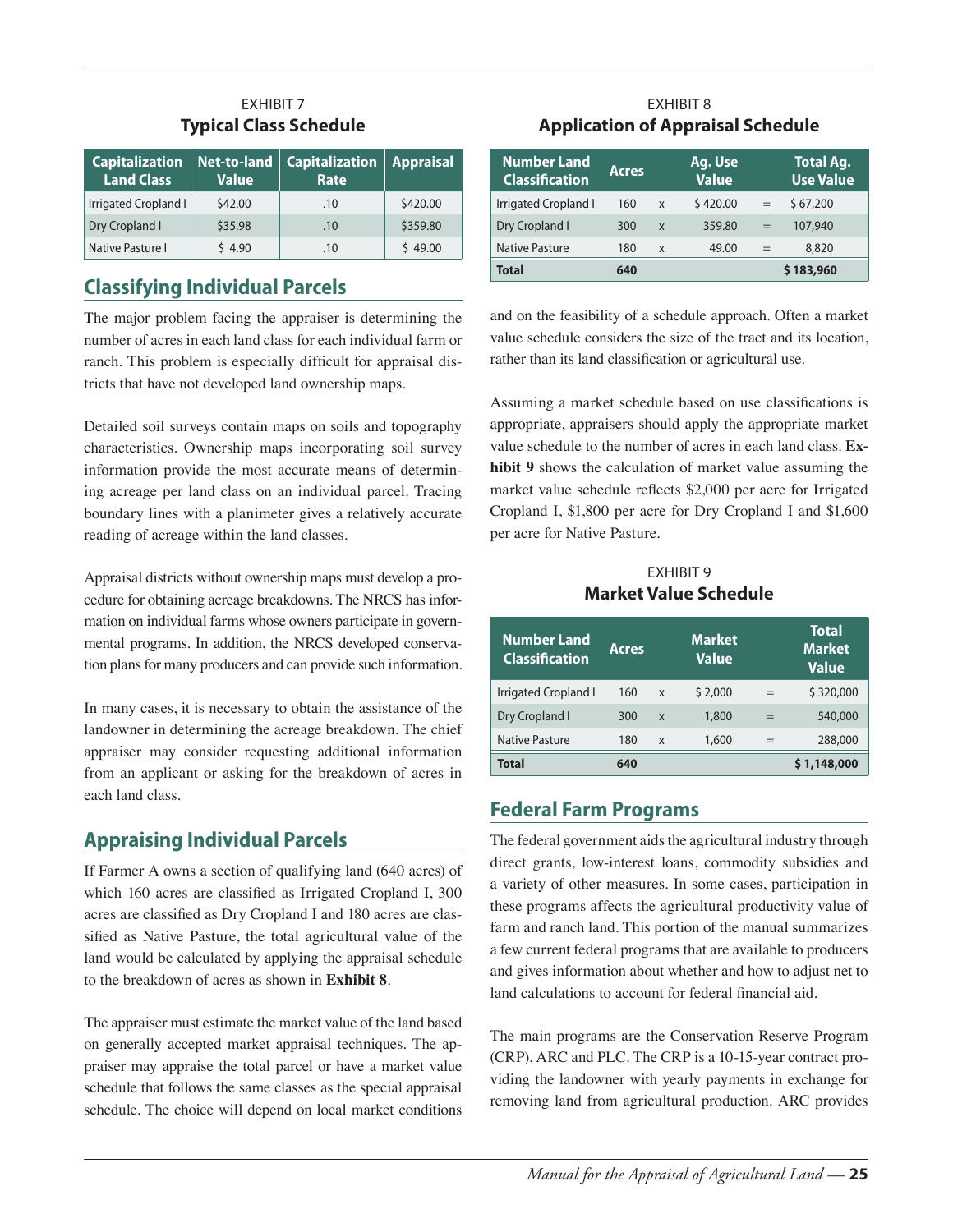<span id="page-31-0"></span>an income subsidy based on revenue while PLC provides in come subsidy based on price. As an example, if prices go up, these programs will not pay out.

Cotton is no longer a covered commodity with FSA and is not eligible for PLC or ARC payments. The cotton base acres have been renamed generic acres and can receive a payment for either ARC or PLC, depending on what crop is planted on generic acres each year. There is a \$125,000-per-person combined ARC/PLC market loan gain or loan deficiency payment each year.

#### *The Conservation Reserve Program (CRP)*

- The purpose of CRP is to remove highly erodible and envi - land; and to address issues raised by state, regional and na ronmentally sensitive land from crop production; to conserve and improve the soil, water and wildlife resources of such tional conservation initiatives. Eligible land consists of:

- highly erodible cropland that has been cropped or devoted to a conserving use four of six years between 2008 and 2013;
- other cropland that if allowed to remain in production would degrade soil, water or air quality or could be used to improve them;
- pastureland devoted to water quality, quantity or wildlife purposes; and
- certain historic grassland and forest areas either providing, or improved to provide, habitat for plants and animals of significant ecological value.

- Program eligibility is limited to individuals or entities mak ing less than \$900,000 a year in average adjusted gross income for the preceding three years.

- CRP provides 10-15 annual rental payments based on land - enrolled in the CRP plus the Wetland Reserve Easement Pro owner offers and dryland cash rental rates that are updated every other year, as well as 50 percent cost-sharing for the establishment and required maintenance of the planted cover. Such rental payments received by a person or legal entity are limited to \$50,000 a year. CRP acres in counties are capped when they reach 25 percent of total county cropland acres gram. This cap can be waived if landowners have difficulty implementing conservation plans and if county government concurs that exceeding the cap would not adversely affect the local economy.

CRP allows managed harvesting including haying and bio mass harvesting (at least once every five years but no more than once every three years); routine grazing (no more of ten than once every two years); and prescribed grazing of invasive species. All usages require a 25 percent reduction in rental rates except routine and prescribed grazing when done by a beginning farmer or rancher. Emergency haying and grazing use authorized by the U.S. Secretary of Agriculture is allowed without rental rate reduction and may be allowed in unaffected areas if it benefits impacted areas.

Beginning in 2016 the Grazing Reserve Program was re named the CRP Grazing Lands program. It pays landown ers a \$15-per-acre annual rental payment to enroll working grasslands into the program. This program allows haying, grazing, mowing or harvesting for seed production and other necessary agricultural practices when done as part of an ap proved conservation plan, subject to appropriate restrictions for nesting seasons for important wildlife species.

the other hand, CRP acreage may not receive a special ap-Agricultural use includes leaving land idle for the purpose of participating in any governmental program.<sup>147</sup> CRP land can qualify for agricultural appraisal under Section 1-d-1. On praisal under Section 1-d. Tax Code Section 23.42 requires that a property owner intend to use land for agriculture as an occupation or business venture for profit during the current year. The CRP program is an incentive to not use land for agriculture. There is no way to reconcile these differences; as a result, a property owner may not receive 1-d status for CRP land.

CRP land should be placed in the land class the property was in before it qualified as CRP land. The agricultural use, as well as the principal use, of CRP land is participation in a government program. Although the land is planted with ground cover, it is not in production. The only evidence of the land's classification is the property's land class before it qualified for the CRP program.

should not be considered in calculating net to land value re-Since CRP payments are not based on farm production, they gardless of how typical CRP participation may be in the area. CRP land should simply receive the per-acre value of other land within its land class.

 $147$  Tex. Tax Code §23.51(2)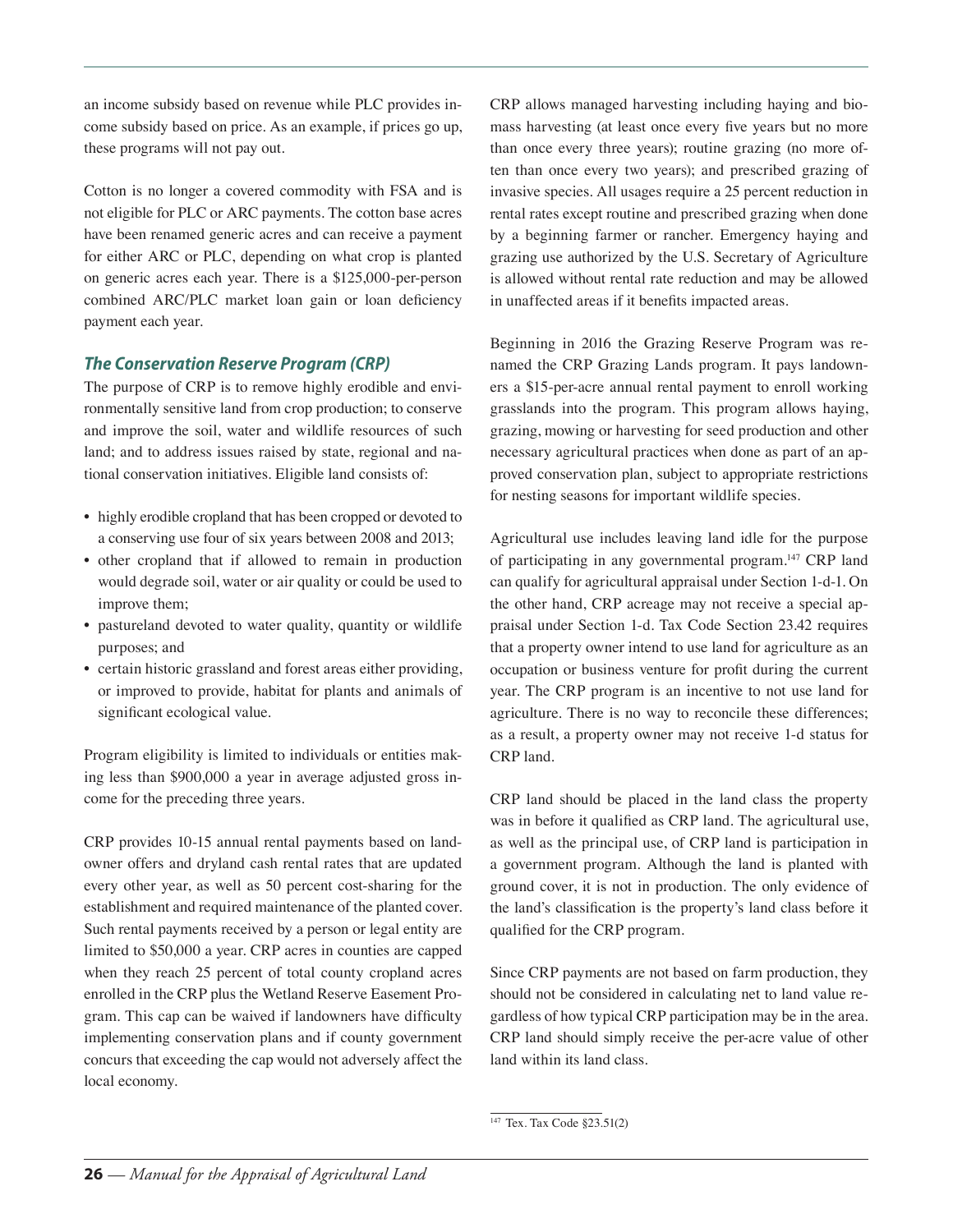#### <span id="page-32-0"></span>*Agriculture Risk Coverage (ARC)*

ARC was established by the federal Agricultural Act of 2014 (known as the 2014 Farm Bill).<sup>148</sup> Payments are made whenever the annual crop revenue is less than 86 percent of its historical level and then only on 85 percent of the base acres of a farm. The producer can choose either county-level ARC or individual farm ARC.

- guarantee is 86 percent of the historical revenue for the coun If the producer chooses the county level, only revenue loss at the county level triggers a payment. The county revenue ty. It is based on the "Olympic average" of the five preceding years. The formula for the county ARC is:

85% X number of base acres X difference between county revenue guarantee and actual crop revenue

The payment is limited to 10 percent of the historical revenue.

into a single, whole farm guarantee. The formula for indi-If the producer chooses the individual farm ARC it means that individual crop yields from the farm will be compiled vidual farm ARC is:

65% X number of base acres X difference between revenue guarantee and actual revenue.

#### *Price Loss Coverage (PLC)*

- PLC was also established by the 2014 Farm Bill. Instead of ty ing payment to revenue like the ARC program, PLC payment is based on prices. The payments are also based on the farm's base acres, FSA payment yield and the difference between the reference price and the annual national average price.

The PLC formula is 85 percent *times* the number of base acres *times* FSA payment yield *times* the difference between the reference price and the annual national average price. The FSA payment yield is the greater of either 90 percent of the average yield per planted acre between 2008 to 2012 or the CCP yield from the Food, Conservation and Energy Act of 2008 (also known as the 2008 Farm Bill).<sup>149</sup>

Landowners receiving government payments can qualify property under either 1-d or 1-d-1. The land itself is still used for agricultural production — the only difference is that there is another source of income for the commodity. Both ARC and PLC are based on individual commodities, so it is pos sible for one commodity to receive a payment while another one does not in a single county.

to the land's productivity. Appraisers should include govern-Unlike a CRP payment, a government payment is attributable ment payments in the calculation of gross income when such payments are typical in an agricultural class.

have received government payments during the five-year pe-Whether an individual property owner actually received a government payment in any given year does not matter. If an average property owner exercising ordinary prudence would riod, the payment income must be included.

#### *Other Federal Programs*

- carefully to determine whether it affects local productiv - county and the payment typically provides income to produc There are additional federal programs that are specific to a single crop. A chief appraiser should review each program ity value for agricultural lands. If the crops are planted in a ers, then the payment should be included.

Future subsidies may not reach all classes of land and certainly will not reach all property owners within a specific class. A good rule of thumb to follow is that the income from a federal subsidy will affect a class' net to land value only when the program subsidizes production.

<sup>148</sup> Agricultural Act of 2014, Public Law No: 113-79.

<sup>&</sup>lt;sup>149</sup> Food, Conservation, and Energy Act of 2008, Public Law No: 110–234.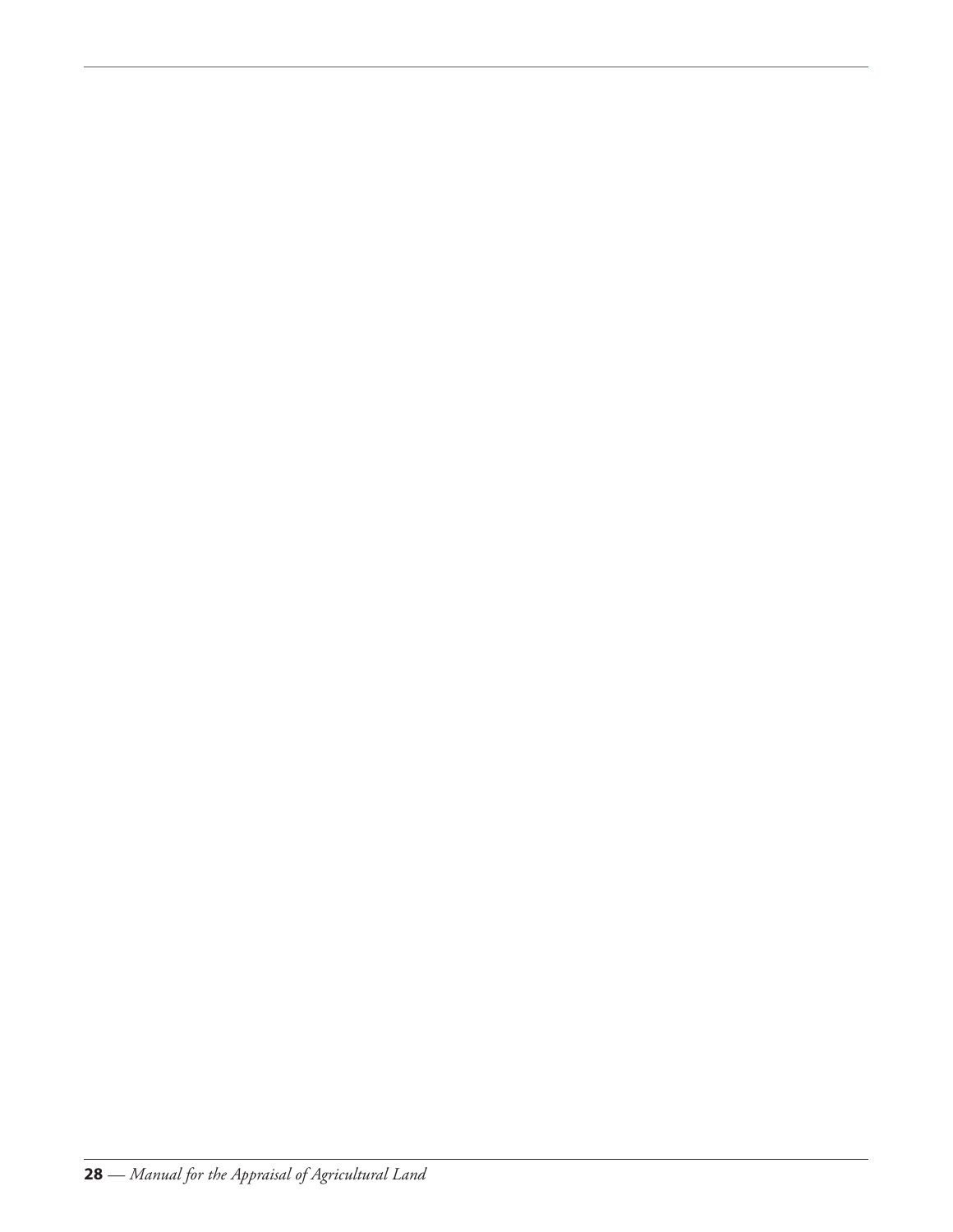# <span id="page-34-0"></span>Rollback Procedure on 1-d-1 Land

The law imposes a rollback tax on 1-d-1 land when the owner stops using it for agriculture.<sup>150</sup> The same is true for 1-d land, but selling 1-d land also triggers a rollback.<sup>151</sup> Under 1-d-1, the rollback tax is a sanction for taking the land out of agri cultural production.152

This sanction is commonly called a rollback because it recap tures the taxes that would have been paid had the property been taxed at market value for each year covered by the roll back. This section discusses 1-d-1 rollbacks. It explains what triggers a 1-d-1 rollback and shows how to calculate the roll back tax. The 1-d rollback is discussed later in this manual.

The rollback tax equals the difference between the taxes the property owner *actually* paid in the five years preceding the change in use and the taxes the property owner *would have* paid on the property's market value.<sup>153</sup>

Technically, the tax is a new, additional tax imposed by law on the date the cessation or change of use occurred.154 It has its own delinquency date and does not exist until the event that triggers the rollback occurs.155

The property owner can trigger the rollback by ending agri cultural operations or diverting the property to a non-agri cultural use.156 Selling the property does not trigger the 1-d-1 rollback. If the property owner diverts only part of a property to a non-agricultural use, the rollback tax applies only to the changed portion.157

If a change in use occurs at about the same time the land is sold, the buyer and seller typically address in their contract of sale which party will be responsible for payment of the rollback taxes.158 At any rate, a lien attaches to the land itself to secure payment of the rollback taxes, interest, and any pen alties as of the date the change in use of the land occurred.159

has changed, the tax assessor calculates the amount of ad-The chief appraiser determines if and when the change of use occurs160 and must send the property owner written notice of the determination. If the property owner does not protest the determination or the appraisal review board decides the use ditional tax due, adds the appropriate amount of interest and issues a rollback tax bill.<sup>161</sup>

## **What Qualifies as a Change of Use?**

- property owner's free choice causes a loss of agricultural ap - praisal; reduced intensity resulting from agricultural neces A change of use is a physical change. The property owner must stop using the land for agricultural purposes. If the property owner continues to use the land for agriculture but does not maintain the degree of intensity typical for the area, the land may lose its eligibility for 1-d-1 appraisal without incurring a rollback. Reduced intensity resulting from the sity does not. If the land remains in agricultural use, neither kind of reduction triggers a rollback.

For example, suppose that the typical ranching operation in an appraisal district has one animal unit for every 10 acres of pasture. A landowner receiving agricultural appraisal gets tired of ranching and sells off his or her entire herd. Since the landowner stopped all agricultural activity, he or she loses the agricultural appraisal and suffers a rollback.

<sup>150</sup> Tex. Tax Code §23.55(a) and Op. Tex. Att'y Gen. No. JM-667 (1987)

<sup>151</sup> Tex. Tax Code §23.46(c)

<sup>152</sup> Tex. Tax Code §23.55(f) and (j); *Resolution Trust Corp. v. Tarrant County Appraisal Dist.* 926 S.W.2d 797, 804-805 (Tex.App.—Fort Worth, 1996)(As rollback tax is a penalty, federal agency not liable for rollback tax under federal sovereign immunity)

<sup>153</sup> Tex. Tax Code §23.55(a)

<sup>154</sup> Tex. Tax Code §23.55(a)

<sup>155</sup> Tex. Tax Code §23.55(b) and (e) <sup>156</sup> Tex. Tax Code §23.55(a) and Op. Tex. Att'y Gen. No. JM-667 (1987)

<sup>157</sup> Tex. Tax Code §23.55(d)

<sup>158</sup> *Sefzik v. Mady Dev., L.P.*, 231 S.W.3d 456 (Tex. App.—Dallas, 2007)

<sup>159</sup> Tex. Tax Code §23.55(b)

<sup>160</sup> Tex. Tax Code §23.55(e); *Compass Bank v. Bent Creek Investments,* 

*Inc.*, 52 S.W. 3d 419, 424-425 (Tex. App.—Fort Worth, 2001)

<sup>161</sup> Tex. Tax Code §23.55(e)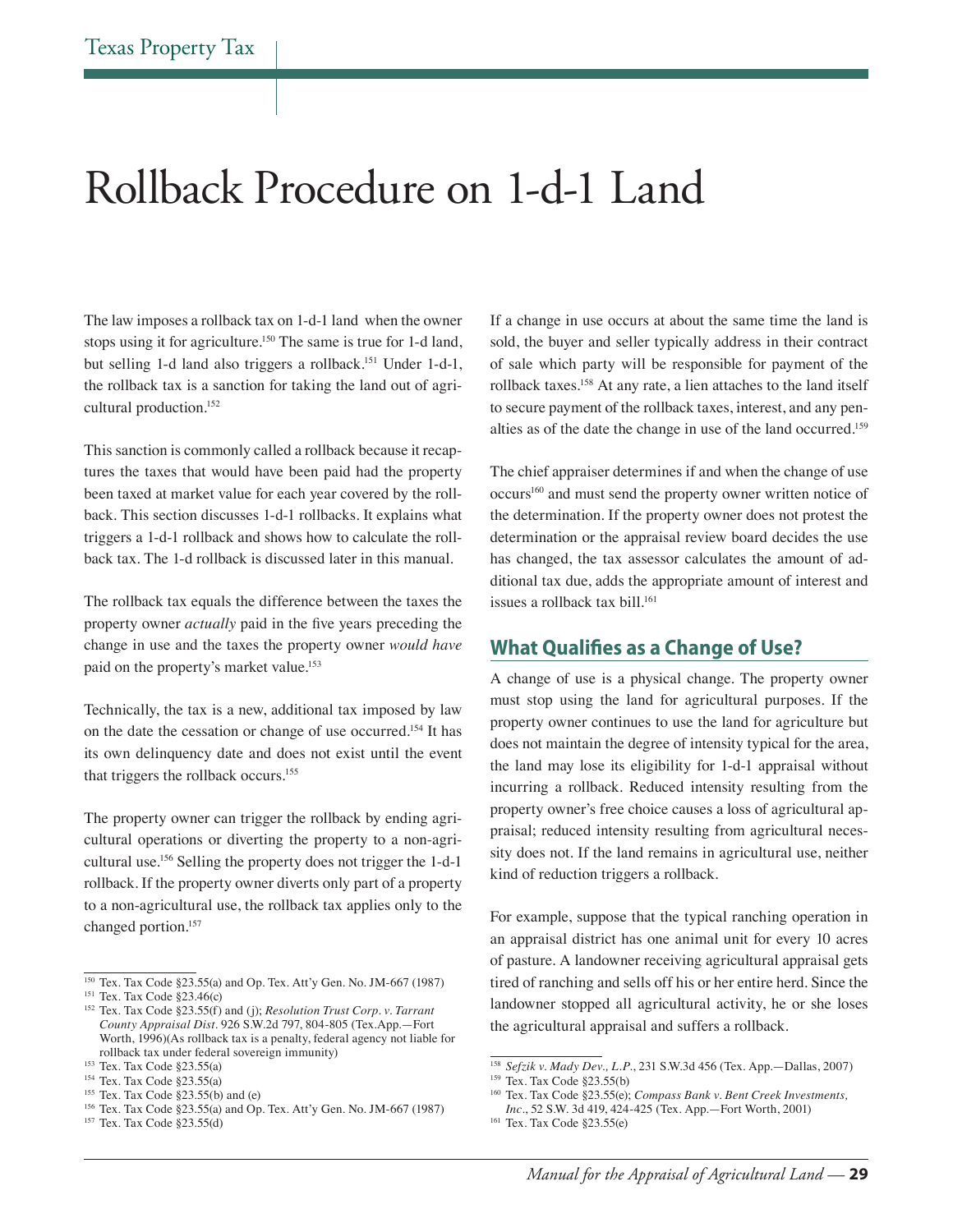<span id="page-35-0"></span>If the rancher reduces the herd so that there is one animal unit for every 50 acres of pasture, he or she loses the eligibility for agricultural appraisal without incurring a rollback. Because the land remains in agricultural use, rollback penalties do not apply. The same result occurs when agriculture ceases to be the primary use of the land.

Special situations such as freezes, droughts or severe fires can create an agricultural necessity that extends the normal time that the land remains out of agricultural production. In such cases, the land remains eligible for agricultural apprais al until the property owner clearly indicates intent to give up agriculture permanently.

For example, a drought might deplete water and feed sup-- typical rancher restocks his or her herd and resumes produc - drought damages the land, requires farmers to suspend ag plies, requiring ranchers to sell off herds and leave the land idle until native pasture is restored. If, after one year, the tion, those ranchers who keep their land out of agricultural use more than one year lose the eligibility for 1-d-1 appraisal and suffer a rollback. The same general principles apply if a ricultural operations for a period exceeding the normal soil rotation period, or if freezes destroy citrus groves. In cases of drought, Tax Code Section 23.522 may also apply.

itself. The property owner would continue to receive agricul-If agricultural necessity forces a property owner to postpone agricultural operations on part of a larger tract, the property owner can retain agricultural appraisal on the entire tract without incurring a rollback on any portion of the property. For example, fire might destroy 200 acres of a 2,000 acre range, forcing the property owner to postpone agricultural operations on those 200 acres until the native pasture restores tural appraisal on the entire tract.

when a change of use triggers a rollback. Rollback is a se-Chief appraisers must exercise great care in determining rious economic penalty that should not be imposed when circumstances beyond a property owner's control cause an abnormally long but temporary suspension of agriculture. Appraisers must keep in mind that change-of-use issues are often unclear and require a delicate balance between fair ap plication of the law and good decisions based on the facts of each situation.

Some actions are not considered a change of use. Filing a waiver of special appraisal does not trigger a rollback.<sup>162</sup> The chief appraiser may not consider any period during which land is owned by the state in determining whether a change of use has occurred.163 A property owner may claim the land as part of his or her residence homestead without triggering a rollback.<sup>164</sup> If the property owner builds a residence homestead on land that formerly qualified for 1-d-1 appraisal, however, he or she avoids rollback only as long as he or she continues to use the home as a residence. Selling the home may trigger a rollback on the land making up the homestead. In effect, the property owner must occupy the house for five years to avoid a rollback tax accruing for the years the land was not taxed at market value.

#### *Change of Use Notification*

- the land has been diverted to a non-agricultural use, the chief ap - praiser must send the property owner written notice of the deter - mination as soon as possible. The notice must explain the prop On determining either that agricultural use has stopped or that erty owner's right to protest the determination.<sup>165</sup> The property owner may protest the change-of-use decision by filing a protest with the appraisal review board within 30 days after the notice is mailed.166 The appraisal review board must hear a timely protest even if appraisal records have been approved for the year.

If the owner does not file a timely protest or if the final determination of the protest is that the rollback taxes are due, the tax assessor shall prepare and deliver a bill for the additional taxes plus interest as soon as is practicable.<sup>167</sup>

- land appraised under 1-d-1, along with a self-addressed, post If the land is owned by an individual 65 years of age or older, the chief appraiser must deliver written notice to the property owner stating that he or she believes a change in land use may have occurred before making a determination that the land use changed. The notice must include a form on which the owner may indicate that he or she remains entitled to have the age prepaid envelope with instructions for returning the form to the chief appraiser. The chief appraiser must consider the property owner's response in determining whether the land remains eligible for appraisal as 1-d-1 property.168

- <sup>165</sup> Tex. Tax Code §§23.46(c) and 23.55(e)
- <sup>166</sup> Tex. Tax Code §41.44(a)(4)

<sup>162</sup> Tex. Tax Code §§23.20(g) and 23.55

<sup>163</sup> Tex. Tax Code §23.55(a)

<sup>164</sup> Tex. Tax Code §23.55(i)

<sup>167</sup> Tex. Tax Code §23.55(e)

<sup>168</sup> Tex. Tax Code §23.551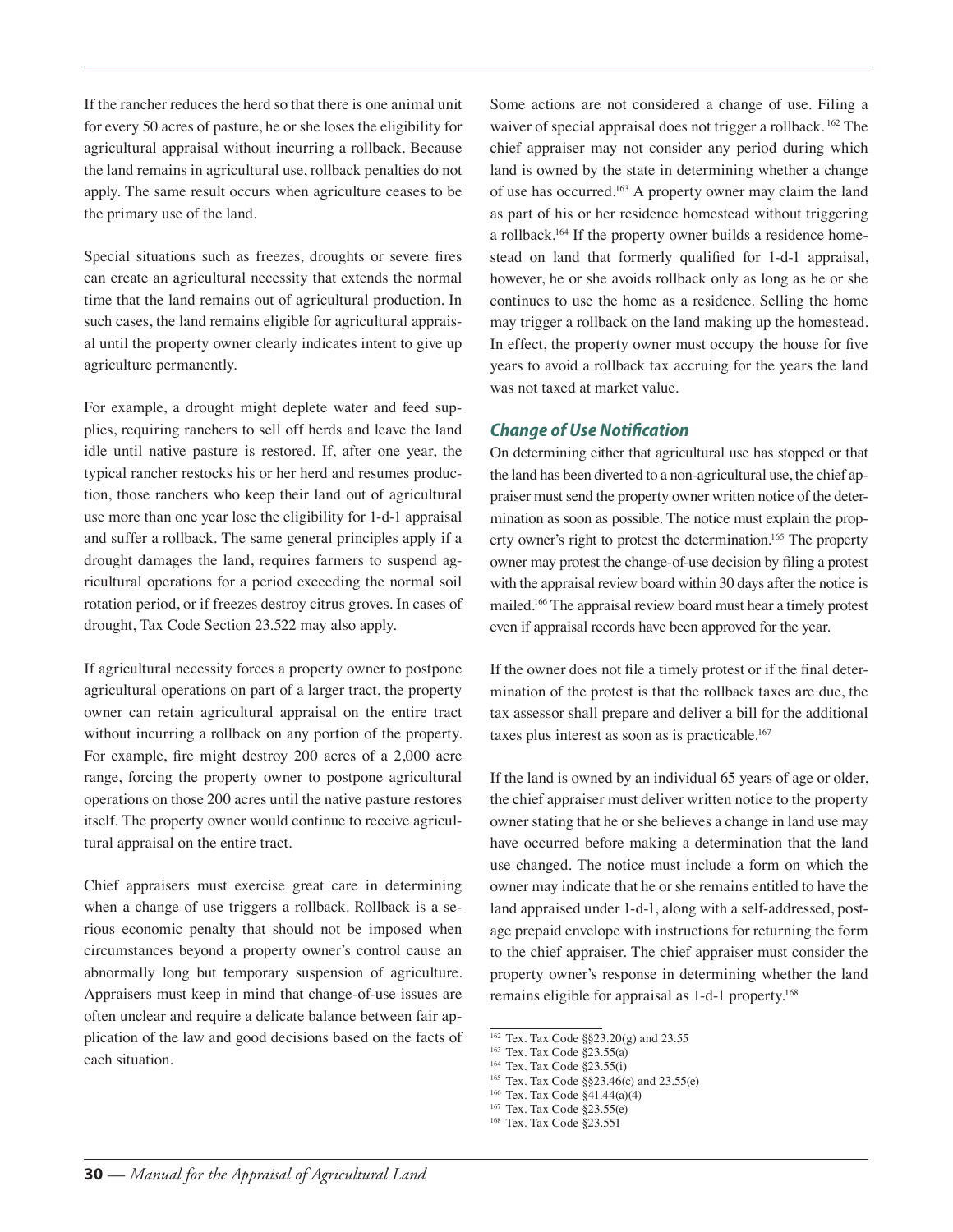If the chief appraiser does not receive a response on or before the 60th day after the date the notice is mailed, the chief ap praiser must make a reasonable effort to locate the property owner and determine whether the land remains eligible to be appraised before determining that a change in use of the land has occurred. A reasonable effort includes sending an additional notice to the property owner immediately after the expiration of the 60-day period by first-class mail in an envelope on which "RETURN SERVICE REQUESTED" is printed in all capital letters; or another appropriate statement directing the U.S. Postal Service to return the notice if it is not deliverable as addressed; or providing the additional notice in another manner that the chief appraiser deems appropriate.<sup>169</sup>

#### *Taxes for the Year Use Changes*

Tax Code Section 23.55 imposes rollback taxes - the difference between the property's market value and its agricul tural use value – for each of the five years preceding the year in which agricultural use of the property ends. In *Bexar Appraisal District v. Sivage Investments, Ltd.*, the owner agreed that rollback taxes for the five years preceding the end of agricultural use were proper. The appeal arose, however, "from a dispute involving ad valorem taxes that were imposed for the year the use changed for property that previ ously qualified as open-space lands." The court of appeals held in *Sivage* that Tax Code "section 23.55 does not autho rize the district to reappraise the land at the higher market value for the year the change in use occurs." Should you have questions about the *Sivage* case or the issue it addressed, please consult your attorney.170

#### **Calculating the Rollback**

are based on calendar year use from January through Decem-The 1-d-1 rollback covers the five calendar years preceding the current year. $171$  If the use changes in 2016, the rollback covers 2015, 2014, 2013, 2012 and 2011. The preceding years ber and not on the tax collection periods.

**Exhibit 10** shows that the rollback tax itself is the difference between the taxes paid under special appraisal and the total taxes that would have been paid on the market value of the land.172

| EXHIBIT 10         |  |
|--------------------|--|
| Total Rollback Tax |  |

| <b>Tax Year</b> | <b>Tax Paid</b> | <b>Tax on Market</b><br><b>Value</b> | <b>Difference</b> |
|-----------------|-----------------|--------------------------------------|-------------------|
| 2015            | \$50            | \$500                                | \$450             |
| 2014            | 50              | 520                                  | 470               |
| 2013            | 50              | 500                                  | 450               |
| 2012            | 50              | 480                                  | 430               |
| 2011            | 50              | 420                                  | 370               |
| <b>Total</b>    |                 |                                      | \$2,170           |

The tax assessor must add 7 percent annual interest to these amounts from the date they would have become due.173 The due date for each year is the date tax bills were mailed that year.<sup>174</sup>

Since the tax assessor computes interest from the date the difference would have become due to the date the change of use occurs, some proration will be necessary.

**Exhibit 11** shows interest calculated assuming that the use changed on Nov. 1, 2016 and that the tax assessor mailed tax bills on Oct. 1 each year.

The interest proration may be figured using number of days only. For example, the 2012 interest runs for 1,492 days (4 years =  $1,460$  days + 32 days from Oct. 1 to Nov. 1). The interest is computed by multiplying:

#### **\$430 X .07 X (1,492 ÷ 365) = \$123.04**

#### *Gaps in the Five-Year Period*

It could happen that the five-year rollback period will include years when the property did not qualify for agricultural use appraisal. If the property had been taxed on its market value in 2012, the rollback tax would have been computed for 2011, 2013, 2014 and 2015.

It could also happen that the property owner switched from 1-d to 1-d-1 designation during the five-year period. Calcula tion in these cases is discussed with 1-d rollbacks.

#### *Rollback Taxes Due Date*

The rollback tax is due when the rollback tax bill is mailed. The rollback tax becomes delinquent if not paid before the

<sup>&</sup>lt;sup>169</sup> Tex. Tax Code §23.551

<sup>170</sup> *Bexar Appraisal District v. Sivage Investments, Ltd., et al. (Sivage)*, 2014 Tex. App. LEXIS 12472 (Tex. App.-San Antonio, November 19, 2014) (memorandum opinion)

<sup>171</sup> Tex. Tax Code §23.55(a)

<sup>172</sup> Tex. Tax Code §23.55(a)

<sup>173</sup> Tex. Tax Code §23.55(a)

<sup>174</sup> Tex. Tax Code §31.02(a)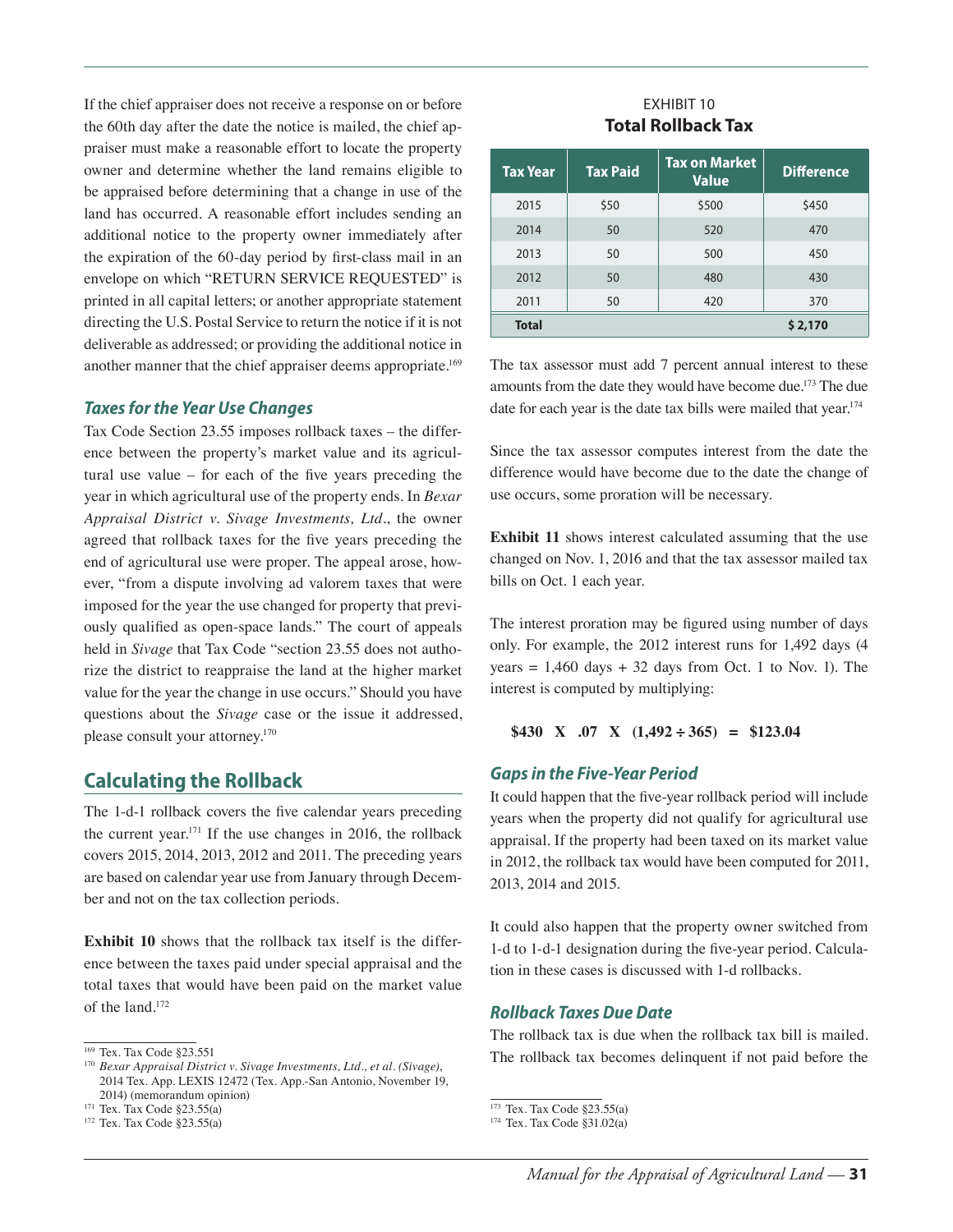#### EXHIBIT 11 **Calculating Interest, 2011-15**

**2015 interest accrues from Oct. 1, 2015 to Nov. 1, 2016 (1 year, 32 days)**

The formula for the interest is:  $$450.00 = Tax$  $31.50 = $450 \text{ X} .07 = 1 \text{ years}$  interest  $2.76 = $450 \text{ X} .07 \text{ X} (32 \div 365) = 32 \text{ days}$  interest **\$ 484.26 = Total 2015 tax and interest**

#### **2014 interest accrues from Oct. 1, 2014 to Nov. 1, 2016 (2 years, 32 days)**

The formula for the interest is:  $$470.00 = Tax$ 65.80 =  $$470$  X .07 X 2 = 2 years' interest 2.88 =  $$470$  X .07 X (32÷365) = 32 days' interest **\$ 538.68 = Total 2014 tax and interest**

#### **2013 interest accrues from Oct. 1, 2013 to Nov. 1, 2016 (3 years, 32 days)**

The formula for the interest is:  $$450.00 = Tax$ 94.50 =  $$450 \t X .07 \t X 3 = 3 \text{ years}^\prime$  interest 2.76 =  $$450$  X .07 X (32 ÷ 365) = 32 days' interest **\$ 547.26 = Total 2013 tax and interest**

#### **2012 interest accrues from Oct. 1, 2012 to Nov. 1, 2016 (4 years, 32 days)**

The formula for the interest is:  $$430.00 = Tax$ 120.40 = \$430 X .07 X 4 = 4 years' interest 2.64 =  $$430$  X .07 X (32÷365) = 32 days' interest **\$ 553.04 = Total 2012 tax and interest**

**2011 interest accrues from Oct. 1, 2011 to Nov. 1, 2016 (5 years, 32 days)**

The formula for the interest is:  $$370.00 = Tax$  $129.50 = $370 \text{ X} .07 \text{ X} 5 = 5 \text{ years' interest}$ 2.27 = \$370 X .07 X (32÷365) = 32 days' interest **\$ 501.77 = Total 2011 tax and interest**

**\$2,625.01 = Combined total rollback taxes and interest due**

mailed. For example, if the bill is mailed on Jan. 9, the roll-- back tax becomes delinquent on Feb. 1 of that same year be - on February 1 of the following year. The entire amount be first Feb. 1 date that is at least 20 days after the tax bill is cause there are 20 days between Feb. 1 and Jan. 9. If the bill is mailed on January 30, the rollback tax becomes delinquent gins to accrue penalty and interest on the delinquency date at the same rate as the delinquent taxes.<sup>175</sup>

A tax lien attaches to the land on the date the use changes. The lien covers payment of the additional tax, interest and any penalties.176

If land is sold at about the same time the use changes, the buyer and seller may dispute liability.177 Under the law, the person who has title to the property on the date the use changes is personally liable for the rollback tax, but the lien may be foreclosed against the land regardless of who is liable for taxes.178 Tax certificates on land that receives agricultural appraisal must note the appraisal and state that the land may be subject to additional taxes.<sup>179</sup>

# **Exempt Entities**

most cases, the property owner is personally liable for the roll-Exemptions that apply to ordinary property taxes do not apply to rollback taxes. Even if the land might be exempt from ordinary taxes in the new owner's hands, the rollback tax still becomes due if that owner takes the property out of agricultural use. In back tax, and the tax lien may be enforced against the property.

The state is not subject to rollback taxes when it acquires, for a public purpose, property that previously was specially appraised.180

#### **Exceptions to Rollback Sanctions**

Some changes of use do not trigger a rollback tax.<sup>181</sup> The rollback sanctions for change of use imposed under Tax Code Section 23.55 do not apply to:

• land dedicated for cemetery purposes that is located in an unincorporated area of a county with a population of less

<sup>175</sup> Tex. Tax Code §23.55(e)

<sup>176</sup> Tex. Tax Code §23.55(b)

<sup>177</sup> *Sefzik v. Mady Dev., L.P.*, 231 S.W.3d 456 (Tex. App.—Dallas, 2007)

<sup>178</sup> Tex. Tax Code §23.55(b) and (e)

<sup>179</sup> Tex. Tax Code §31.08 and Comptroller Rule §9.3040(b)

<sup>180</sup> Tex. Tax Code §23.55(f)(3)

<sup>181</sup> Tex. Tax Code §23.55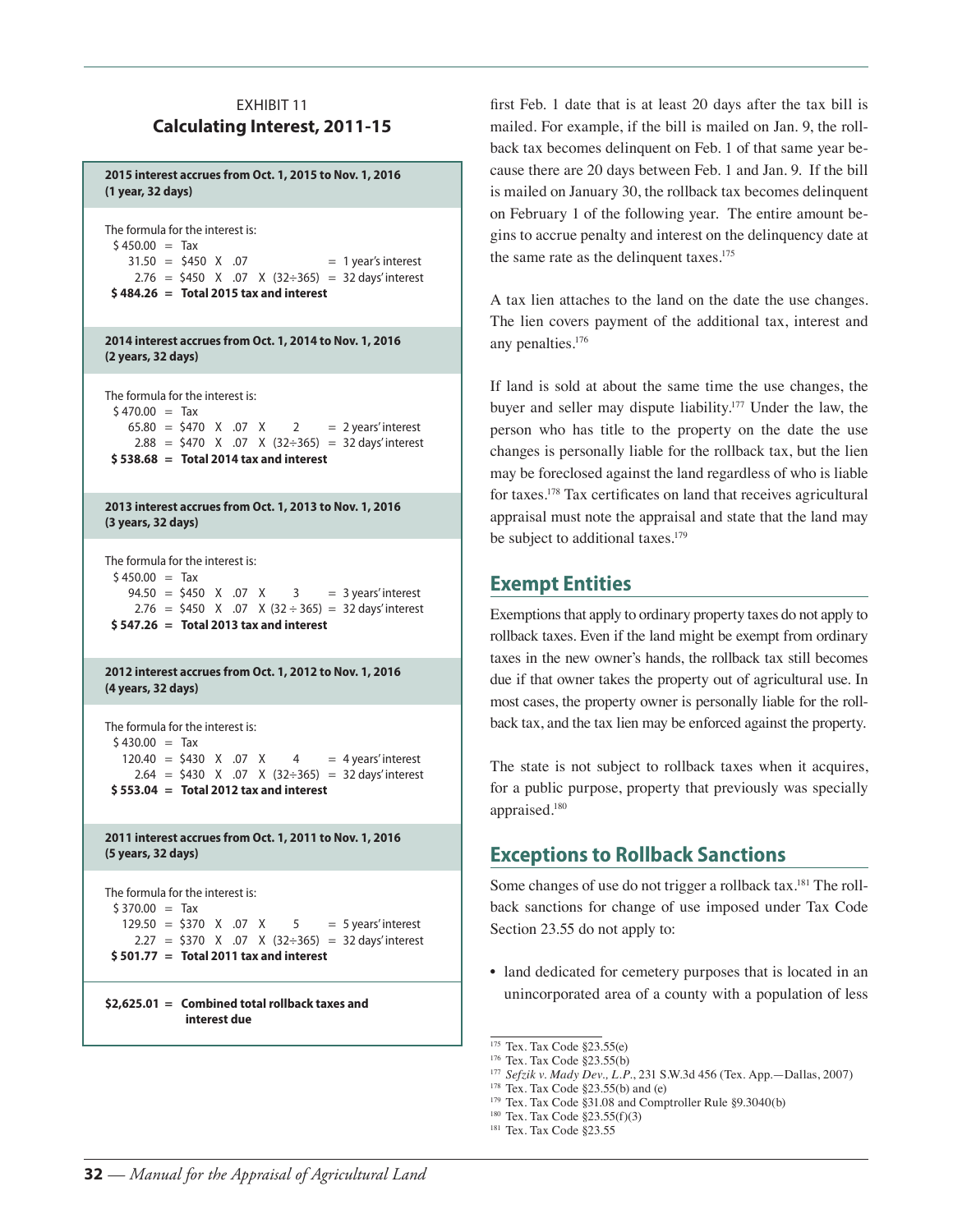than 100,000, if the land does not exceed five acres and is owned by a qualified not-for-profit cemetery organization. In order for this exception to apply, the cemetery organiza tion must dedicate the land for a cemetery purpose and the land must be adjacent to a cemetery that has existed for more than 100 years;<sup>182</sup>

- the land to a use for which the land is eligible for an exemp-• land owned by an organization that qualifies as a religious organization if within five years the organization converts tion under Tax Code Section 11.20:<sup>183</sup>
- land owned by an organization that exists exclusively to perform religious or charitable purposes, and engages in performing the charitable functions, if within five years the organization converts the land to a use for which the land is eligible for an exemption under Tax Code Section 11.18(d)(19);184
- • property transferred to a charitable organization improv - that is due to a county or school district unless the govern ing property for low-income housing with volunteer labor if the organization converts the property to a use for which the property is eligible for an exemption. The rollback sanctions may apply in connection with a change in use ing body waives the sanction;<sup>185</sup>
- land owned by an organization that qualifies as a school if within five years the organization converts the land to a use for which the land is eligible for an exemption under Tax Code Section 11.21;186
- a sale of land for right-of-way;<sup>187</sup>
- a condemnation;<sup>188</sup>
- a transfer of property to the state or a political subdivision of the state for a public purpose;<sup>189</sup>
- • a transfer of property from the state, a political subdivi sion or a qualified nonprofit corporation to an individual or a business entity for economic development under certain conditions;190 or
- • use of land changes that qualify as timber land under spe cial appraisal.<sup>191</sup>

- <sup>184</sup> Tex. Tax Code §23.55(o)
- <sup>185</sup> Tex. Tax Code §23.55(p) <sup>186</sup> Tex. Tax Code §23.55(q)
- <sup>187</sup> Tex. Tax Code §23.55(f)(1)
- <sup>188</sup> Tex. Tax Code §23.55(f)(2)
- <sup>189</sup> Tex. Tax Code §23.55(f)(3)
- <sup>190</sup> Tex. Tax Code §23.55(f)(4)

# **Questions and Answers about Rollback Procedures**

**Is a rollback triggered if land loses its eligibility for spe cial appraisal or if the property owner does not reapply?** - change of use triggers rollback under 1-d-1. If the land con No. Only an end to all agricultural use or an affirmative tinues in agricultural use but no longer qualifies, it will be taxed at market value, but there will be no rollback tax.

#### **- Is a rollback automatically triggered if the property own er files documents to plat the land?**

No. Evidence that the actual land use has changed triggers the rollback. Plat documents provide some evidence but must be accompanied by physical change, such as ceasing agricultural operations, cutting roads or installing utilities. Even in that case, the change of use may affect only part of the platted land.

#### **Do discounts for early payment apply to rollback taxes?**

No. Discounts to encourage prompt payment of taxes apply only to regular property taxes. They do not apply to rollback taxes.

<sup>&</sup>lt;sup>182</sup> Tex. Tax Code §23.55(j)

<sup>183</sup> Tex. Tax Code §23.55(l)

<sup>191</sup> Tex. Tax Code §23.55(g)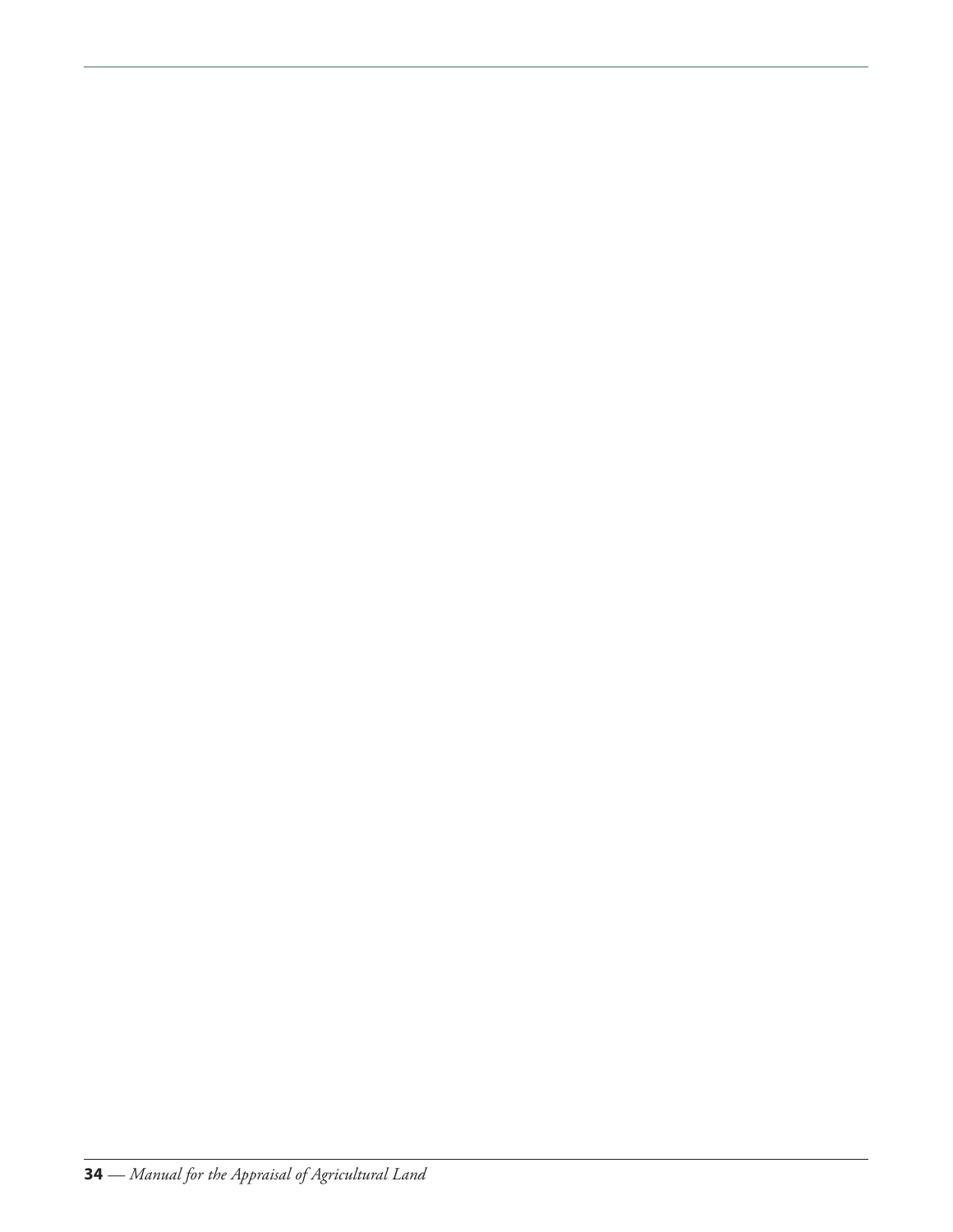# Agricultural Appraisal Under Section 1-d

Much of the agricultural land in Texas qualifies for an agricul tural appraisal under Texas Constitution Article VIII, Section 1-d-1, but agricultural appraisal is available under Section 1-d as well. This section discusses 1-d agricultural appraisal.

Under Tax Code Section 23.42(a), an individual is eligible for 1-d agricultural appraisal on land he or she owns if the fol lowing conditions are met on Jan. 1 of the tax year:

- The land has been devoted exclusively to or developed continuously for agriculture for the three years preceding the current year;
- The individual is using and intends to use the land for agriculture as an occupation or a business venture for profit during the current year; and
- • Agriculture is the individual's primary occupation and pri mary source of income.<sup>192</sup>

Agriculture means the use of land to produce plant or animal products, including fish or poultry products, under natural conditions. Agriculture does not include the processing of plant or animal products after harvesting or the production of timber or forest products.<sup>193</sup>

The land must be individually owned.<sup>194</sup> Land does not quali-- land secures a home equity loan described by Texas Constitu fy under 1-d if it is owned by a corporation, partnership, trust or other association. On or after Jan. 1, 2008, an individual is not entitled to have land designated for agricultural use if the tion Article XVI, Section 50(a)(6).<sup>195</sup>

- Agriculture must be the property owner's primary occupa tion and primary source of income. Primary means "chief" or "largest." If the property owner engages in several different occupations, then agriculture must take a greater portion of his or her time and provide a greater portion of his or her gross income than any of the other occupations.196 This does not necessarily mean that agriculture must take up a majority of the property owner's time and provide a majority of his or her income, but that agriculture should take more time and provide more gross income than any other single occupation or business venture.

- than any other single occupation or business venture. In mak ing this comparison, the chief appraiser considers only agriland sales, interest income, social security, rentals from in-Agriculture must provide more of the person's gross income cultural income and income produced from other activities or business ventures in which the property owner works or gives continuing supervision or attention.197 Proceeds from herited commercial property and oil and gas income are not to be considered income.

- To determine a person's primary occupation and source of in each occupation for no more than five consecutive years imdetermines whether agriculture is his or her primary occupacome, average the time spent and gross income earned from mediately before Jan. 1 of the current year.<sup>198</sup> If the property owner has not been in agriculture as an occupation for the entire year before Jan. 1, only the property owner's time spent and income earned since starting the agricultural occupation tion and source of income.<sup>199</sup>

- For example, suppose that land has been in continuous ag - appraisal in April of 2016. Since the land has been in continu ricultural use for four years. On June 1, 2015, someone new to farming buys it. The purchaser files an application for 1-d ous agricultural use for more than four years, it may qualify.

<sup>192</sup> Tex. Tax Code §23.42(a)(1), (2) and (3)

 $193$  Tex. Tax Code §23.42(d)(1)

 $194$  Tex. Const. art. VIII §1-d(a)

<sup>195</sup> Tex. Tax Code §23.42(a-1)

<sup>196</sup> Tex. Tax Code §23.42(c)

<sup>197</sup> Tex. Tax Code §23.42(c) and (d)(2)

<sup>198</sup> Tex. Tax Code §23.42(c)

<sup>199</sup> Tex. Tax Code §23.42(c)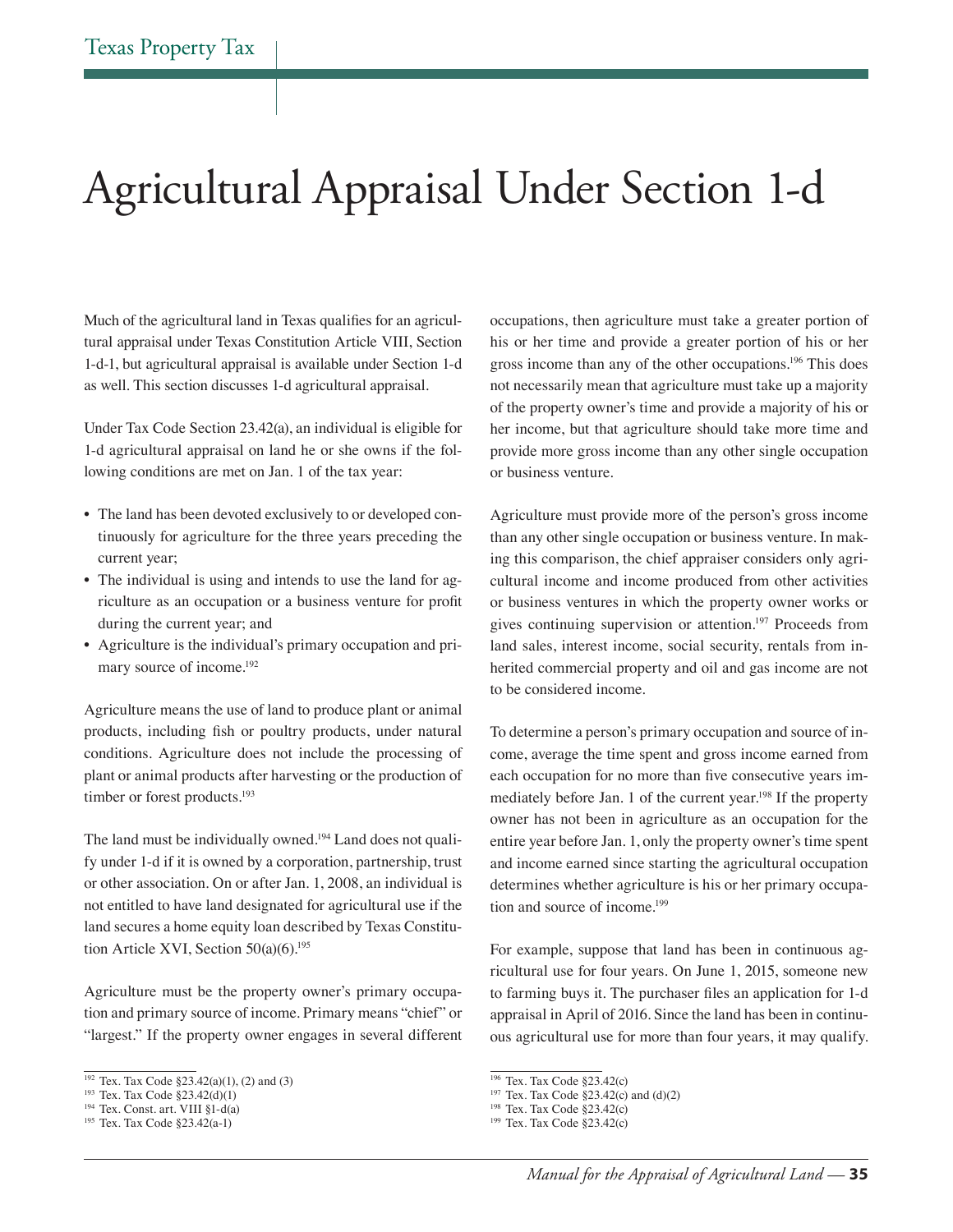The chief appraiser should examine the time between June 1, 2015 and April 2016 to determine whether the purchaser meets the time and income requirements.

As long as agriculture is the owner's primary occupation and primary source of income, land may receive 1-d appraisal if it is used for a non-agricultural purpose (such as hunting) that is secondary to and compatible with the agricultural land use.<sup>200</sup> The impact of compatible secondary uses on net to land value is discussed elsewhere in this manual.

In some cases, a person who owns land used for growing florist items in counties with a population of 35,000 or less, and on which a greenhouse for growing florist items solely for wholesale purposes is located, is eligible to have the land designated as being held for agricultural use if:

- the land otherwise qualifies for the designation under Tax Code Section 23.42; and
- the landowner is not using it in conjunction with or contiguous to land being used to conduct retail sales of florist items.<sup>201</sup>

# **Application Procedures**

- unchanged and to supply eligibility information not previous - applicant to supply additional information if the initial appli A property owner must apply for a 1-d appraisal each year.202 A person who has received 1-d appraisal in the prior year needs only to report that all previously filed information is ly reported.203 In applying for special appraisal, the property owner is required to use the appraisal district's form.204 The appraisal district is to use PTAD's model form, or a form that varies somewhat in format and wording from PTAD's form but contains information which is in substantial compliance with the model form.<sup>205</sup> The chief appraiser can require the cation does not contain all the information necessary to rule on a particular application.206

Property owners must file applications with the chief appraiser in the appraisal district where the land is located.207 Farmers or

- <sup>202</sup> Tex. Tax Code §23.43(a)
- <sup>203</sup> Tex. Tax Code §23.43(d)
- <sup>204</sup> 34 Tex. Admin. Code §9.402(a)
- <sup>205</sup> 34 Tex. Admin. Code §9.402(a)

ranchers whose land is appraised by more than one appraisal district must file an application in each appraisal district.

The form must include a space for the property owner to state his or her date of birth. Failure to provide date of birth does not affect eligibility for appraisal under 1-d.208

Application deadlines for 1-d appraisal are the same as those for 1-d-1. The application must be filed before May 1.209 In individual cases where good cause is shown, the chief ap praiser may extend the May 1 deadline by a single period not to exceed 60 days.210 An extension must be granted in writing prior to May 1. When an extension for good cause is not granted, property owners may file a late application that is subject to penalty. $211$ 

Land is not eligible for special appraisal unless an application for agricultural use designation is timely filed each year.<sup>212</sup>

The chief appraiser is required to:

- every property owner whose land was designated for agri-• send a 1-d application form before Feb. 1 of each year to cultural use during the preceding year;
- briefly explain how to qualify for agricultural designation; and
- in a manner that is reasonably designed to come to the at-• publicize the application process and availability of forms tention of all residents in the appraisal district.<sup>213</sup>

#### *Late Applications*

review board approves records (usually in July).<sup>214</sup> A late ap-- the tax that would be due if imposed at the agricultural pro An application may be filed after April 30 and still permit special appraisal for that year if it is filed before the appraisal plication is subject to a penalty equal to 10 percent of the difference between the tax if imposed at market value and ductivity value.<sup>215</sup>

The chief appraiser must note the penalty in the appraisal records and send the property owner written notice explaining

- <sup>210</sup> Tex. Tax Code §23.43(b)
- <sup>211</sup> Tex. Tax Code §23.431
- <sup>212</sup> Tex. Tax Code §23.43(c)
- <sup>213</sup> Tex. Tax Code §23.43(e) and (f)
- <sup>214</sup> Tex. Tax Code §§23.431(a) and 41.12

<sup>200</sup> Tex. Tax Code §23.42(b)

<sup>201</sup> Tex. Tax Code §23.425

<sup>206</sup> Tex. Tax Code §23.44(a) and (b); and *Cordillera Ranch, Ltd. v. Kendall County Appraisal District*, 136 S.W.3d 249, 254 (Tex. App.—San An tonio, 2004) (burden of proof on applicant to clearly show entitled to special appraisal)

<sup>207</sup> Tex. Tax Code §23.43(a)

<sup>208</sup> Tex. Tax Code §23.43(d)

<sup>209</sup> Tex. Tax Code §23.43(b)

<sup>215</sup> Tex. Tax Code §23.431(b)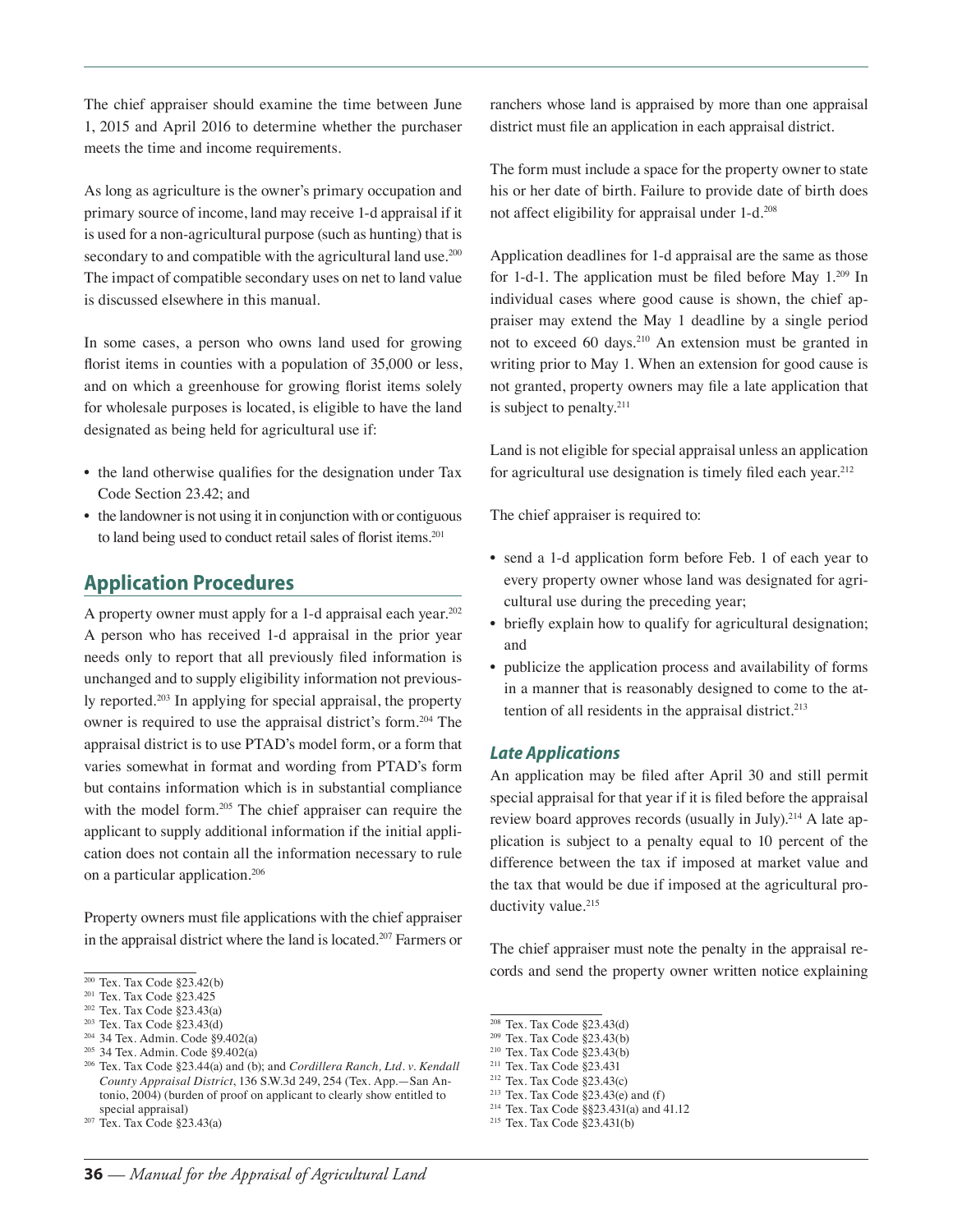the reasons for imposing the penalty.216 The tax assessor of the taxing unit adds the penalty amount to the tax bill and collects the penalty along with the annual tax payment.<sup>217</sup> The amount of the penalty constitutes a lien against the property against which the penalty is imposed, as if it was a tax, and accrues penalty and interest in the same manner as a delinquent tax.218

#### *Chief Appraiser's Action*

The chief appraiser must review each application and decide whether to:

- approve it and designate the land for agricultural use;
- disapprove the application and request additional informa tion; or
- deny the application.<sup>219</sup>

The chief appraiser must determine the validity of each application for 1-d appraisal filed with the appraisal district be fore submitting the appraisal records to the appraisal review board for review and determination of protests.220 One of the duties of the appraisal review board is to determine whether land is improperly granted special appraisal. Property owners who were denied agricultural use appraisals may file protests with the appraisal review board.<sup>221</sup> Taxing units that believe a special appraisal was erroneously granted to any property owner may seek to remove the appraisal designation by filing a challenge with the appraisal review board.222

If a chief appraiser has denied an application, he or she must notify the applicant within five days after the denial.223 The notice must contain a brief explanation of the procedures for protesting the denial to the appraisal review board.<sup>224</sup>

#### *Additional Information*

If the chief appraiser requests additional information, the property owner must respond within 30 days after the date of the request or the application will be denied.<sup>225</sup> The chief appraiser may extend the deadline for good cause to allow the owner more time to gather the additional information. An extension may not exceed 15 days.<sup>226</sup>

- <sup>222</sup> Tex. Tax Code §41.03(a)(4)
- <sup>223</sup> Tex. Tax Code §23.44(d) <sup>224</sup> Tex. Tax Code §23.44(d)
- 

#### *Confidentiality of Applications*

To qualify for agricultural appraisal under Section 1-d the property owner must provide a great deal of personal infor mation that is not required of a person applying under Section 1-d-1. An application for 1-d designation is confidential<sup>227</sup> and may not be disclosed except:

- $\bullet$  to an appraisal office employee who appraises property; $^{228}$
- in a judicial or administrative proceeding in response to a lawful subpoena;
- to the person who filed the application or to his or her rep resentative authorized in writing to receive the informa tion;
- to the Comptroller's office and employees authorized in writing to receive the information;
- to a tax assessor or a chief appraiser who makes a written request;
- • in a judicial or administrative proceeding relating to prop erty taxation to which the person who filed the application is a party;
- for statistical purposes, if the released information does not identify specific property or a specific property owner; and
- required to prepare or maintain, to the extent the informa-• in a public document or record that the appraisal office is tion is required to be included. $229$

A person with legal access to the confidential information commits a Class B misdemeanor if he or she knowingly allows an unauthorized person to inspect the information or discloses the confidential information to an unauthorized person.<sup>230</sup>

#### **Appraisal Procedures for 1-d Land**

- 1-d agricultural use land. Appraisal districts must base apprais - land would have yielded under prudent management from pro duction of agricultural products during the five years preced-Tax Code Section 23.41 establishes the appraisal procedure for als on the land's capacity to produce agricultural products. The value is determined by "capitalizing the average net income the ing the current year."231 This statute must be read in conjunction with its constitutional counterpart — Article VIII, Section 1-d – which states that 1-d land be assessed "on the consideration of only those factors relative to such agricultural use."232

- <sup>228</sup> Tex. Tax Code §23.45(a)
- <sup>229</sup> Tex. Tax Code §23.45(b)(1)-(6)
- <sup>230</sup> Tex. Tax Code §23.45(c) <sup>231</sup> Tex. Tax Code §23.41(a)
- <sup>232</sup> Tex. Const. art. VIII §1-d(a)

<sup>216</sup> Tex. Tax Code §23.431(c)

<sup>217</sup> Tex. Tax Code §23.431(d)

<sup>218</sup> Tex. Tax Code §23.431(d)

<sup>219</sup> Tex. Tax Code §23.44(a)

<sup>220</sup> Tex. Tax Code §23.44(c)

<sup>&</sup>lt;sup>221</sup> Tex. Tax Code §§41.01(5) and 41.41(a)(5)

<sup>225</sup> Tex. Tax Code §23.44(b)

<sup>226</sup> Tex. Tax Code §23.44(b)

 $227$  Tex. Tax Code §23.45(a)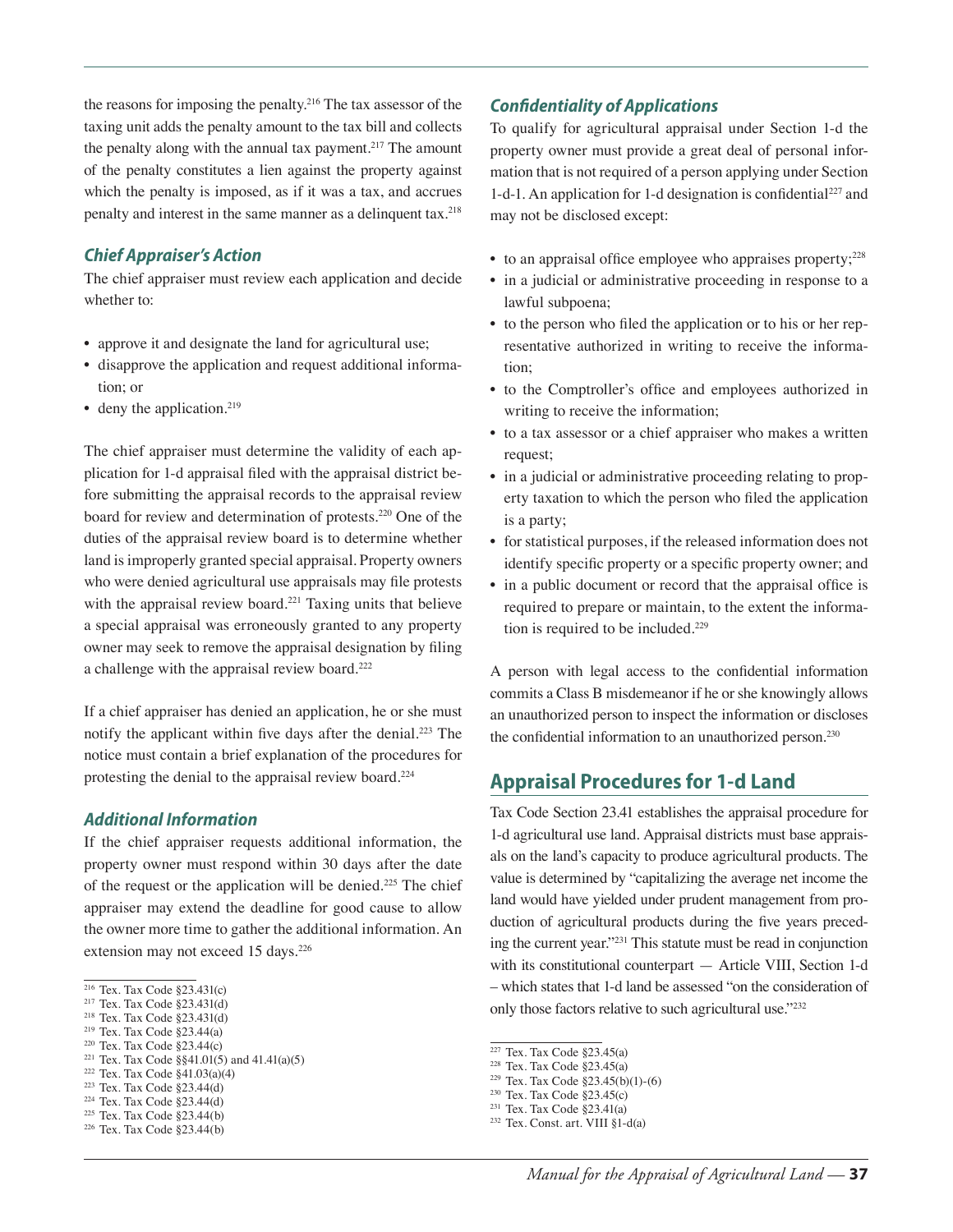These provisions require an income approach for agricultural land, considering only the income from agricultural produc tion. On the surface, this appears identical to the income ap proach required in valuing 1-d-1 land, but Tax Code Section 23.53 fixes the capitalization rate at 10 percent or greater for the appraisal of 1-d-1 land. That 10 percent rate, under today's conditions, far exceeds a market-based rate derived from sales of agricultural land.

PTAD suggests that a chief appraiser value 1-d land using the methods and procedures described in this manual for 1-d-1 land. A chief appraiser should classify land qualified under 1-d according to the classification system described in this manual. The land would receive the same value per acre as if it had been qualified under Section 1-d-1.

## **Rollback Procedures for 1-d Appraisal**

The law imposes a rollback tax on 1-d land when the owner takes it out of agricultural use or sells it.233 A lien attaches to the land itself to secure payment of the rollback taxes, interest, and any penalties as of the date of sale or the date the change in use of the land occurred.<sup>234</sup> The rollback period is three years (rather than the five-year period under 1-d-1).<sup>235</sup> The tax is measured by the difference between the taxes the property owner actually paid and the taxes the property owner would have paid had the property been taxed at market value.<sup>236</sup> This difference is calculated each year and recorded in the tax records for each 1-d property.237 While interest on the rollback tax on 1-d-1 land accrues from the dates the differences in value would have become due each year,<sup>238</sup> interest on 1-d land is calculated on the total amount of rollback tax as of the year agricultural use stopped or the property was sold.<sup>239</sup> The property owner has one full business day after triggering the rollback to pay it without accruing interest, or the owner must pay 1 percent interest per month from the rollback date. The total amount of additional taxes for the three years plus interest becomes due in the year that the event triggering the rollback occurs.<sup>240</sup> These taxes and interest become delinquent and incur penal ties and interest as provided by law for ad valorem taxes.<sup>241</sup>

- <sup>234</sup> Tex. Tax Code §23.46(d)
- <sup>235</sup> Tex. Tax Code §§23.46(c) and 23.55(a)
- <sup>236</sup> Tex. Tax Code §23.46(b) and (c)
- <sup>237</sup> Tex. Tax Code §23.46(b)
- <sup>238</sup> Tex. Tax Code §23.55(a)
- <sup>239</sup> Tex. Tax Code §23.46(c) <sup>240</sup> Tex. Tax Code §23.46(c)
- <sup>241</sup> Tex. Tax Code §23.46(c)

*Rollback Notification*

The chief appraiser determines that land has been diverted to a nonagricultural use and is subject to a rollback tax.242

If the land is owned by an individual 65 years of age or older, before making a determination that the land has been diverted to a nonagricultural use the chief appraiser must notify the property owner in writing that the chief appraiser believes the land may have been diverted to a nonagricultural use. The no tice must include a form on which the property owner may indicate that he or she remains entitled to have the land desig nated for agricultural use and a self-addressed, postage prepaid envelope with instructions for returning the form to the chief appraiser. The chief appraiser must consider the property own er's response on the form in determining whether the land has been diverted to a nonagricultural use. If the chief appraiser does not receive a response on or before the 60th day after the date the notice is mailed, the chief appraiser must make a reasonable effort to locate the property owner and determine whether he or she remains entitled to have the land designated for agricultural use before determining that the land has been diverted to a nonagricultural use. A reasonable effort includes sending an additional notice to the property owner immediate ly after the expiration of the 60-day period by first-class mail in an envelope on which "RETURN SERVICE REQUESTED" is written in all capital letters, or another appropriate statement directing the U.S. Postal Service to return the notice if it is not deliverable as addressed; or providing the additional notice in another manner that the chief appraiser deems appropriate.<sup>243</sup>

- nonagricultural use, he or she must notify the owner of this de interest as ordinary property taxes.<sup>245</sup> A tax lien may be fore-If a chief appraiser determines that land has been diverted to a termination as soon as possible after making the determination and include in the notice an explanation of the owner's right to protest the determination.<sup>244</sup> If the property owner does not protest, the appraisal review board determines a change of use has occurred or if the land is sold, the tax assessor prepares a bill for additional taxes and delivers it to the property owner. The tax is due and becomes delinquent if not paid before the Feb. 1 that is at least 20 days after the bill is mailed. Delinquent taxes and interest on the rollback incur the same penalty and closed against the land regardless of personal liability.246

- <sup>242</sup> Tex. Tax Code §23.46(c)
- <sup>243</sup> Tex. Tax Code §23.46(f)
- <sup>244</sup> Tex. Tax Code §23.46(c)
- <sup>245</sup> Tex. Tax Code §23.46(c)
- <sup>246</sup> Tex. Tax Code §23.46(d)

<sup>233</sup> Tex. Tax Code §23.46(c)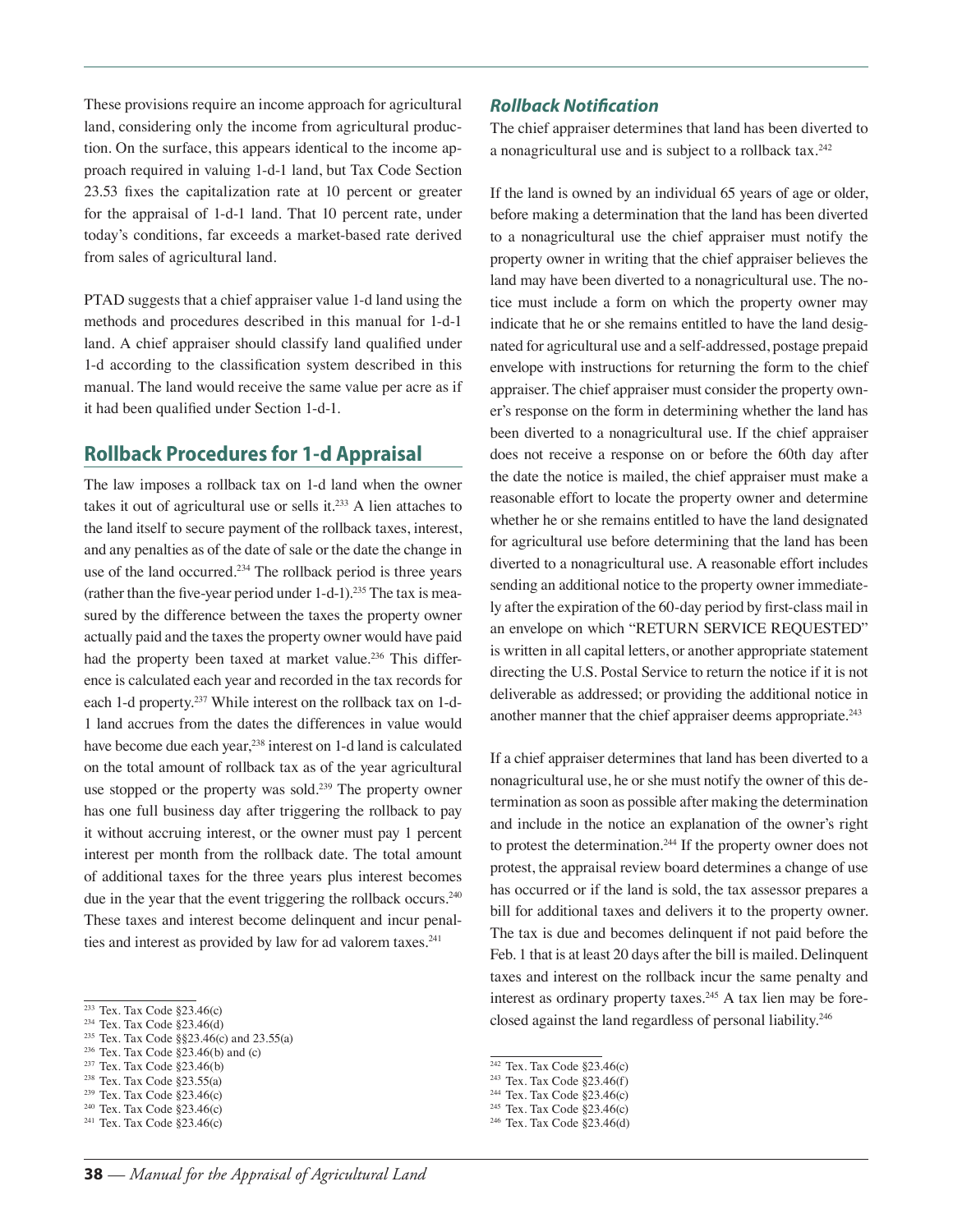Tax certificates on 1-d property must state that the land is receiving special appraisal and that additional taxes may be imposed.<sup>247</sup> There may be disputes between buyers and sellers over who is liable for the tax. These disputes do not in volve the tax collector.

#### *Rollback Exceptions*

Certain actions are not considered diverting land to a nonagricultural use. Filing a waiver of 1-d appraisal does not constitute a diversion to a nonagricultural use for purposes of the imposition of rollback taxes.<sup>248</sup> Land is not diverted to a nonagricultural use solely because the owner of the land claims it as part of his or her residence homestead.<sup>249</sup> The chief appraiser may not consider any period during which land is owned by the state in determining whether the land has been diverted to a nonagricultural use.<sup>250</sup>

#### *1-d and 1-d-1 Rollback Comparison*

Generally, the 1-d rollback is similar to the 1-d-1 rollback in the following respects:

- The rollback tax recoups the tax that the property owner would have paid had the land been taxed at market value for the years covered by the rollback.<sup>251</sup>
- The rollback tax is a new, additional tax imposed on the date the event that triggers it takes place.<sup>252</sup>
- A tax lien attaches to the land on the date the rollback is triggered.253
- The property owner may use the land as part of his or her residence homestead without triggering a rollback.254
- The chief appraiser determines whether a cessation or change of use has taken place.<sup>255</sup>
- The chief appraiser may not consider any period during which land is owned by the state in determining whether the land has been diverted to a nonagricultural use.256

**Exhibit 12** shows three significant differences between 1-d-1 and 1-d rollbacks.

<sup>247</sup> Tex. Tax Code §31.08 and Comptroller Rule §9.3040(b)

<sup>249</sup> Tex. Tax Code §23.46(e)

- <sup>251</sup> Tex. Tax Code §§23.46(c) and 23.55(a)
- <sup>252</sup> Tex. Tax Code §§23.46(c) and (d) and 23.55(a) and (b)
- <sup>253</sup> Tex. Tax Code §§23.46(d) and 23.55(b)
- <sup>254</sup> Tex. Tax Code §§23.46(e) and 23.55(i)

<sup>256</sup> Tex. Tax Code §§23.46(c) and 23.55(a)

#### EXHIBIT 12 **Differences between 1-d and 1-d-1 Rollbacks**

| <b>Element</b>                | 1-d                                                           | $1-d-1$                                                                                      |  |
|-------------------------------|---------------------------------------------------------------|----------------------------------------------------------------------------------------------|--|
| Rollback period <sup>1</sup>  | 3 years                                                       | 5 years                                                                                      |  |
| Interest<br>cal <sup>2</sup>  | 1 percent per month<br>(or fraction of a<br>month) until paid | 7 percent per year<br>from the dates on<br>which the differences<br>would have become<br>due |  |
| Sale triggers<br>rollback $3$ | Yes                                                           | No                                                                                           |  |

 $1$  Tex. Tax Code §§23.46(c) and 23.55(a)

<sup>2</sup> Tex. Tax Code §§23.46(c) and 23.55(a)

<sup>3</sup> Tex. Tax Code §§23.46(c) and 23.55(a)

# **Rollback Calculation**

The 1-d rollback covers the three calendar years preceding the current year. If the use changes in 2016, for example, the rollback covers 2015, 2014 and 2013.

**Exhibit 13** demonstrates that the rollback tax is the differ ence between the total taxes paid on agricultural value over the three-year rollback period and the taxes that would have been paid on the market value of the land.

#### EXHIBIT 13 **Total Rollback Tax**

| <b>Tax Year</b> | <b>Tax Paid</b> | Tax on<br><b>Market Value</b> | <b>Difference</b> |
|-----------------|-----------------|-------------------------------|-------------------|
| 2015            | \$50            | \$500                         | \$450             |
| 2014            | 50              | 520                           | 470               |
| 2013<br>50      |                 | 500                           | 450               |
| <b>Total</b>    |                 |                               | \$1,370           |

The property owner has a grace period of one full business day to pay the rollback taxes free of interest; after the grace period, the rollback tax accrues interest. For example, if land is sold on Nov. 1, 2016, the new property owner can pay the rollback tax on Nov. 2 with no interest. On Nov. 3, the tax begins to accrue interest.

Suppose the property owner does not pay the rollback tax until Jan. 1, 2017. The tax has accrued interest for the months

<sup>248</sup> Tex. Tax Code §23.20(g)

<sup>250</sup> Tex. Tax Code §23.46(c)

<sup>255</sup> Tex. Tax Code §§23.46(c) and 23.55(e)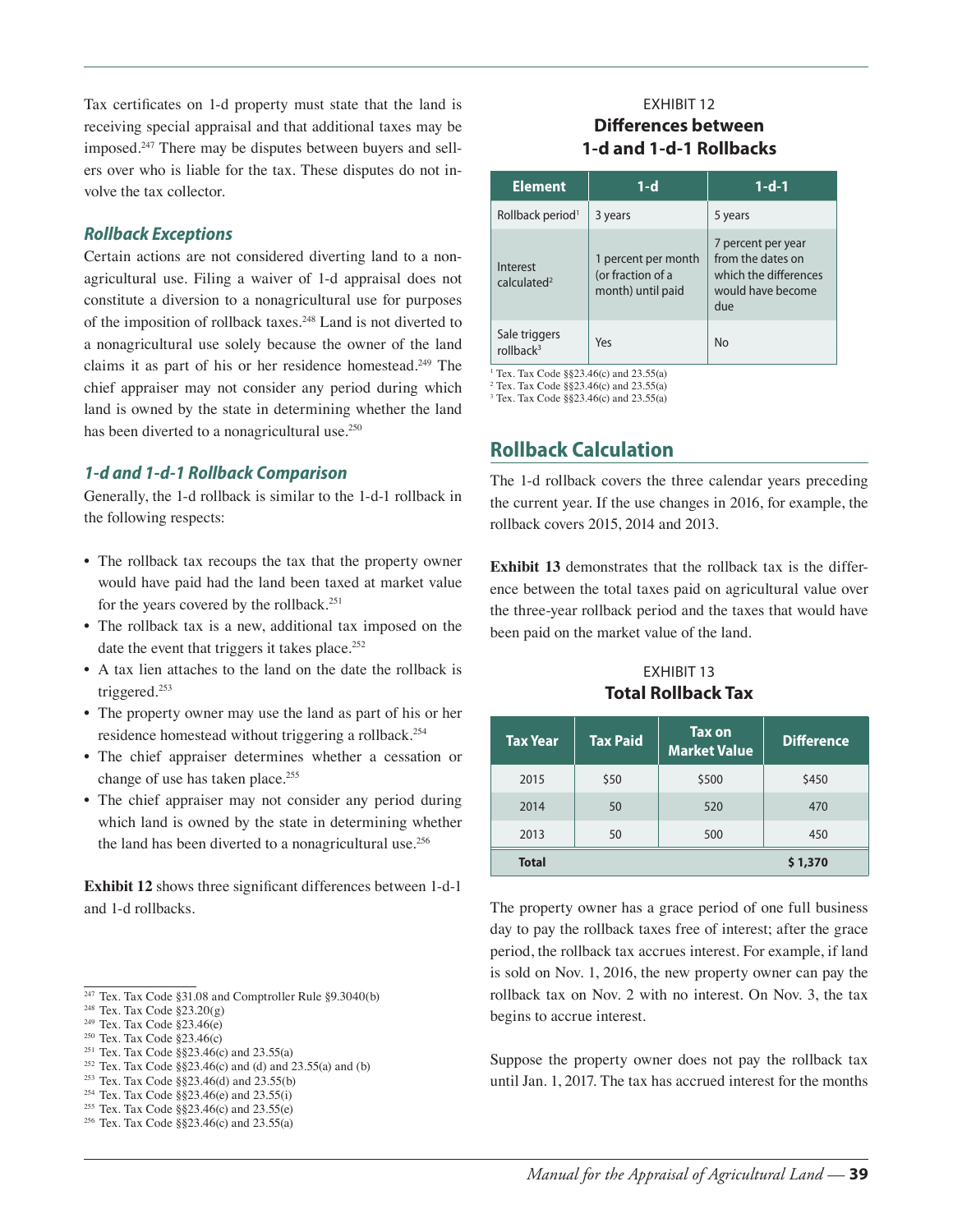of November, December and January. **Exhibit 14** shows how to calculate the interest.

#### EXHIBIT 14 **Calculating Interest**

**The amount due is calculated as follows:**

\$1,370 X .03 (1 percent interest for three months) =  $$41.10$  interest + 1,370.00 additional tax **\$1,411.10 total due**

If the property did not receive 1-d appraisal in one of the three preceding years, there is no rollback tax liability for that year.

#### *Combining 1-d and 1-d-1 Rollbacks*

Property owners occasionally switch from one type of desig-- a rollback is triggered for both designations. **Exhibit 15** dem nation to the other. If the property owner switches from 1-d to 1-d-1 designation or from 1-d-1 to 1-d, no rollback occurs, but if the property owner switches from one designation to the other and then takes the property out of agricultural use, onstrates how to calculate these rollbacks.

Suppose the property owner received a 1-d agricultural use designation in 2011, 2012 and 2013; a 1-d-1 designation in 2014, 2015 and 2016; and then changed the land use on Nov. 1, 2016.

#### EXHIBIT 15 **1-d-1 and 1-d Rollbacks**

**1-d-1: Preceding Five Years**

| Year      | <b>Rollback Information</b>                                                                            |
|-----------|--------------------------------------------------------------------------------------------------------|
| 2015      | Rollback tax $+7$ percent interest from Oct. 1, 2015<br>(or date tax bill was mailed) to Nov. 1, 2016  |
| 2014      | Rollback $tax + 7$ percent interest from Oct. 1, 2014<br>(or date tax bill was mailed) to Nov. 1, 2016 |
| 2013-2011 | No rollback; land was not under 1-d-1 in these years.                                                  |

#### **1-d: Preceding Three Years**

| Year      | <b>Rollback Information</b>                                                                     |
|-----------|-------------------------------------------------------------------------------------------------|
| 2015-2014 | No rollback; land was not under 1-d in these years.                                             |
| 2013      | Rollback; tax accrues interest at 1 percent per month<br>unless paid on or before Nov. 2, 2016. |
| 2012-2011 | No rollback; 1-d designation covers only three years.                                           |

years. If the property owner had switched to 1-d-1 in 2013 in-Because the 1-d rollback covers only three years, there is no rollback on 1-d designation in the fourth and fifth preceding stead of 2014, he or she would have paid 1-d-1 rollback taxes for 2015-2013 and no 1-d rollback taxes.

The same principles apply should the property owner switch from 1-d-1 to 1-d and change the use. If the property owner sells the property, a 1-d rollback may be triggered without triggering a 1-d-1 rollback. Suppose the example above was reversed. The property received 1-d-1 designation for 2011- 2013 and 1-d designation for 2014-2016. The property sells on Nov. 1, 2016, but there is no change of use. There is no 1-d-1 rollback; the 1-d rollback is calculated in **Exhibit 16**.

## EXHIBIT 16 **1-d Rollback Calculations**

| Year      | <b>Rollback Calculation</b>                                                                    |
|-----------|------------------------------------------------------------------------------------------------|
| 2015      | Rollback tax accrues interest at 1 percent per month<br>unless paid on or before Nov. 2, 2016. |
| 2014      | Rollback tax accrues interest at 1 percent per month<br>unless paid on or before Nov. 2, 2016. |
| 2013-2011 | No rollback tax; property was under 1-d-1 and sale does<br>not trigger 1-d-1 rollback.         |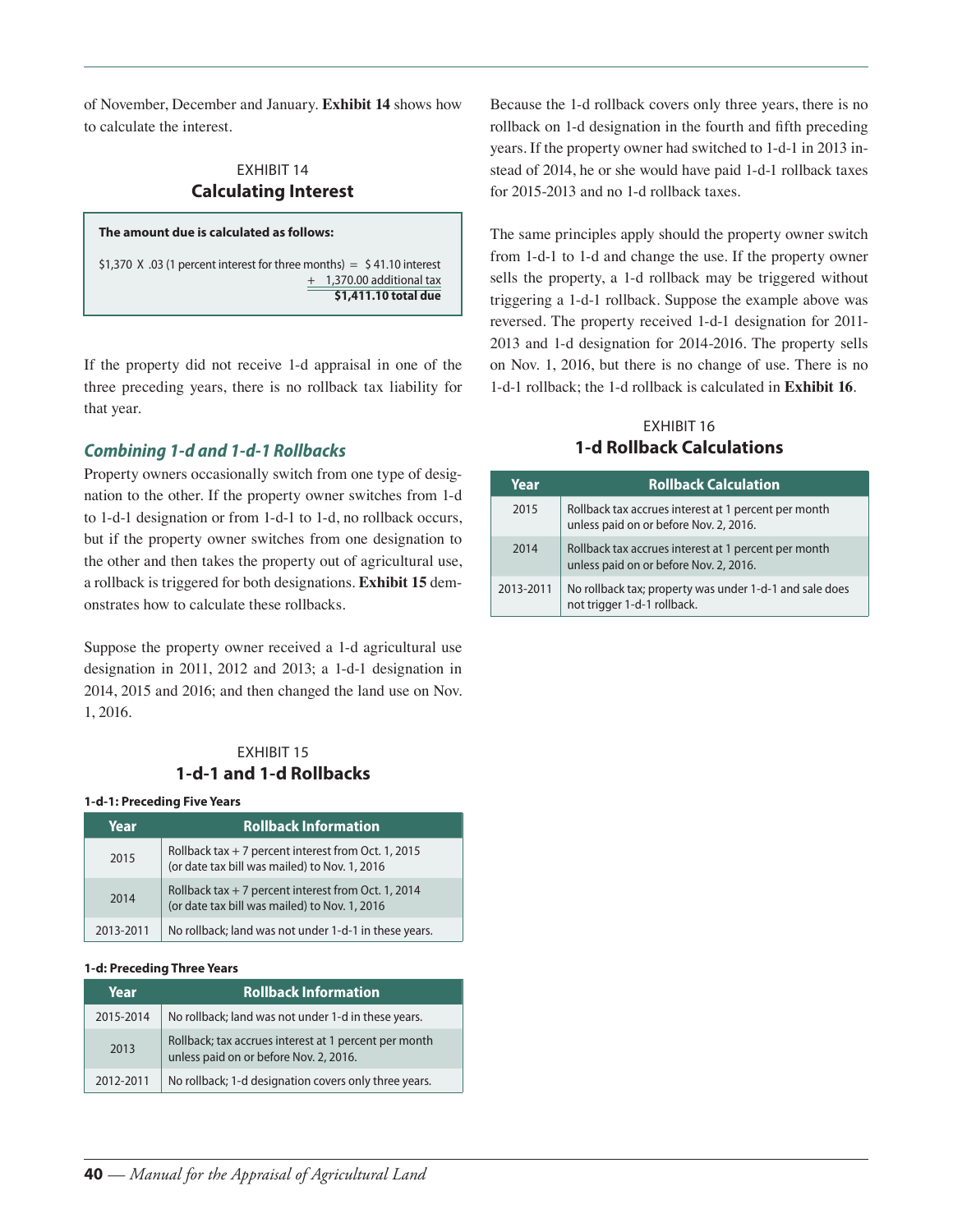# Appendix A Questions and Answers About 1-d-1 Qualification

The following examples describe practical problems in the qualification of land for agricultural appraisal and should help tax administrators understand the principles behind qualifying land for special appraisal.

#### **Question 1**

#### **A property owner acquired four contiguous tracts over the years. The tracts are not divided by fences; in fact, they are used together as a single ranch operation. How should the property owner file the application(s) for special appraisal as 1-d-1 land?**

The property owner should file one application covering all four tracts. Even if the tracts appear as individual accounts in the appraisal records and on the appraisal roll, the property owner's use of the tracts together, in a single agricultural operation, means only a single application needs to be filed. Property owners should file a single application if the parcels making up a single agricultural operation are not contiguous.

Both property owners and appraisal districts need to be alert to the possibility that a particular parcel may be used as part of a larger operation. Appraisal districts should inform potential applicants and applicants should point out larger uses to the appraisal district.

#### **Question 2**

## **The chief appraiser in an appraisal district established a blanket policy that no parcel smaller than 10 acres in size may qualify for special agricultural appraisal. A property owner has an orchard that has 9.5 acres of pecan trees. May this tract qualify?**

Any policy that establishes arbitrary minimum sizes for acreage is invalid, but a policy of following guide lines that include minimum tract sizes for each class or subclass of land, based on the principal uses of the tracts and upon the general intensity of a typical operation in the area, is probably valid.

- statutory requirements may still qualify. The orchard land could qualify for agricultural appraisal if it is be The chief appraiser cannot fix a totally arbitrary limit on parcel size. Smaller tracts of land that meet the ing used to the intensity typical in the area.

There is no minimum or maximum amount of acreage that may qualify for special appraisal (except for beekeeping). Obviously, tethering a cow, keeping a chicken coop or raising a small pen of goats cannot by itself qualify land as having an agricultural use. There must be a use that is "to the degree of intensity typical in the area" and a use that is "principally...agricultural." In many cases, smaller tracts do not qualify under the statutes.

The chief appraiser must become extremely familiar with agricultural activities in the area. He or she may create guidelines using minimum size restrictions but only if they relate to the proper agricultural economy of land. For example, a chief appraiser may determine that, based on the type of land and soil prevalent within the appraisal district, it takes 22 acres of grazing land to support one animal unit. Persons having less than the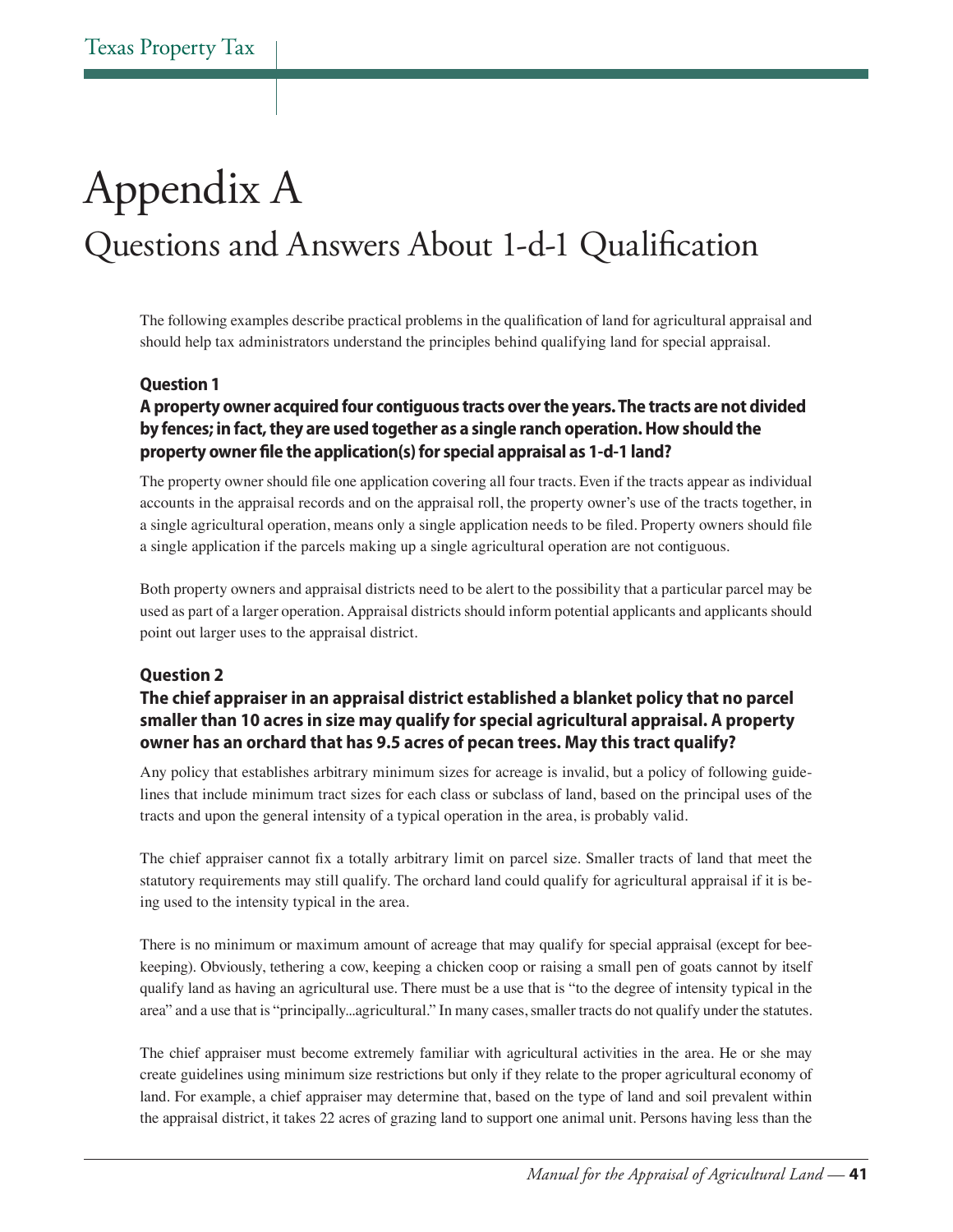minimum acreage under continuous use probably could not qualify for special appraisal. This land should be reviewed carefully before agricultural use appraisal is granted.

There are many bona fide agricultural pursuits that can take place on small tracts: vineyards, orchards or spe cialty crops like strawberries, herbs and row vegetables. For these types of products, the minimum agricultural size of the tracts could be quite small. Growing tomatoes and cucumbers in a backyard garden does not mean that the land is a farm. Having a cow and calf penned in a small enclosure does not make the land a ranch.

### **Question 3**

**After several years of losing money on failed crops, a property owner decides to place acreage in a federal farm subsidy program. Under the program, the farmer is only permitted to grow cover crops. He or she receives payments for participation in the program. The farmer's land has qualified for 1-d-1 appraisal for several years. Does the land still qualify?**

Yes. Participation in a government program to reduce production does not bar agricultural appraisal under Section 1-d-1.

#### **Question 4**

**After several years of losing money on failed crops, a property owner decides to let the land lie idle. He or she plants clover on the land but does not participate in any farm subsidy program. The land qualified for 1-d-1 agricultural appraisal in prior years. The normal period for crop rotation for the type of crop and soil is only one year. Now that the land has been taken out of production for a particular crop without joining a governmental program, does the land qualify?**

The tract will lose its qualification and suffer a rollback at the beginning of the second year that the land is idle. A farmer may still receive agricultural appraisal under 1-d-1 for taking the land out of production for an acceptable period to rejuvenate the soil. In this example, the rotation period is one year. By the second year, the land has been out of production for too long. The land is not being used for an agricultural purpose to the degree of intensity typical in the area in that year. For other types of crops, the rotation period could be shorter or longer. The land would qualify until it has been out of production longer than the normal rotation period for that crop. Keeping the land out of production longer than normal causes loss of agricultural use appraisal and triggers the rollback.

#### **Question 5**

## **A landowner has a large unfenced acreage tract where deer and other native wildlife roam and eat natural vegetation. The land is leased for deer hunting, and the property owner receives \$5,000 per year from the leases and \$10,000 per year from mineral interests and Social Security benefits. Does the tract qualify?**

No. Permitting wild deer to eat natural vegetation is not an agricultural use. The property owner cannot show that the land is used for an agricultural activity. The property owner failed to perform any affirmative act that meets the statutory definition of agricultural use.

Had the property owner qualified, however, only the income from the land would be considered. Mineral interests are separately appraised at market value. The income from minerals is not taken into account for purposes of calculating net to land.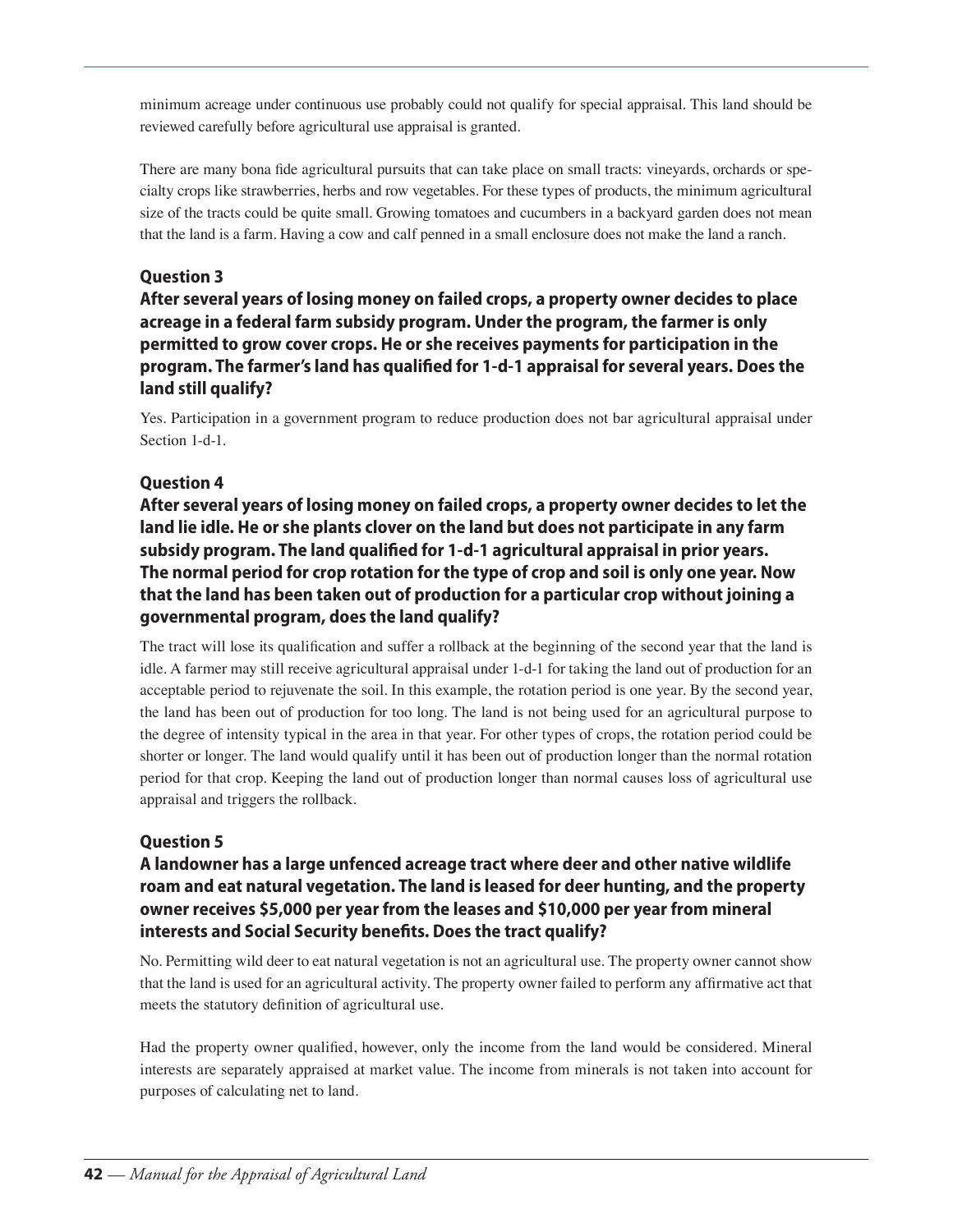# **A property owner has been digging up yaupon bushes that are growing wild on the land and sells the bushes to a retail nursery for use in residential landscaping. Does the land qualify?**

No. If all the property owner does is dig up wild bushes, he or she is not engaged in agriculture. To qualify, a person should be able to point to affirmative acts that indicate growing of nursery stock — tilling soil, propagating plants, trimming and selectively harvesting.

# **Question 7**

## **A property owner has a large tract populated by wild quail and pheasant. The property owner does not grow anything or graze cattle but leases the land for hunting purposes. Does the tract qualify?**

No. The primary use of this land is for recreational purposes. Wild animals surviving on natural ground cover are not livestock. No agricultural function is being performed on the land.

#### **Question 8**

**A farmer's land is solely devoted to raising dairy cattle and processing milk. Most of the land is used for grazing cattle, but barns, sheds and other buildings used for milking, storing hay and repairing equipment occupy 10 acres. A pasteurizing and bottling plant occupies four acres. What part, if any, of the buildings or land qualifies for special appraisal?**

The buildings must be appraised separately at their market value because only land receives agricultural appraisal. Land includes appurtenances such as private roads, dams, canals, ditches, stock tanks and other reshapings of the soil.

The land beneath farm outbuildings may receive agricultural appraisal when that area contributes to the pro duction of primary agricultural products on the entire tract. Almost every farm or ranch requires some land for storage of the equipment, feed, seed or other necessary items used in the agricultural operation. Without equipment and supplies, there could be no agricultural use anywhere on the tract. The 10 acres used for barns, storage, milking and repair qualify for agricultural appraisal. The four acres used for pasteurizing and bot tling milk do not qualify since those activities constitute processing of primary products.

Appraisers should distinguish between the value of the structures and the value of the personal property within them such as milking machines, tractors, etc. Implements of husbandry are not taxed. Any machinery used to process milk, such as the pasteurizing and bottling equipment, is not an implement of husbandry and is taxed at its market value.

# **Question 9**

## **A property owner maintains a number of bee hives over six acres. The honey is sold as a commercial venture. Do the six acres qualify?**

Yes. Land used to raise and keep bees for pollination or for the production of commercial products qualifies as land used for an agricultural purpose. The owner would also have to meet the intensity standards for the particular appraisal district. The land used must not be less than five acres or more than 20 acres.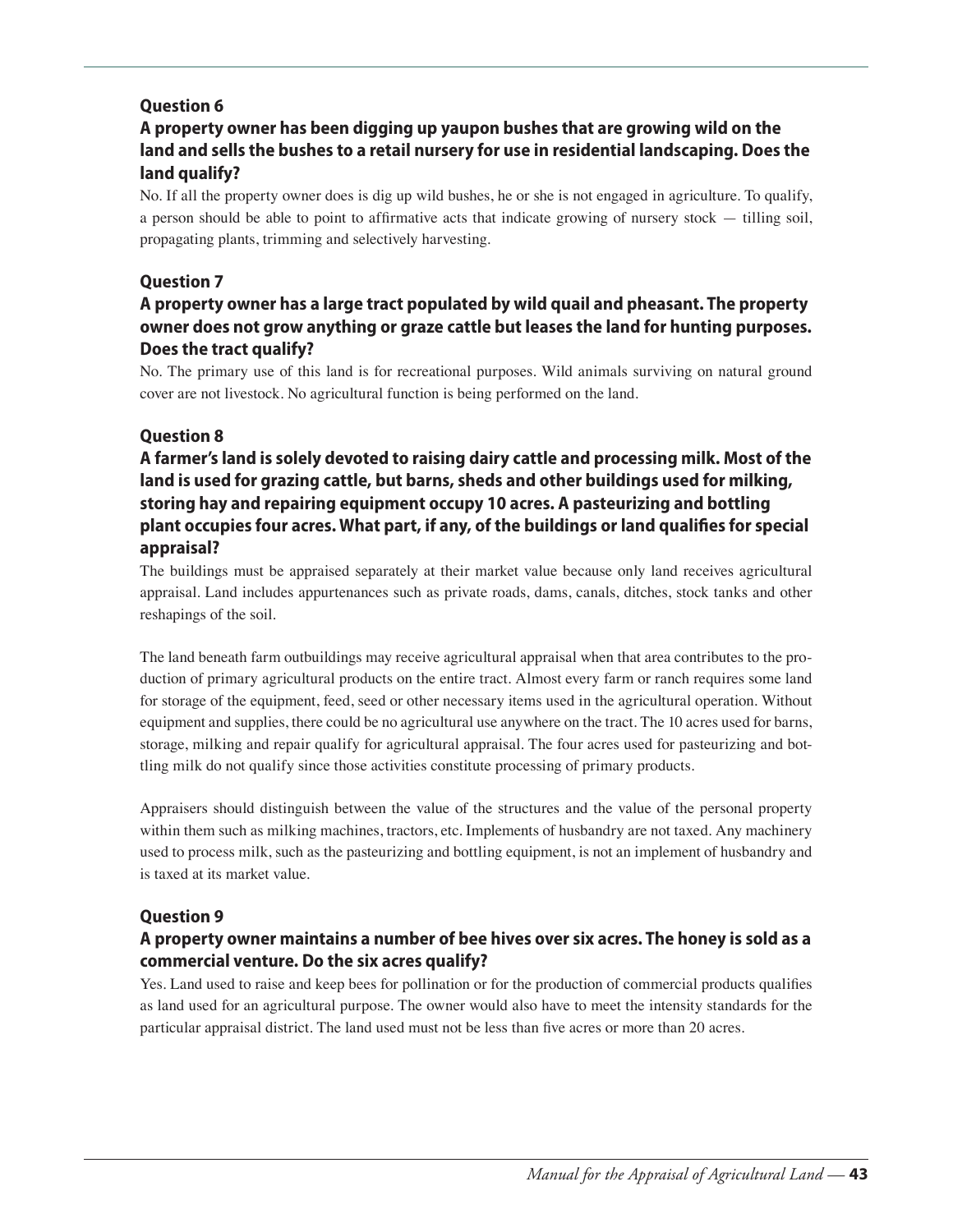# **A landowner grows poinsettias on his or her land. By early November of each year, the poinsettias are shipped to markets for sale during the Christmas season. The farmer grows lilies and ferns in a nursery and sells them to local florists all year long. Does this tract qualify?**

Yes. The tract qualifies if it meets the primary use and degree of intensity tests. The cultivation of these plants and other ornamental or flowering plants raised in a nursery qualifies the owner's land for 1-d-1 appraisal as long as the process meets the degree of intensity test. Floriculture is an appropriate agricultural use for 1-d-1 designation.

# **Question 11**

# **A landowner grows roses in a commercial operation. Some rose bushes are sold wholesale to dealers, and others are sold directly to the public. A blizzard killed all of the rose bushes and eroded some of the land. As a result, as of Jan. 1 there was no actual cultivation of the land, but the property owner replanted in the spring. Does the tract qualify?**

Yes. Growing roses for profit is an appropriate agricultural use if it meets the primary use and degree of intensity tests. It does not matter that there was not actual cultivation on Jan. 1.

Land can still be devoted principally to agricultural use in a given year even if it is not being actually used for an agricultural purpose on Jan. 1. Based on the rose grower's past use of land, intent to re-establish the rose beds and, most important, an active return to growing rosebushes after the winter is over, land is devoted to floriculture that year.

The chief appraiser must examine available evidence and decide whether land is currently devoted princi pally to agricultural use.

# **Question 12**

### **A property owner plants grapevines, intending to eventually sell grapes to a domestic winery. Over the course of six years he or she has planted hundreds of acres of vineyards. So far, the owner has not realized any income because the vines were too immature. Does the tract qualify?**

Yes. Many types of operations require more than a year before a crop can be harvested. The question is whether the preparations meet typical degree of intensity tests. Profit is not really relevant as 1-d-1 has no requirement for income and profit; 1-d only requires that the property owner intend to produce income.

# **Question 13**

## **A 70-acre fenced tract is, by deed, a single tract. For the past five years, the property owner cultivated a vegetable garden on three acres and small grains on 17 acres. The remaining 50 acres is used for fishing, swimming and camping by family and friends. Does the tract qualify?**

The 50 acres used for recreational and sporting purposes clearly cannot qualify because there is no cur rent agricultural use. The chief appraiser should deny the application on the 50 acres. In order to determine whether the 20 acres used to grow vegetables and small grains qualifies, the chief appraiser should request information on the specific crops grown, the amounts harvested and the agricultural and management prac tices employed. This information should enable the chief appraiser to determine whether the 20 acres are worked to the degree of intensity a prudent operator would work them.

The initial burden of proving land's agricultural qualifications rests on the applicant.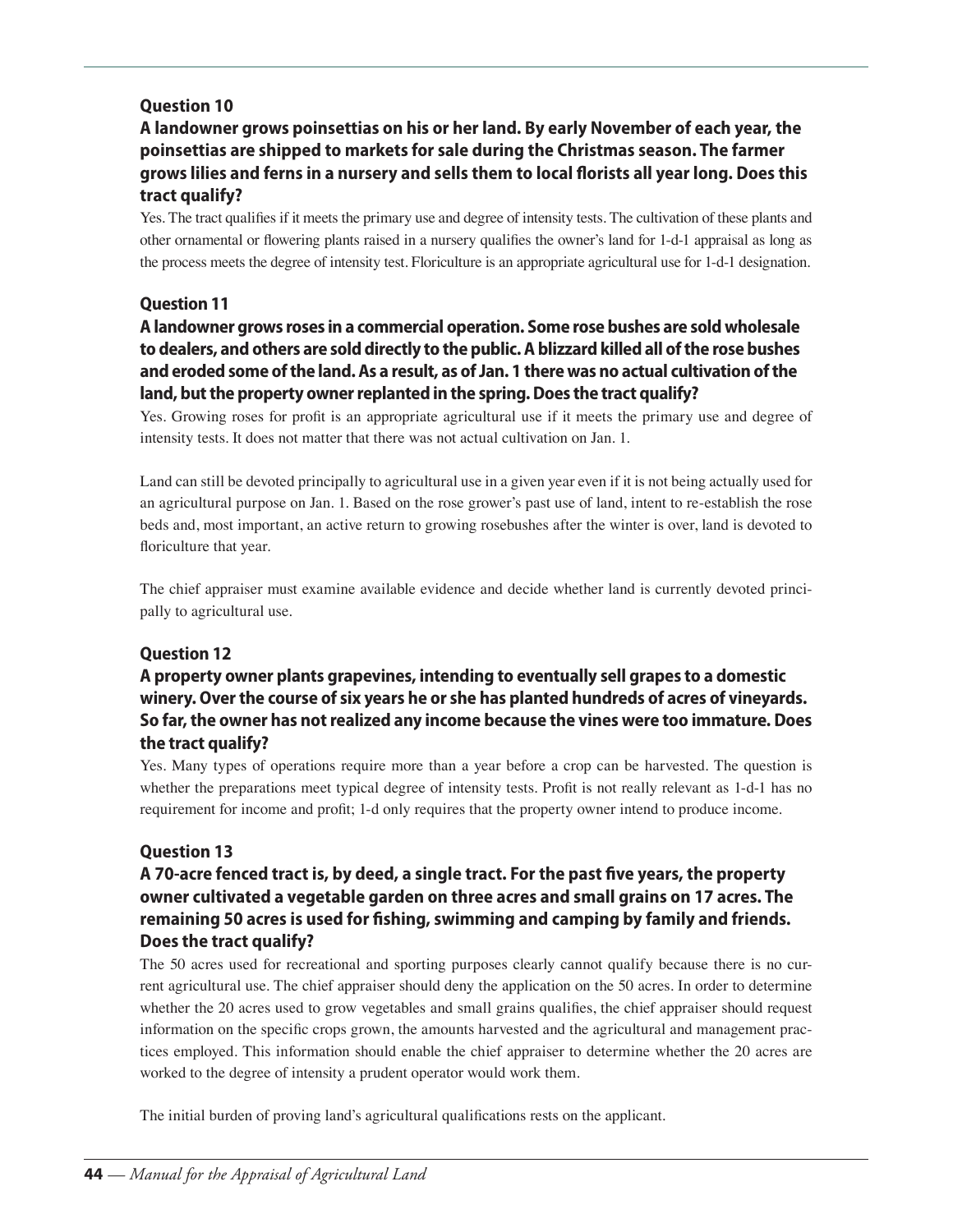# **A property owner uses land for the commercial breeding and raising of catfish. The operation includes a series of large fish tanks (man-made ponds) where the different sized fish are kept. Does any or all of this tract qualify for special appraisal?**

Yes. All of the land used primarily for fish production qualifies for agricultural appraisal, assuming it meets the degree of intensity test. The Texas Attorney General has ruled that fish farming qualifies as an agricul tural use of land.<sup>257</sup> However, the mere harvesting of fish or shellfish from the natural environment, such as capturing shellfish from saltwater tidelands, does not qualify. The difference is that there must be an actual land-based operation that encloses or domesticates the fish.

- other kind of structure or fixture — a hatching house, pumping station or other structure — is an improve The tanks themselves are included in the special appraisal as appurtenances to the land. The ponds are only reshapings of the soil and not improvements affixed to the soil. Their value is included in the land value. Any ment and is appraised separately at market value.

## **Question 15 A farmer owns many acres of land upon which grow Christmas trees. The entire tract is devoted to raising the trees to be sold each year for profit. Does the tract qualify?**

Yes. The tract qualifies if it meets the degree of intensity requirements. The Christmas trees qualify as an appropriate agricultural use. The trees are ornamental plants and the statute permits special appraisal of land used for horticulture.

#### **Question 16**

## **A farmer grows many acres of Saint Augustine and other lawn grasses that are cut and sold as sod. Does the sod farm qualify for agricultural appraisal?**

Yes, if the tract meets the degree of intensity requirement. Growing sod falls within the definition of an agricultural use as horticulture, i.e., growing ornamental plants.

Sod production may not fit readily into typical classifications like cropland or native pastureland. The economics of sod production, such as the irrigation systems, higher maintenance and labor effort and typically higher per-acre income, may require the chief appraiser to develop a separate class more specific to sod farms.

#### **Question 17**

## **Land is used for growing peaches in a commercial-scale operation. Is the land eligible for productivity appraisal, and how are the peaches or trees listed in the property records?**

Yes, the land may receive productivity appraisal. The trees are part of the land and are included in the agricultural appraisal as appurtenances to land. The peaches are part of the land until harvest when they become personal property. Remember that farm products are exempt when in the hands of the producer.

<sup>&</sup>lt;sup>257</sup> Op. Tex. Att'y Gen. No. JM-87 (1983)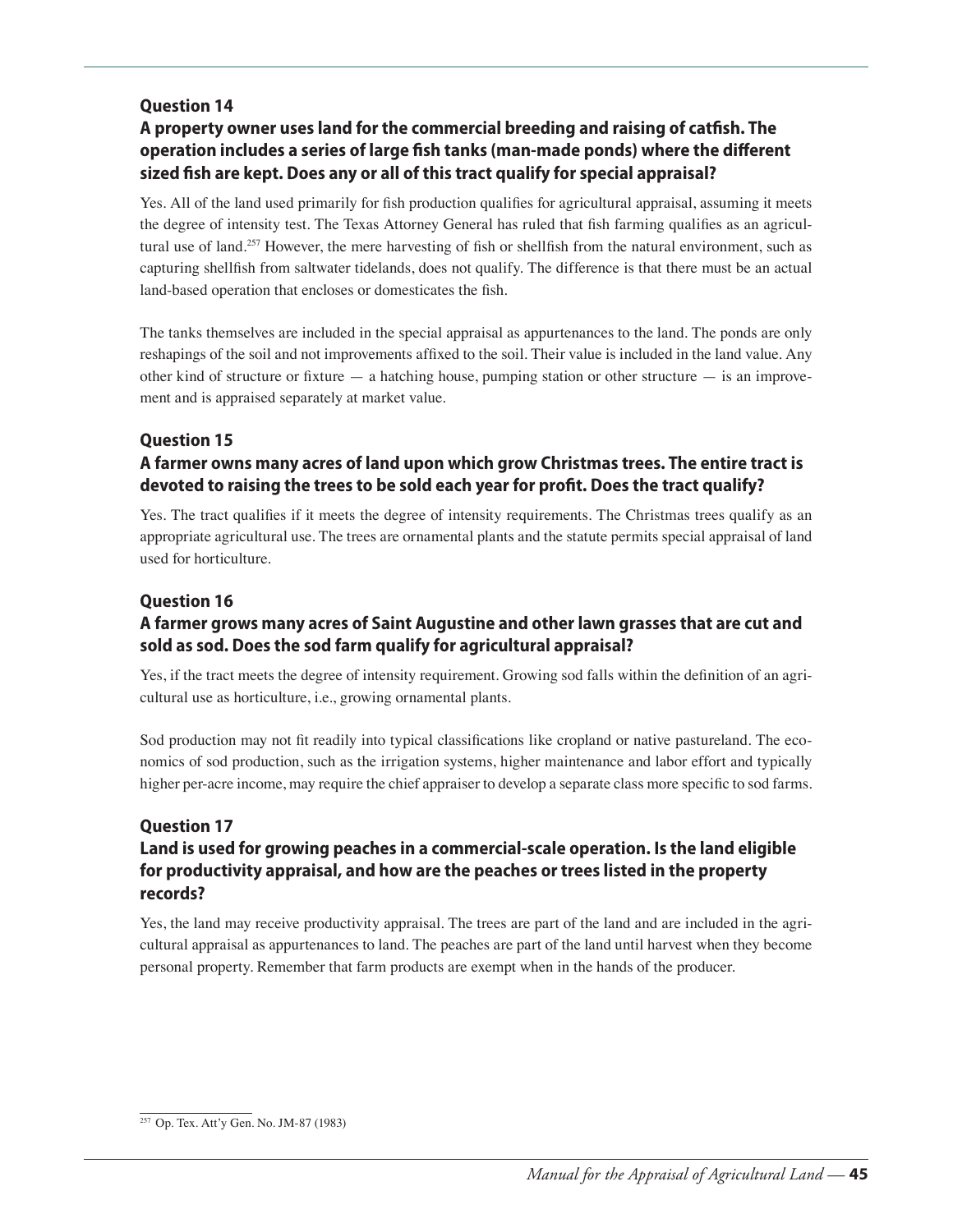**A property owner has a large tract containing a large herd of axis deer. The deer are enclosed by a security fence more than six feet tall. At scheduled times throughout the year, young deer are harvested. The meat and hides are sold to commercial dealers for human use and consumption. The property owner permits recreational hunting when the herd size becomes unmanageable. Does the tract qualify for special use appraisal?**

Yes. All of the land associated with the grazing, breeding and harvesting of the axis deer qualifies if it is used to the degree of intensity that is typical of area agricultural operations. The size of the herd, the security fencing and the fact that the ranch is a commercial operation indicate that the land is used to the degree of intensity typical in the area.

Although recreational hunting is permitted to control herd size, the primary use of the ranch is agricultural. The year-round harvesting schedules and the herd management and harvesting procedures that emphasize desirable agricultural products over recreational products are some proof that the primary use is agricultural.

## **Question 19**

**Thoroughbred horses are bred and raised on a 500-acre tract of land. The horses graze on 450 acres; 40 acres are used to raise grain to feed the horses; and a stable where the horses and supplies related to them are kept occupies five acres. Another five acres are set aside for training the horses to race and includes a running track. The land is primarily used to breed and raise horses and is used to the degree of intensity typical for the area. May all or part of the land qualify for special use appraisal?**

The 490 acres upon which the horses are bred and grazed and where feed for them is grown qualifies. This land is used directly for raising, breeding and supporting horses — all agricultural uses. The five acres of land holding the stables qualifies because this area is used to support the raising of horses. The five acres of land where the horses are trained for racing does not qualify because it is not an agricultural use of land.

# **Question 20**

# **A small tract is used to board horses used by their owners for pleasure riding and show competition. The land has a riding ring, and the remaining land is available for pleasure riding. The property owner does not graze the horses on the land. May the land qualify for a special use appraisal?**

None of the land qualifies for 1-d-1 appraisal. The use of this land is for recreational purposes, not agricul tural or "farm or ranch" purposes.

# **Question 21**

**A rancher grazes cattle over a large tract and devotes the majority of time and resources to raising cattle and growing feed for them. During part of the year, the property is leased for hunting wild game and game birds. Although the rancher principally devotes the land to cattle ranching, the income from the hunting leases is substantially greater than the income from cattle ranching. Does the tract qualify for agricultural appraisal?**

Yes, the land qualifies. For 1-d-1, determining the primary use of land usually does not have much to do with measuring or comparing income derived from each use. The property owner's intent and commitment of energy and resources over a period of time are more accurate indicators of the primary use of the land.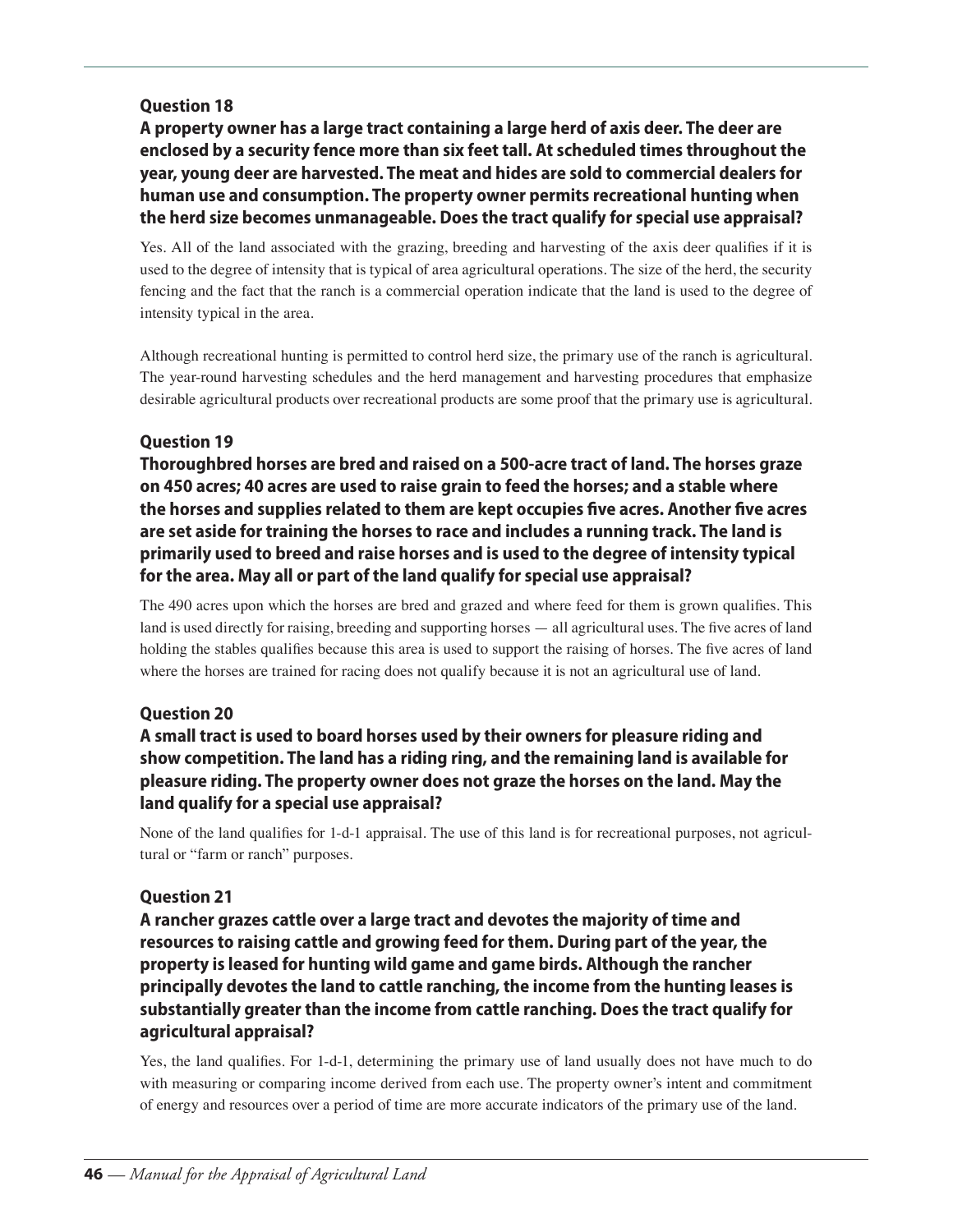# Appendix B Estimating Lease Terms From Owner-Operator Budgets

When appraisers cannot find data on comparable leases or are dealing with a highly unusual land class such as a fish farm or a commercial poultry operation, the owner-operator budget method may enable them to develop an estimated net operating income. On the basis of this net income, they should then estimate the cash amount or share for which a prudent operator would lease the property. The estimated lease is the net to land value.

The owner-operator budget method involves five basic steps:

- 1. Collect information on the gross income that a prudently managed agricultural operation in the subject class would generate.
- 2. Estimate and subtract the typical production expenses involved in a prudent operation. The result is the net operating income.
- 3. Determine the amount a prudent owner would receive for leasing land capable of producing that estimated income. The estimated lease amount is the net to land value.
- 4. Repeat the preceding steps for each year of the five-year qualifying period.
- 5. Average the five estimated net to land values, then capitalize the average into an indicated value.

Estimating the gross income for the subject land class requires appraisers to determine the typical crop mix ture or stocking ratio for such properties and the income the property would typically generate from other sources, such as hunting leases or government programs. Multiplying the estimated yield per acre times the estimated price times the percentage planted produces gross income. Where operators typically grow more than one crop or mix livestock and stocking ratios within a land class or subclass, the gross income should be weighted to reflect the practices a prudent operator would employ.

After estimating the gross income, appraisers should estimate and subtract the expenses that a typical, prudent operator would incur. This expense estimate bears no relation to the expenses shown on an operating statement for income tax purposes. Appraisers should only estimate and deduct those expenses necessary to the ongoing agricultural operation. They should not, for example, deduct any amount for debt service, nor should they deduct income taxes or depreciation of non-typical equipment or improvements.

In general, expenses include such things as feed, seed, fertilizer, harvesting and labor costs, fuel and property taxes assessed on agricultural land. In some areas of the state, water depletion may constitute a legitimate deduction. Appraisers should allow for depreciation of agricultural equipment and appurtenances using accepted appraisal practices. They should not use accelerated depreciation figures shown on income tax re turns. Appraisers should estimate and deduct an amount for management expenses. Typically, this expense is shown as a percentage of the gross income. Appraisers should base the exact percentage on the typical conditions in the area.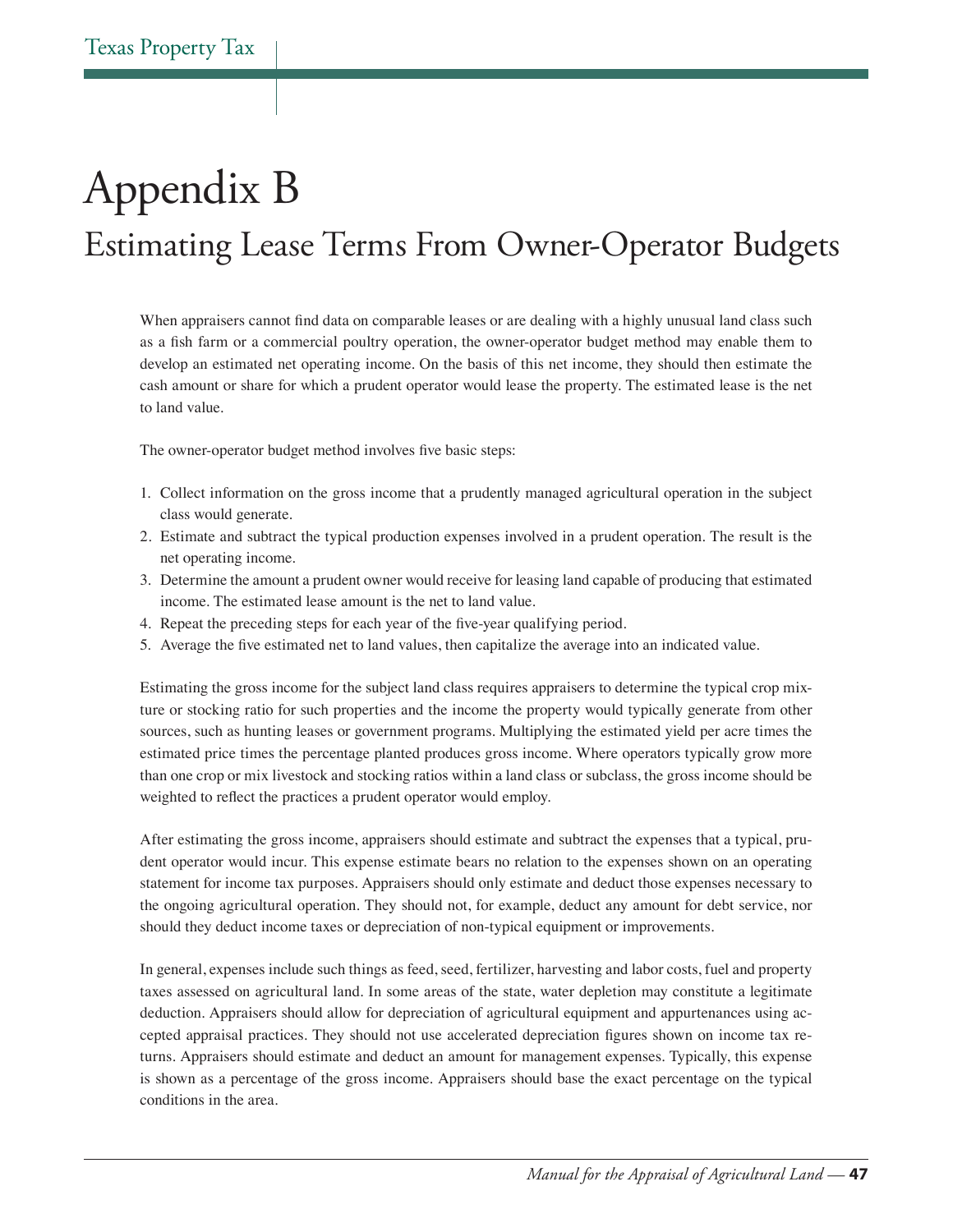Subtracting estimated expenses from estimated gross income yields the net operating income. On the basis of this estimate, the appraiser should determine the typical lease payment that a prudent landowner would require. Comparing the estimated net income for the subject category to estimated net incomes developed from lease information for other land categories should enable the appraiser to complete this step. Once it is completed, averaging and capitalization are simple mathematical processes.

Appraisers should not use the owner-operator budget method as a substitute for the cash lease and share lease methods. The law specifies the lease methods that may be used.<sup>258</sup>

<sup>&</sup>lt;sup>258</sup> Tex. Tax Code §23.51(4)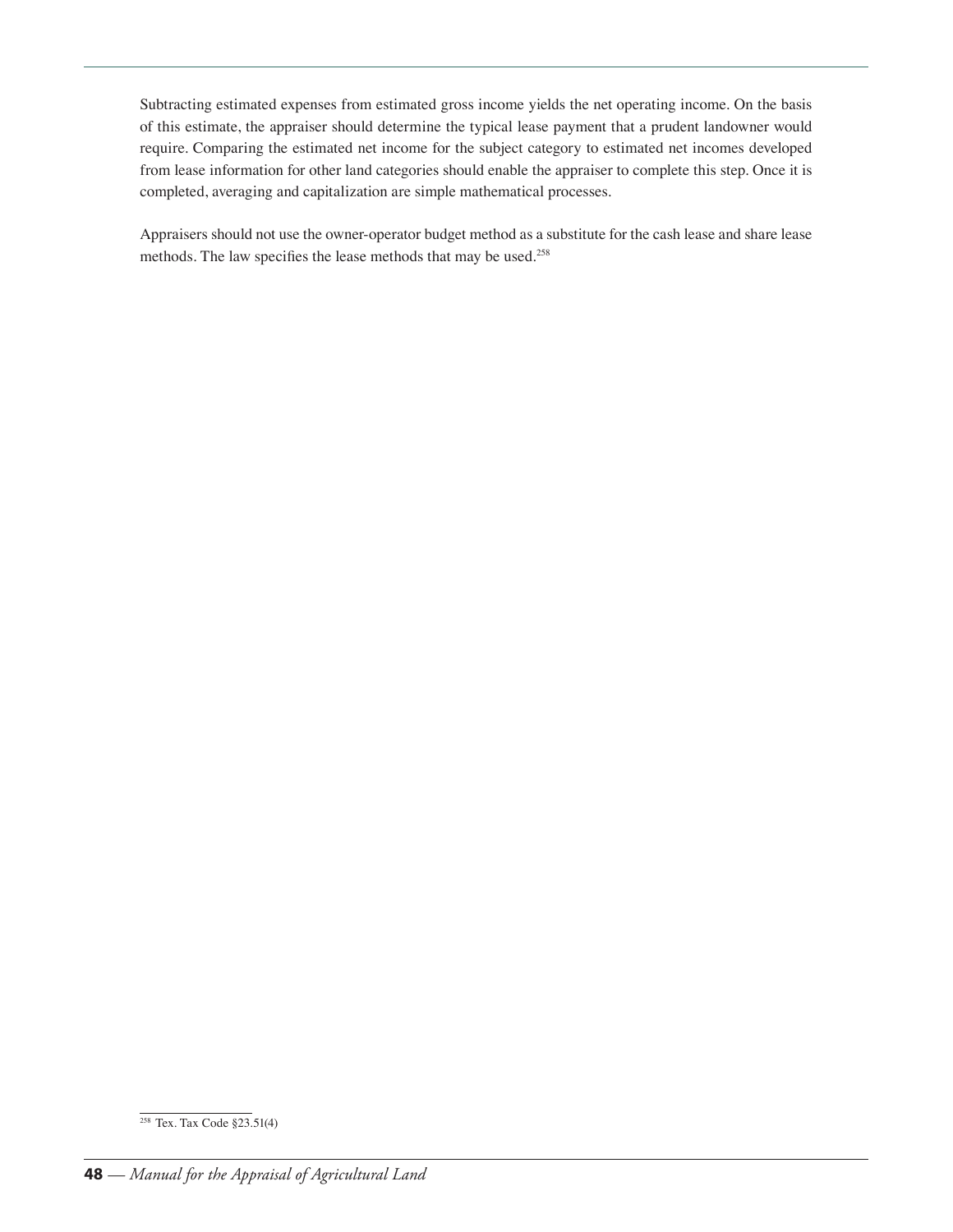# Appendix C Sample Development of Class Values

The following example is intended to demonstrate some of the steps required to develop agricultural produc tivity values. This example may not include all steps required by a particular appraisal district because of the wide diversification of agriculture in Texas. In many cases, the methods presented in this example may not be the most appropriate methods of determining productivity values. Appraisers should review all information and carefully select the most reliable method of calculating productivity values for each individual case.

# **The County**

The assignment is to develop agricultural productivity values for Ferguson County. The county has 495,800 acres of land qualifying for agricultural appraisal, most of which is either dry cropland or rangeland. The dry cropland is distributed throughout the county with a heavier concentration located in the southern half. Native pasture and improved pasture land are distributed throughout the county. In the extreme southwest corner of the county, a small but significant number of acres are irrigated.

The terrain varies. Willow River runs from the northwest corner, through the central portion and out the eastern part of the county. The northern half of the county is predominantly rolling. In the northwestern corner, some very steep rocky canyons run into the Willow River. South of the river, the terrain is rolling with some areas nearly level.

| Area                    | <b>Acres</b> |
|-------------------------|--------------|
| Native Pasture (NP)     | 257,816      |
| Improved Pasture (IP)   | 34,706       |
| Dry Cropland (DC)       | 198,320      |
| Irrigated Cropland (IC) | 4,958        |

#### **Ferguson County Acreage Distribution**

# **Native Pasture**

Cattle along with a smaller number of sheep are the main products of native pasture in Ferguson County. Some feeder cattle are pastured on native grass before being placed on small grain fields for winter grazing.

Classification of native range is based on how well the soil produces grazing for cattle and sheep. Soils differ in their capacity to produce native vegetation and are grouped into range sites according to this difference. The Natural Resources Conservation Service's Soil Survey indicates that Ferguson County has 17 range sites that are grouped into six subclasses according to estimated average yield per acre of air-dry herbage. The estimated yield is the average of the potential yield in favorable and unfavorable years.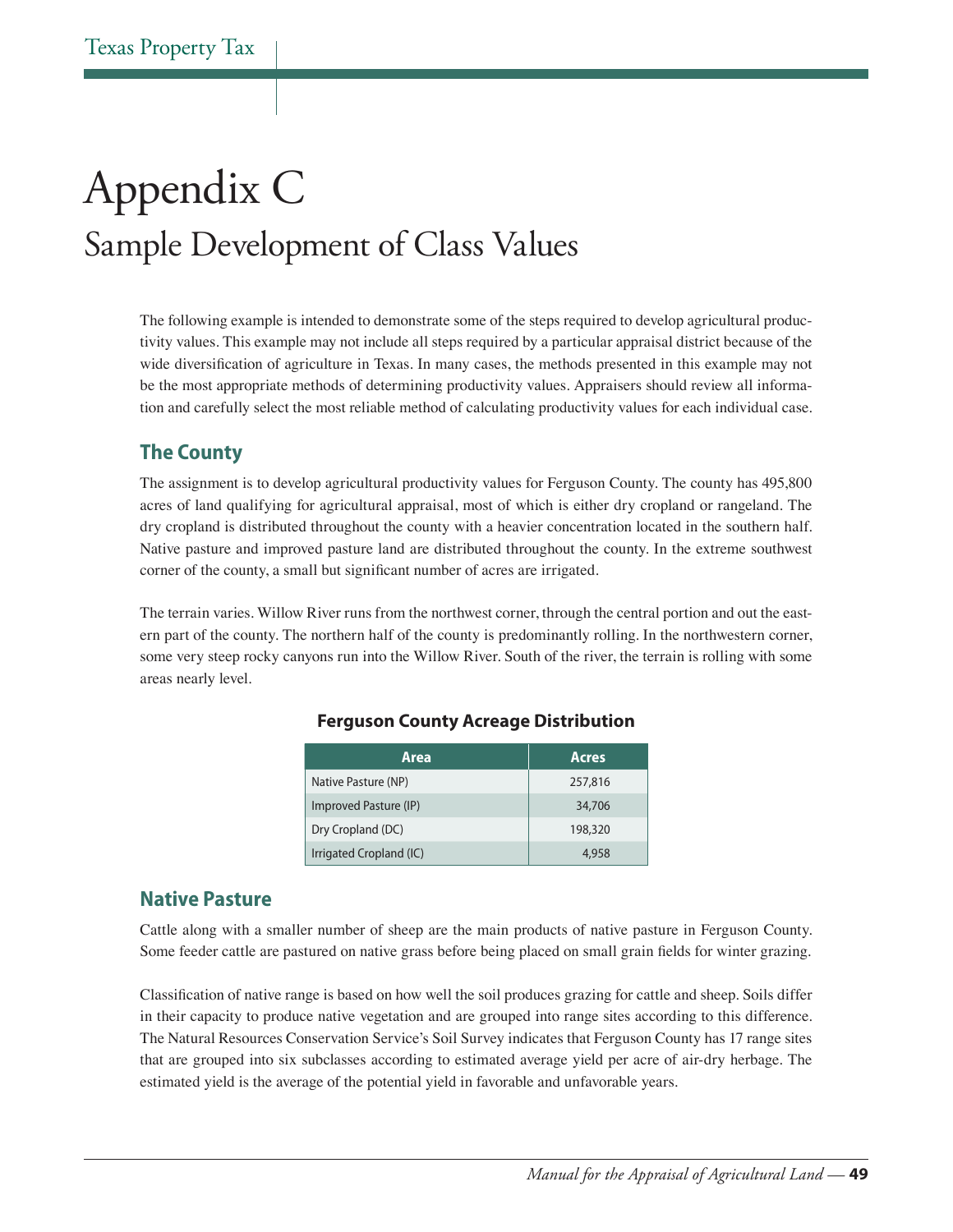Appendix D, Figure 5 shows the soil classification process. Soils are grouped according to their potential average herbage yield per acre per year. Each subclass is assigned an index number placing it in numerical relation to the most common land subclass. Soils grouped into the bottomland and deep upland range sites are classified in the best or highest native pasture subclass. Subclass 3 is assigned an index of 100 because it is the most common. The following chart shows the land subclass, potential average herbage yield and index number:

| <b>Land</b><br><b>Class</b> | <b>Potential Average</b><br><b>Yield (lbs.)</b> | <b>Index</b><br><b>Number</b> |  |  |
|-----------------------------|-------------------------------------------------|-------------------------------|--|--|
| 1                           | 4400-4600                                       | 150                           |  |  |
| $\mathfrak{D}$              | 3400-3700                                       | 120                           |  |  |
| ξ                           | 2800-3100                                       | 100                           |  |  |
| 4                           | 2250-2500                                       | 80                            |  |  |
| 5                           | 1900-2000                                       | 65                            |  |  |
| 6                           | 900-1300                                        | 40                            |  |  |

Because Land Class Number 1 is approximately 50 percent more productive than the most common class (Land Class 3), it receives an index number of 150.

To determine grazing income, 10 cash leases of native pasture were collected. These leases ranged from \$4.00 acre to \$8.00 acre. Two of the 10 leases are of land which is predominately Land Class 3 (NP3). Lease 1 contains 105 acres of NP3 and five acres of NP1; it leased for \$605 or \$5.50 acre. Lease 2 is a 212-acre tract that leased for \$1,166 or \$5.50 acre. It is made up of 198 acres of NP3 and 14 acres of NP4.

Based upon the 10 leases, it is estimated that NP3 would lease for \$5.50 acre. The \$5.50 acre is adjusted by each land class productivity index to determine a lease rate for each land class. Based on the index of 150 percent, NP1 is assigned a lease rate of \$8.25 (\$5.50 acre X 1.50 = \$8.25 acre). All other land classes are as signed lease rates using the same method. **Appendix D**, Figure 6 illustrates estimated prices per acre.

The analysis shows that the estimated lease rates were reasonably comparable to the actual lease rates in eight of the 10 leases. In two cases, the estimated lease rates were not comparable. Based on these results, it appears that the schedule developed by the appraiser is reasonably accurate and should be used as the leasing rates for each land class.

In Ferguson County, landowners typically lease native pasture for hunting. The typical lease rate is \$2.00 per acre for all land classes. At this lease rate, the hunters provide their own lodging. If the landowner provides lodging, the lease rates increase.

After reviewing all available information, it is determined that the typical landowner incurs only the expenses of property taxes and depreciation on fences.

The depreciation of fences is calculated by dividing the estimated cost of fences on a typical tract of land by the number of acres within the tract, then dividing the result by the expected life of the fence.

In Ferguson County, the typical tract of land is 640 acres, divided into two or more smaller tracts or pastures. The typical amount of fencing on a tract this size is four miles of outside fencing and approximately two miles of inside or cross fencing. The appraiser determines that it costs \$3,000 a mile to have a fence built in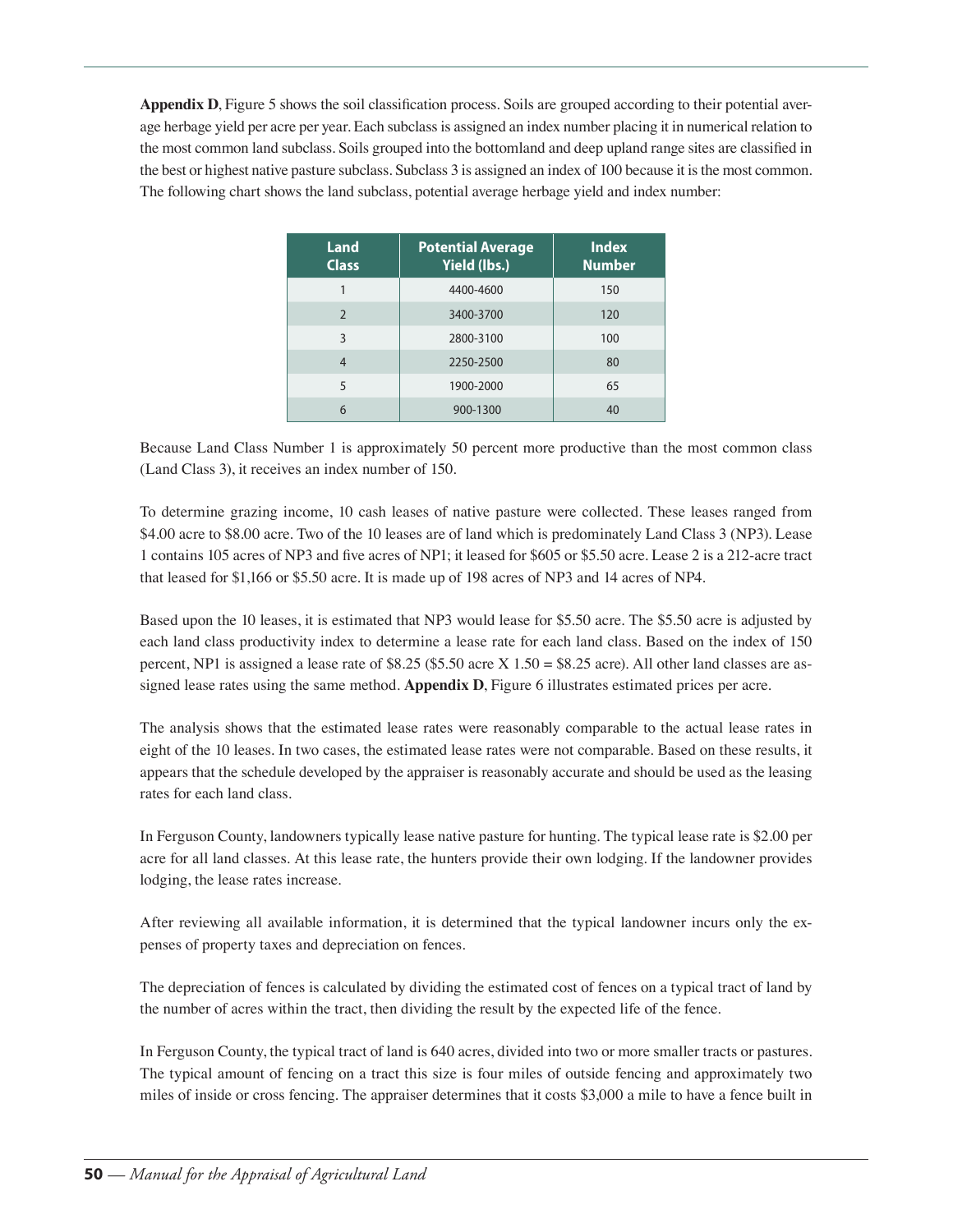Ferguson County and that the typical life expectancy is 25 years. Only one-half of the cost of outside fencing is attributed to the tract of land, the other half is attributed to the tract across the fence.

| <b>Calculating the Depreciation</b><br>of Fences per Acre |                                                    |  |  |              |  |
|-----------------------------------------------------------|----------------------------------------------------|--|--|--------------|--|
| Outside Fence                                             | 4 miles X \$3,000/mile = $12,000 \div 2 = 5,6,000$ |  |  |              |  |
| Inside Fence                                              | 2 miles X \$3,000/mile                             |  |  | 6,000        |  |
| <b>Total Cost</b>                                         |                                                    |  |  | $=$ \$12,000 |  |

The property tax expense is based on the agricultural productivity value. The actual tax expense for the year being calculated should be used for each subclass.

The tax expenses in 2014 for the different land classes are:

| $NP1 = .65$ |  |
|-------------|--|
| $NP2 = .53$ |  |
| $NP3 = .45$ |  |
| $NP4 = .38$ |  |
| $NP5 = .32$ |  |
| $NP6 = .22$ |  |

The final net to land values for native pasture are developed by subtracting total expenses from gross income. **Appendix D**, Figure 7 shows the estimated 2014 net to land values for each subclass and the productivity value, assuming the 2014 net to land value equals the five-year average (2010-2014).

# **Improved Pasture**

Ferguson County contains 34,706 acres of improved pasture. The most important grasses are Coastal Ber muda Grass and Klein Grass. Most of the improved pasture land is converted cropland within larger ranch properties. Because the improved pasture is usually included with other land classes under one lease, very lit tle lease information is available. The one available cash lease for improved pasture indicates \$12.50 per acre.

- pasture enables us to develop the net to land value for improved pasture. To adjust the mixed leases, the ap Comparing this lease to three leases where native pasture is mixed with a significant amount of improved praiser uses the schedule already developed to determine how much of the lease payment can be attributed to native pasture. Subtracting the native pasture lease amount from the total for each lease leaves the improved pasture portion of the lease payment. See **Appendix D**, Figure 8.

In the calculation, the number of acres within each native pasture subclass is multiplied by the correspond ing lease rate developed in the native pasture section. The total native pasture contribution (the sum of the subclasses) is subtracted from the total lease amount to determine an improved pasture amount. Dividing the improved pasture amount by the improved pasture acreage yields the improved pasture lease rate per acre. The resulting lease rates for improved pasture are \$10.03 acre, \$12.26 acre and \$11.90 acre, all lower but close to the cash lease rate of \$12.50 acre.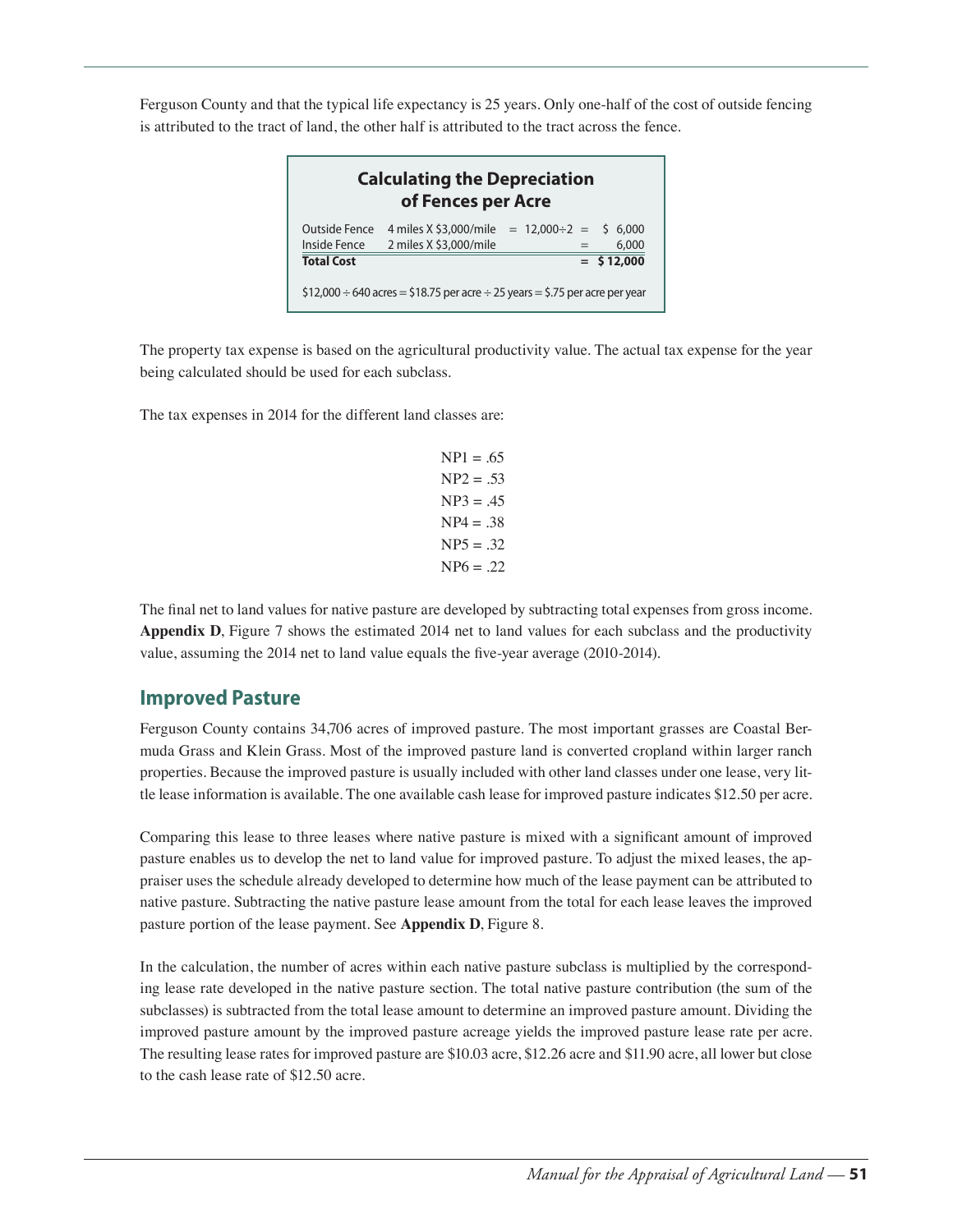With the cash lease of \$12.50 acre and the estimated lease rates of \$10.03 acre, \$12.26 acre and \$11.90 acre, the appraiser can determine that the typical leasing rate for improved pasture is \$12.25 acre. More emphasis is placed on the single cash lease, but the typical lease rate is lowered because of the other leases.

Because of the relatively homogeneous nature of the soils within this land class, no subclasses are used. The net to land value is based on the grazing income minus fence depreciation and taxes. Very little hunting in come or expenses are attributed to improved pasture, so these are not included in this calculation.

The 2014 net to land value calculation for Ferguson County's improved pasture land is:

**Net to Land Value = \$12.25 – .75 – .81 = \$10.69**

# **Dry Cropland**

There are 198,320 acres of dry cropland in Ferguson County. Most of the cropland is planted in wheat, grain sorghum or cotton. The majority of farmers participate in government farm programs for these crops.

Dry cropland acreage is classified according to its ability to produce the three common crops: wheat, grain sorghum or cotton. The NRCS soil survey provides the estimated yields for each soil type. Soil types with similar yields are grouped together to form dry cropland subclasses. The typical yields for the most common soils types are assigned an index of 100. All other yield estimates are indexed to these yields. The 100-index yields are wheat, 15 bushels per acre; grain sorghum, 15 hundredweight per acre; and cotton, 200 pounds per acre. **Appendix D**, Figure 9 shows dry cropland subclasses.

Most dry cropland leases in Ferguson County are share leases. In the typical wheat lease, the landowner receives one-third of gross income and shares in one-third of the fertilizer, harvest and hauling costs. In a typical grain sorghum lease, the landowner receives one-third of gross income and shares one-third of the fertilizer, insecticide, harvest and hauling expenses. In a cotton lease, the landowner shares in one-quarter of the gross income and pays one-quarter of the fertilizer, herbicide, ginning, bagging and tying costs. In all leases, the landowner is responsible for property taxes.

- Since Ferguson County farmers typically participate in a federal government program, this income is includ ed to calculate net to land value. The local Farm Service Agency (FSA) office administers the government programs and offers the data necessary to include this income in the calculation of net to land value.

After consulting with the FSA office, it is determined that the typical farmer in Ferguson County chose to enroll wheat and grain sorghum acres in ARC. For the 2014 crop year there was a payment to farmers enrolled in ARC for grain sorghum, but not for wheat. This income should be included.

The calculation of net to land value for dry cropland in Ferguson County required that share lease budgets for each of the three principal crops be developed for each of five years.

**Appendix D**, Figures 10 to 13, shows the 2014 share lease budget for each crop. In 2014, land planted in wheat generated income from the harvested wheat and the grazing of that land.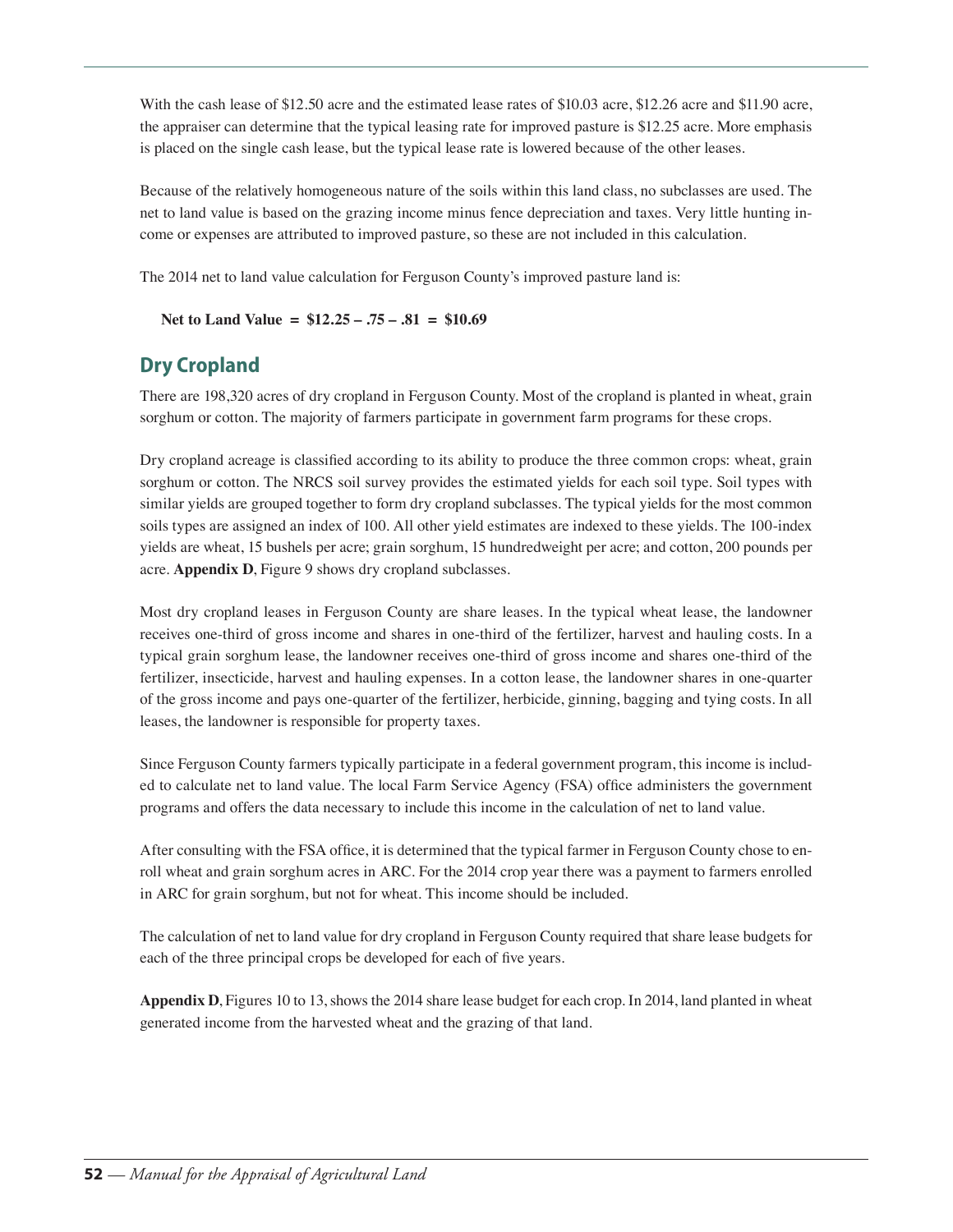To develop a final 2014 net to land value for dry cropland, each crop's net to land value is weighted by its crop-mixture percentage. Crop mixture is the percentage that each individual crop comprises of the total planted acres.

#### **2014 Crop Mix Calculation of Net to Land Value**

| Crop          | <b>Acres Planted</b> Crop Mix |      |                  | <b>Net to Land Value</b> |     | <b>Contribution</b> |
|---------------|-------------------------------|------|------------------|--------------------------|-----|---------------------|
| Wheat         | 78,800                        | .43  | X                | \$18.13                  | $=$ | \$7.80              |
| Grain Sorghum | 59,700                        | .32  | $\boldsymbol{X}$ | 5.16                     | $=$ | 1.65                |
| Cotton        | 45,800                        | .25  | X                | 10.42                    | $=$ | 2.61                |
| <b>Total</b>  | 184,300                       | 1.00 |                  |                          |     | \$12.06             |

The net to land values for the years 2010-2014 were averaged to determine the final net to land value.

| \$16.01 |  |                            |
|---------|--|----------------------------|
| \$18.76 |  |                            |
| \$20.85 |  |                            |
| \$11.53 |  |                            |
| \$12.06 |  |                            |
|         |  |                            |
|         |  | $\$79.21 \div 5 = \$15.84$ |

The calculated net to land value of \$15.84 is our base net to land value. To develop the schedule of agricultural values, the base net to land value is adjusted by the subclass index; then the adjusted net to land value is divided by the capitalization rate. **Appendix D**, Figure 14 shows the calculations.

# **Irrigated Cropland**

There are only 4,958 acres of irrigated cropland within Ferguson County. All of this acreage is located in the southwest corner of the county. This area consists of approximately 16,000 total acres of irrigated land and extends into the counties to the west and south. All of the irrigated land in Ferguson County is farmed by the landowner except 480 acres, which is cash leased for \$40 per acre. In the neighboring counties, both cash and share leases are used. Only a small number of share leases were available. Variations within the leases made it difficult to determine a typical share lease for any crop. Cash lease information provides the most reliable indication for calculating net to land values.

The cash leases collected in adjoining counties show lease rates similar to the one in Ferguson County. In Deere County, three leases indicate rates of \$40 acre, \$45 acre and \$50 acre. In Case County, two leases have rates of \$35 acre and \$45 acre.

- The irrigated cropland class is divided into three subclasses in the same way the dry cropland class was di vided into subclasses. **Appendix D**, Figure 15 shows irrigated cropland subclasses.

Using the method illustrated in the native pasture section, the leases are analyzed to determine a net to land value for each subclass. **Appendix D**, Figure 16 shows the analysis of irrigated cropland.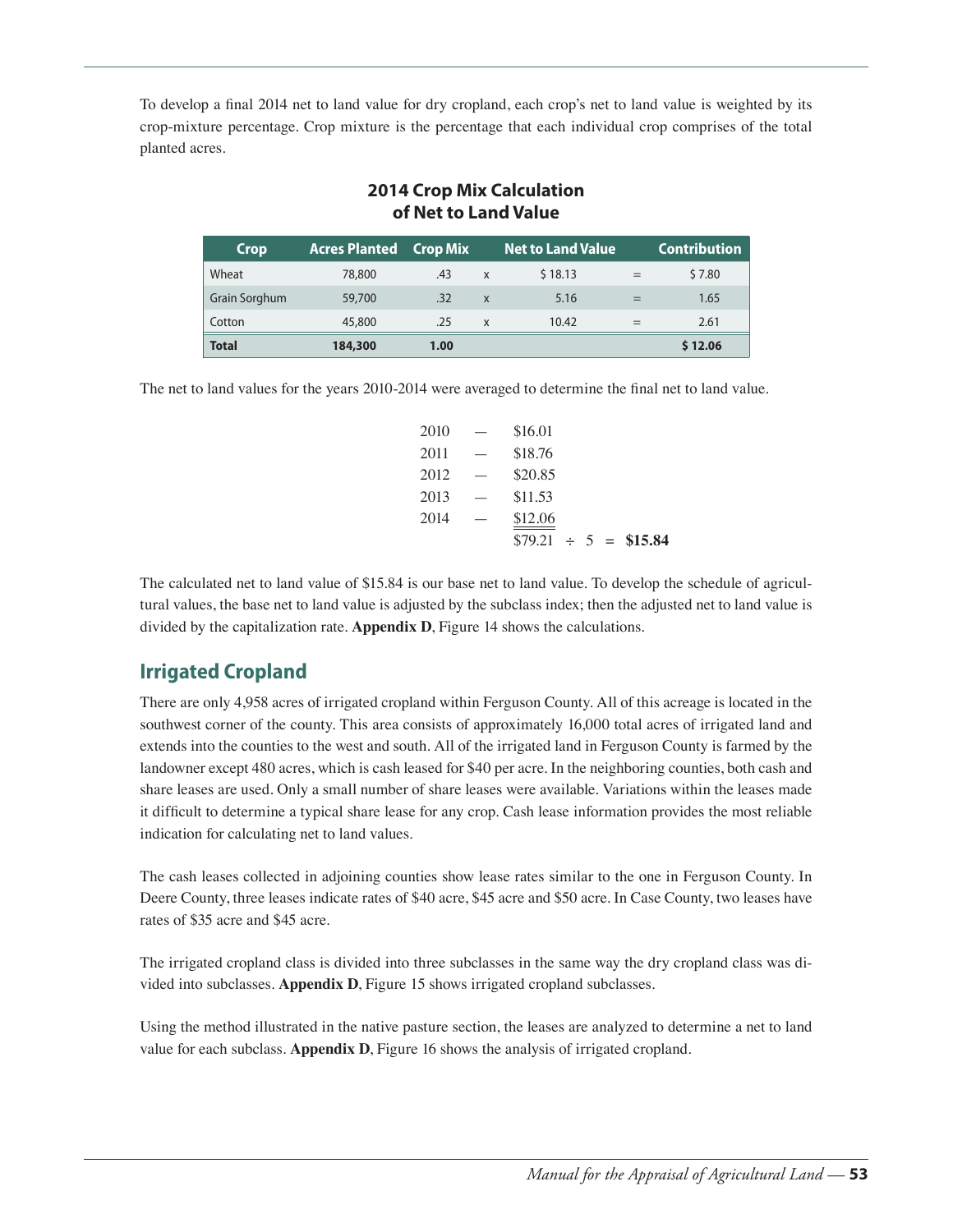The analysis of the cash leases shows that the schedule of \$52 acre for IC1, \$40 acre for IC2 and \$32 acre for IC3 is fairly accurate. The only costs attributed to the landowner under these leases are the property taxes and the depreciation on the water wells. The estimated property tax is \$3.30 for IC1, \$2.50 for IC2 and \$2.20 for IC3. The depreciation on the wells is \$5.00 per year. Below is the irrigated cropland schedule assuming the 2014 net to land value equaled the average of the five base years (2010-2014).

| Land<br><b>Class</b> | <b>Lease</b><br>Rate |                          | Well<br><b>Depreciation</b> |                          | <b>Taxes</b> |     | Net to<br><b>Land Value</b> |        | <b>Capitalization</b><br>Rate |     | Ag Use<br><b>Value</b> |
|----------------------|----------------------|--------------------------|-----------------------------|--------------------------|--------------|-----|-----------------------------|--------|-------------------------------|-----|------------------------|
| IC1                  | \$52.00              | $\overline{\phantom{0}}$ | 5.00                        | $\overline{\phantom{a}}$ | 3.30         | $=$ | 43.70                       | $\div$ | .1000                         | $=$ | \$437.00               |
| IC2                  | \$40.00              | $\overline{\phantom{0}}$ | 5.00                        | $-$                      | 2.50         | $=$ | 32.50                       | ÷      | .1000                         | $=$ | \$325.00               |
| IC3                  | \$32.00              | $\overline{\phantom{0}}$ | 5.00                        | $\overline{\phantom{m}}$ | 2.20         | $=$ | 24.80                       | $\div$ | .1000                         | $=$ | \$248.00               |

# **Irrigated Cropland Schedule**

# **Individual Property Appraisal**

Mr. John Ford's farm and ranch is fairly typical of Ferguson County. Mr. Ford's place is located approxi mately 6.4 miles southeast of the city of Massie in the J. White survey. Mr. Ford owns 780 acres, of which 429 acres are native pasture, 51 acres are improved pasture and 300 acres are dry cropland. Each of these classes of land is classified according to the classification schedules.

| <b>Native Pasture</b> |              |                          | <b>Improved Pasture</b> | <b>Dry Cropland</b> |              |  |
|-----------------------|--------------|--------------------------|-------------------------|---------------------|--------------|--|
| <b>Subclass</b>       | <b>Acres</b> | <b>Subclass</b>          | <b>Acres</b>            | <b>Subclass</b>     | <b>Acres</b> |  |
| NP <sub>1</sub>       | $\Omega$     | IP1                      | 51                      | DC <sub>1</sub>     | 90           |  |
| NP <sub>2</sub>       | 135          |                          | $\mathbf{0}$            | DC <sub>2</sub>     | 175          |  |
| NP <sub>3</sub>       | 158          | $\overline{\phantom{0}}$ | $\Omega$                | DC <sub>3</sub>     | 35           |  |
| NP4                   | 103          |                          | $\mathbf{0}$            | DC4                 | $\mathbf{0}$ |  |
| NP <sub>5</sub>       | 33           | $\overline{\phantom{0}}$ | $\Omega$                | DC <sub>5</sub>     | $\mathbf{0}$ |  |
| NP <sub>6</sub>       | $\Omega$     |                          | <sup>0</sup>            |                     | 0            |  |

#### **Acreage Breakdown by Class**

- Mr. Ford's property was appraised by simply multiplying the acreage within each subclass by the correspond ing agricultural value.

| <b>Land Class</b> | <b>Acreage</b> |              | <b>Ag Value Per Acre</b> |     | <b>Ag Value</b> |
|-------------------|----------------|--------------|--------------------------|-----|-----------------|
| NP <sub>2</sub>   | 135            | X            | \$73.20                  | $=$ | \$9,882.00      |
| NP <sub>3</sub>   | 158            | $\chi$       | 63.00                    | $=$ | 9,954.00        |
| NP4               | 103            | X            | 52.70                    | $=$ | 5,428.10        |
| NP <sub>5</sub>   | 33             | $\mathsf{x}$ | 45.10                    | $=$ | 1,488.30        |
| IP <sub>1</sub>   | 51             | X            | 106.90                   | $=$ | 5,451.90        |
| DC <sub>1</sub>   | 90             | $\mathsf{x}$ | 213.80                   | $=$ | 19,242.00       |
| DC <sub>2</sub>   | 175            | X            | 190.10                   | $=$ | 33,267.50       |
| DC <sub>3</sub>   | 35             | $\chi$       | 158.40                   | $=$ | 5,544.00        |

The appraised agricultural value of Mr. Ford's property is \$90,257.80.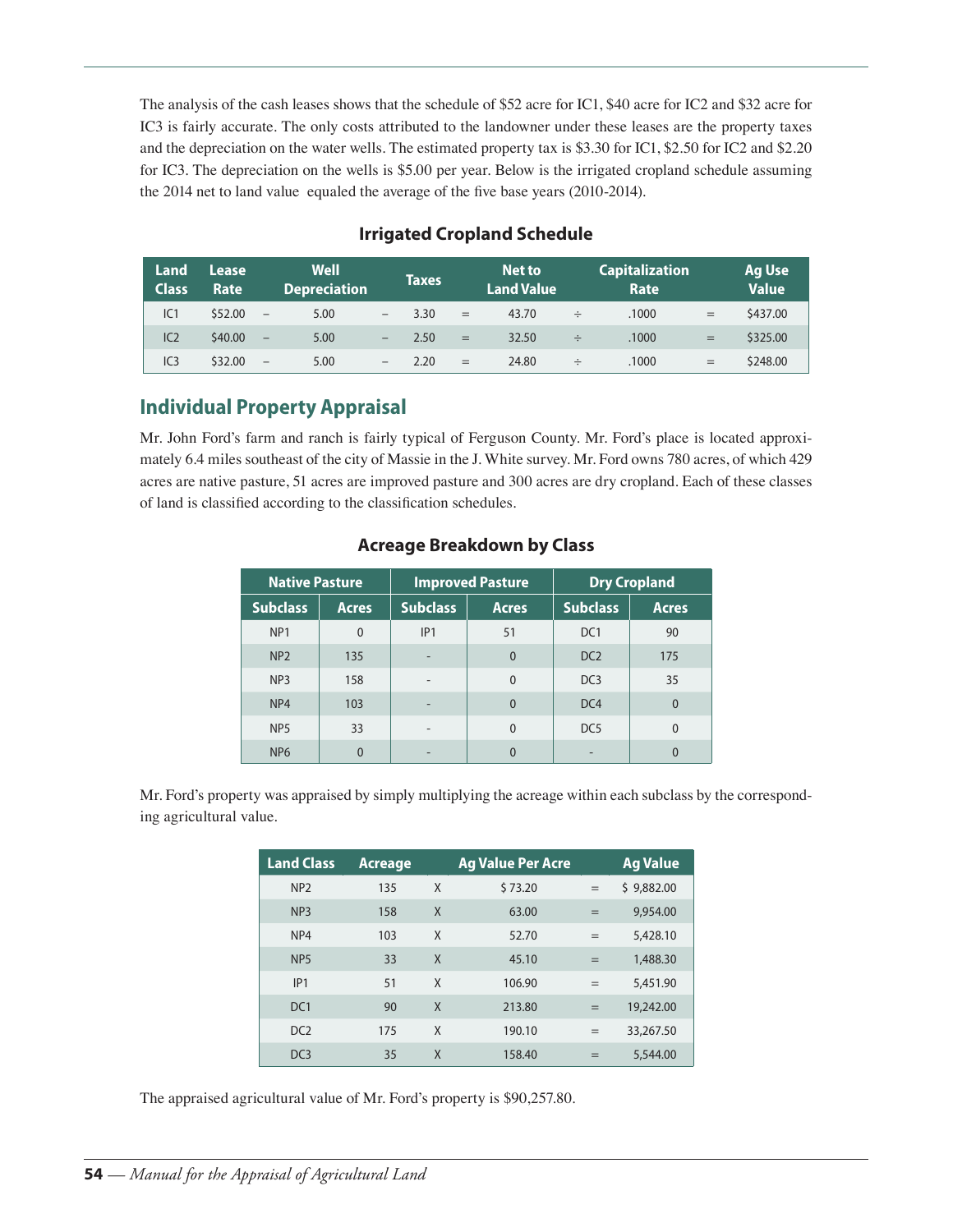# Appendix D Figures

| <b>Figure 1</b>  | <b>Cash Lease Example</b>                            |
|------------------|------------------------------------------------------|
| <b>Figure 2</b>  | <b>Five-Year Average Net to Land Values</b>          |
| <b>Figure 3</b>  | <b>Share Lease Information Questionnaire</b>         |
| <b>Figure 4</b>  | <b>Share Lease Agreement</b>                         |
| <b>Figure 5</b>  | <b>Classification of Native Pasture</b>              |
| Figure 6         | <b>Native Pasture Estimated Price Per Acre</b>       |
| Figure 7         | <b>Calculation of Productivity Values</b>            |
| <b>Figure 8</b>  | <b>Net to Land Value for Improved Pastures</b>       |
| <b>Figure 9</b>  | <b>Classification of Dry Cropland</b>                |
| <b>Figure 10</b> | <b>County Dry Cropland Statistics</b>                |
| <b>Figure 11</b> | <b>Dry Cropland Wheat</b>                            |
| <b>Figure 12</b> | <b>Dry Cropland Grain Sorghum</b>                    |
| <b>Figure 13</b> | <b>Dry Cropland Cotton</b>                           |
| <b>Figure 14</b> | <b>Agricultural Use Values Per Dry Crop Subclass</b> |
| <b>Figure 15</b> | <b>Classification of Irrigated Cropland</b>          |
| <b>Figure 16</b> | <b>Net to Land Value for Irrigated Cropland</b>      |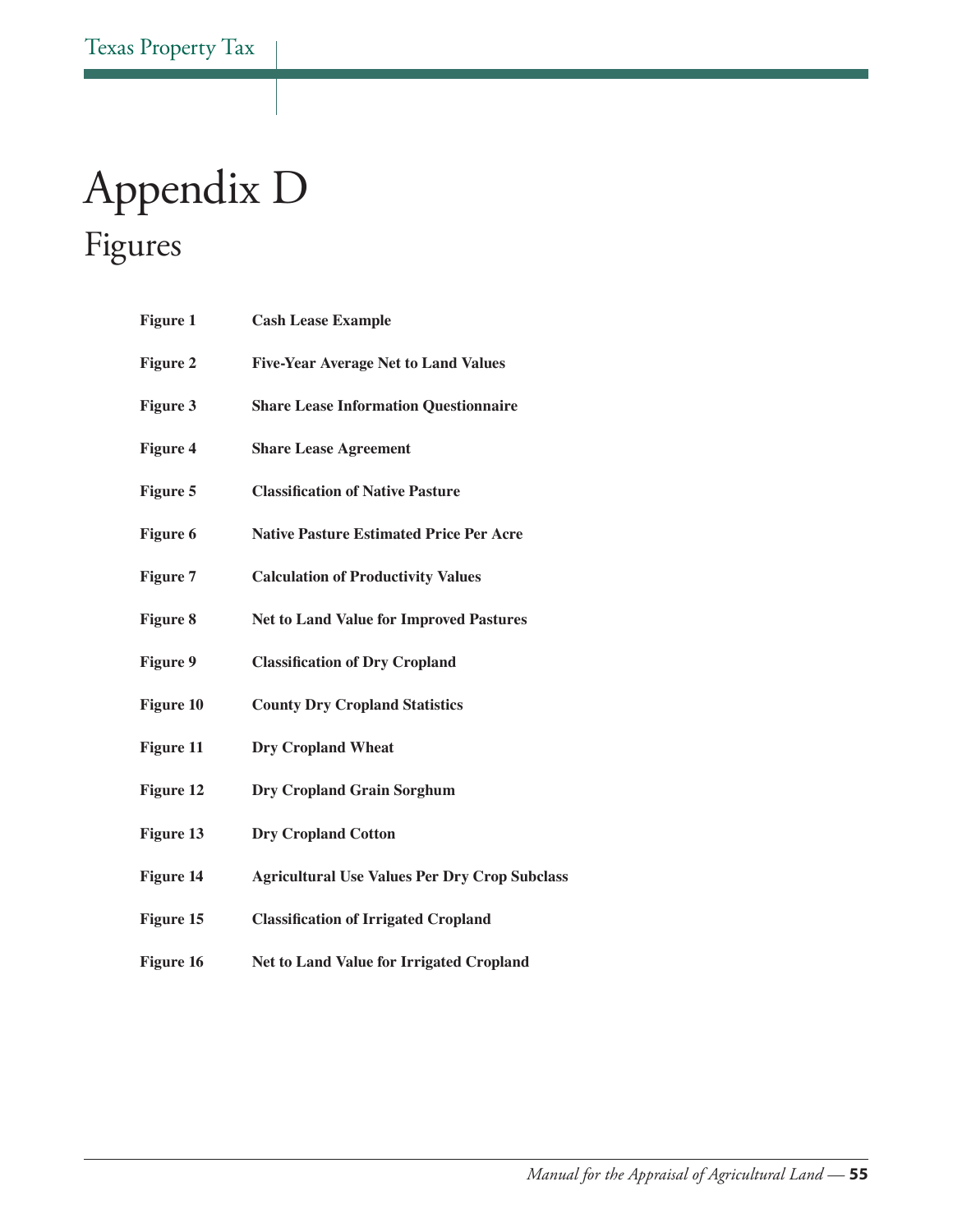| <b>Year</b> | <b>Grazing</b><br><b>Lease</b><br><b>Rates</b> | <b>Hunting</b><br><b>Lease</b><br><b>Rates</b> | <b>Yields</b> | <b>Typical</b><br>Rate | <b>Typical</b><br><b>Owner</b><br><b>Expenses</b>                                              | $=$      | <b>Typical Net</b><br>to Land<br><b>Value</b> |
|-------------|------------------------------------------------|------------------------------------------------|---------------|------------------------|------------------------------------------------------------------------------------------------|----------|-----------------------------------------------|
| 2010        | \$5.00<br>4.75<br>4.50<br>4.25                 | \$3.00<br>$3.00$<br>$3.00$<br>2.75             | Yields        | \$7.50                 | $\left\{\right.$ .50 fence $\left.\right\}$                                                    | $=$      | \$6.53                                        |
| 2011        | \$5.00<br>4.75<br>4.75<br>4.50                 | \$3.00<br>$3.00$<br>$3.25$<br>2.50             | Yields        | \$7.75                 | $\left\{\begin{array}{c} .50 \text{ fence} \\ .48 \text{ taxes} \end{array}\right\}$           | $\equiv$ | \$6.77                                        |
| 2012        | \$5.00<br>4.75<br>4.75<br>4.50                 | \$3.00<br>3.00<br>3.25<br>2.50                 | Yields        | \$7.75                 | $\left\{\n\begin{array}{c}\n.50 \text{ fence} \\ .48 \text{ taxes}\n\end{array}\n\right\}$     | $\equiv$ | \$6.77                                        |
| 2013        | \$5.00<br>5.00<br>4.75<br>5.00                 | \$3.25<br>3.50<br>3.25<br>3.00                 | Yields        | \$8.25                 | $\left\{\n \begin{array}{c}\n .50 \text{ fence} \\  .52 \text{ taxes}\n \end{array}\n\right\}$ | $=$      | \$7.23                                        |
| 2014        | \$5.00<br>4.75<br>4.75<br>4.50                 | \$3.00<br>3.50<br>3.50<br>3.50                 | Yields        | \$8.25                 | $50$ fence $\}$                                                                                | $\equiv$ | \$7.23                                        |

FIGURE 1 **Cash Lease Example**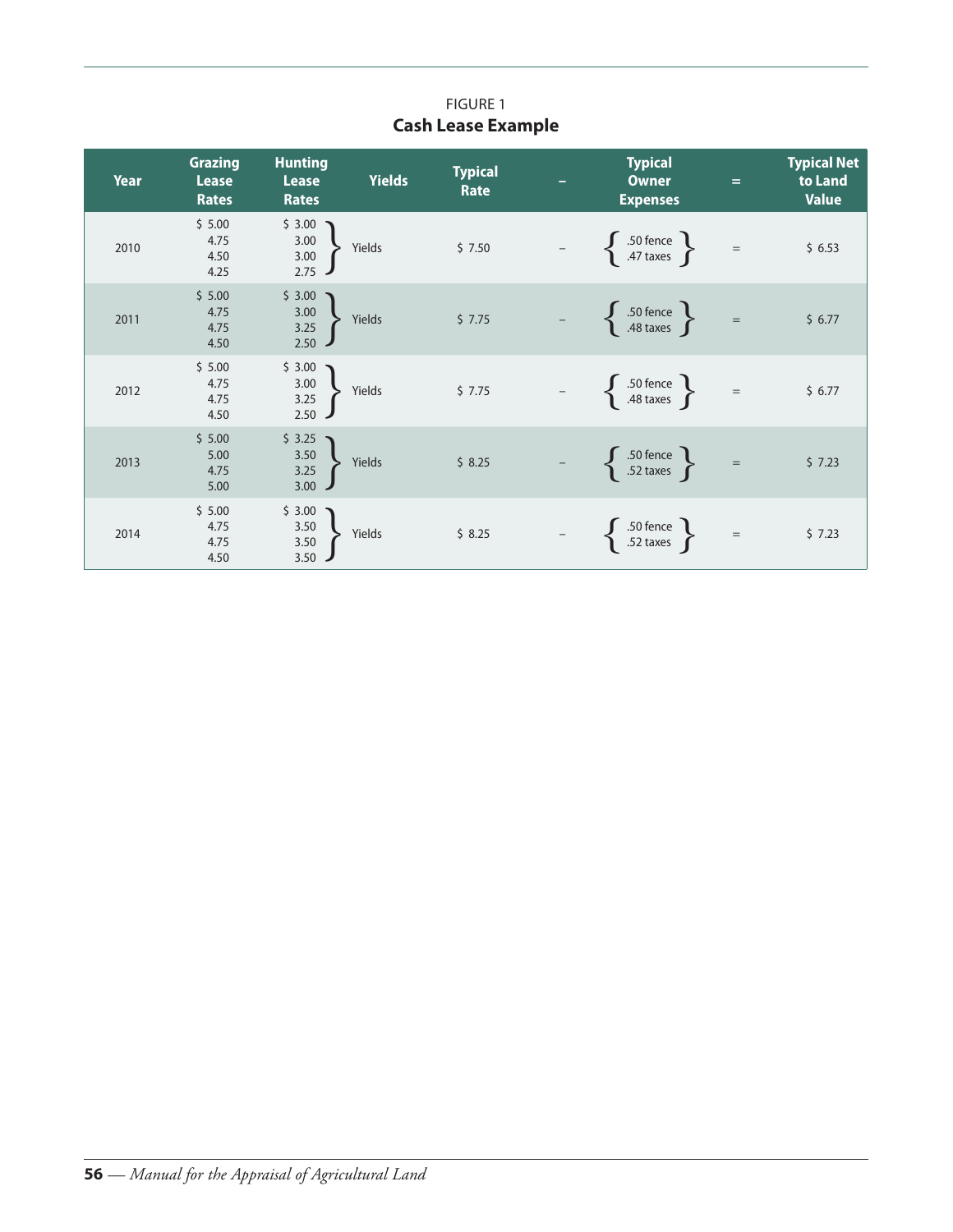### FIGURE 2 **5-Year Average Net to Land Values**

### **Land Use Category or Class: Native Pasture Net Income**

| 2010   | 2011   | ר וחר  | 2013   | 2014   | '5-year Avg. |
|--------|--------|--------|--------|--------|--------------|
| \$2.60 | \$2.85 | \$3.05 | \$3.30 | \$3.50 | \$3.06       |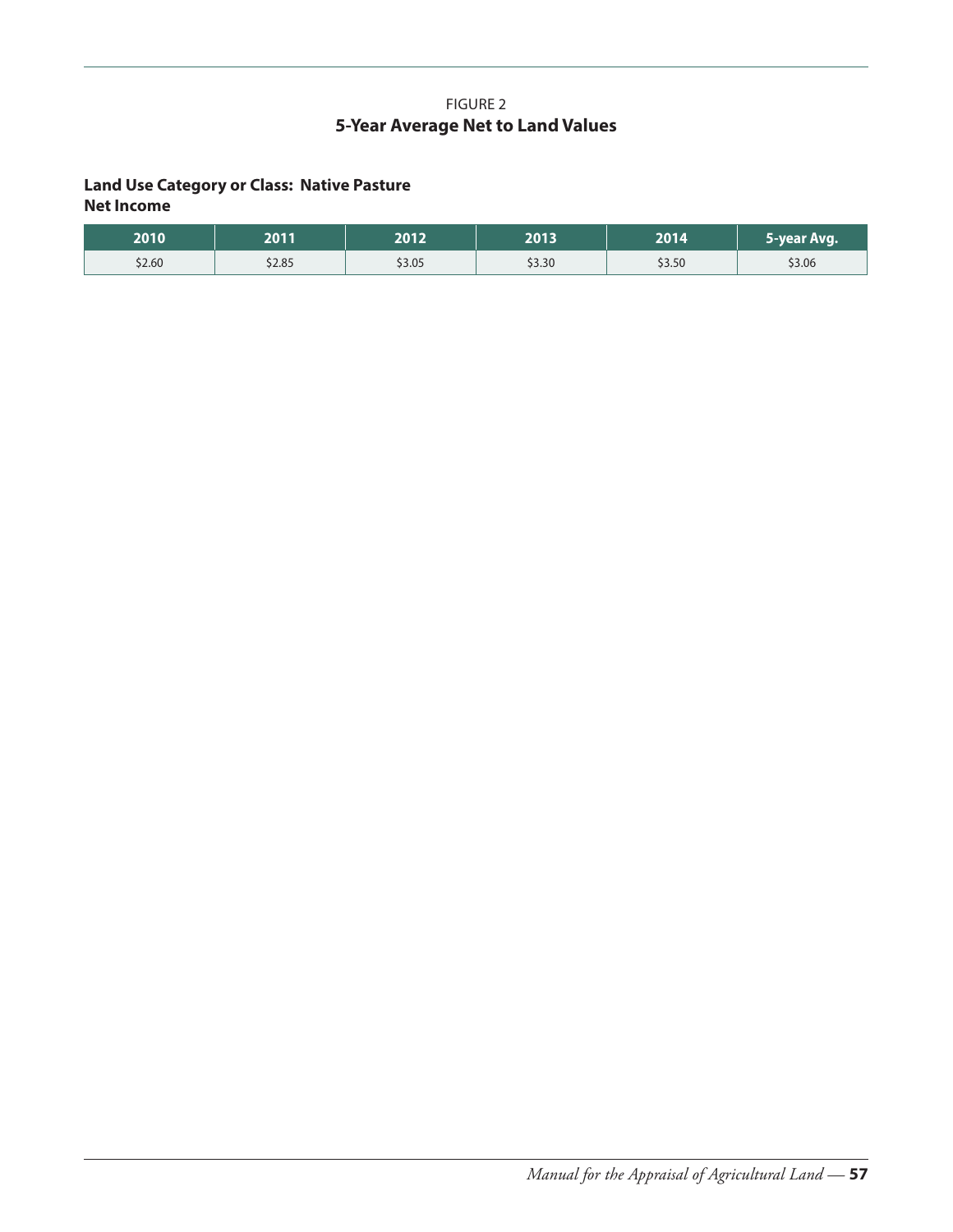#### FIGURE 3 **Share Lease Information Questionnaire (completed by property owner)**

**INSTRUCTIONS.** Appraisal records indicate that you own agricultural land leased on a share basis. On the chart below, please indicate the share payment that you receive and the expenses you pay on each crop. Please specify any crops you receive income from that are not listed on the form. If you own agricultural land of a type for which you have not received a form (e.g. irrigated cropland, native pasture, timber), please contact the appraisal district immediately. Your prompt attention to this request will enable the appraisal district to appraise agricultural property more accurately and equitably.

#### **Land Class: Dry Crop**

**Fill in your share of INCOME from each crop (use fractions)**

| Crop                  | <b>Grain Sorghum</b> | <b>Wheat</b> | <b>Cotton</b> | (Other) | (Other) |
|-----------------------|----------------------|--------------|---------------|---------|---------|
| 1) Grain/Lint         |                      |              |               |         |         |
| 2) Government Payment |                      |              |               |         |         |
| 3) Grazing            |                      |              |               |         |         |
| 4) Cotton Seed        |                      |              |               |         |         |
| 5) Other              |                      |              |               |         |         |

#### **Fill in your share of VARIABLE EXPENSES from each crop (use fractions)**

| Crop                    | <b>Grain Sorghum</b> | <b>Wheat</b> | <b>Cotton</b> | (Other) | (Other) |
|-------------------------|----------------------|--------------|---------------|---------|---------|
| Seed                    |                      |              |               |         |         |
| Fertilizer              |                      |              |               |         |         |
| Insecticide             |                      |              |               |         |         |
| Herbicide               |                      |              |               |         |         |
| Fungicide               |                      |              |               |         |         |
| Crop Insurance          |                      |              |               |         |         |
| <b>Irrigation Water</b> |                      |              |               |         |         |
| Harvest                 |                      |              |               |         |         |
| 1) Haul                 |                      |              |               |         |         |
| 2) Gin, bag, tie        |                      |              |               |         |         |
| Other                   |                      |              |               |         |         |
| 1)                      |                      |              |               |         |         |
| 2)                      |                      |              |               |         |         |
| 3)                      |                      |              |               |         |         |

**Fill in your share of FIXED EXPENSES from each crop (use fractions)**

| <b>Crop</b>     | <b>Grain Sorghum</b> | <b>Wheat</b> | <b>Cotton</b> | (Other) | (Other) |
|-----------------|----------------------|--------------|---------------|---------|---------|
| Real Estate Tax |                      |              |               |         |         |
| Wells           |                      |              |               |         |         |
| Other           |                      |              |               |         |         |
| 1)              |                      |              |               |         |         |
| 2)              |                      |              |               |         |         |
| 3)              |                      |              |               |         |         |
| 4)              |                      |              |               |         |         |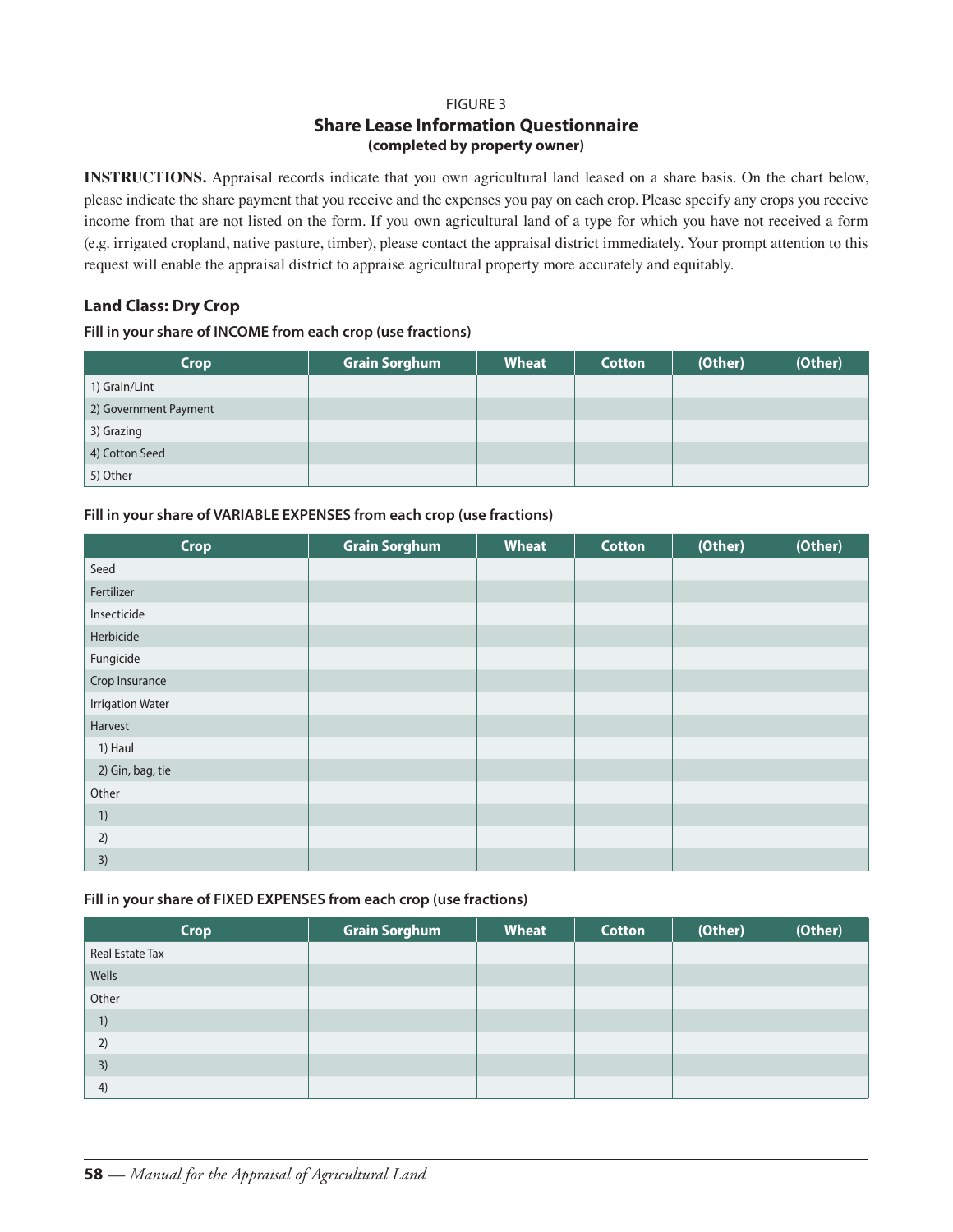|                                | <b>Owner's Share</b> |              | <b>Quantity</b> |              | <b>Price Per Unit</b> |                                     | <b>Owner's Share</b> |
|--------------------------------|----------------------|--------------|-----------------|--------------|-----------------------|-------------------------------------|----------------------|
| Income                         |                      |              |                 |              |                       |                                     |                      |
| Grain Sorghum                  | .333                 | $\mathsf{X}$ | 21.65           | $\mathsf{X}$ | \$8.33 cwt.           | $\hspace*{0.4em} = \hspace*{0.4em}$ | \$60.05              |
| <b>Government Payments</b>     | .333                 | X            | $\mathbf{1}$    | X            | 20.40 acre            | $=$                                 | 6.79                 |
| <b>Total Income</b>            |                      |              |                 |              |                       |                                     | \$66.84              |
| <b>Expenses - Variable</b>     |                      |              |                 |              |                       |                                     |                      |
| Fertilizer                     | .333                 | X            | $\mathbf{1}$    | X            | 25.00 acre            | $=$                                 | \$8.33               |
| <b>Harvest</b>                 | .333                 | X            | $\mathbf{1}$    | $\mathsf{X}$ | 10.00 acre            | $=$                                 | 3.33                 |
| Haul                           | .333                 | X            | 21.65           | $\mathsf{X}$ | .25 cwt.              | $=$                                 | 1.80                 |
| <b>Total Variable Expenses</b> |                      |              |                 |              |                       |                                     | \$13.46              |
| <b>Expenses - Fixed</b>        |                      |              |                 |              |                       |                                     |                      |
| Property taxes                 | 1.0                  | $\mathsf{X}$ | $\mathbf{1}$    | $\chi$       | 1.75 acre             | $\quad = \quad$                     | \$1.75               |
| <b>Total Expenses</b>          |                      |              |                 |              |                       | $=$                                 | \$15.21              |
| <b>Net to Land Value</b>       |                      |              |                 |              |                       | $=$                                 | \$51.63 per acre     |

## FIGURE 4 **Share Lease Agreement**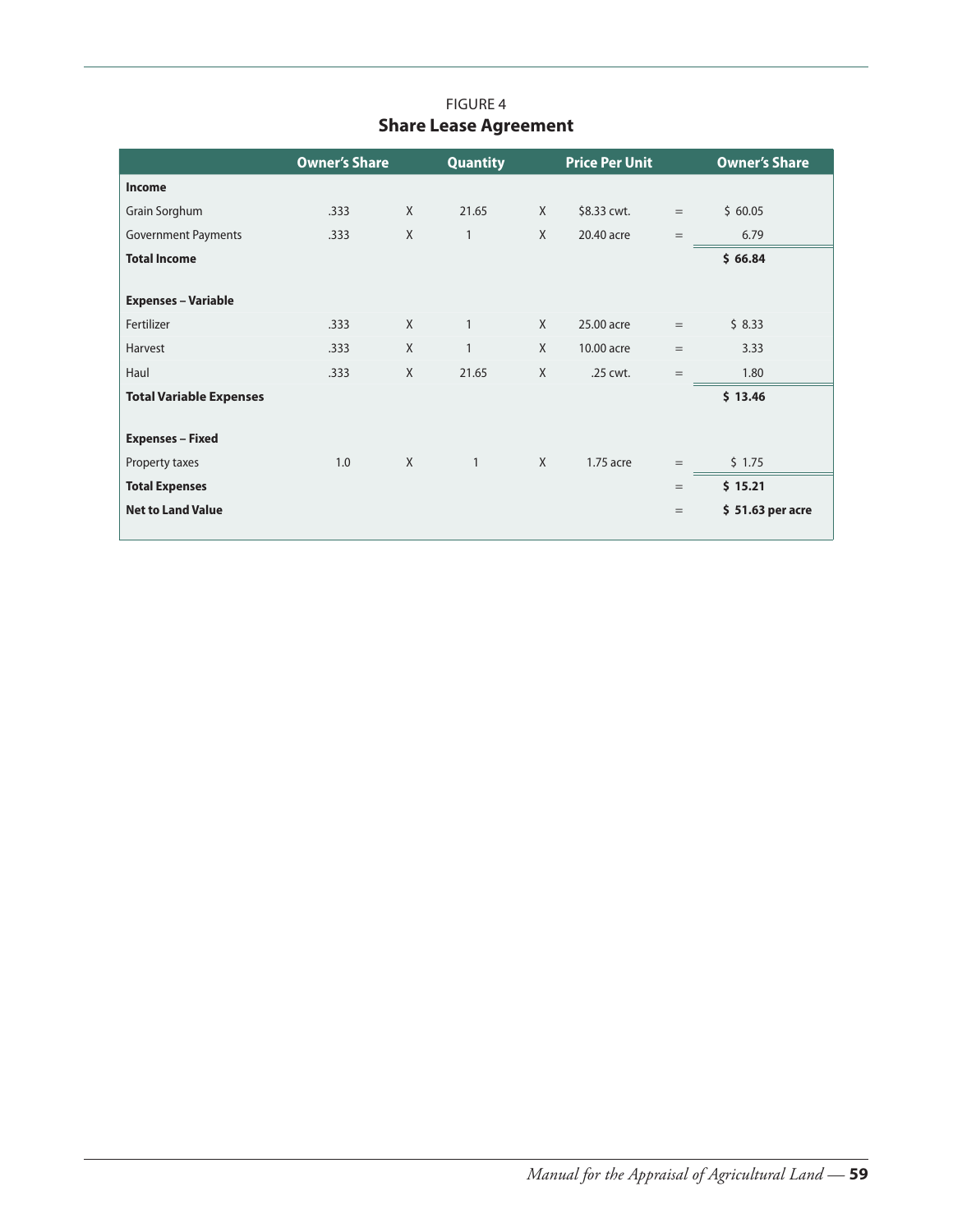| <b>Soil Type</b>          | <b>Range Site</b>    | <b>Acres</b> | <b>Percent</b> | Avg. Herb<br><b>Yield</b> | <b>Yield</b><br><b>Index</b> | <b>Ag Use</b><br><b>Class</b>      | <b>Productivity</b><br><b>Index</b> |
|---------------------------|----------------------|--------------|----------------|---------------------------|------------------------------|------------------------------------|-------------------------------------|
| Frio Clay Loam            | Bottomland           | 3,403        | 1.3            | 4,600                     | 153                          | $\overline{1}$                     | 150                                 |
| Ligon Clay Loam           | Bottomland           | 2,784        | 1.1            | 4,600                     | 153                          |                                    |                                     |
| Denton Silty Clay 0-1     | Deep Upland          | 3,867        | 1.5            | 4,400                     | 147                          |                                    |                                     |
| Denton Silty Clay1-3      | Deep Upland          | 4,290        | 1.7            | 4,400                     | 147                          |                                    |                                     |
| Spur Soils                | Deep Upland          | 1,125        | 0.4            | 4,400                     | 147                          |                                    |                                     |
| Tobaso Clay 0-1           | Redland              | 1,870        | 0.7            | 3,700                     | 123                          | $\ensuremath{\mathsf{II}}$         | 120                                 |
| Tobaso Clay 1-3           | Redland              | 17,906       | 6.9            | 3,700                     | 123                          |                                    |                                     |
| Olton Clay Loam           | Clay Loam            | 2,100        | 0.8            | 3,600                     | 120                          |                                    |                                     |
| Angelo Clay Loam 0-1      | Clay Loam            | 8,824        | 3.4            | 3,600                     | 120                          |                                    |                                     |
| Angelo Clay Loam 1-3      | Clay Loam            | 12,117       | 4.7            | 3,600                     | 120                          |                                    |                                     |
| Yohola Clay               | Shallow              | 9,059        | 3.6            | 3,500                     | 117                          |                                    |                                     |
| Kavitt Clay 0-1           | Shallow              | 1,579        | 0.6            | 3,500                     | 117                          |                                    |                                     |
| Kavitt Clay 1-2           | Shallow              | 921          | 0.4            | 3,500                     | 117                          |                                    |                                     |
| Pedernales Loam           | Shallow              | 5,000        | 1.9            | 3,500                     | 117                          |                                    |                                     |
| Pedernales Sandy Loam     | Sandy Loam           | 2,500        | 1.0            | 3,400                     | 113                          |                                    |                                     |
| Paducah Loam              | <b>Mixed Land</b>    | 3,126        | 1.2            | 3,100                     | 103                          | $\ensuremath{\mathsf{III}}\xspace$ | 100                                 |
| <b>Randall Clay</b>       | <b>Mixed Land</b>    | 7,592        | 2.9            | 3,100                     | 103                          |                                    |                                     |
| Obaro Loam                | <b>Mixed Land</b>    | 22,408       | 8.7            | 3,100                     | 103                          |                                    |                                     |
| Estacado Loam             | Hardland             | 6,222        | 2.4            | 3,000                     | 100                          |                                    |                                     |
| Zapata Loam               | Hardland             | 3,778        | 1.5            | 3,000                     | 100                          |                                    |                                     |
| <b>Travis Sandy Loam</b>  | Sandy                | 20,445       | 7.9            | 3,000                     | 100                          |                                    |                                     |
| Heatly                    | Sandy                | 9,528        | 3.7            | 3,000                     | 100                          |                                    |                                     |
| Tivoli                    | Sandy                | 10,027       | 3.9            | 3,000                     | 100                          |                                    |                                     |
| Doss Sandy Loam           | <b>Tight Sandy</b>   | 12,328       | 4.8            | 2,800                     | 93                           |                                    |                                     |
| Merata Sandy Loam         | <b>Tight Sandy</b>   | 7,672        | 3.0            | 2,800                     | 93                           |                                    |                                     |
| <b>Brackett</b>           | Adobe                | 985          | 0.4            | 2,500                     | 83                           | ${\sf IV}$                         | 80                                  |
| Kimbrough                 | Stoney               | 3,214        | 1.2            | 2,400                     | 80                           |                                    |                                     |
| Talpa                     | Stoney               | 1,786        | $0.7\,$        | 2,400                     | 80                           |                                    |                                     |
| Ozona Assoc.              | <b>Shallow Hills</b> | 3,000        | 1.2            | 2,400                     | $80\,$                       |                                    |                                     |
| Doss Loam Assoc.          | <b>Shallow Hills</b> | 13,698       | 5.3            | 2,400                     | 80                           |                                    |                                     |
| Cosh-Latom                | <b>Shallow Hills</b> | 16,302       | 6.3            | 2,250                     | 75                           |                                    |                                     |
| <b>Bandera Clay</b>       | <b>Shallow Hills</b> | 10,000       | 3.9            | 2,250                     | 75                           |                                    |                                     |
| Brackett-Tanant           | Steep Adobe          | 6,625        | 2.5            | 2,000                     | 67                           | ${\sf V}$                          | 65                                  |
| <b>Tulia Clay</b>         | Hardland             | 9,444        | 3.7            | 1,900                     | 63                           |                                    |                                     |
| <b>Brooks Clay</b>        | Hardland             | 4,556        | 1.8            | 1,900                     | 63                           |                                    |                                     |
| Segovia Gravelly Loam     | <b>Steep Rocky</b>   | 2,321        | 0.9            | 1,300                     | 43                           | VI                                 | 40                                  |
| Leakey Gravelly Clay      | <b>Steep Rocky</b>   | 4,641        | 1.8            | 1,300                     | 43                           |                                    |                                     |
| <b>Eckert Stony Soils</b> | <b>Stoney Loam</b>   | 773          | 0.3            | 900                       | 30                           |                                    |                                     |

## FIGURE 5 **Classification of Native Pasture**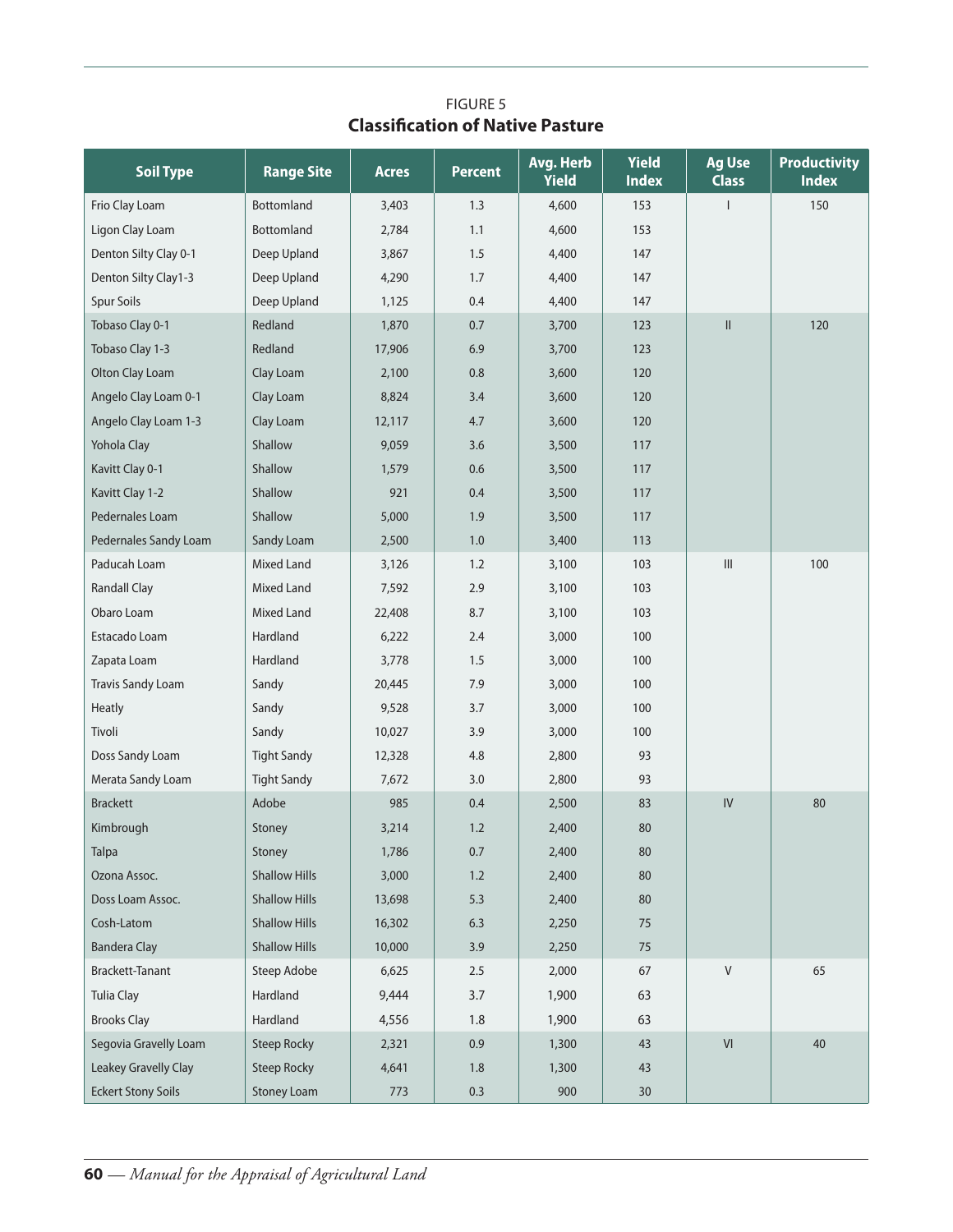|                | <b>Lease</b>  | <b>Total</b><br><b>Acreage</b> |                |                | <b>Acreage Per Class</b> | <b>Lease Price</b> | <b>Estimated</b> |                |                 |                          |
|----------------|---------------|--------------------------------|----------------|----------------|--------------------------|--------------------|------------------|----------------|-----------------|--------------------------|
| <b>Lease</b>   | <b>Amount</b> |                                | 1              | $\overline{2}$ | 3                        | 4                  | 5                | 6              | <b>Per Acre</b> | <b>Price Per</b><br>Acre |
| $\mathbf{I}$   | \$605         | 110                            | 5              | $\mathbf{0}$   | 105                      | $\mathbf{0}$       | $\mathbf{0}$     | $\mathbf{0}$   | \$5.50          | \$5.63                   |
| $\overline{2}$ | 1,166         | 212                            | $\overline{0}$ | $\mathbf{0}$   | 198                      | 14                 | $\mathbf{0}$     | $\mathbf{0}$   | 5.50            | 5.43                     |
| 3              | 736           | 92                             | 75             | 17             | $\Omega$                 | $\mathbf{0}$       | $\mathbf{0}$     | $\mathbf{0}$   | 8.00            | 7.95                     |
| $\overline{4}$ | 2,240         | 320                            | 80             | 201            | $\mathbf{0}$             | 39                 | $\mathbf{0}$     | $\mathbf{0}$   | 7.00            | 6.74                     |
| 5              | 3,000         | 640                            | $\mathbf{0}$   | $\mathbf{0}$   | 286                      | 275                | 79               | $\mathbf{0}$   | 4.69            | 4.79                     |
| 6              | 2,000         | 350                            | $\mathbf{0}$   | 138            | 212                      | $\mathbf{0}$       | $\Omega$         | $\Omega$       | 5.71            | 5.93                     |
| $\overline{7}$ | 8,200         | 1,640                          | $\overline{0}$ | 270            | 504                      | 325                | 491              | 50             | 5.00            | 4.79                     |
| 8              | 4,750         | 1,057                          | $\overline{0}$ | $\mathbf{0}$   | 198                      | 623                | 215              | 21             | 4.49            | 4.40                     |
| 9              | 640           | 160                            | $\overline{0}$ | 123            | 37                       | $\mathbf{0}$       | $\mathbf{0}$     | $\Omega$       | 4.00            | 6.35                     |
| 10             | 1,800         | 300                            | $\overline{0}$ | 25             | 35                       | 240                | $\mathbf{0}$     | $\overline{0}$ | 6.00            | 4.71                     |

FIGURE 6 **Native Pasture Estimated Price per Acre**

To calculate the estimated price per acre, multiply the acreage per class times the lease rate below, total the results and divide by the total acreage.

| <b>Land Class</b> | <b>Base Rate</b> |                           | <b>Index</b> |     | <b>Price Per Acre</b> |
|-------------------|------------------|---------------------------|--------------|-----|-----------------------|
| 1                 | \$5.50           | $\boldsymbol{\mathsf{X}}$ | 1.50         | $=$ | \$8.25                |
| 2                 | 5.50             | $\mathsf{x}$              | 1.20         | $=$ | 6.60                  |
| 3                 | 5.50             | X                         | 1.00         | $=$ | 5.50                  |
| $\overline{4}$    | 5.50             | $\boldsymbol{X}$          | .80          | $=$ | 4.40                  |
| 5                 | 5.50             | X                         | .65          | $=$ | 3.58                  |
| 6                 | 5.50             | $\boldsymbol{\mathsf{X}}$ | .40          | $=$ | 2.20                  |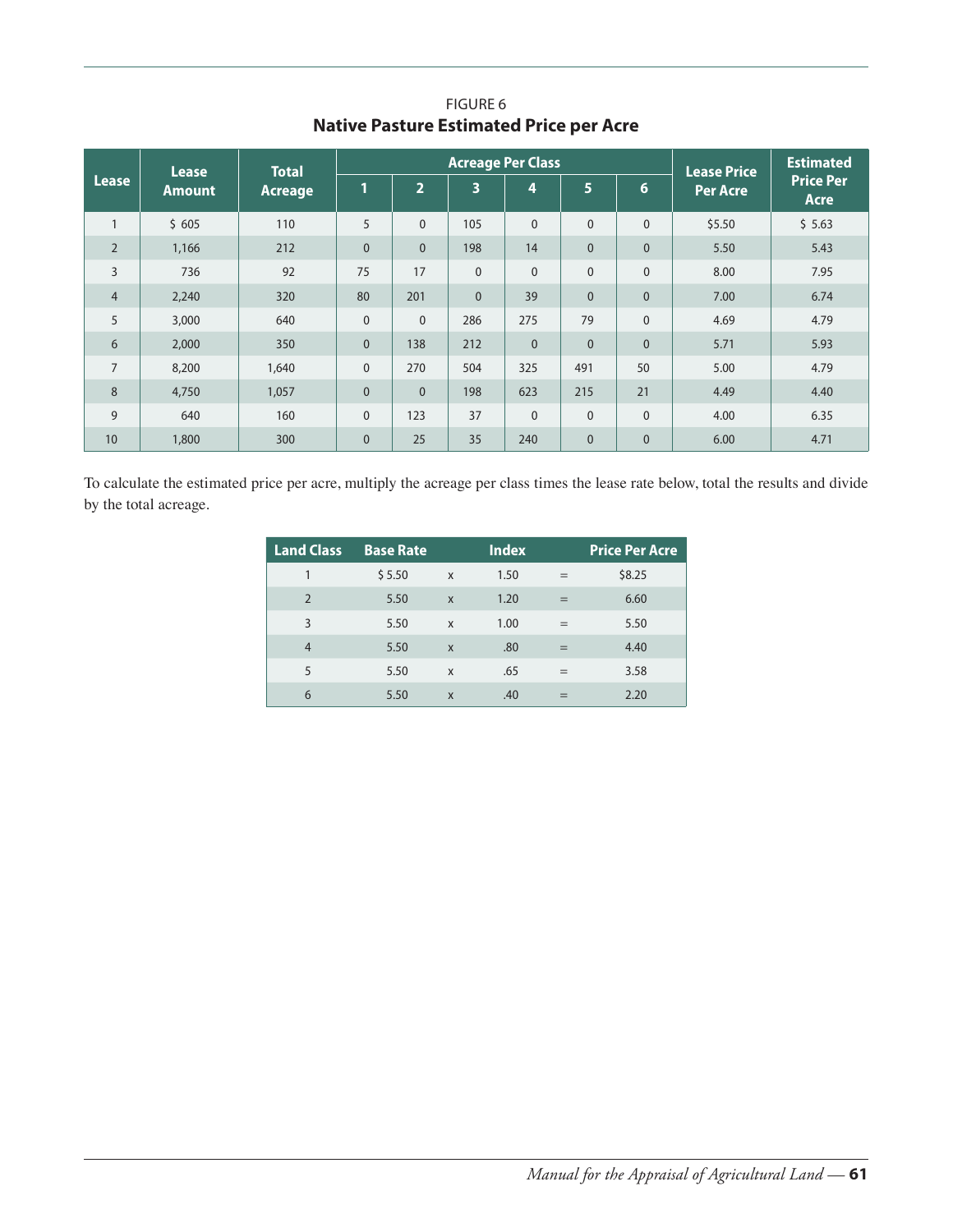# FIGURE 7 **Calculation of Productivity Values**

| <b>Income</b>                    |        |        |              |                          | <b>Expenses</b> |                          |      |            | <b>Capitalization</b> |                 |   |                 |     |         |
|----------------------------------|--------|--------|--------------|--------------------------|-----------------|--------------------------|------|------------|-----------------------|-----------------|---|-----------------|-----|---------|
| <b>Grazing</b><br><b>Hunting</b> |        |        | <b>Fence</b> |                          | <b>Taxes</b>    |                          |      | <b>NTL</b> |                       | <b>Cap Rate</b> |   | <b>Ag Value</b> |     |         |
| NP <sub>1</sub>                  | \$8.25 | $+$    | \$2.00       | $\overline{\phantom{a}}$ | 5.75            | $\overline{\phantom{a}}$ | 5.65 |            |                       | $=$ \$ 8.85     | ÷ | .1000           | $=$ | \$88.50 |
| NP <sub>2</sub>                  | 6.60   | $^{+}$ | 2.00         | $\overline{\phantom{0}}$ | .75             | $\qquad \qquad -$        | .53  |            | $=$                   | 7.32            | ÷ | .1000           | $=$ | 73.20   |
| NP <sub>3</sub>                  | 5.50   | $^{+}$ | 2.00         | $\qquad \qquad -$        | .75             | $\overline{\phantom{a}}$ | .45  |            | $=$                   | 6.30            | ÷ | .1000           | $=$ | 63.00   |
| NP4                              | 4.40   | $+$    | 2.00         | $\qquad \qquad -$        | .75             | $\overline{\phantom{0}}$ | .38  |            | $=$                   | 5.27            | ÷ | .1000           | $=$ | 52.70   |
| NP <sub>5</sub>                  | 3.58   | $^{+}$ | 2.00         | $\qquad \qquad -$        | .75             | $\overline{\phantom{0}}$ | .32  |            | $=$                   | 4.51            | ÷ | .1000           | $=$ | 45.10   |
| NP <sub>6</sub>                  | 2.20   | $^{+}$ | 2.00         | $\overline{\phantom{0}}$ | .75             | $\overline{\phantom{m}}$ | .22  |            | $=$                   | 3.23            | ÷ | .1000           | $=$ | 32.30   |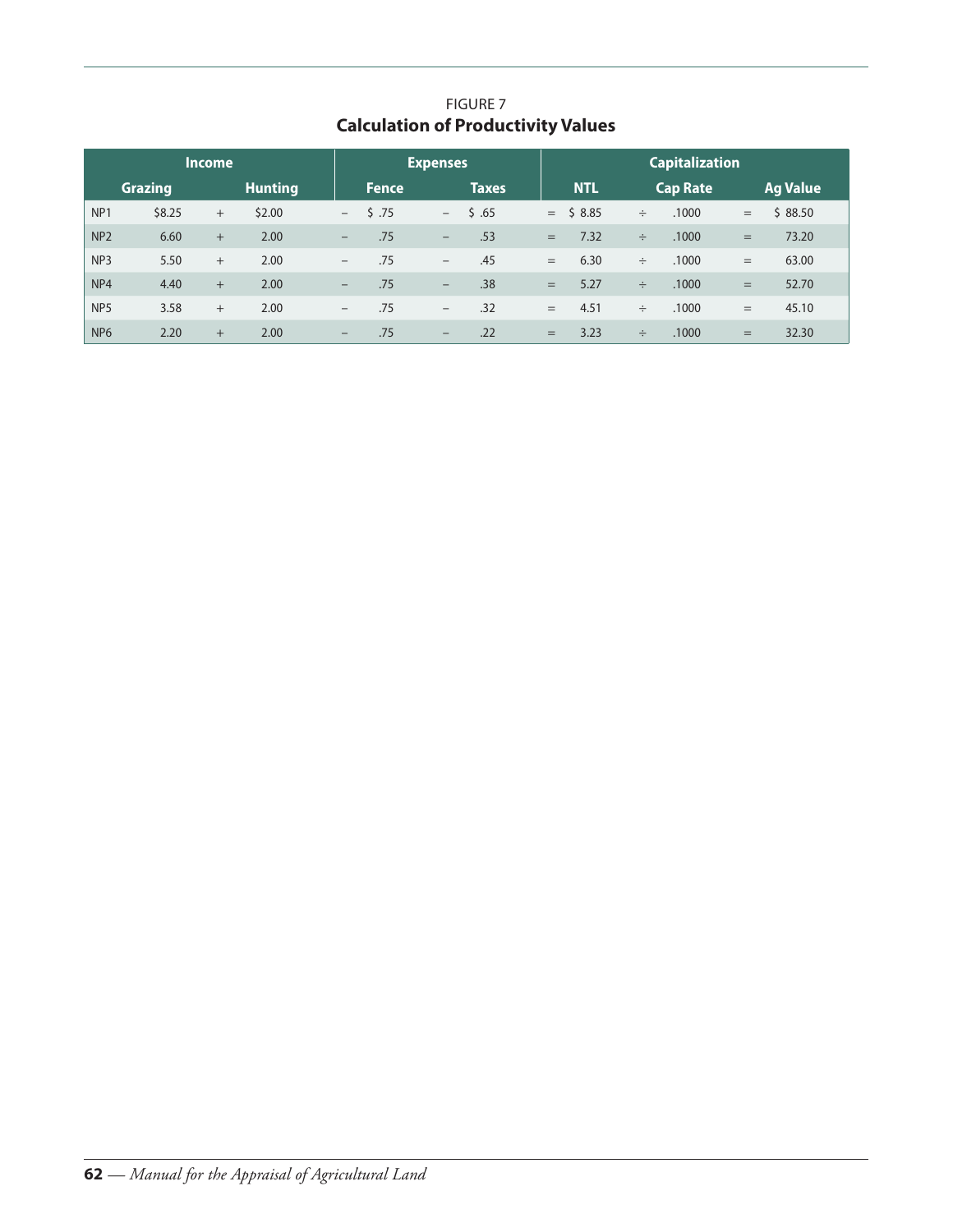| <b>Lease</b>   | <b>Lease</b> | <b>Total</b> |                 |                 | <b>Acreage per Class</b> |                 | IP  | <b>NP Lease</b> | <b>IP Lease</b> | <b>IP Per</b> |
|----------------|--------------|--------------|-----------------|-----------------|--------------------------|-----------------|-----|-----------------|-----------------|---------------|
| <b>Number</b>  | Amount       | Acreage      | NP <sub>1</sub> | NP <sub>2</sub> | <b>NP3</b>               | NP <sub>4</sub> |     | Amount          | Amount          | Acre          |
|                | \$1,880      | 280          | 15              | 102             |                          | 98              | 65  | \$1,228         | \$652           | \$10.03       |
| $\overline{2}$ | 2,600        | 320          | 40              | 111             | 79                       | $\Omega$        | 90  | 1,497           | 1,103           | 12.26         |
| <sub>2</sub>   | 7.105        | 980          | 70              | 259             | 412                      | 39              | 200 | 4,725           | 2,380           | 11.90         |

FIGURE 8 **Net to Land Values for Improved Pastures**

To estimate the lease amount per acre for improved pasture in a mixed lease, use the native pasture lease rates (Figure 6) to estimate the amount attributable to native pasture. Subtracting this amount from the gross lease leaves the improved pasture lease amount. Dividing that amount by the acres of improved pasture gives the rate per acre.

#### **Worksheet, Irrigated Pasture Lease 1**

| <b>Land Class/</b><br><b>Lease Type</b> | <b>Acreage</b> |              | <b>Lease</b> |     | <b>Subtotal</b>           |
|-----------------------------------------|----------------|--------------|--------------|-----|---------------------------|
| NP <sub>1</sub>                         | 15             | X            | \$8.25       | $=$ | \$123.75                  |
| NP <sub>2</sub>                         | 102            | $\mathsf{X}$ | 6.60         | $=$ | 673.20                    |
| NP <sub>3</sub>                         | $\mathbf{0}$   | X            | 5.50         | $=$ | 0.00                      |
| NP4                                     | 98             | $\mathsf{X}$ | 4.40         | $=$ | 431.20                    |
| <b>Native Pasture Lease</b>             |                |              |              | $=$ | \$1,228.15                |
| <b>Gross Lease</b>                      |                |              |              | $=$ | \$1,880.00                |
| <b>NP Lease</b>                         |                |              |              | $=$ | $-5$ 1,228.15             |
| <b>IP Lease</b>                         |                |              |              | $=$ | 651.85                    |
| <b>IP Lease per Acre</b>                |                |              |              | $=$ | $651.85 \div 65 = $10.03$ |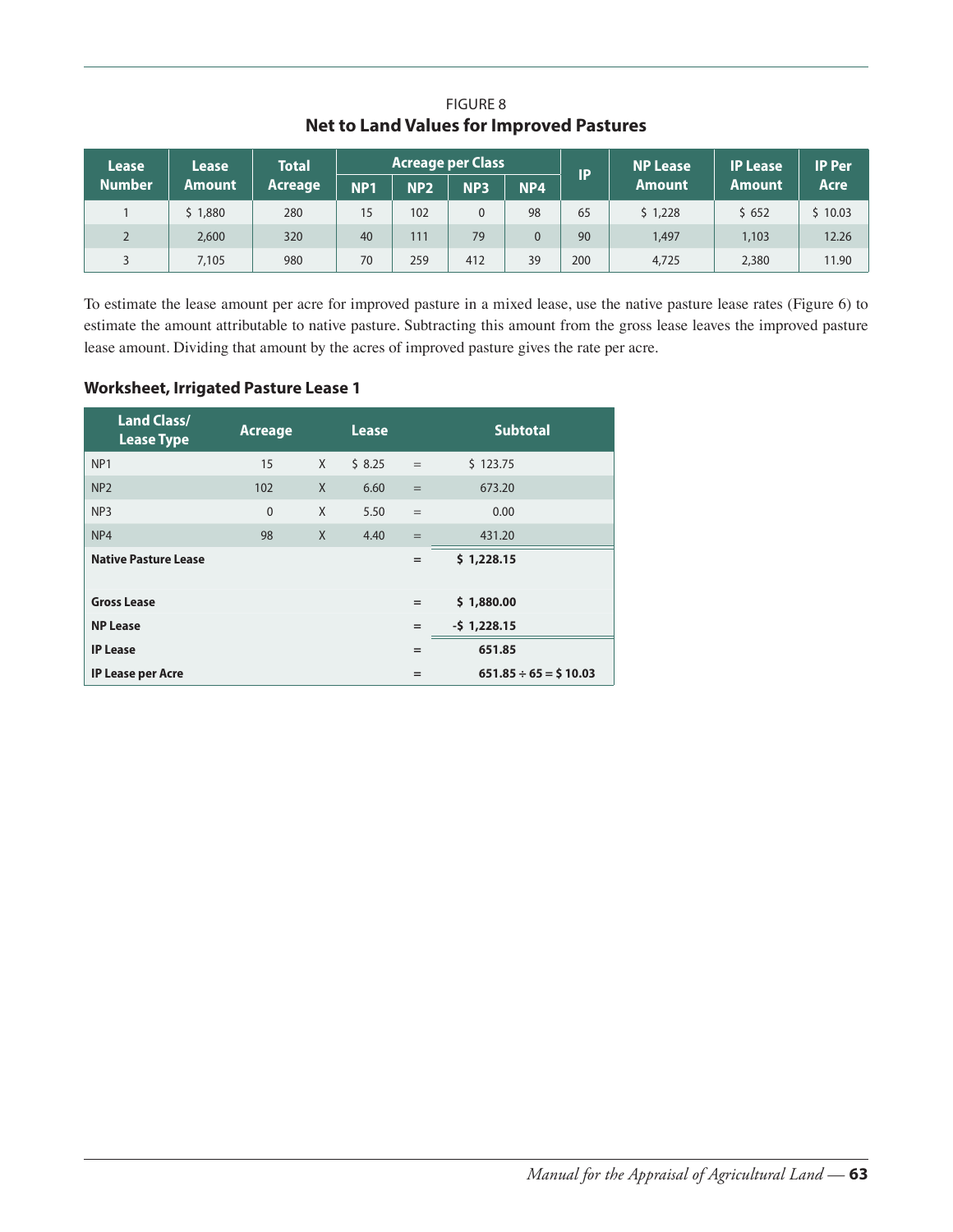| <b>Soil Type</b>                       | <b>Acres</b> | $\frac{9}{6}$ of<br><b>Total</b> | <b>Wheat</b><br><b>Yield</b> | <b>Wheat</b><br><b>Index</b> | <b>Grain</b><br>Sorghum | Grain<br><b>Index</b> | <b>Cotton</b><br><b>Yield</b> | <b>Cotton</b><br><b>Index</b> | <b>Composite</b><br><b>Index</b> | <b>Ag Use</b><br><b>Class</b>      | Prod.<br>Index. |
|----------------------------------------|--------------|----------------------------------|------------------------------|------------------------------|-------------------------|-----------------------|-------------------------------|-------------------------------|----------------------------------|------------------------------------|-----------------|
| Spur Soils                             | 6,550        | 3.3                              | 20                           | 133                          | 2000                    | 133                   | 275                           | 138                           | 135                              | $\overline{1}$                     | 135             |
| Frio Clay Loam                         | 1,338        | .7                               | 20                           | 133                          | 2000                    | 133                   | 275                           | 138                           | 135                              |                                    |                 |
| Angelo Clay<br>Loam $1-3$              | 9,326        | 4.7                              | 20                           | 133                          | 1750                    | 117                   | 250                           | 125                           | 125                              | $\ensuremath{\mathsf{II}}$         | 120             |
| <b>Denton Silty</b><br>$Clay 0-1$      | 20,035       | 10.1                             | 20                           | 133                          | 1750                    | 117                   | 250                           | 125                           | 125                              |                                    |                 |
| Ligon Clay Loam                        | 4,368        | 2.2                              | 20                           | 133                          | 1250                    | 83                    | 250                           | 125                           | 114                              |                                    |                 |
| Yohala Clay                            | 912          | .5                               | 15                           | 100                          | 2000                    | 133                   | 250                           | 125                           | 120                              |                                    |                 |
| Tobasa Clay 0-1                        | 11,899       | 6.0                              | 20                           | 133                          | 1750                    | 117                   | 225                           | 113                           | 121                              |                                    |                 |
| Pedernales                             | 12,899       | 6.5                              | 15                           | 100                          | 1250                    | 83                    | 200                           | 100                           | 95                               | $\ensuremath{\mathsf{III}}\xspace$ | 100             |
| Olton Clay Loam                        | 17,849       | 9.0                              | 15                           | 100                          | 1500                    | 100                   | 200                           | 100                           | 100                              |                                    |                 |
| Tobasa Clay 1-3                        | 6,148        | 3.1                              | 15                           | 100                          | 1750                    | 117                   | 200                           | 100                           | 106                              |                                    |                 |
| Obero Loam                             | 1,597        | 8.5                              | 12                           | 80                           | 1500                    | 100                   | 175                           | 88                            | 90                               |                                    |                 |
| Angelo Clay<br>Loam 3-5                | 9,128        | 4.6                              | 15                           | 100                          | 1500                    | 100                   | 200                           | 100                           | 100                              |                                    |                 |
| <b>Denton Silty</b><br>Clay $1-3$      | 16,064       | 8.1                              | 15                           | 100                          | 1500                    | 100                   | 200                           | 100                           | 100                              |                                    |                 |
| Paducah Loam                           | 10,114       | 5.1                              | 15                           | 100                          | 1500                    | 100                   | 200                           | 100                           | 100                              |                                    |                 |
| Kavitt Clay 0-1                        | 1,196        | $.6\,$                           | 15                           | 100                          | 1250                    | 83                    | 200                           | 100                           | 95                               |                                    |                 |
| <b>Denton Silty</b><br><b>Clay 3-5</b> | 1,785        | $.9$                             | 12                           | 80                           | 1250                    | 83                    | 150                           | 75                            | 80                               | IV                                 | 80              |
| Estacado Loam                          | 24,598       | 12.4                             | 12                           | 80                           | 1250                    | 83                    | 175                           | 88                            | 84                               |                                    |                 |
| Kavitt Clay 1-3                        | 13,684       | 6.9                              | 15                           | 100                          | 1000                    | 67                    | 150                           | 75                            | 80                               |                                    |                 |
| Pedernales Sandy                       | 5,955        | 3.0                              | 15                           | 100                          | 1250                    | 83                    | 150                           | 76                            | 85                               |                                    |                 |
| <b>Travis Sandy</b><br>Loam            | 4,567        | 2.3                              | 15                           | 100                          | 1000                    | 67                    | 150                           | 75                            | 80                               |                                    |                 |
| Zapata Loam                            | 3,966        | 2.0                              | 12                           | 80                           | 1000                    | 67                    | 150                           | 75                            | 74                               |                                    |                 |
| Abilene Sandy<br>Loam                  | 9,718        | 4.9                              | 10                           | 67                           | 750                     | 50                    | 150                           | 75                            | 64                               | $\vee$                             | 64              |
| Demona Fine<br>Sand                    | 4,569        | 2.3                              | 10                           | 67                           | 750                     | 50                    | 125                           | 63                            | 60                               |                                    |                 |

FIGURE 9 **Classification of Dry Cropland**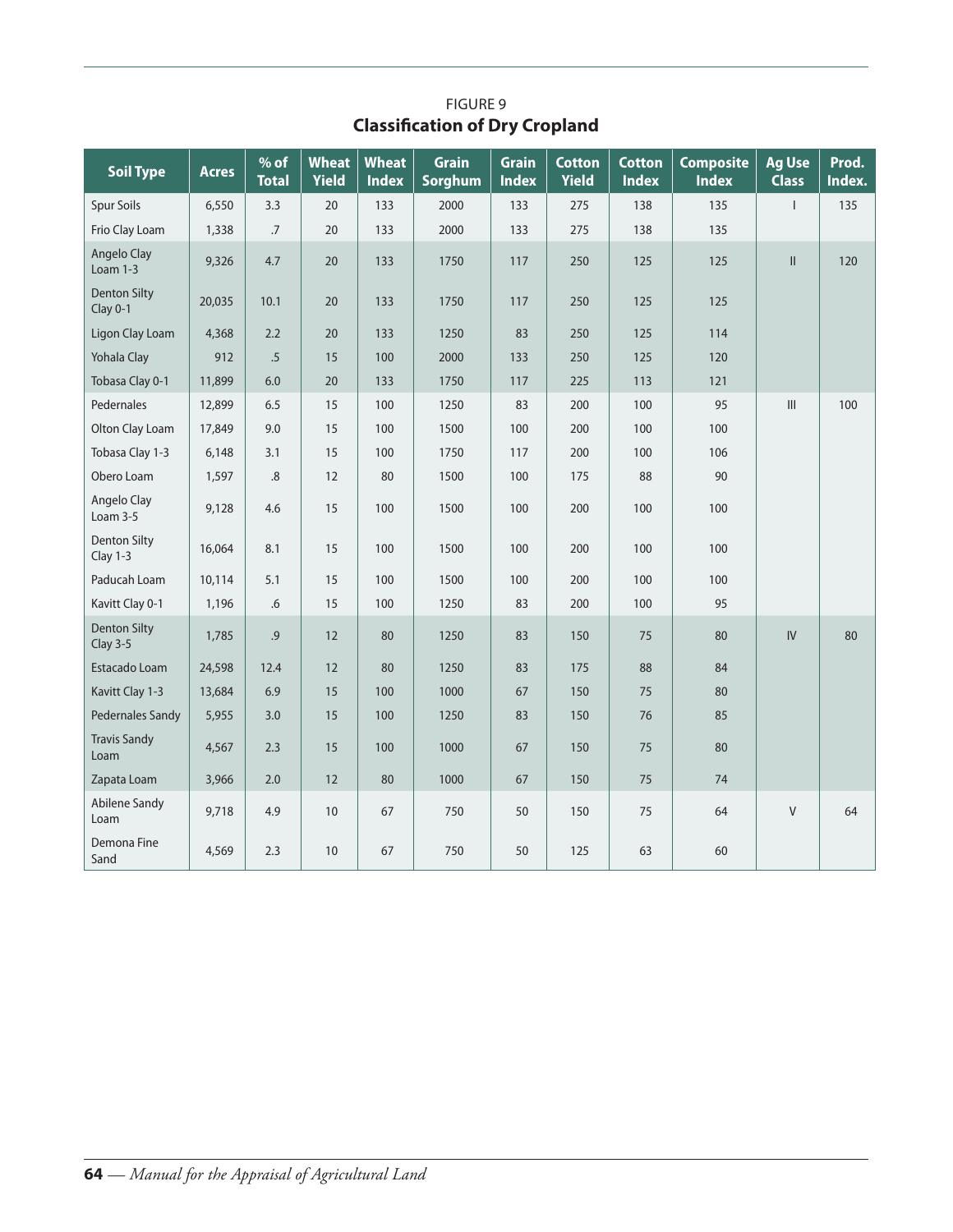#### FIGURE 10 **County Dry Cropland Statistics Share Lease: Ferguson County (2014)**

| <b>Crop</b>   | <b>Acres Planted</b> | <b>Acres Harvested</b> | 2014 Yield | <b>Price/Unit</b> |
|---------------|----------------------|------------------------|------------|-------------------|
| Wheat         | 78,800               | 72,000                 | 17.5000    | \$7.11/bushel     |
| Grain Sorghum | 59,700               | 57,500                 | 1,300.0000 | 8.33/cwt.         |
| Cotton (lint) | 45,800               | 44,500                 | 175,0000   | $0.75$ /lb.       |
| Cotton (seed) | 45,800               | 44,500                 | 0.1354     | 254.00/ton        |

#### **ADJUSTED YIELD PER ACRE\***

| Crop          | <b>Acres</b><br><b>Harvested</b> | <b>Acres</b><br><b>Planted</b> | Percentage<br><b>Harvested</b> | <b>Yield Per</b><br><b>Harvested Acre</b> | <b>Yield Per</b><br><b>Planted Acre</b> |
|---------------|----------------------------------|--------------------------------|--------------------------------|-------------------------------------------|-----------------------------------------|
| Wheat         | 72,000                           | 78,800                         | .91                            | 17.5 bu.                                  | 15.9 bu.                                |
| Grain Sorghum | 57,500                           | 59,700                         | .96                            | 13.0 cwt.                                 | 12.48 cwt.                              |
| Cotton (lint) | 44,500                           | 45,800                         | .97                            | 175.0 lbs.                                | 169.75 lbs.                             |
| Cotton (seed) | 44,500                           | 45,800                         | .97                            | .1354 tons                                | .1313 tons                              |

\*See Exhibit 5 for an explanation of adjusted yields.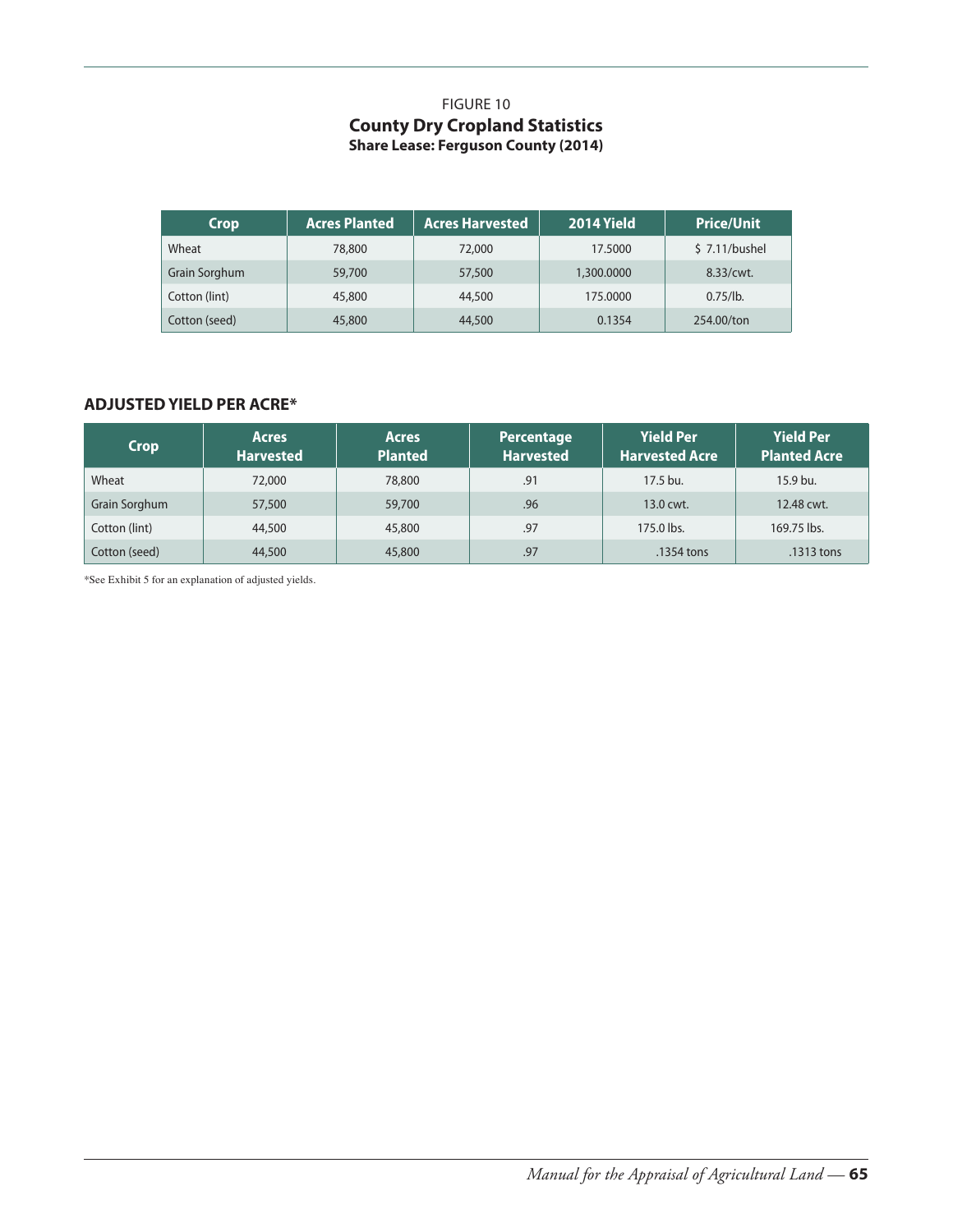#### FIGURE 11 **Dry Cropland Wheat Share Lease: Ferguson County (2014)**

|                                | <b>Owner's Share</b> |              | <b>Quantity</b> |              | <b>Price Per Unit</b> |     | <b>Owner's Share</b> |
|--------------------------------|----------------------|--------------|-----------------|--------------|-----------------------|-----|----------------------|
| <b>Income</b>                  |                      |              |                 |              |                       |     |                      |
| Wheat                          | .333                 | $\mathsf{X}$ | 15.9            | X            | \$7.11                | $=$ | \$37.65              |
| Grazing                        | .333                 |              | 1.0             | $\mathsf{X}$ | 24.00                 | $=$ | 7.99                 |
| Government Payment             | .333                 | X            | 1.0             | X            | 0.00                  | $=$ | 0.00                 |
| <b>Total Income</b>            |                      |              |                 |              |                       |     | \$45.64              |
| <b>Expenses - Variable</b>     |                      |              |                 |              |                       |     |                      |
| Fertilizer                     | .333                 | X            | 1.0             | X            | \$65.00               | $=$ | \$21.65              |
| Harvest                        | .333                 | $\mathsf{X}$ | 1.0             | $\mathsf{X}$ | 12.00                 | $=$ | 4.00                 |
| Haul                           | .333                 | $\mathsf{X}$ | 15.9            | X            | .15                   | $=$ | .79                  |
| <b>Total Variable Expenses</b> |                      |              |                 |              |                       |     | \$26.44              |
| <b>Expenses - Fixed</b>        |                      |              |                 |              |                       |     |                      |
| <b>Taxes</b>                   | 1.00                 | X            | 1.0             | X            | \$1.07                | $=$ | \$1.07               |
| <b>Total Cost</b>              |                      |              |                 |              |                       | $=$ | \$27.51              |
| <b>Net to Land Value</b>       |                      |              |                 |              |                       | $=$ | \$18.13              |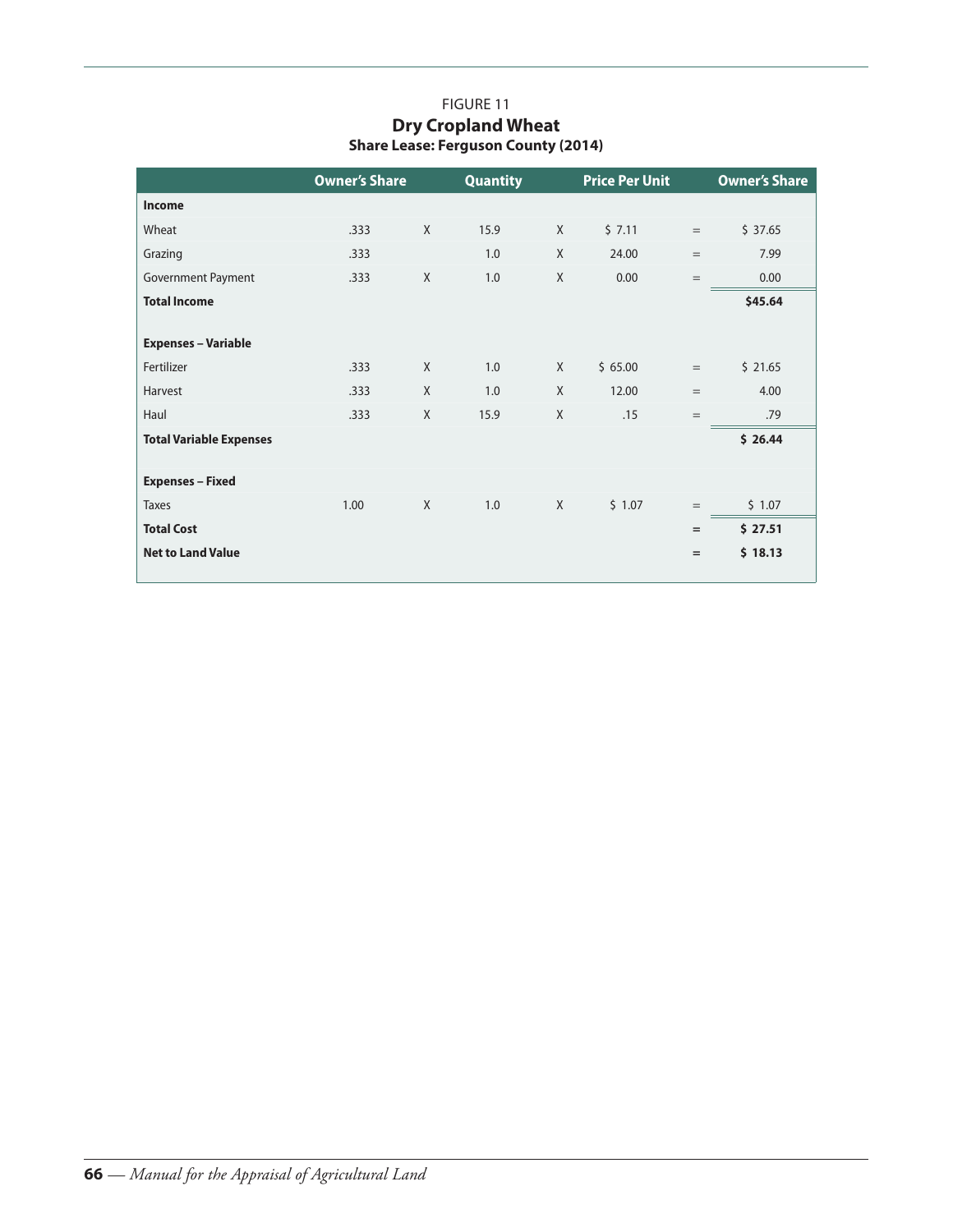## FIGURE 12 **Dry Cropland Grain Sorghum Share Lease: Ferguson County (2014)**

|                                | <b>Owner's Share</b> |              | <b>Quantity</b> |              | <b>Price Per Unit</b> |                                     | <b>Owner's Share</b> |
|--------------------------------|----------------------|--------------|-----------------|--------------|-----------------------|-------------------------------------|----------------------|
| Income                         |                      |              |                 |              |                       |                                     |                      |
| Grain Sorghum                  | .333                 | X            | 12.48           | X            | \$8.33                | $\hspace*{0.4em} = \hspace*{0.4em}$ | \$34.62              |
| Government Payment             | .333                 | $\mathsf{X}$ | 1.00            | $\mathsf{X}$ | 20.40                 | $=$                                 | 6.79                 |
| <b>Total Income</b>            |                      |              |                 |              |                       |                                     | \$41.41              |
| <b>Expenses - Variable</b>     |                      |              |                 |              |                       |                                     |                      |
| Fertilizer                     | .333                 | $\mathsf{X}$ | 1.0             | X            | \$87.50               | $=$                                 | \$29.14              |
| Insecticide                    | .333                 | X            | 1.0             | $\mathsf{X}$ | 3.00                  | $=$                                 | 1.00                 |
| Harvest                        | .333                 | $\mathsf{X}$ | 1.0             | $\mathsf{X}$ | 12.00                 | $=$                                 | 4.00                 |
| Haul                           | .333                 | $\mathsf{X}$ | 12.48           | $\mathsf{X}$ | .25                   | $=$                                 | 1.04                 |
| <b>Total Variable Expenses</b> |                      |              |                 |              |                       |                                     | \$35.18              |
| <b>Expenses - Fixed</b>        |                      |              |                 |              |                       |                                     |                      |
| <b>Taxes</b>                   | 1.00                 | X            | 1.0             | X            | \$1.07                | $=$                                 | \$1.07               |
| <b>Total Cost</b>              |                      |              |                 |              |                       | $=$                                 | \$36.25              |
| <b>Net to Land Value</b>       |                      |              |                 |              |                       | $=$                                 | \$5.16               |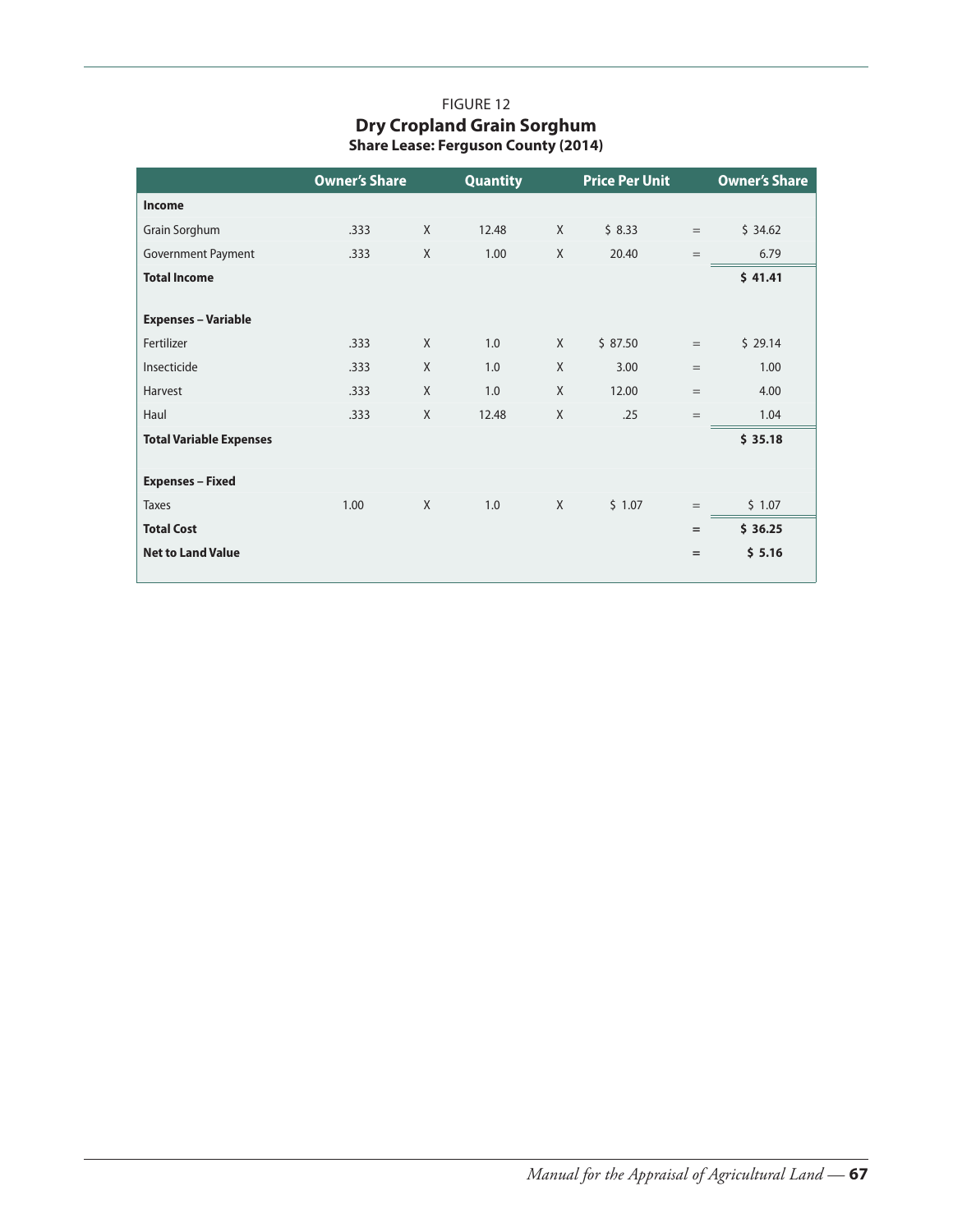## FIGURE 13 **Dry Cropland Cotton Share Lease: Ferguson County (2014)**

|                                | <b>Owner's Share</b> | <b>Quantity</b> |        |              | <b>Price Per Unit</b> |     | <b>Owner's Share</b> |
|--------------------------------|----------------------|-----------------|--------|--------------|-----------------------|-----|----------------------|
| Income                         |                      |                 |        |              |                       |     |                      |
| Cotton (lint)                  | .25                  | $\mathsf{X}$    | 169.75 | $\mathsf{X}$ | \$.75                 | $=$ | \$31.83              |
| Cotton (seed)                  | .25                  | X               | .1313  | X            | 254.00                | $=$ | 8.34                 |
| <b>Total Income</b>            |                      |                 |        |              |                       |     | \$40.17              |
| <b>Expenses - Variable</b>     |                      |                 |        |              |                       |     |                      |
| Fertilizer                     | .25                  | X               | 1.0    | X            | \$78.12               | $=$ | \$19.53              |
| Herbicide                      | .25                  | $\mathsf{X}$    | 1.0    | $\mathsf{X}$ | 23.00                 | $=$ | 5.75                 |
| Gin, bag, tie                  | .25                  | $\mathsf{X}$    | 169.75 | X            | 0.08                  | $=$ | 3.40                 |
| <b>Total Variable Expenses</b> |                      |                 |        |              |                       |     | \$28.68              |
| <b>Expenses - Fixed</b>        |                      |                 |        |              |                       |     |                      |
| <b>Taxes</b>                   | 1.00                 | $\mathsf{X}$    | 1.0    | $\mathsf{X}$ | \$1.07                | $=$ | \$1.07               |
| <b>Total Cost</b>              |                      |                 |        |              |                       | $=$ | \$29.75              |
| <b>Net to Land Value</b>       |                      |                 |        |              |                       | $=$ | \$10.42              |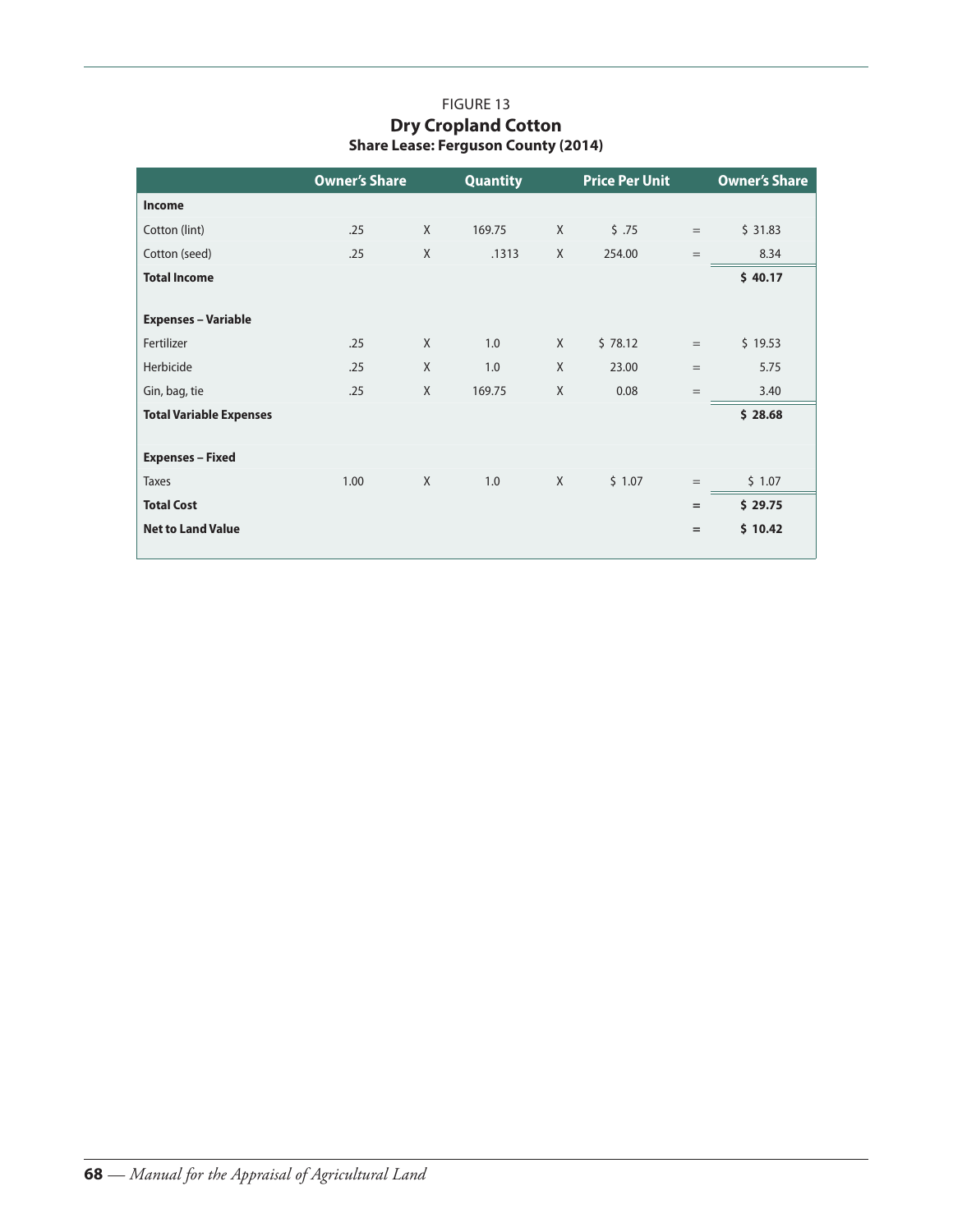|                                                      | FIGURE 14 |  |
|------------------------------------------------------|-----------|--|
| <b>Agricultural Use Values Per Dry Crop Subclass</b> |           |  |

| Land<br><b>Subclass</b> | <b>Base Net to</b><br><b>Land Value</b> |   | <b>Productivity</b><br><b>Index</b> |     | <b>Land Subclass</b><br><b>Net to Land Value</b> |        | <b>Capitalization</b><br>Rate |     | Ag Use<br><b>Value</b> |
|-------------------------|-----------------------------------------|---|-------------------------------------|-----|--------------------------------------------------|--------|-------------------------------|-----|------------------------|
| DC <sub>1</sub>         | \$15.84                                 | X | 1.35                                | $=$ | \$21.38                                          | $\div$ | .1000                         | $=$ | \$213.80               |
| DC <sub>2</sub>         | 15.84                                   | X | 1.20                                | $=$ | 19.01                                            | $\div$ | .1000                         | $=$ | 190.10                 |
| DC <sub>3</sub>         | 15.84                                   | X | 1.00                                | $=$ | 15.84                                            | $\div$ | .1000                         | $=$ | 158.40                 |
| DC <sub>4</sub>         | 15.84                                   | X | .80                                 | $=$ | 12.67                                            | ÷      | .1000                         | $=$ | 126.70                 |
| DC <sub>5</sub>         | 15.84                                   | X | .64                                 | $=$ | 10.14                                            | $\div$ | .1000                         | $=$ | 101.40                 |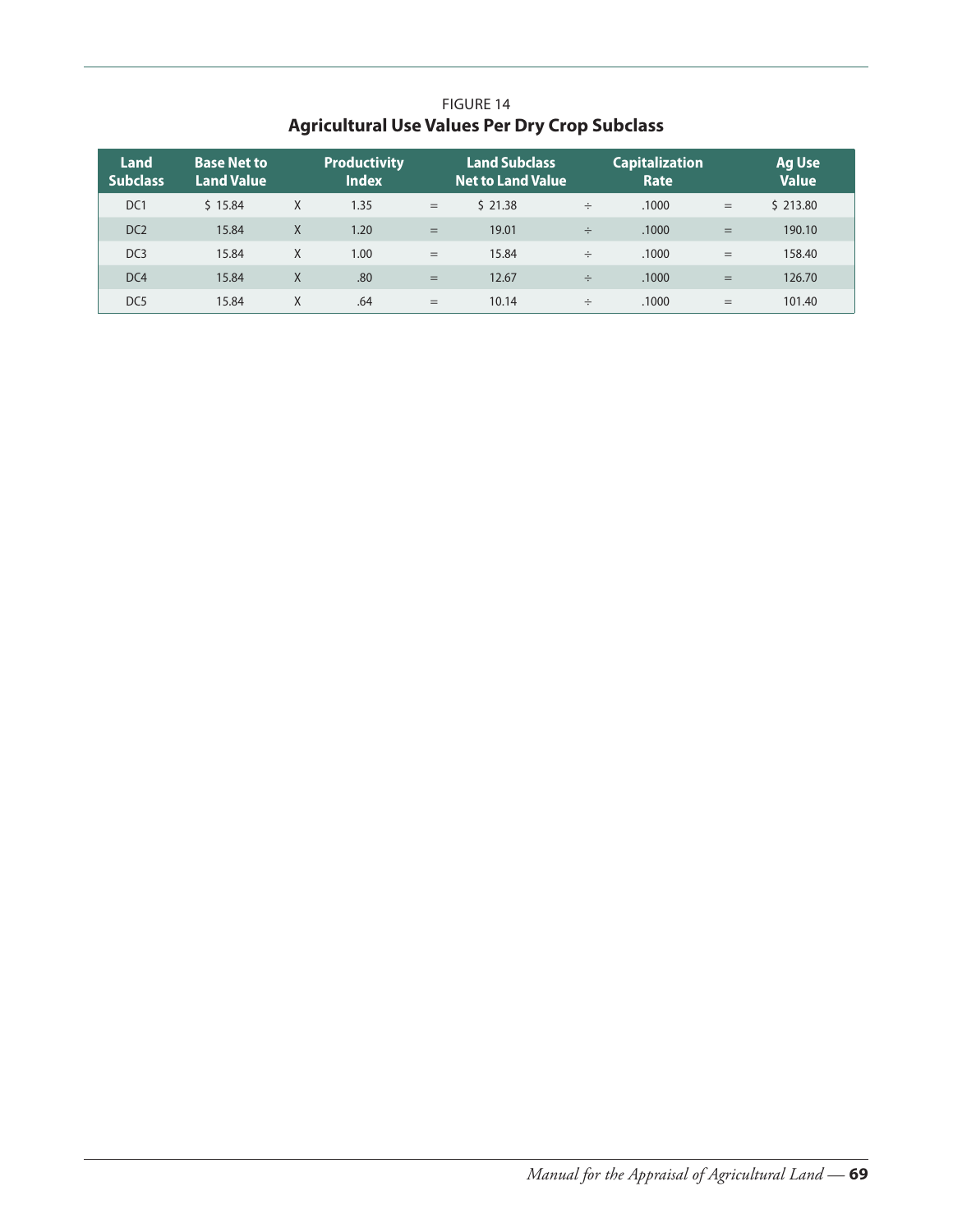| Soil Type                  | $%$ of<br><b>Acres</b> | <b>Wheat</b><br><b>Total</b> | <b>Wheat</b><br><b>Yield</b> | <b>Index</b> | <b>Grain</b><br>Sorghum | Grain<br><b>Index</b> | <b>Cotton</b><br><b>Yield</b> | <b>Cotton</b><br><b>Index</b> | <b>Composite</b><br><b>Index</b> | Ag<br><b>Use</b><br><b>Class</b> | Prod.<br><b>Index</b> |
|----------------------------|------------------------|------------------------------|------------------------------|--------------|-------------------------|-----------------------|-------------------------------|-------------------------------|----------------------------------|----------------------------------|-----------------------|
| Spur Soils                 | 273                    | 5.5                          | 30                           | 133          | 3000                    | 120                   | 450                           | 138                           | 130                              |                                  | 130                   |
| Frio Loam                  | 798                    | 16.1                         | 30                           | 133          | 3250                    | 130                   | 450                           | 138                           | 133                              |                                  |                       |
| Tobasa Clay 0-1            | 154                    | 3.1                          | 30                           | 133          | 3000                    | 120                   | 425                           | 131                           | 128                              |                                  |                       |
| Angelo Clay<br>Loam $1-3$  | 897                    | 18.1                         | 22.5                         | 100          | 2500                    | 100                   | 325                           | 100                           | 100                              | $\mathsf{II}$                    | 100                   |
| Yohala Clay                | 764                    | 15.4                         | 25                           | 111          | 2300                    | 92                    | 325                           | 100                           | 100                              |                                  |                       |
| Olton Clay Loam            | 650                    | 13.1                         | 22.5                         | 100          | 2300                    | 92                    | 325                           | 100                           | 100                              |                                  |                       |
| Tobasa Clay 1-3            | 203                    | 4.1                          | 22.5                         | 100          | 2300                    | 100                   | 350                           | 108                           | 100                              |                                  |                       |
| Denton Silty<br>Clay $1-3$ | 451                    | 9.1                          | 18                           | 80           | 2000                    | 80                    | 250                           | 77                            | 80                               |                                  |                       |
| Paducah Loam               | 625                    | 12.6                         | 18                           | 80           | 2000                    | 80                    | 250                           | 77                            | 80                               | III                              | 80                    |
| <b>Kavitt Clay</b>         | 143                    | 2.9                          | 18                           | 80           | 2000                    | 80                    | 275                           | 85                            | 85                               |                                  |                       |

FIGURE 15 **Classification of Irrigated Cropland**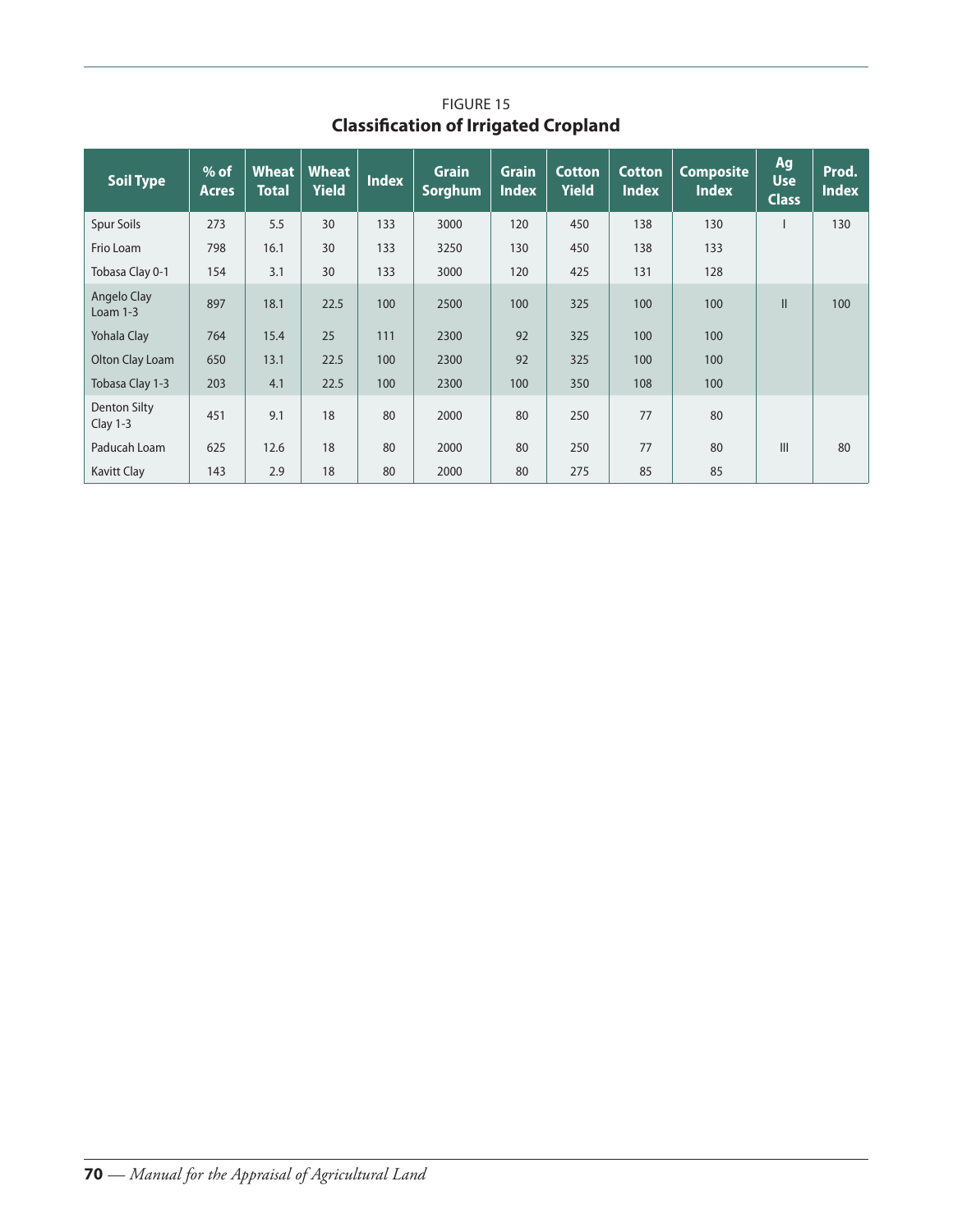FIGURE 16 **Net to Land Value for Irrigated Cropland**

| <b>Lease</b>  |                | <b>Lease</b> |                |              | <b>Acres Per Class</b> |              | <b>Lease Price</b> | <b>Estimated Price</b> |  |
|---------------|----------------|--------------|----------------|--------------|------------------------|--------------|--------------------|------------------------|--|
| <b>County</b> | No.            | Amount (\$)  | <b>Acreage</b> |              | 2                      | 3            | Per Acre (\$)      | Per Acre (\$)          |  |
| Ferguson      |                | 19,200       | 480            | 45           | 375                    | 60           | 40                 | 40.13                  |  |
| Deere         | $\overline{2}$ | 6,400        | 160            | $\mathbf{0}$ | 160                    | $\mathbf{0}$ | 40                 | 40.00                  |  |
| Deere         | 3              | 3,600        | 80             | 25           | 35                     | 20           | 45                 | 41.75                  |  |
| Deere         | $\overline{4}$ | 6,000        | 120            | 105          | 15                     | $\mathbf{0}$ | 50                 | 50.50                  |  |
| Case          | 5              | 3,500        | 100            | $\mathbf{0}$ | 10                     | 90           | 35                 | 32.80                  |  |
| Case          | 6              | 3,600        | 80             | 55           | 10                     | 15           | 45                 | 46.75                  |  |

To calculate the estimated price per acre, multiply the acreage per class times the lease rate below, total the results and divide by total acreage.

| Land<br><b>Class</b>    | <b>Base Rate</b> | <b>Index</b> |     | <b>Estimated Price</b><br><b>Per Acre</b> |
|-------------------------|------------------|--------------|-----|-------------------------------------------|
|                         | 40               | 1.30         | $=$ | \$52.00                                   |
|                         | 40               | 1.00         |     | 40.00                                     |
| $\overline{\mathbf{z}}$ | 40               | .80          |     | 32.00                                     |